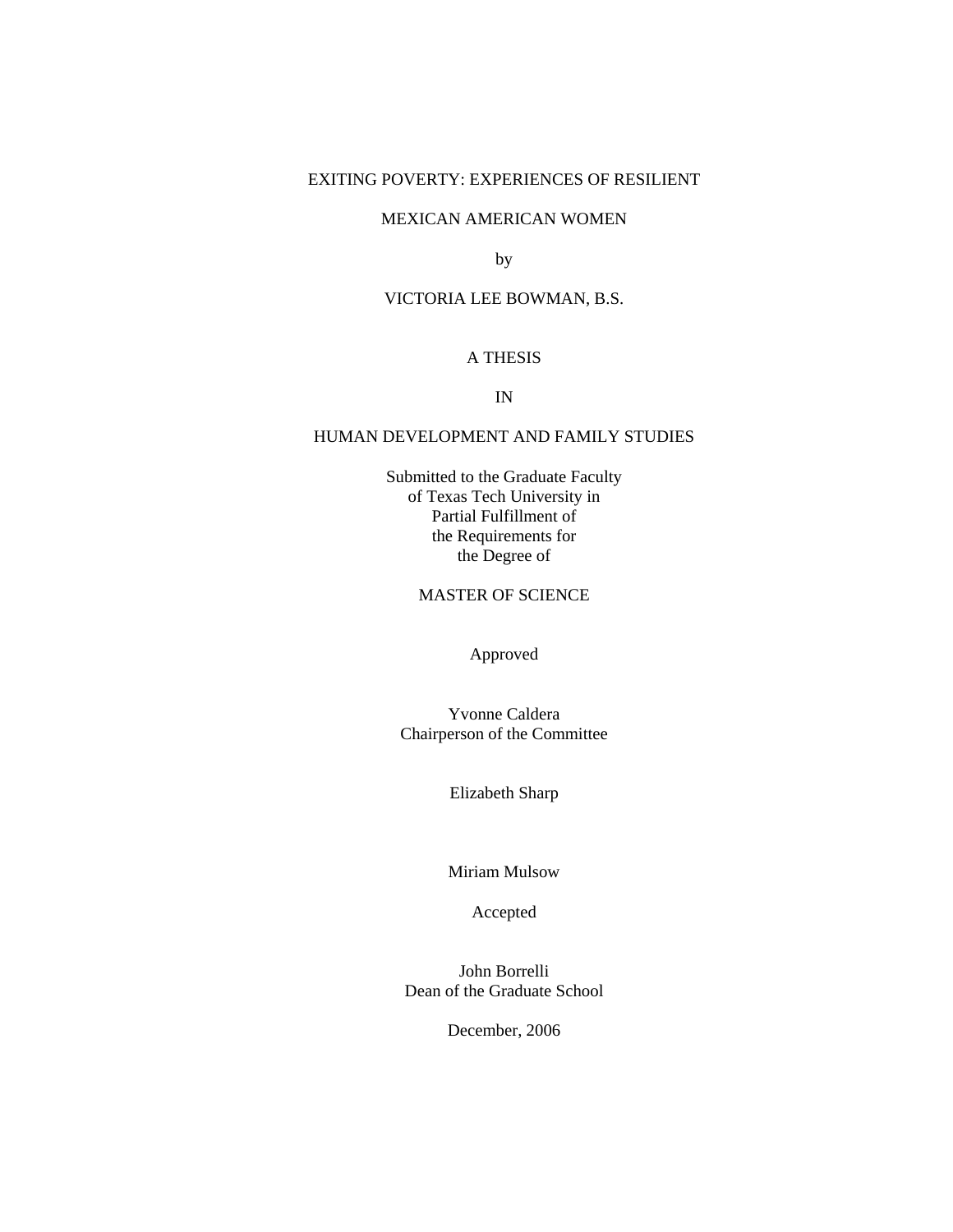### ACKNOWLEDGEMENTS

<span id="page-1-0"></span> I would like to express my sincere appreciation and gratitude to all the people who have been present and offered their support and advice throughout this experience. Without them this would not have been possible.

I would like to thank my chair, Dr. Yvonne Caldera for most importantly encouraging me to obtain a Master's degree. Without her encouragement and belief in my ability I would not have pursued this educational goal. I am thankful for her guidance and instruction throughout the research process.

I would like to thank my committee members Dr. Miriam Mulsow and Dr. Elizabeth Sharp for giving their time and input. I am very thankful for their expertise, and patience throughout the process as well as their much needed encouragement.

I cannot express my gratitude and appreciation enough to the women in the study for their participation. Their openness, time, and feedback did not go unnoticed. I am truly honored I had the opportunity to speak with them and hear their stories. My life was touched by each one. I am amazed by the strength and courage they possess.

I wish to thank my family and friends for all their support. Their never-ending love is amazing. I am tremendously blessed to have them in my life. Most importantly, I am eternally grateful and amazed by the greatest love, my God. This was only done through His daily guidance, instruction, and inspiration. May this paper be a living testimony to what He has done in my life and the lives of these women.

ii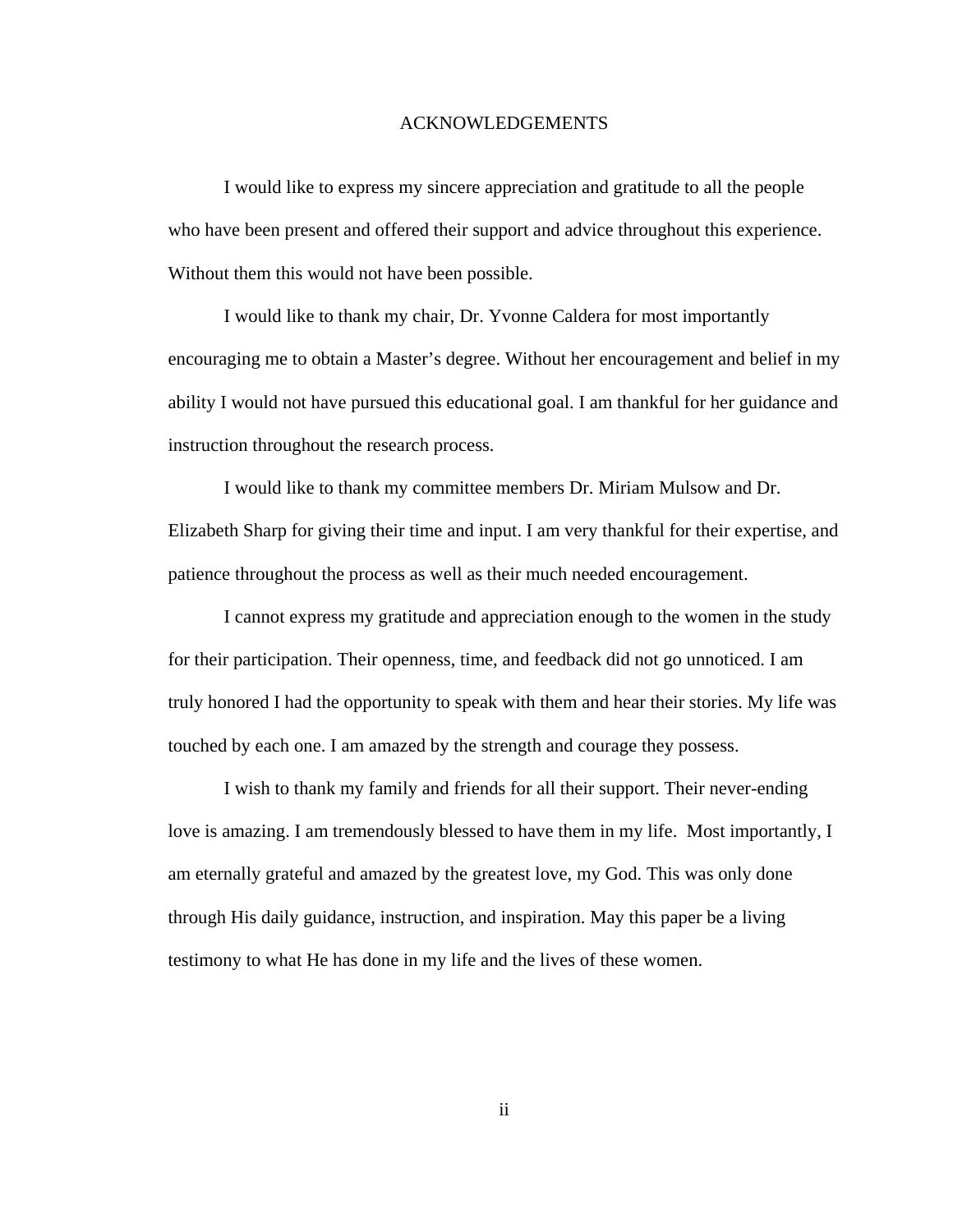# TABLE OF CONTENTS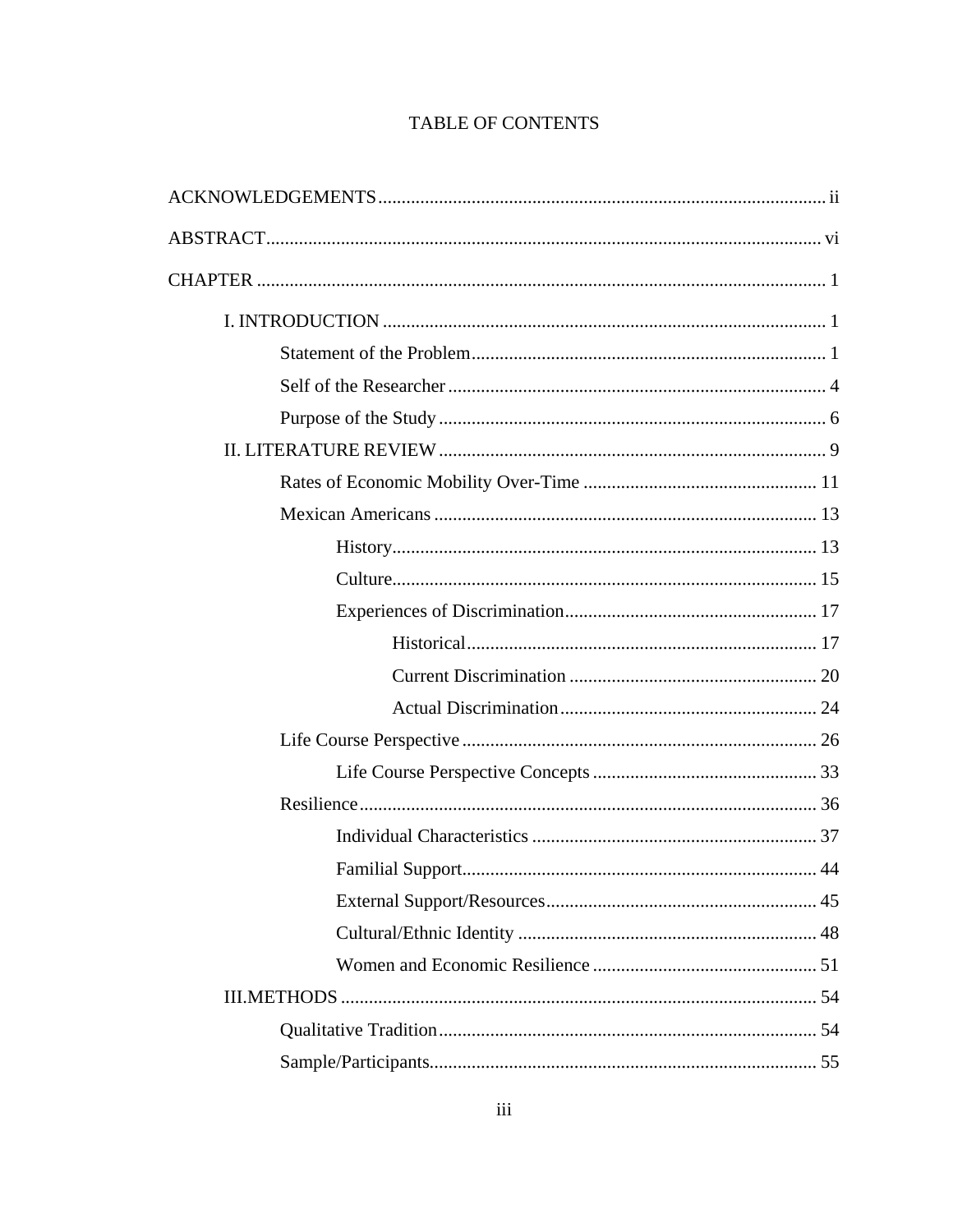| Theme 1. The Positive Impact of College in Exiting Poverty  73 |  |
|----------------------------------------------------------------|--|
|                                                                |  |
|                                                                |  |
|                                                                |  |
|                                                                |  |
| Family and a Strong Faith and Belief in God  86                |  |
|                                                                |  |
|                                                                |  |
|                                                                |  |
|                                                                |  |
|                                                                |  |
|                                                                |  |
|                                                                |  |
|                                                                |  |
| The Experience Helps them in Their Profession  105             |  |
|                                                                |  |
|                                                                |  |
|                                                                |  |
|                                                                |  |
|                                                                |  |
| The Positive Impact of College in Exiting Poverty  112         |  |
|                                                                |  |
|                                                                |  |
|                                                                |  |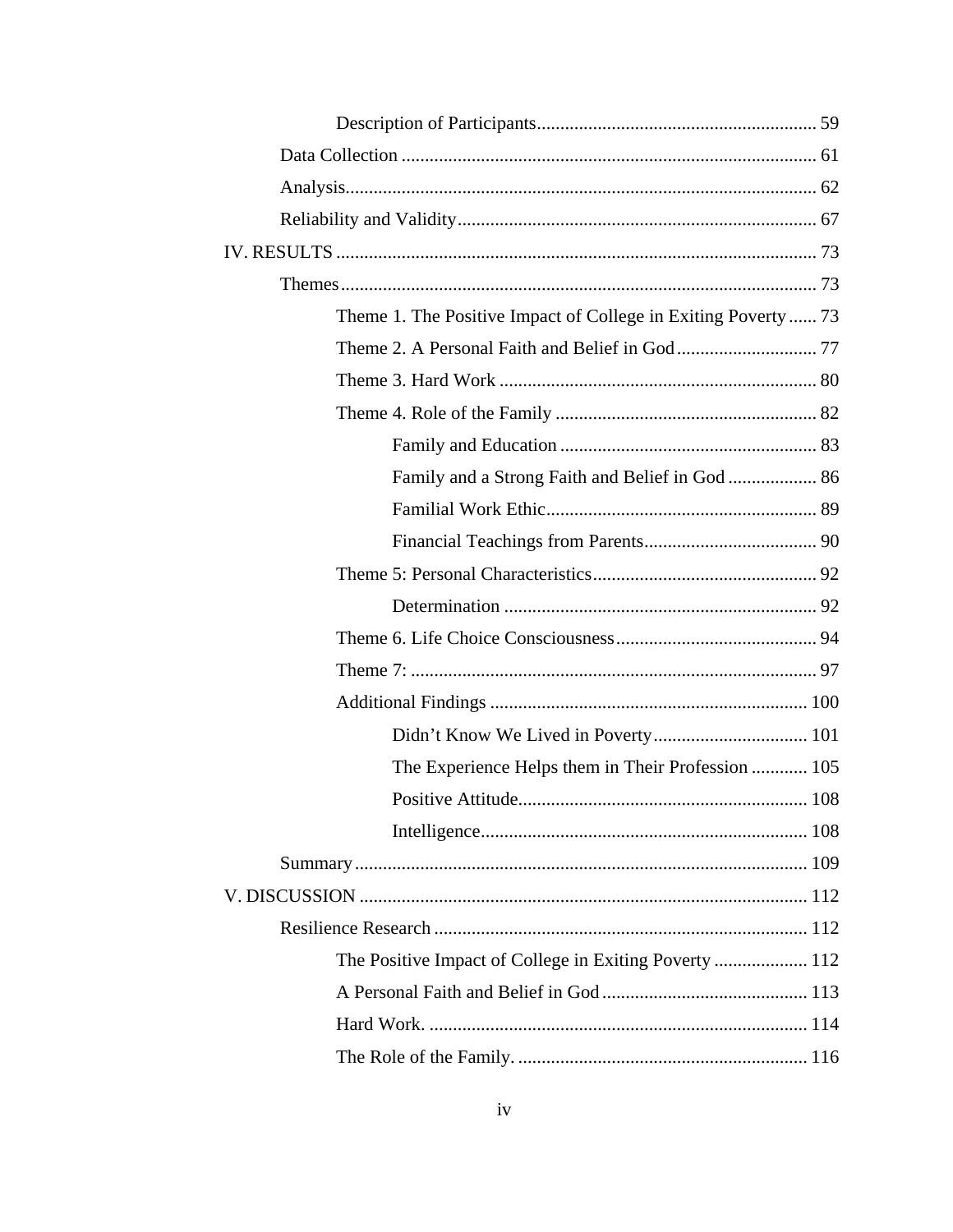| Theoretical Basis: Elder's Life Course Perspective 122 |  |
|--------------------------------------------------------|--|
|                                                        |  |
|                                                        |  |
|                                                        |  |
|                                                        |  |
|                                                        |  |
|                                                        |  |
|                                                        |  |
|                                                        |  |
|                                                        |  |
|                                                        |  |
| E. PARTICIPANT'S DEMOGRAPHIC INFORMATION CHART  145    |  |
|                                                        |  |
|                                                        |  |
|                                                        |  |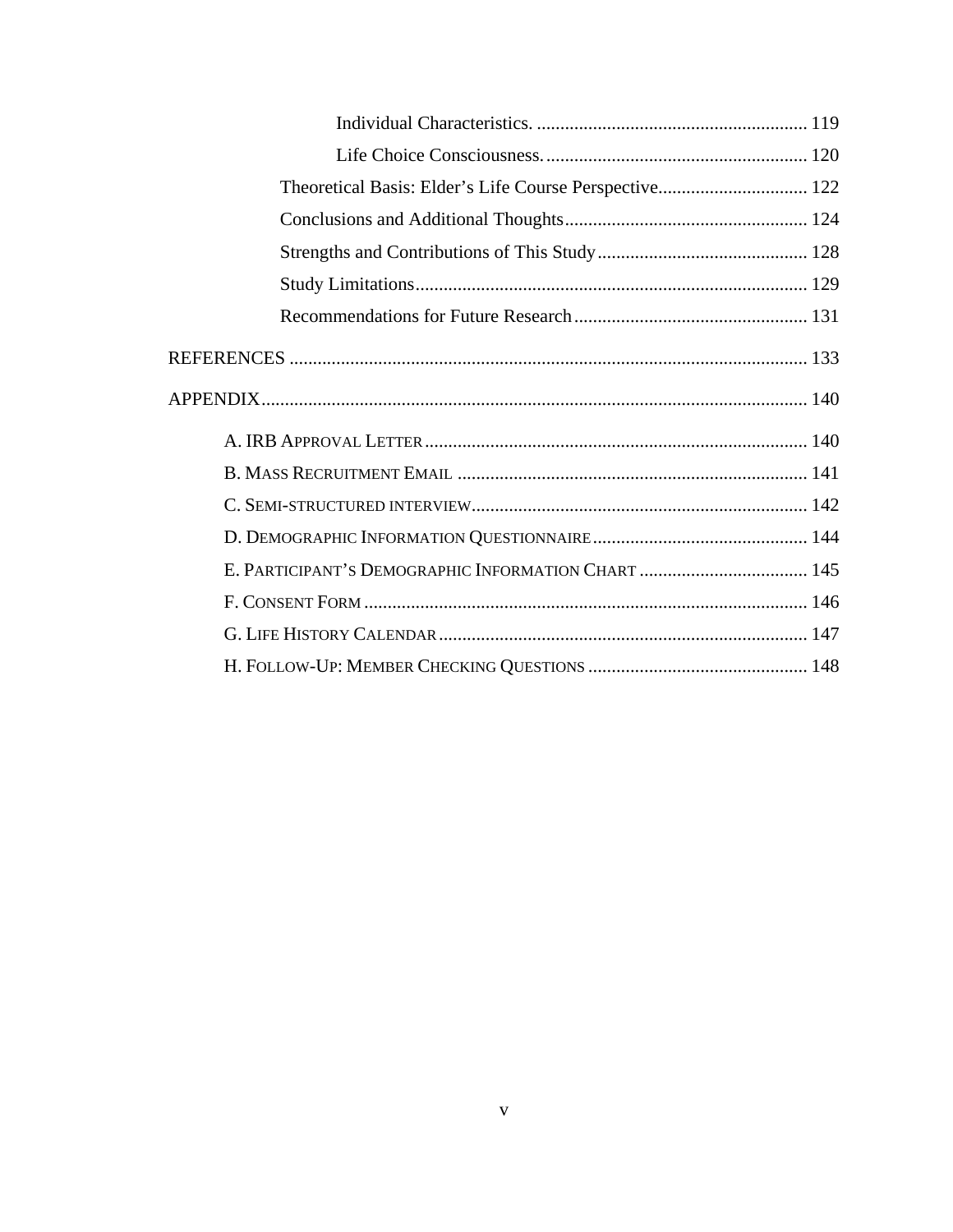## ABSTRACT

<span id="page-5-0"></span> The primary purpose of this study was to explore the experiences of Mexican American women who self-identified that as children they grew up in poverty and as adults transitioned to the middle class. Through semi-structured interviews, the phenomenological experience of this transition was addressed. Not much is known about individuals who exit poverty and even less is known about Mexican American women who do so. This study thus expands the literature on resilience, ethnic minority groups, and Mexican American women. The present study explores individual, familial, and societal factors, operating and embedded, in the process of exiting poverty.

 Six Mexican American women between the ages of thirty six and fifty one were interviewed about their experiences and interpretations of their exit from poverty into middle class life. The women were asked to respond to the question, "What was your experience getting out of poverty?"

 The women's experiences of exiting poverty were interpreted using an interpretive phenomenological analysis. Several themes emerged: the importance of education in making this transition, belief and reliance on God and faith, and teachings from parents/family. Additionally, the women talked about being determined, going against the norm, and making conscious decisions to change their lives. This study therefore illustrates that the women, despite hardships, made the journey from poverty into the middle class.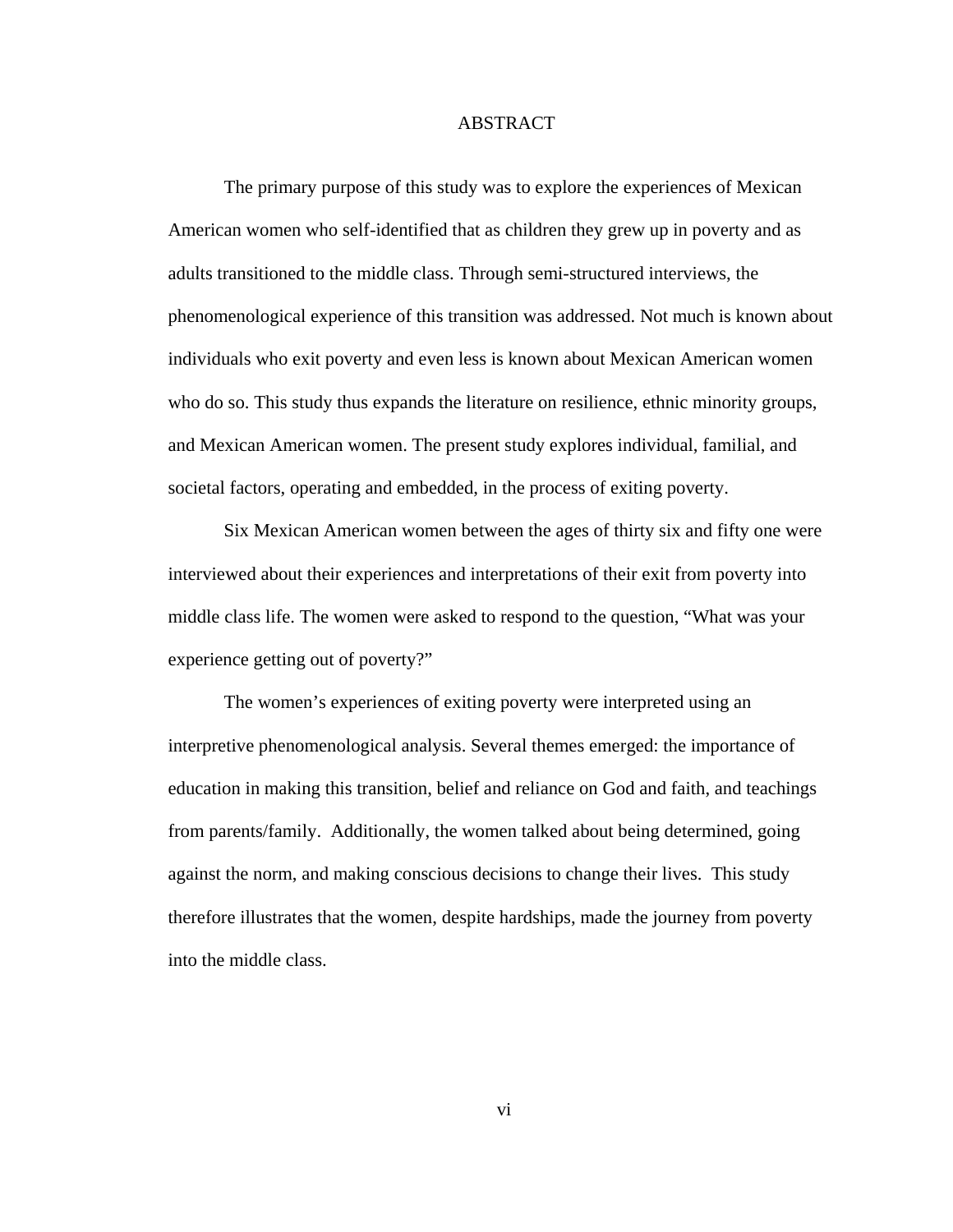## CHAPTER I

## INTRODUCTION

## Statement of the Problem

<span id="page-6-0"></span>The social phenomenon of poverty is a continued concern for the United States. Programs such as Medicaid, Head Start, and Food Stamps cost the government tax dollars every year. Unfortunately however, poverty is not merely facts and figures. Poverty affects the lives of humans, young and old, everyday. Children and families living in poverty are subject to a greater likelihood of abuse, poor health, exposure to violence, and lack of opportunities for the future (Seccombe, 2002). Census figures indicate certain ethnic groups are more likely to live in poverty than others. Among all Hispanic/Latinos (who may be of any race) in the United States, 23% live in poverty; African Americans, 25%; American Indians, 26%, all of which are twice the national average of 12% (U.S. Census Brief, 2003). This means those ethnic minority children and their families, and Hispanics specifically, are at greater risk than their mainstream counterparts. In spite of this increased risk, however, Hispanic individuals are exiting poverty. A book on the topical history of Mexican-origin people in the United States by Martinez (2001) highlights a quote that depicts the struggle through the eyes of a Mexican American:

Hard work on the northern frontier and deep within Mexico prepared us for back-breaking labor in the United States. But we did not anticipate the long and hard struggle for basic rights, for fair wages, and for just treatment. In the United States of America? In the land of justice and equality? By jumping hoops, scaling walls, skirting barriers, embracing luck, seizing

opportunity, and working like devils, a good number of us penetrated the middle class, and achieved status and material comfort. (p. 91)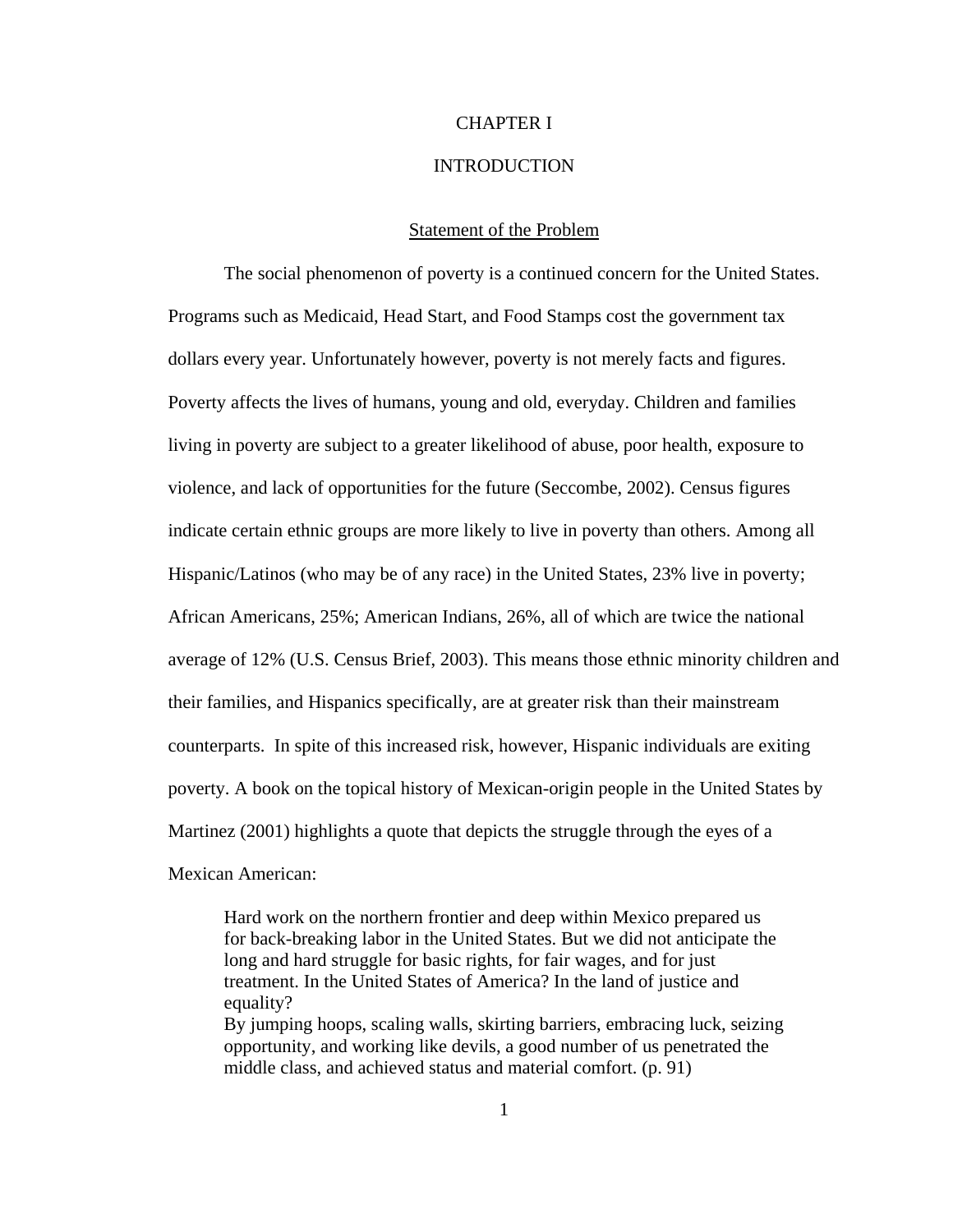This struggle can be overwhelming to anyone who considers its undertaking. How is it individuals and notably women exit a cycle of poverty and flourish? How do they cope with adverse conditions in such a remarkable way? The question addressed in this study is: What is the experience of women who exited poverty?

Before proceeding, the term poverty used in the title and throughout this study needs a caveat. I would like to bring the reader's attention to the concept of poverty. To stay true to the qualitative nature that the participants are experts on their own lives, women were interviewed upon their volition saying they lived in poverty as children. The term poverty however, can be subjective. Because of this subjectivity, clarification is needed as to what the word poverty means in this study and to these women. Notably, when the women were asked the question did you live in poverty growing up, all the women replied affirmatively that they identified with living in poverty. However, upon further investigation and through the screening process, factors that indicated more working class status were present in the lives of some of the women.

Several women grew up in families who owned their own house and/or car, emphasized saving, and lived in two parent homes in which the mother did not work outside the home; all are indicators of possible working class status rather than poverty. According to Seccombe's (2000) review on the literature published the last decade on poverty, working poor are less likely to own either their own house or a car. While some of the women discussed not owning a car or having their own home others did possess these growing up, despite all the women's identification with "living in poverty."

2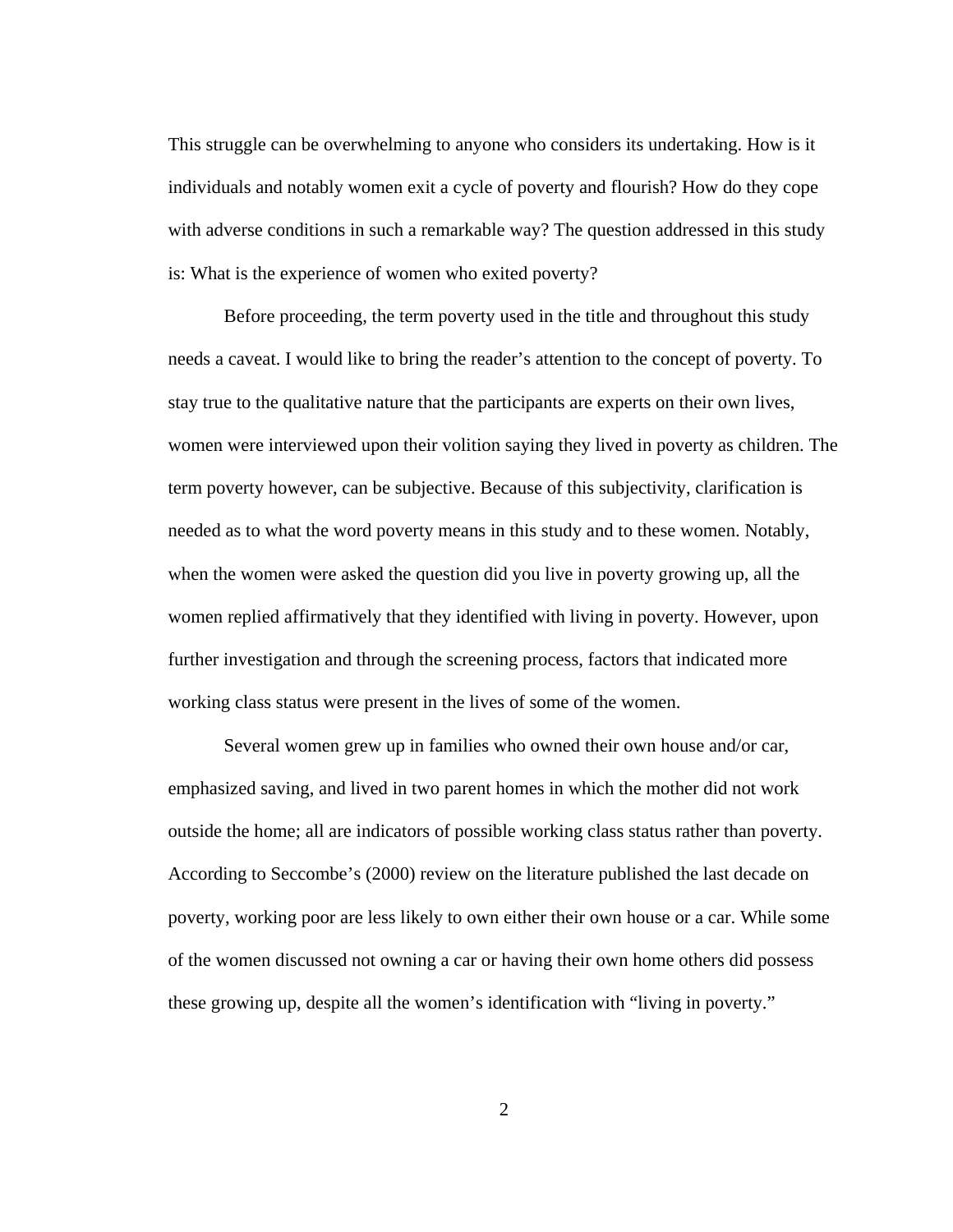Because of the subjective quality of the term poverty, rather some of the women may have identified more with the robust term of "being poor."

Several of the women's experiences however, did indicate that they lived in poverty. The women discussed being on a free lunch program at school, getting food stamps or WIC, not having a car, growing a garden to have food, and bartering items to get groceries or diapers. Receiving these types of governmental services is more closely related to and indicates living below the poverty line. Therefore, although all the women identified with poverty, not all lived in poverty, but rather some were working class based on the indicators provided about their lives. Others, based on indicators provided about their lives, did live in poverty for at least a majority of their childhood and adolescent years. Therefore, it is important that the reader be mindful and understand the use of the term poverty in the current study was used to describe some women who were actually more working class. Thus, I used this term to stay true to the qualitative nature of the study and with how the women self-identified as how they grew up.

The term resilience needs clarification as well because it is used to refer to the women in this study. I do recognize the controversy in the usage of this term. Resilience is often misused to suggest a fixedness or constancy. Resilience however is not a fixed attribute but a process (Massey, Cameron, Ouellette, & Fine, 1998). Conceptualizing resilience as a process is most useful when describing its meaning and understanding its usage. These women through a process transitioned into the middle class. Resilience in the area of obtaining greater financial stability is used to indicate the well-being these women achieved through the transition. This process of resilience is what is referred to when using this term and referencing it to the Mexican American women in the study.

3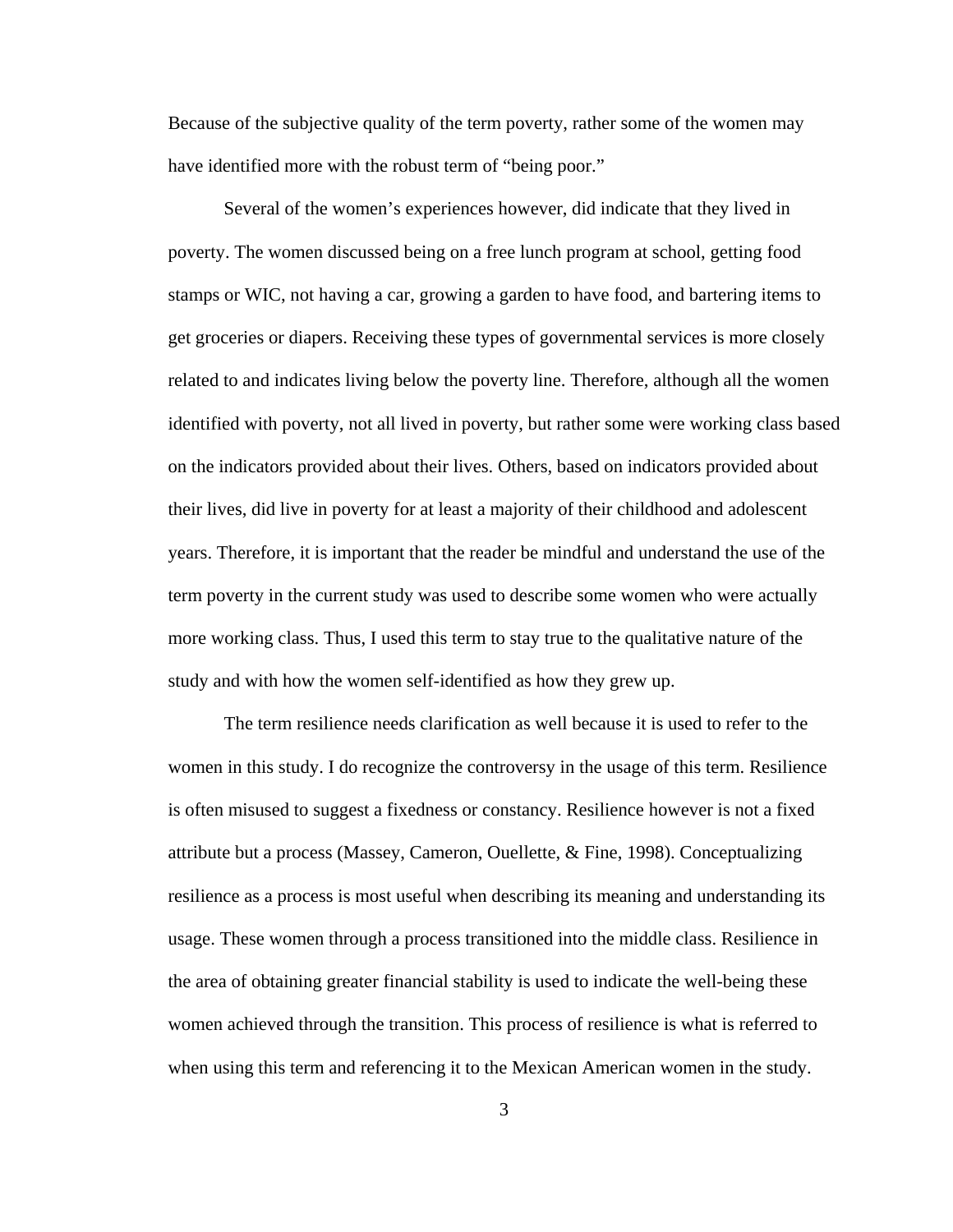<span id="page-9-0"></span>Patterson (2002) defines resilience as "the phenomenon of doing well in the face of adversity"; while according to Luthar, Cicchetti, and Becker (2000), resilience refers to a dynamic process encompassing positive adaptation within the context of significant adversity. Some researchers argue everyday life constitutes adversity and families that function well are resilient, while others argue adversity refers to events such as chronic poverty, abuse, and homelessness. The concept of "doing well" is also subjective as what constitutes "well" for one individual. For the purposes of this study, poverty constitutes adversity and suggests transitioning into the middle class is success and constitutes "doing well." Therefore, resilience for this study is conceptualized using Patterson's definition doing well in the face of adversity. Adversity more specifically is defined as growing up in poverty and doing well denotes exiting poverty.

#### Self of the Researcher

As phenomenological qualitative research requires the researcher to "bracket" preconceived notions and assumptions as well as be "transparent", some background information is needed to give the reader a better understanding of my biases as the researcher and background. Experiences that led me to study this topic and reasons for interest in this type of study, as well as my personal background will be discussed.

I sat intrigued as I listened to a husband and wife speak passionately about their experiences growing up poor, their Mexican American culture, and how they had made a better life for their two year old daughter. I thought "what if everyone knew this couple's strength, their resilience?" This is phenomenal, their story about becoming successful and making a different life for themselves. They desired this life, not only for themselves, but for their baby girl as well. This couple made living in the upper middle class a reality,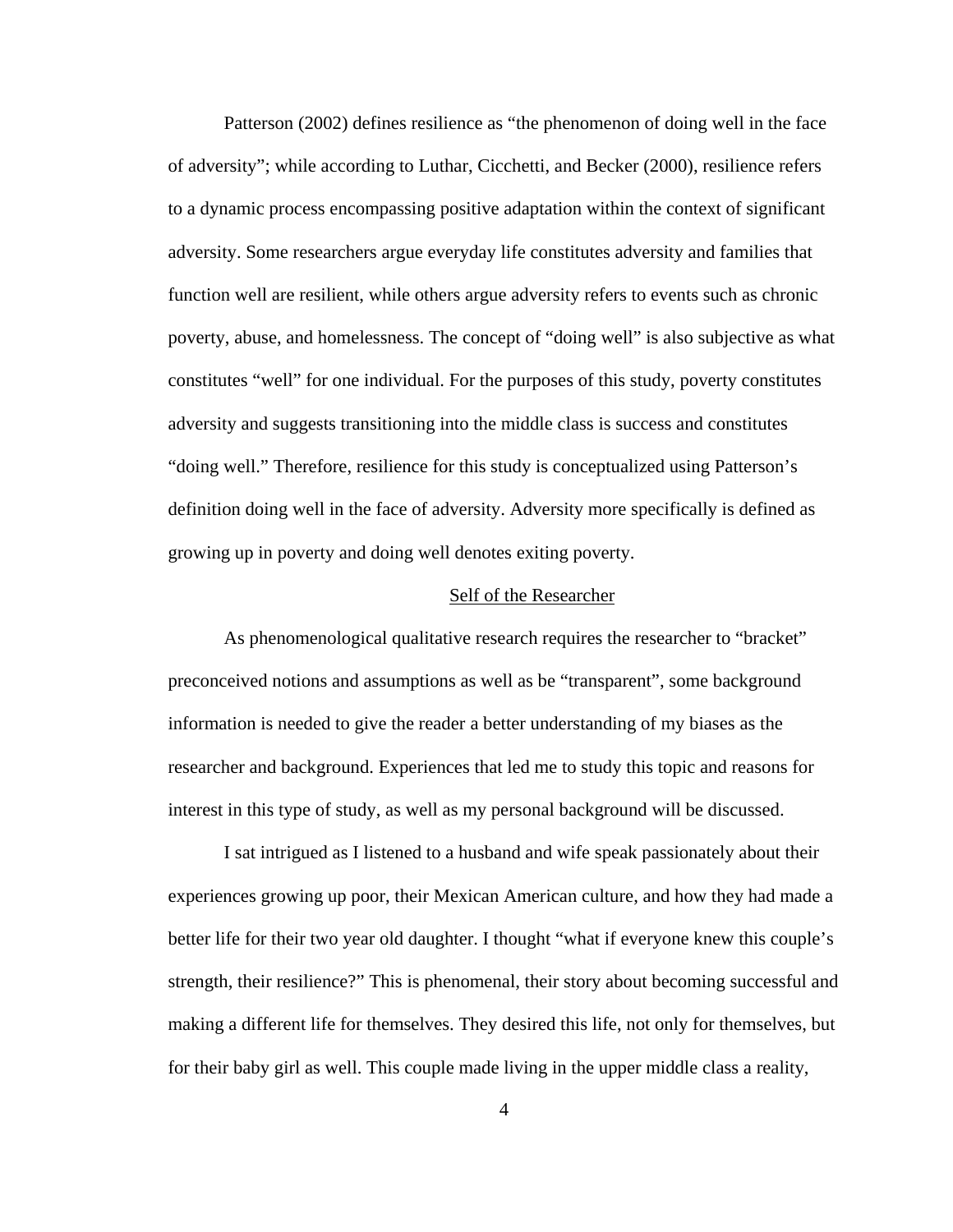despite the circumstances they faced growing up, despite the discrimination and barriers experienced from being a minority. Their courage, perseverance, and insight made me want to know more. This interview with the Hispanic couple sparked my interest about the experiences of Mexican American women who grew up poor, overcame negative consequences and stereotypes, and transitioned into a life of economic middle class. Since that interview, I continued being interested in the phenomenon of exiting poverty. I wanted to understand what experiences women believed helped them thrive? Knowing more about these experiences and what assisted individuals to exit poverty could help others exit poverty. Understanding others' journey to success gives a better picture of what that journey may look like for others. It could also assist practitioners, counselors, and mentors of young children who live in poverty, by giving them a better understanding of this phenomenon. A better understanding translates into more effective, useful, and appropriate social service programs and resources to help children in poverty.

 Throughout my graduate studies, especially in family theories, Glen Elder's Life Course Perspective seemed to support my conceptualization of individuals and families. Thinking about the phenomenon from a cultural lens and combining the Life Course Perspective, which also recognizes culture, resonated with me and with my personal experiences as well. Because I am half Mexican American, I am tied to the importance of culture as culture has influenced my life. I am drawn to this study, not only because I am Mexican American and share some similar cultural experiences, but also because I have seen this upward income mobility in my own family. In her first year of working, my sister has earned a higher yearly income than my mother who has been working for over 20 years. My mother raised three girls on a salary that was much less than sufficient and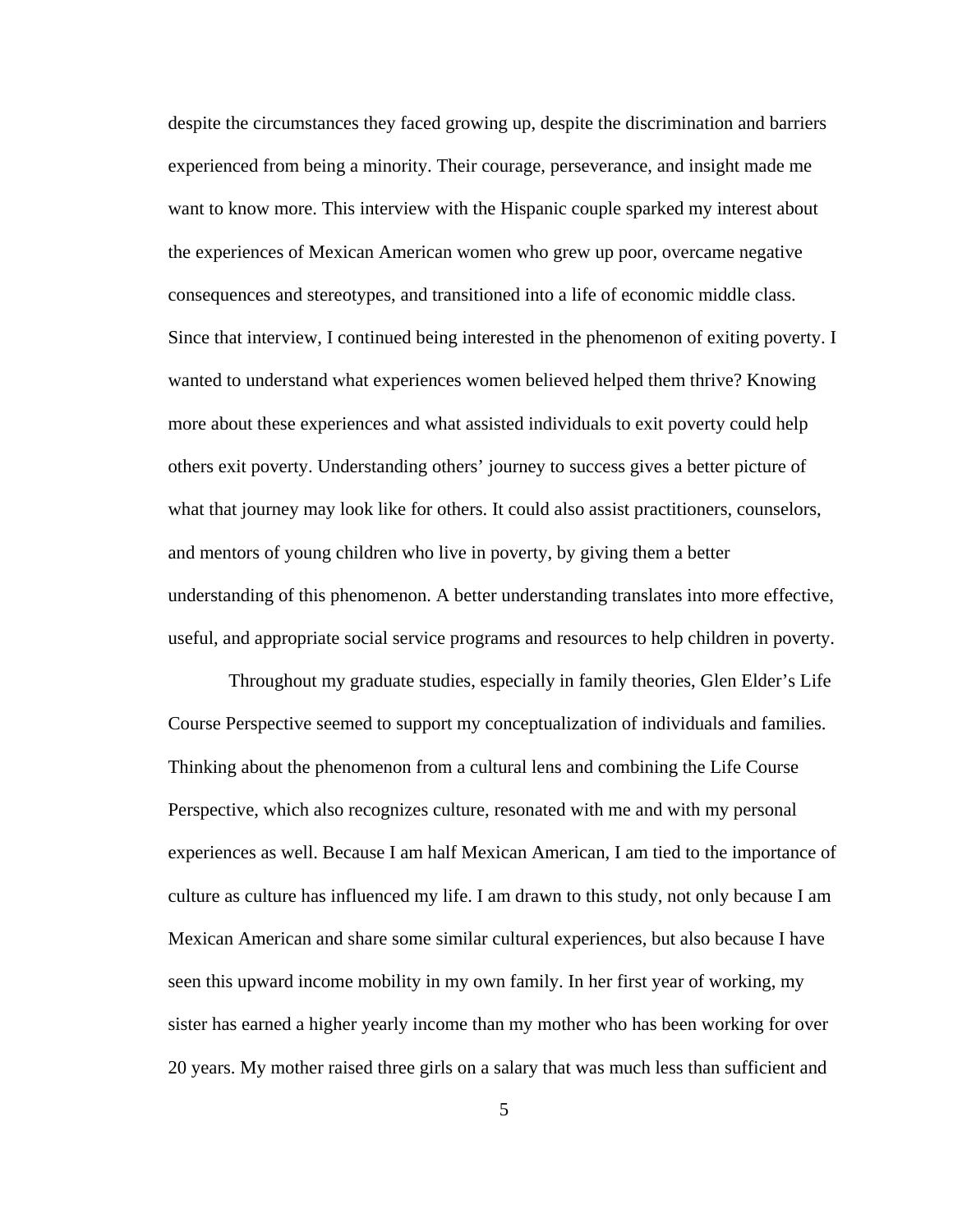<span id="page-11-0"></span>struggled financially to meet our needs. I have seen both my sisters make this transition. These personal experiences, therefore, have made this study especially interesting to me.

These personal experiences have sculpted who I am as a researcher through creating an increased sensitivity to cultural components and the role they play in everyday lives, experiences, and perceptions. They have also fostered an awareness of the complexity in studying a phenomenon such as this. Furthermore, my personal experiences have driven the desire to explore this phenomenon qualitatively because of the depth and meaning I have witnessed during previous interviews with Mexican American families.

#### Purpose of the Study

 Mexican Americans have experienced a history of conquest, discrimination, and economic hardship in the United States. This history of conquest and discrimination has placed Mexican Americans more at risk to live in poverty and therefore made it difficult to exit poverty. In spite of this, however, there is evidence of upward income mobility. An increasing number of Mexican Americans are entering the middle class sector (Martinez, 2001). Little is known, however, about the factors and experiences that contribute to this upward mobility. Therefore this study examined the unique experiences of Mexican American women who transitioned into the middle class from poverty.

Glen Elder's Life Course Perspective (LCP) and the research on resilience were used to understand what may aid Mexican American women in exiting poverty. LCP provides a framework to explore opportunity structures, transitions, and trajectories in the lives of Mexican American women who exited poverty and transitioned into the middle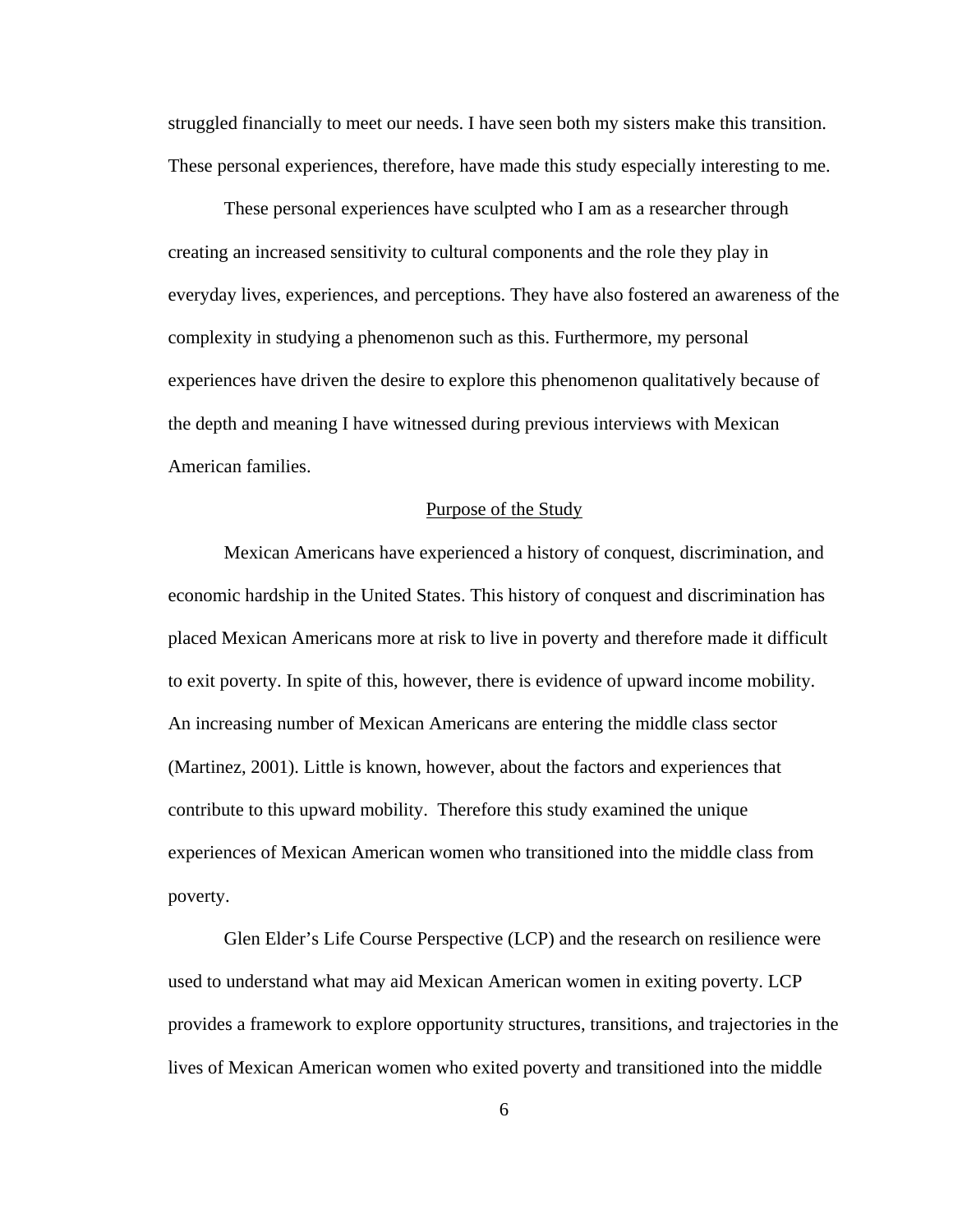class. Therefore, the LCP was used to guide the development of questions to be asked on the current study. Questions explored childhood/cultural experiences, meaningful support or guidance systems, and major events which occurred to aid the transition process. Specifically questions explored the areas of trajectories, and transitions in the lives of the Mexican American women.

 A second approach to studying individuals exiting poverty is the process of resilience. The literature on resilience suggests there are three major factors that contribute to resilience: (1) individual characteristics (2) familial support (3) external support/resources. Most of the research on resilience, however does not take into account the "lived experiences" of the process of "resilience". This is even more apparent when it comes to exiting poverty and transitioning into the middle class. A final factor that has been found to contribute to resilience in ethnic minorities is their strong identification with their ethnic group. Studies have found that having a strong sense of ethnic identity actually serves as a buffer for individuals experiencing hardships (Holleran & Waller 2003, Holleran & Jung 2005, Phinney & Kohatsu 1997, McCubbin, Futrell, & Thompson 1998).

Quantitative and qualitative research specifically studying Mexican Americans is lacking as well, compared to research on Non-Hispanic White groups. Even more scarce is the research examining the subjective experiences of women in this group. To examine experiences of Mexican American women a qualitative tradition has been chosen. More specifically, interpretive phenomenological analysis was used to discover the "essence" of the experience for this group. Interpretive phenomenology seeks to derive meaning from the phenomena of interest from the perspective of the participants. It also seeks to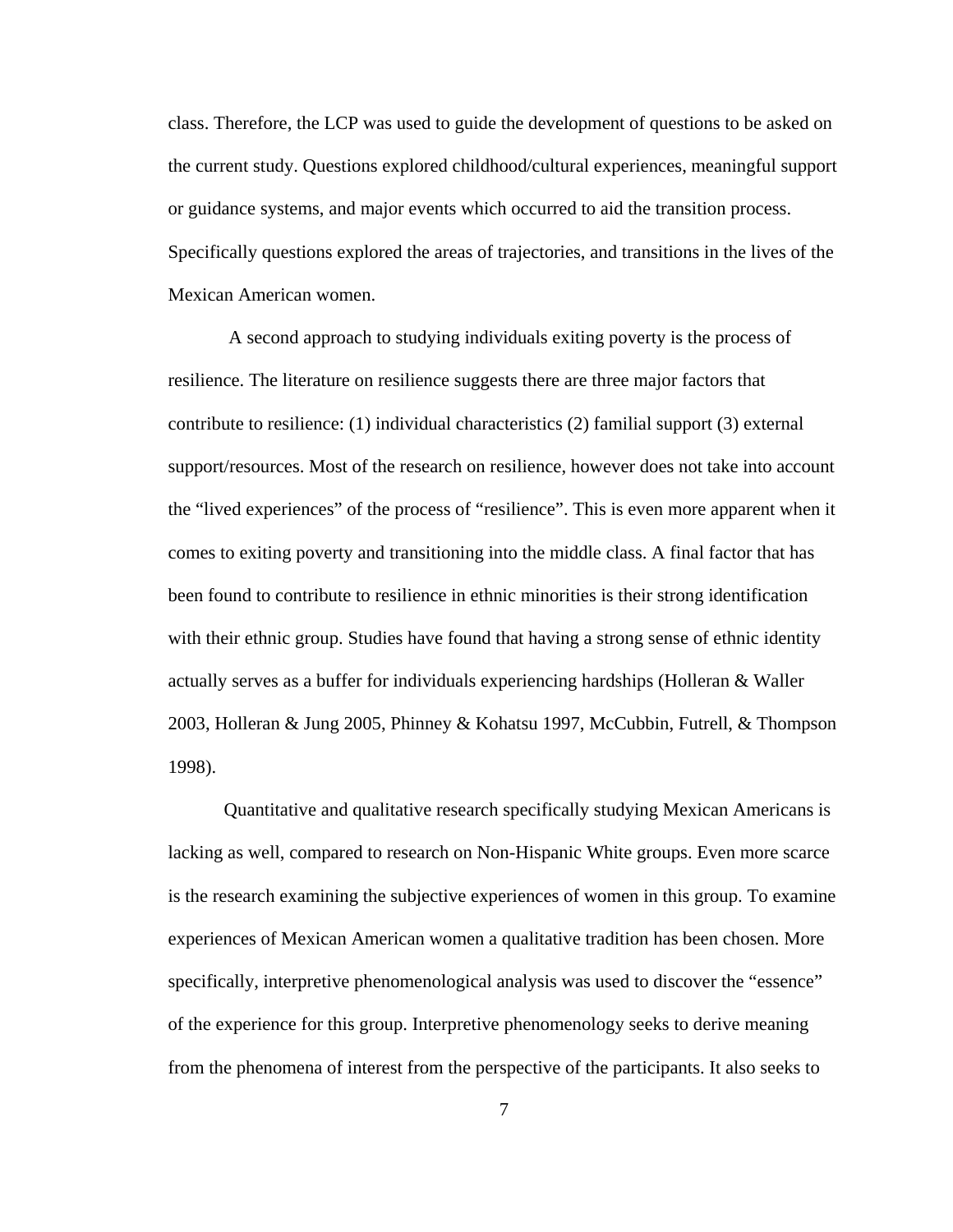give a voice to participants. This study therefore attempts to increase understanding about the experiences of Mexican American women when it pertains to upward income mobility.

The current study expands the literature on resilience, ethnic minority groups by examining Mexican American women's experiences of exiting poverty and transitioning into the middle class. It explores individual characteristics, familial support, and external support/resources, operating and embedded, in the process of resilience that includes opportunity structures, trajectories, and transitions.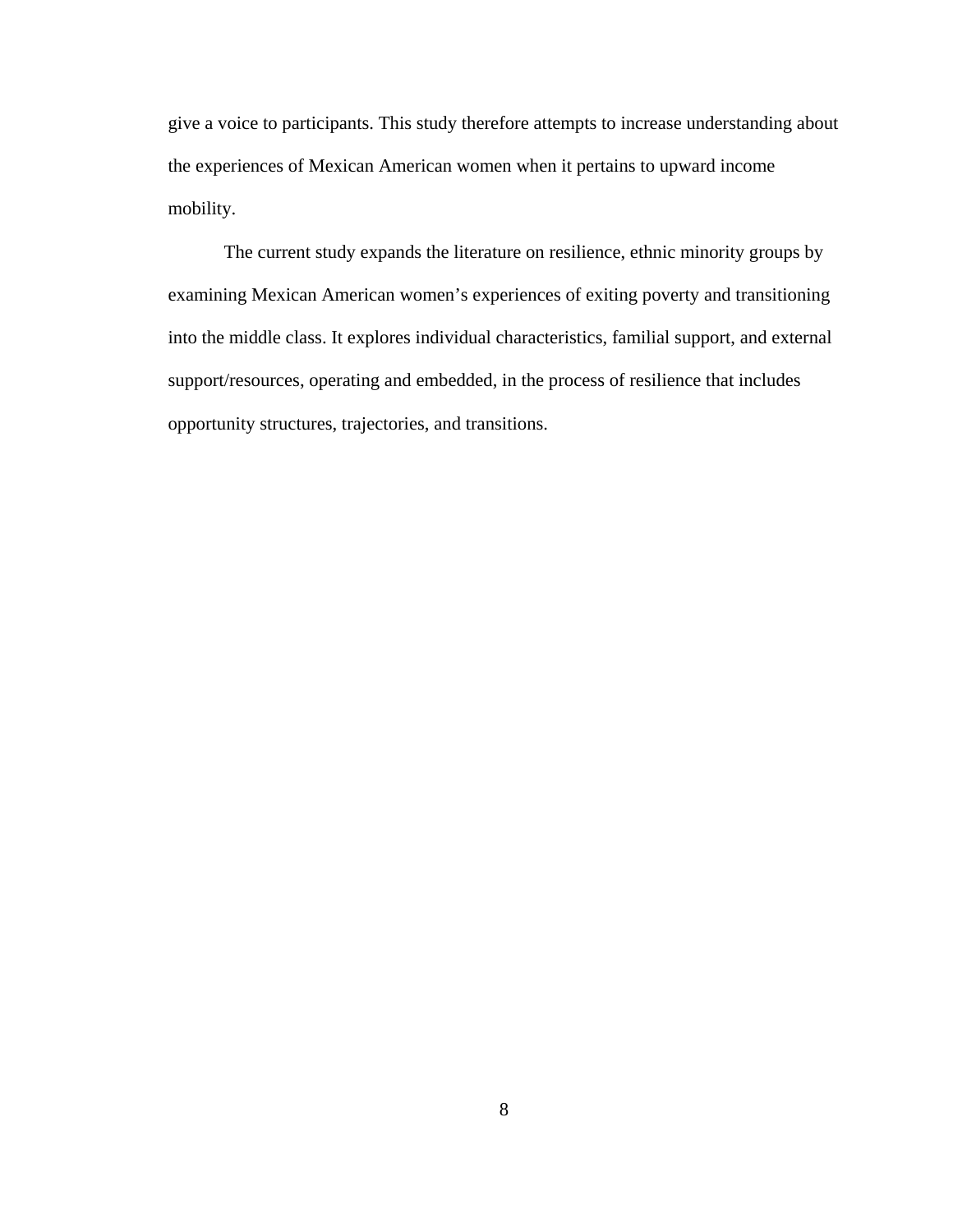### CHAPTER II

# LITERATURE REVIEW

<span id="page-14-0"></span>The most widely used definition of poverty is derived from the federal government. The federal government defines poverty in terms of financial thresholds. Poverty estimates are based on the annual amount of cash income minimally required to support families of various sizes (National Poverty Center, 2004) For example, the poverty threshold as of 2004 is defined as having an income of \$19,157 or less for a family of two parents and two children, or \$9,827 or less for an individual (State of Student Aid and Higher Education in Texas, 2005).

Most of the research on poverty has focused on factors that contribute to being in poverty and consequences of living in poverty. Seccombe (2000), in a review of the literature on poverty, concludes that societal structures (including race), educational achievement, and changes in family size all affect the likelihood of an individual living in poverty. As is well known, there are negative consequences of living in poverty for families and children such as: unequal educational opportunities, fewer healthcare resources, and a greater probability of exposure to violence and abuse (Seccombe, 2002). Regardless of what places families in poverty, general findings suggest that poverty presents negative consequences for children and families throughout the life span. As mentioned previously poverty rates are higher among Hispanic/Latinos. Because of this discrepancy, this paper will focus on exits from poverty in Hispanics/Latinos<sup>[1](#page-14-1)</sup>, as they comprise the largest and fastest growing ethnic minority group in the United States.

<span id="page-14-1"></span><sup>&</sup>lt;sup>1</sup> Terms will be used interchangeably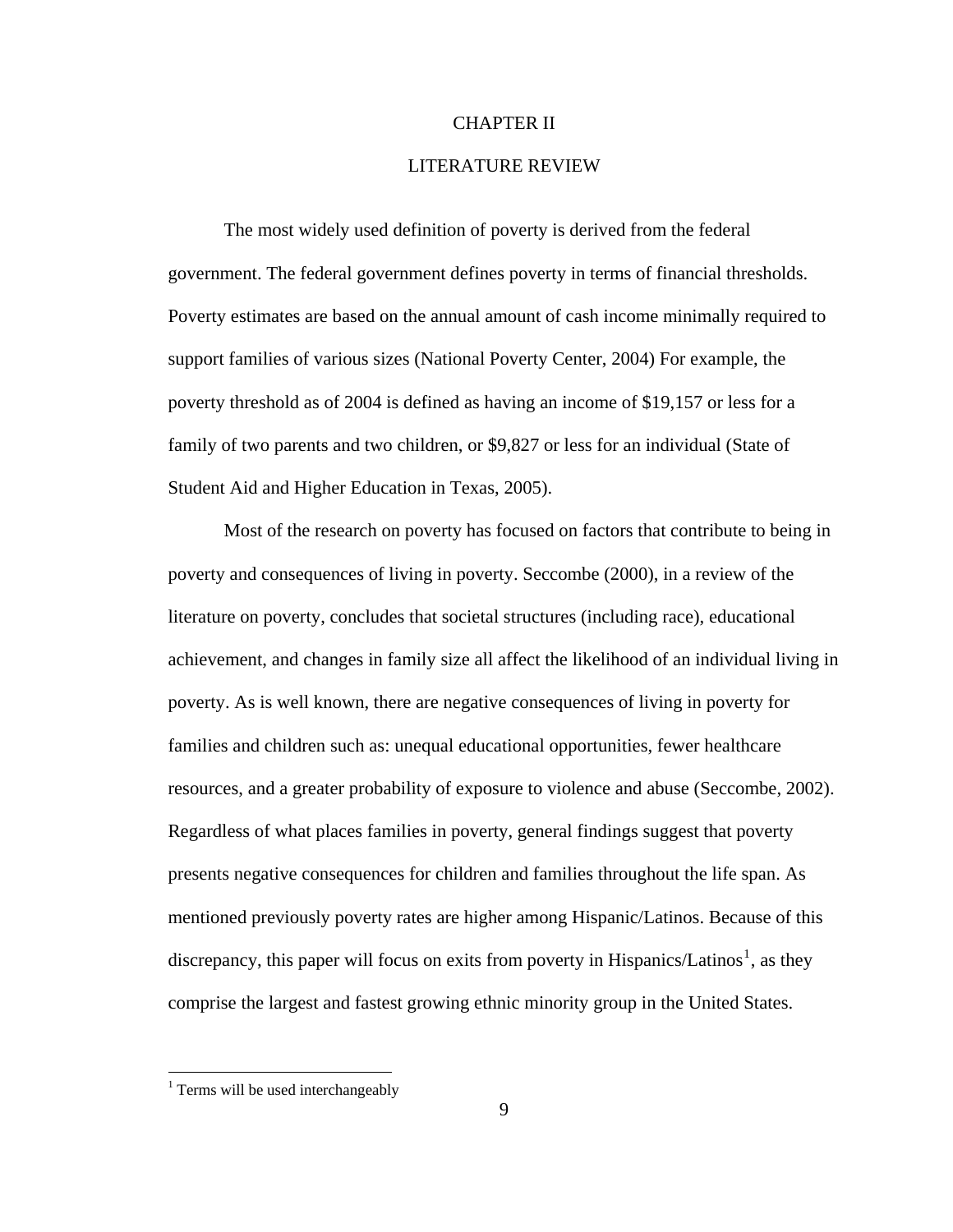The term Hispanic, however constitutes a multitude of ethnicities. Hispanic refers to people whose origins are Mexican, Puerto Rican, Cuban, South or Central American, or other Hispanic/Latino, regardless of race (U. S. Census Bureau, 2000). Because the term Hispanic is not monolithic, it is important that studies focus on the subgroups included in this general term. Mexican-origin individuals comprise approximately 66% of the U.S. Hispanic population (Current Population Survey, 2000). People of Mexicanorigin rank lower than other Hispanic groups in several socioeconomic factors such as educational achievement and salary earnings (Current Population Survey, 2000). People of Mexican-origin are least likely of the largest Hispanic groups (Puerto Rican, Cuban) to obtain a high school diploma (51%; compared to Puerto Ricans, 64.3%; and Cubans, 73%). They are least likely to earn a Bachelor's or higher degree (7.9 %; Puerto Ricans, 13%; and Cubans, 23%). Mexican-origin people are more likely to have a lower paying job such as service occupations (24 %) and are also least likely of all Hispanic groups to have full-time, year round earnings of \$50,000 or more in 1999 (7.7%; Puerto Ricans, 13.1%; and Cubans, 17.9%). As a result, people of Mexican-origin are more likely to be in poverty, (24%) than other Hispanic groups (except for Puerto Ricans at 30% and Dominican Republic at 36%; Current Population Survey, 1998, 2000, 2004).

Hispanics are predominately found in two states, Texas and California. In Texas, Hispanics comprise 32% of the population with 77% being of Mexican-origin (U.S. Census Bureau, 2000). Demographic figures however, are provided for all Hispanics, not per Hispanic group. Given that Mexican Americans account for the vast majority of Hispanics that live in Texas, the figures relating to Hispanics therefore can be said to reflect primarily Mexican American statistics. In terms of poverty, 25.4 % of Hispanics in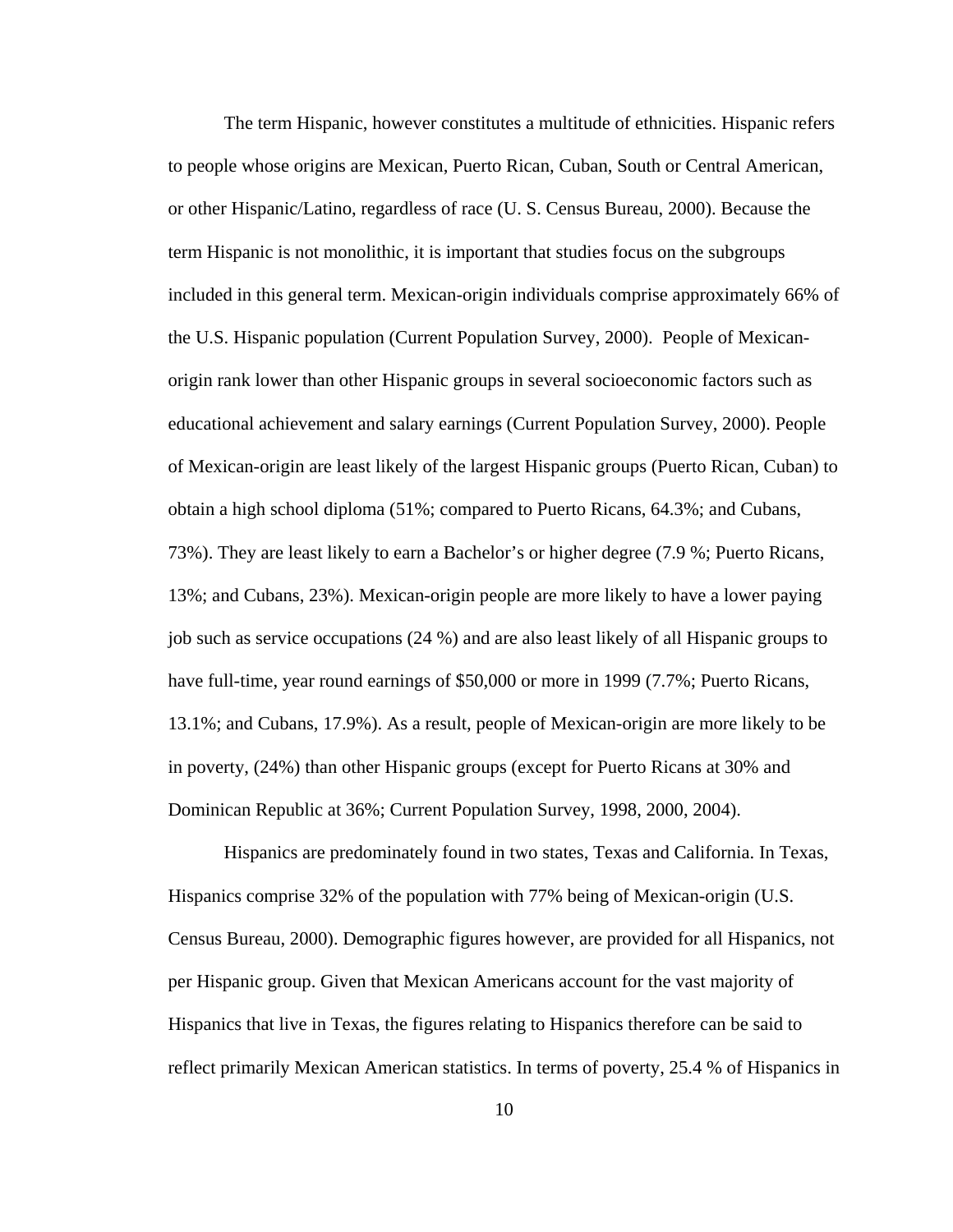<span id="page-16-0"></span>Texas were living in poverty in 1999 compared to about 7.7 % of Non-Hispanic Whites (State of Student Aid and Higher Education in Texas, 2005). Poverty rates in Texas vary by county or region. The Texas Panhandle mirrors the state's rate with 26% of Hispanics living in poverty (State of Student Aid and Higher Education in Texas, 2005). Texas demographics and the Texas Panhandle specifically, therefore, create a unique opportunity to study Mexican Americans' experiences. This study, thus, will focus on Mexican Americans living in Lubbock, Texas, the largest city in the Panhandle. Of the Hispanic population in Lubbock County, 24% of persons live below the poverty threshold (City of Lubbock Trends Report, 2000). This geographic region therefore presents an accessible population suitable for the purposes of this study.

In spite of the high rates of Hispanics in poverty, there is evidence of a growing middle class (Martinez, 2001). It is this mobility that is underrepresented in studies of people in poverty. This study, thus will investigate upward income mobility in Mexican American women who grew up in poverty. Mexican Americans for the purpose of this study are defined as persons of Mexican descent born in the United States.

#### Rates of Economic Mobility Over-Time

In a topical history on Mexican-origin people Martinez, (2001) discussed this upward movement and addressed it in the context of their unique historical background:

It must be recognized that over the last few decades many upwardly mobile individuals have moved out of impoverished barrios and into mixed middle-class neighborhoods. Yet it must not be forgotten that the lingering effects of past racial discrimination continue to play a role in the segregation and marginality of minorities, including Mexicans and Mexican Americans. (p. 70)

Census data on Hispanics is not available for the years previous to 1970 because Hispanics were not being counted or included in the larger data samples. Previous to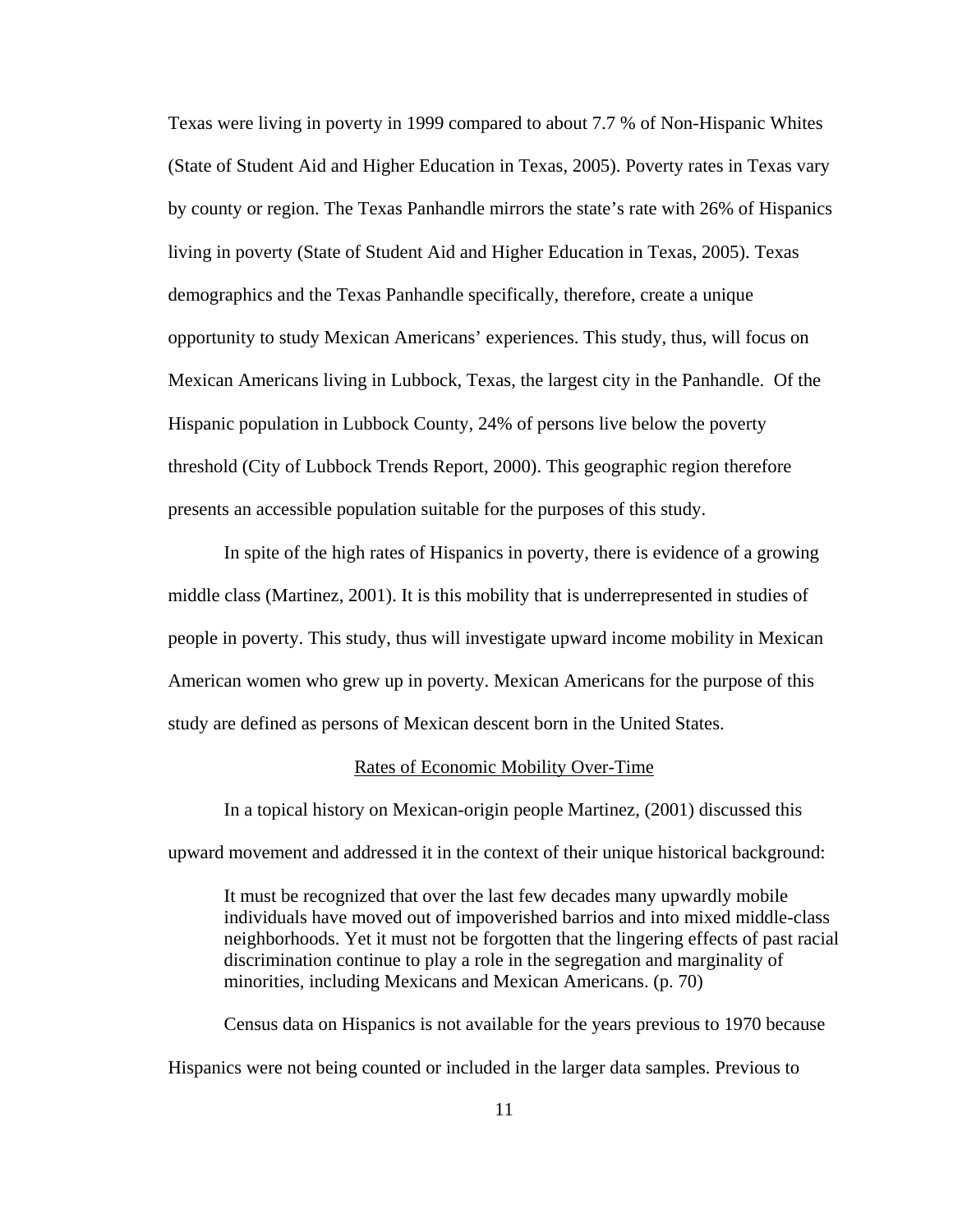1970, Hispanic ethnicity was determined only indirectly by examining surnames. Therefore tracking Hispanic trends by identification is a difficult task. The rates of Hispanic people living in poverty show a trend toward exiting poverty. In 1974, 23% of Hispanics lived in poverty (U.S. Census, 2006). In 1984 the poverty rate increased to 28% (U.S. Census, 2006).Ten years later, in 1994 poverty was at an all time high of 31% for Hispanics. However, between 1994 and 2000, poverty rates declined for Hispanics. In the year 2001, poverty rates for Hispanics were at a low of 21 %. In 2002 however, racial categories were redefined for the census and respondents could identify with one or more racial group; therefore, there is no way to compare current Hispanic figures with years previous to 2002.

Substantial changes have taken place for Mexican-origin peoples in the twentieth century. "In the early 1900's most members of the group worked in low-paying jobs in agriculture, railroad maintenance, mining, construction, light manufacturing, and basic service occupations" (Martinez, 2001, p.123). "Since the 1940's the number of Mexicans and Mexican Americans in well-paying, skilled blue-collar and professional and technical occupations has increased significantly while the proportion engaged in such dead-end occupations as farm labor has declined drastically" (Martinez, 2001, p.130). Economy influences and The Civil Rights Movement resulted in a larger portion of Mexicans obtaining better paying jobs. Affirmative Action programs from the 1960's to the 1990's also allowed greater opportunities for Mexican Americans. Through these programs and other movements there has been economic progress for Mexican Americans and social mobility in recent years.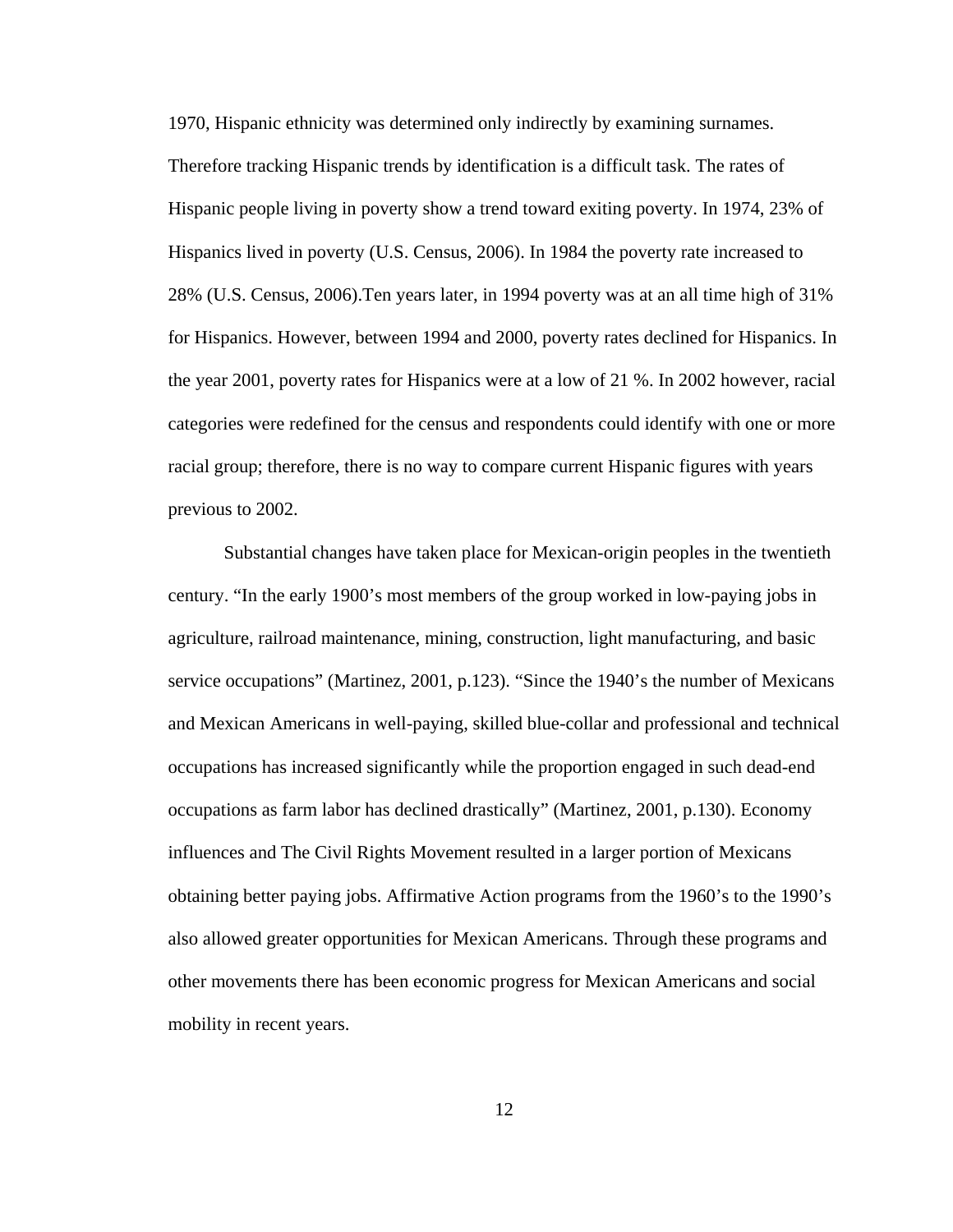Educational achievement after The Civil Rights Movement also increased.

<span id="page-18-0"></span>"Between 1982 and 1993, the number of Hispanics attending institutions of higher

learning increased from 519,000 to 989,000, a 91 % leap" (Martinez, 2001, p131).

Martinez (2001) also presents figures for Mexican economic progress.

The most significant development of all during the last generation has been the impressive growth of the middle class. Statistics on income distribution among Hispanics in general reflect trends in the Mexican origin community, since the group constitutes the largest cohort of that population. In 1972, 191,000 Hispanic households had an income of \$50,000 (in 1988 dollars). By 1988 that number had risen 234 percent, to \$638,000. In 1988 nearly 11 percent of all Hispanic households were classified as affluent compared to 7 percent in 1972. The proportion of affluent Hispanics still lags behind that of European Americans but surpassed the proportion for African Americans (10 percent). (p.131)

#### Mexican Americans

Mexican Americans have a unique history that includes experiences of conquest, immigration, and discrimination. People of Mexican-origin resided in land which was known as Mexico, and is now known as the United States. Much of the land, what is now the southwestern United States was transferred from Mexican ownership to American governed. The conquest of the land displaced many Mexican citizens and began stressed relations between the two countries. Remnants of continued discrimination from past historical events may make exiting poverty a challenge for Mexican Americans.

#### History

In 1848, at the end of the Mexican War, the United States gained a large piece of land once under Mexico. This area is now the Southwestern United States, and includes Texas, New Mexico, and Arizona. Under the Treaty of Guadalupe Hidalgo, as many as 100,000 Mexicans living in that region became residents of the U.S. territory (Baca Zinn & Pok, 2002). Unlike any other ethnic group, Mexican Americans today inhabit an area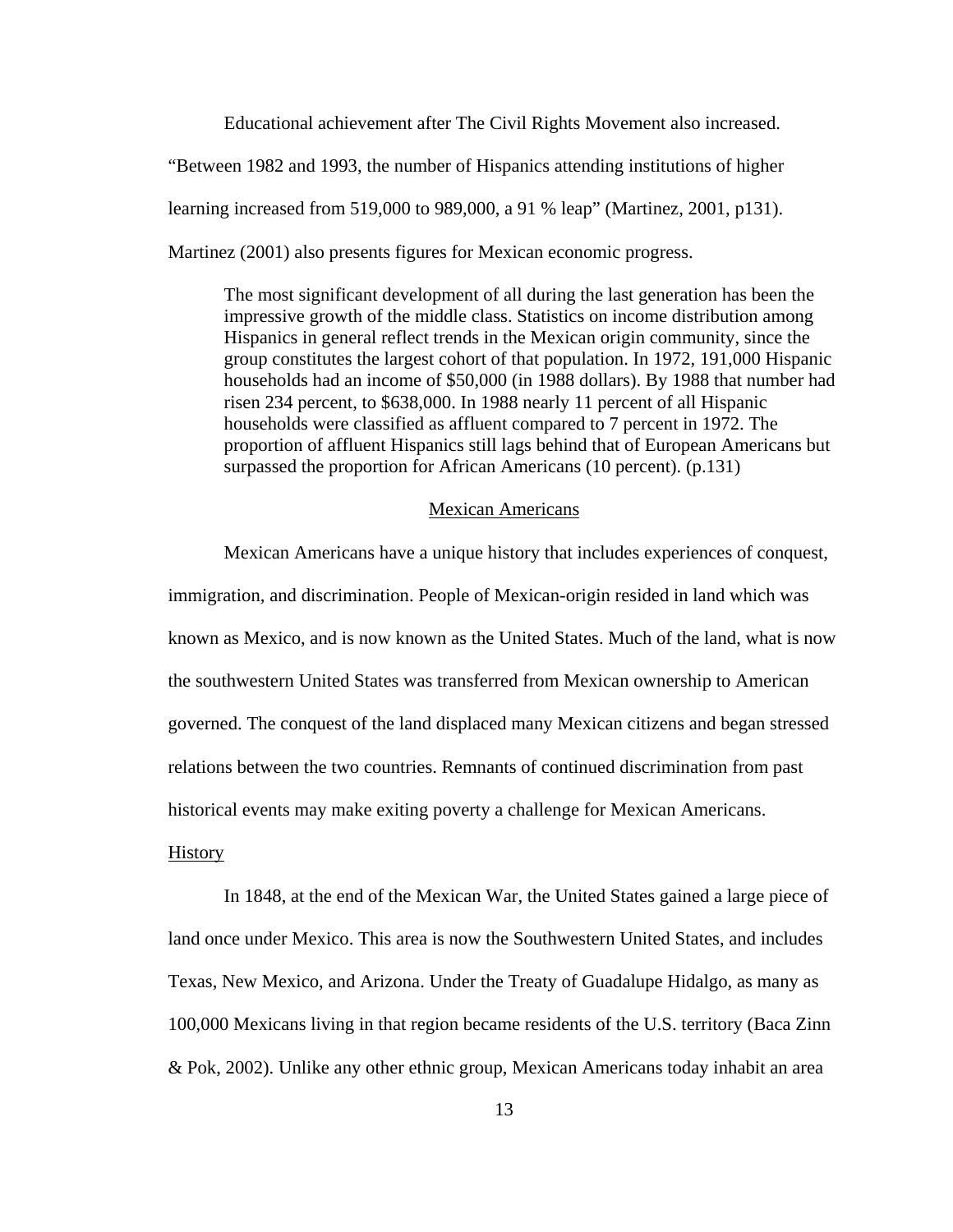that was once part of their native country (Marger, 2000). "By a single stroke of the pen, a large group of Mexican citizens right in their very own homes, found themselves smack in the middle of another country whose laws, political and social institutions, and fundamentally WASP traditions were alien to them" (Novas, 1998, p.78-79). This conquest began a history of displacement, discrimination, oppression as well as continued immigration from Mexico. In the last part of the  $18<sup>th</sup>$  century and the early  $19<sup>th</sup>$  century, after industrial development began in the United States, in the 1920's many Mexican workers started migrating north for work at low wages on railroads and in agriculture.

The 1930's and 40's were difficult for Mexican Americans in the United States. During the 1930's, a repatriation movement required Mexicans and Mexican Americans be sent to Mexico. This repatriation movement gathered great support during the Depression from Non-Hispanic Whites who considered Mexicans and Mexican Americans as foreigners and claimed they would take jobs from "real" Americans, at a time of such economic distress. Local government agencies began rounding up anyone who looked Mexican and sent them "home" (Novas, 1998, p. 95). They not only sent undocumented immigrants back "but they also sent first generation Mexican Americans to Mexico as well as those whose families had lived in the United States for centuries" (1998, p.95). Approximately half a million were deported in the 1930's (Novas, 1998). Many of the deportees were from Texas, the state that had the largest Mexican American population.

Immigration restrictions eased when World War II created serious labor shortages. When the United States needed cheap labor, the repatriation was reversed and programs for temporary workers were created. The Braceros Program was implemented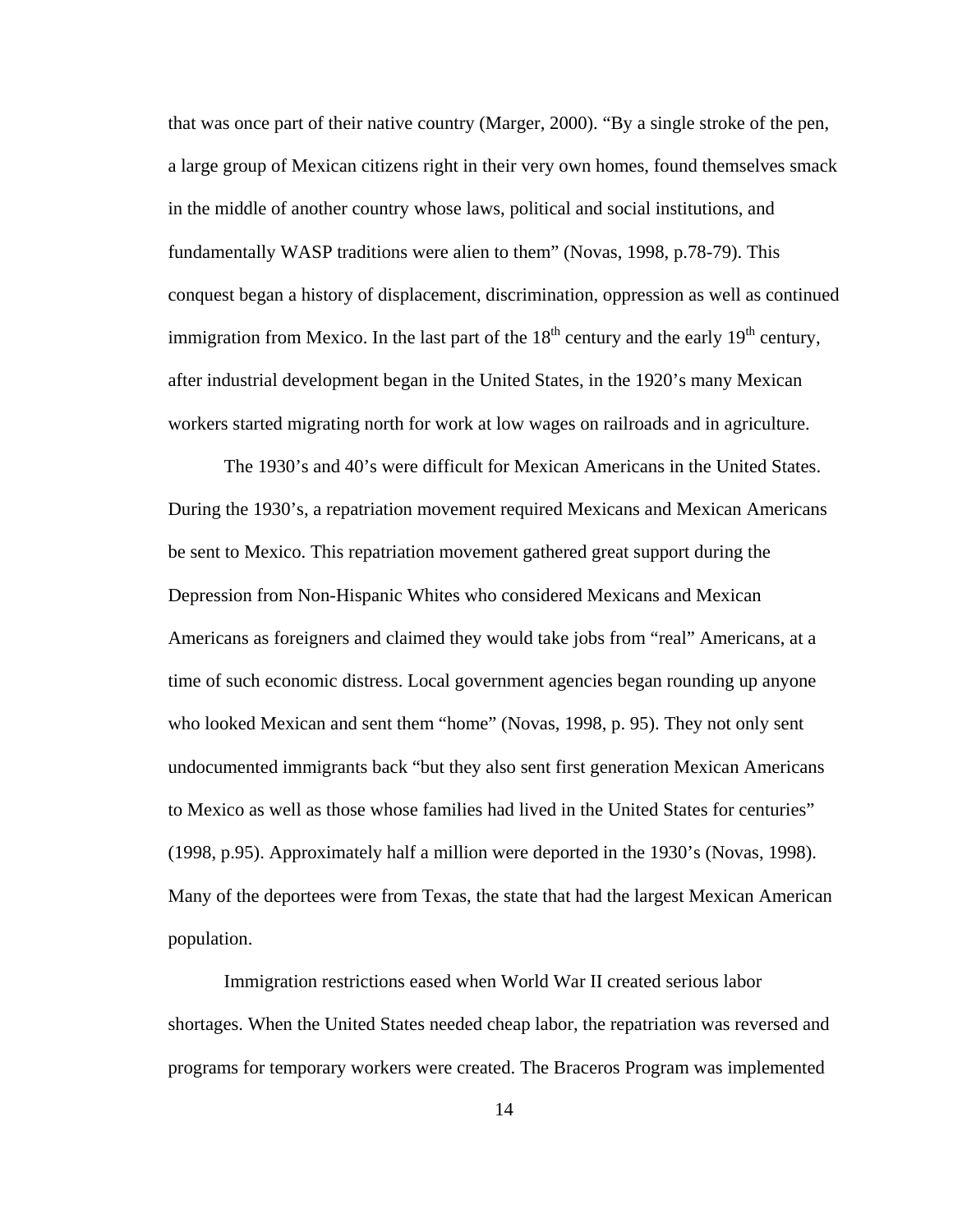<span id="page-20-0"></span>two different times by the United States government to address this issue of worker scarcity. This program allowed immigrants from Mexico to work temporarily in the United States as seasonal laborers. Once the work was completed, they returned to Mexico. The Braceros Program was reinstated and in effect from1942 until 1947 and then from 1948 to 1964, brought thousands of Mexican nationals to the United States as temporary workers (Novas, 1998). "However the bitter experience of being sent "home" when they were no longer needed and sent for again when cheap labor was in demand intensified the mistrust many Mexican American families had felt toward the Anglos for countless generations" (Novas, 1998, p. 96).

After the Braceros Program, between 1940's and 50's, the numbers of illegal immigrants is estimated to have been in the millions (Novas, 1998). About 400,000 Mexicans immigrated legally between the years of 1940 and the mid 1960's alone (Martinez, 2001). Mexican immigration increased greatly in the  $20<sup>th</sup>$  century. As a result of this migration, the United States grew substantially in people of Mexican-origin.

# Culture

Traditional Mexican American values stem from what Greenfield (1994) calls cultures of interdependence or "collectivism". The collectivistic culture emphasizes values such as family responsibility, respect for elders, and interdependence. A collectivistic culture is one that values mutual aid, closeness, and support among family members. Mexican Americans in general tend to adhere to the concept of *familism*, which includes a strong orientation and obligation to families (Baca Zinn & Pok, 2002). This interdependence and connection is demonstrated in living situations where grandparents live with their children and help with the care of grandchildren. The family unit includes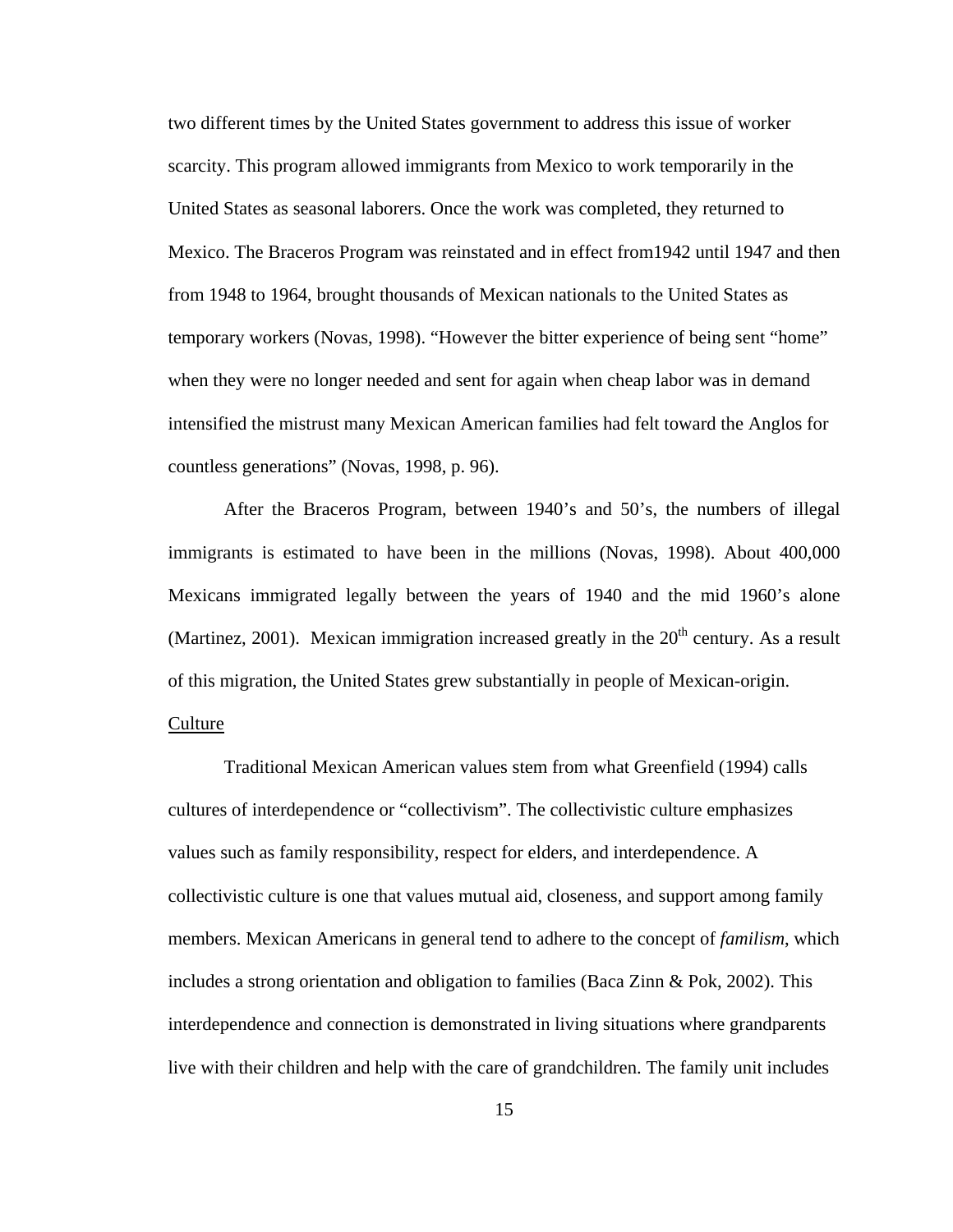extended family and ties remain closely intertwined within nuclear families. Family networks include grandparents, aunts, uncles, brothers and sisters, cousins and padrinos (godparents). Godparents and other family members are expected at celebrations such as birthday fiestas, communions, baptisms, and weddings. Mexican American culture consists of group orientation, strong membership with family, and a dependence on others within a hierarchical structure founded on respect and obedience.

Respect or *respeto* is highly valued and is a desirable trait in a collectivist culture. "Respect often meant that how one interacted with another should be guided by a sense of caring that is communicated through politeness" (Delgado-Gaitan, 1994, p. 65). Respect is highly desired quality in the children of Mexican-origin parents therefore they are reared with a strong sense of reverence and honor for elders. The Spanish language transmits cultural ideas and beliefs in the Mexican American culture. The importance of respect is evident throughout this language. The more formal "usted" form of the word "you" is used in the Spanish language to address adults, rather than the more informal "tu" that is used to address friends or young children. "Spanish is one of the things that fosters communication and the passing of cultural values and references" (Ramos, 2004, p.71). Therefore, the structure of the Spanish language is used to transmit the value of respect. The Spanish language provided a means to connect Mexican Americans to their culture of origin amidst a more prominent Western individualist culture. However, the Spanish language in West Texas was almost eradicated in one generation. During World War I, 20 states, Texas included, passed English only laws for school classrooms (Black, 1984). This discouraged speaking Spanish in school. Children were reprimanded by their teachers if Spanish was spoken in the classroom. Consequently, later generations of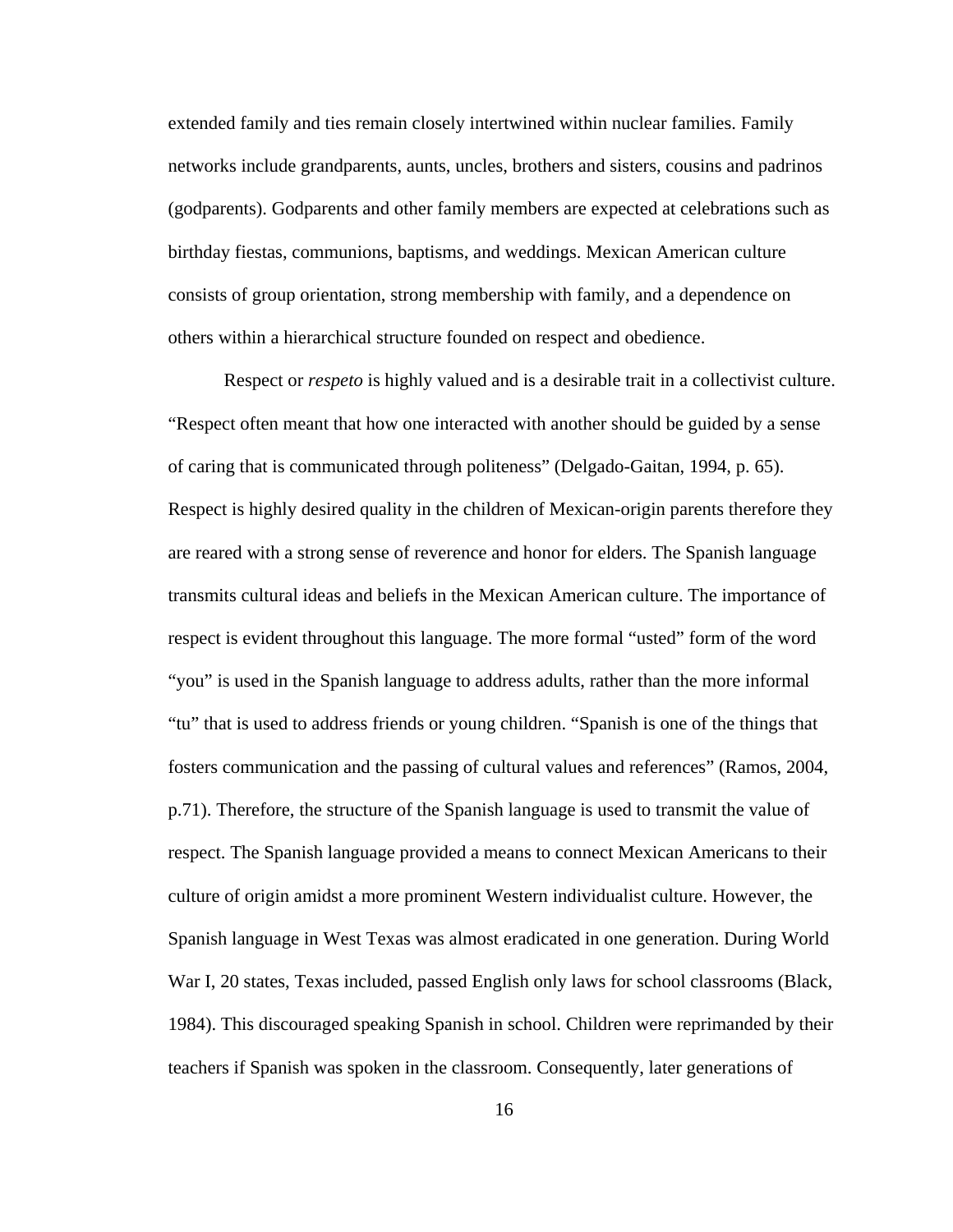<span id="page-22-0"></span>Mexican Americans were not encouraged to speak Spanish and language transmission has decreased in subsequent generations (Skerry, 1993).

Unfortunately, however, Mexican American culture at times is in conflict with mainstream American individualistic culture, which emphasizes independence and selfreliance. Increased discrimination based on a cultural clash between "collectivism" of the Mexican people and "individualism" of Non-Hispanic Whites who live in the United States has affected the lives of Mexican Americans both historically and currently. This conflict, combined with their history, and culture may make Mexican American experiences different and unique from mainstream Non-Hispanic Whites' experiences of exiting poverty. Mexican Americans have to overcome stereotypes from not only Non-Hispanic Whites but also their own cultural groups to emerge into the middle class.

#### Experiences of Discrimination

Historical. The historical circumstances previously mentioned influence the discrimination Mexican Americans face living in a mostly Anglo society. Marger (2000) proposed that because of the "in between" minority status , Hispanics have not been subjected to the same prejudices as African American but neither have they been treated as European immigrant groups were. This status has made it more difficult for their discrimination to be acknowledged. Marger (2000) stated:

If there is a common theme that runs through the unique histories and experiences of several Hispanic groups in the United States, it is their intermediate ethnic status between Euro-American groups, on one hand, and African American, on the other. In several respects, Hispanics are an ethnic minority 'in between'." (p. 283)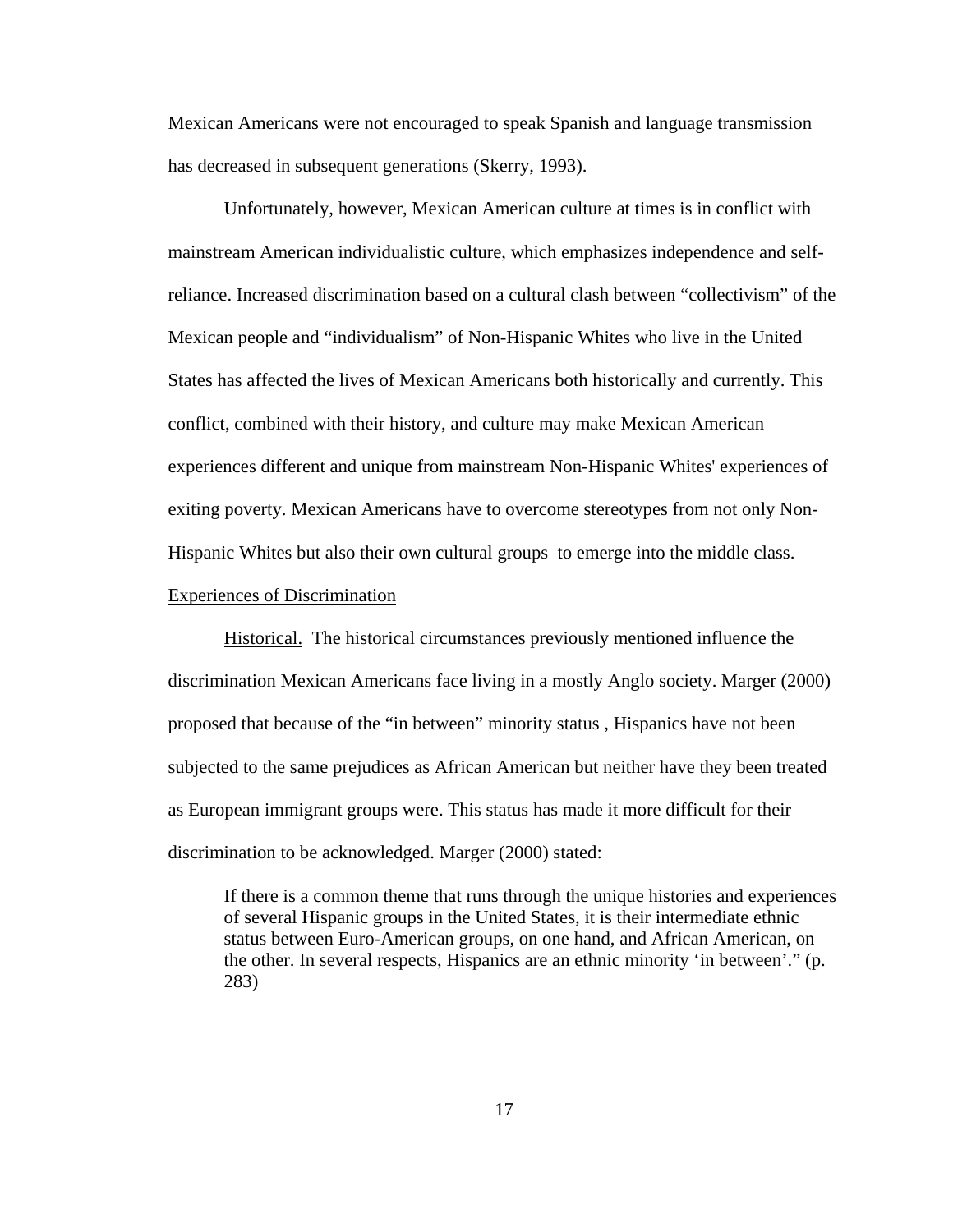Being "in between" however did not end negative stereotypes or discrimination but rather made it less noticeable. Despite the "in between" status, discrimination concerning Mexican Americans has been a part of the historical experiences of Mexican Americans.

Due to the methods in which Mexican Americans became a part of the United States, they are subject to prejudices and discrimination. Specifically in the Southwest, feelings of superiority by Non-Hispanic Whites have resulted in negative group images about Mexican Americans. In the past, there was a persistent and strong tendency for Non-Hispanic White mainstream culture to believe Mexicans were lazy, inferior, deserving of their subordinate status because they were a conquered people (Martinez, 2001). Starting in the late 1800's and early 1900's, Hollywood portrayed negative images of Mexican Americans by depicting them as either criminals or intellectually inferior and dumb (Martinez, 2001). Racism was perpetuated by Hollywood and continued to influence Anglo- Mexican relations for years to come.

Historically, at one time, physical segregation was promoted between Non-Hispanic Whites and Mexican-origin people. The 1896 Plessy vs. Ferguson ruling by the U.S Supreme Court legalized segregation under the "separate but equal" concept. The ruling made it easier to label dark-skinned Mexicans as Indians or Blacks and therefore resulted in housing discrimination by land owners and real estate agents (Martinez, 2001). People of Mexican-origin were denied residence in Non-Hispanic White neighborhoods which often offered better housing (Martinez, 2001). Housing discrimination was commonplace and banks denied loans to those they believed to be of Mexican-origin (Martinez, 2001).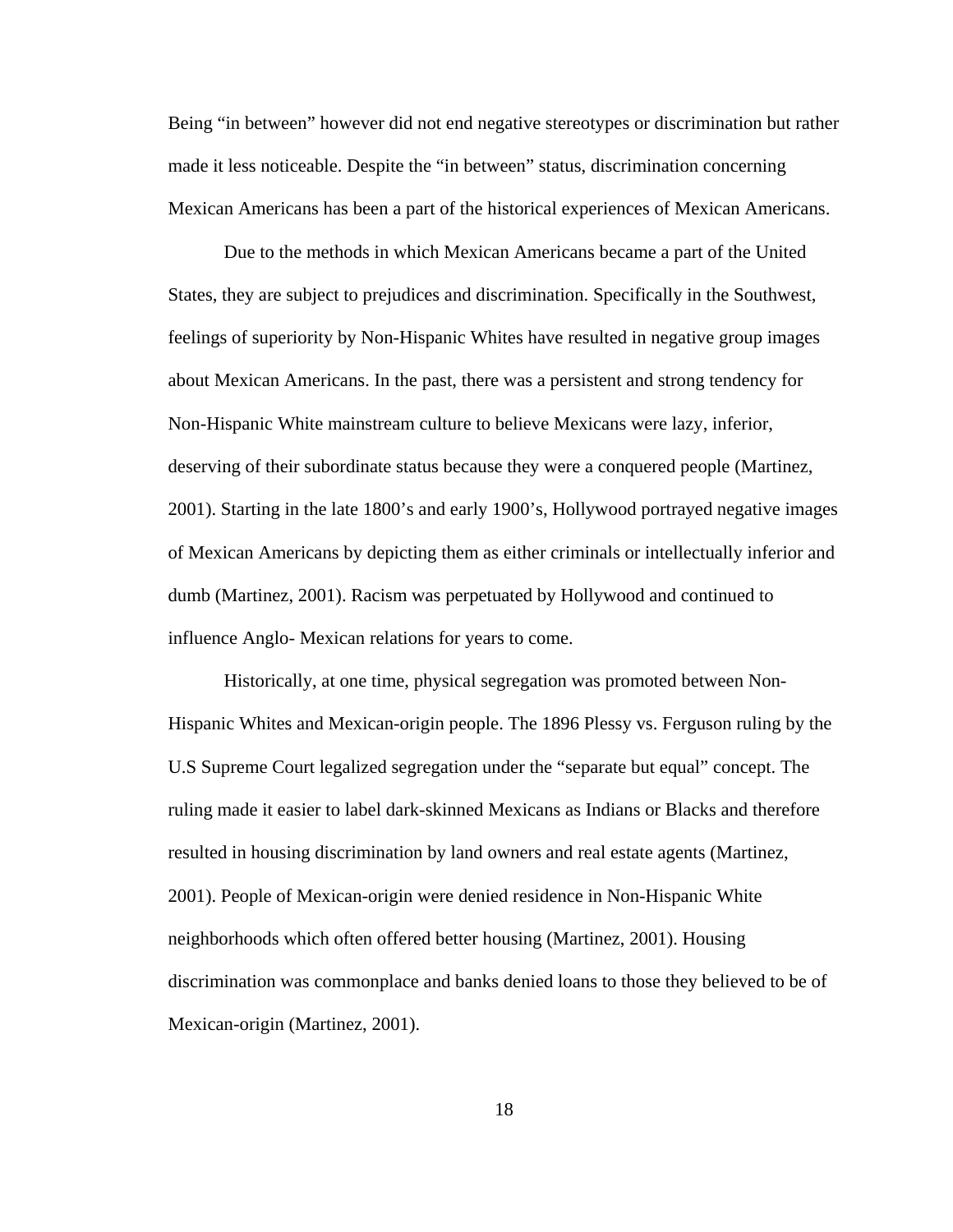Beliefs constructed from past historical events influenced the treatment of Mexican-origin people. In the early 1900's, "Public facilities such as hotels, restaurants, theaters, and barber shops routinely banned Mexicans and Mexican Americans or channeled them to locales set aside for nonwhites, typically the least desirable sections in the buildings" (Martinez, 2001, p. 65). Public pools reserved specific times for Mexicans so after they swam, at the end of the day or week, the water in the pool could be changed. A survey conducted in the 1930's in the Southwest found that about 85% of schools were segregated either extremely or mildly (Martinez, 2001).

Black (1997) argues that in the years of 1910 and 1930 agrarian cultural values influenced schools for Mexican American children. Whites and Mexicans alike, for the purposes of survival during that time, held the agrarian value of children's labor contributions over educational achievement. However these beliefs continued to influence Mexican American schooling well after industrialization. They faced discrimination through poorer school facilities, less educated or trained teachers, extremely basic curriculum (which prohibited speaking Spanish), and less funding for their schools than White children (Black, 1997).

Discrimination in West Texas was no exception. Martinez (2001) depicted several incidences which clearly illustrate the prejudice and discrimination in the South Plains in the 1940's. "A sign in a Lubbock barber shop read, 'No Dogs Allowed, No Mexicans Allowed.' A restaurant owner in Levelland broke a bottle on the head of a young Chicano who wanted to buy cigarettes, and local officials in Big Spring and Lamesa refused to allow migrant cotton pickers the use of local toilet facilities" (p. 68). After the United States Congress passed Civil Rights legislation in the 1960's, discrimination began to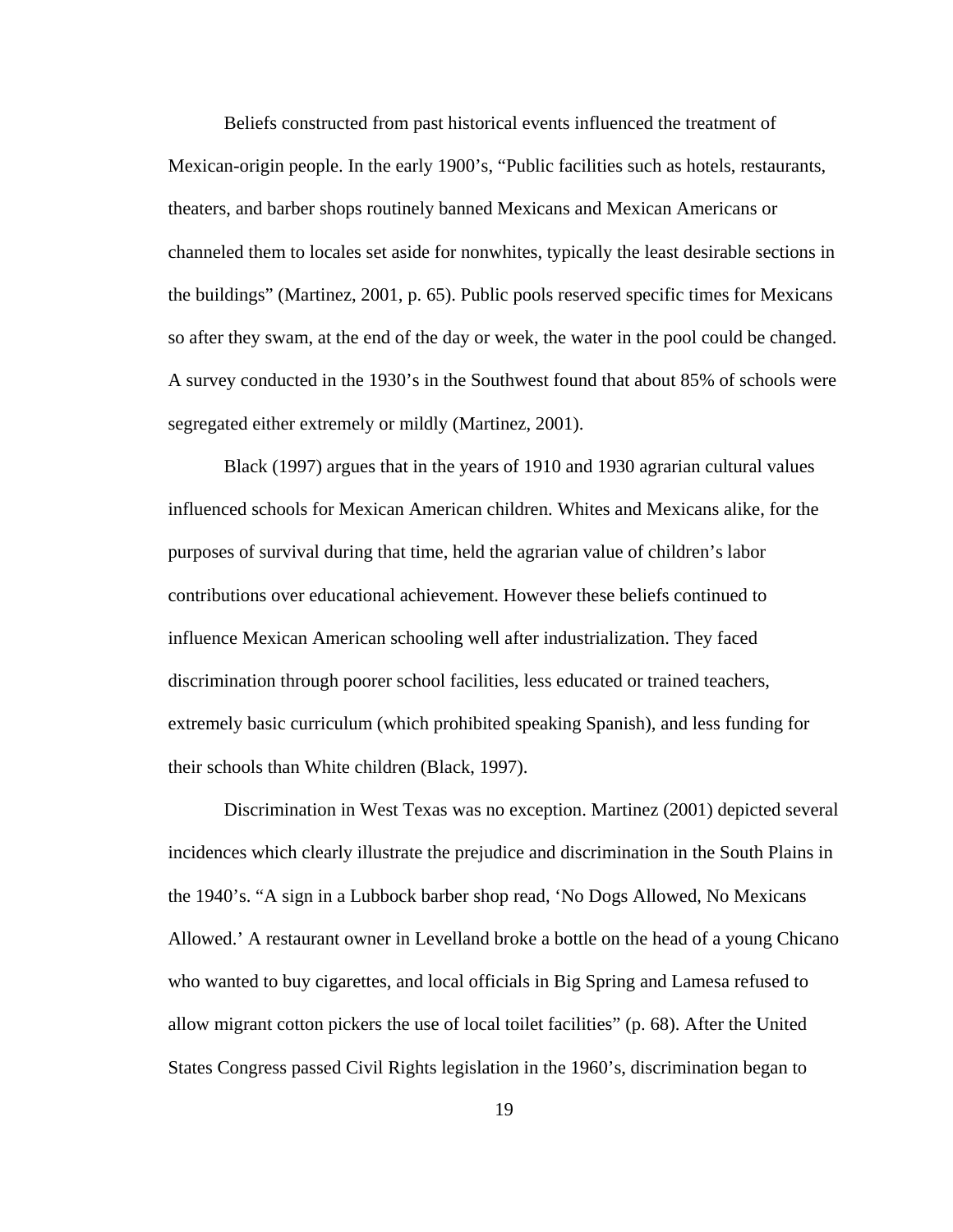<span id="page-25-0"></span>decrease (Martinez, 2001). Mexican American leaders fought for equal treatment and opportunities for Mexican Americans during the American Civil Rights Movements helped win right to fair pay and humane treatment (Novas, 1998). These historical acts of discrimination may continue to influence current dropout rates and low educational achievement for Mexican Americans which can possibly perpetuate a cycle of poverty and discrimination for this ethnic minority group.

Current Discrimination. Most of the research on discrimination of Mexican Americans falls under two themes: perceptions of discrimination and actual experienced discrimination. The perception theme is further subdivided into Mexican American's perceptions of discrimination and others' perceptions of Mexican Americans.

Mexican-origin people must overcome certain current stereotypes that are lingering effects of a history of discrimination. One myth that may perpetuate inequity despite research is the belief that low socioeconomic status Mexican Americans, do not value education. This myth, even though it has been refuted by research is used to explain why Mexican American children are performing poorly academically. Valencia and Black (2002) use three types of resources to refute this myth and disprove its validity. Through reviewing the historical evidence about Mexican Americans' fight for equal educational opportunities, examining the literature on parental involvement, and using a case study on transgenerational parental involvement Valencia and Black (2002) disprove this myth.

First, Valencia and Black (2002) presented the historical evidence that Mexican Americans have fought to close the gap in education through governmental legislation and the creation of advocacy organizations. Individual activists supported by fellow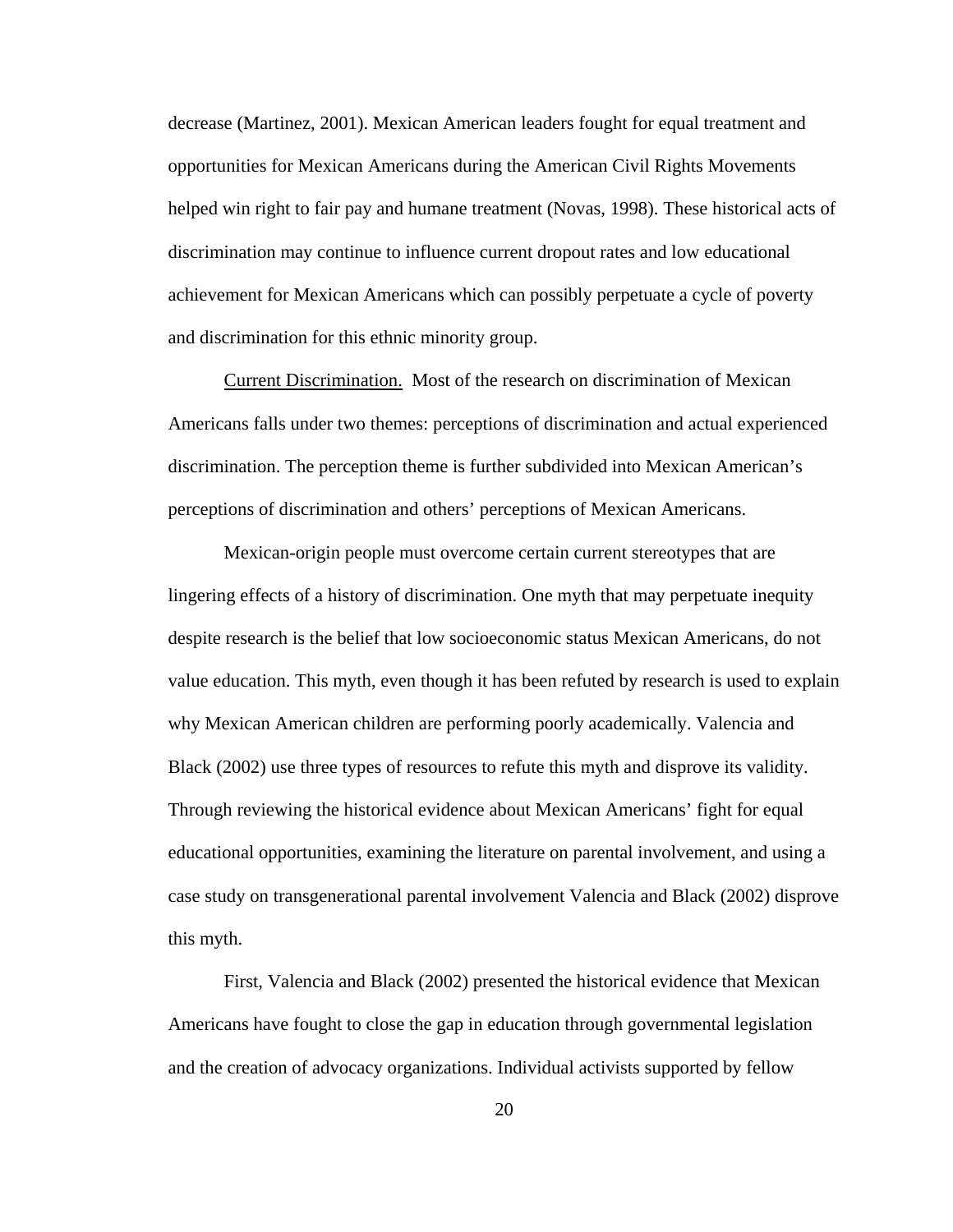Mexican Americans emerged to fight through political demonstrations as well. Lawsuits of various kinds pertaining to equal education for the Mexican American children and youth have been utilized as well to advocate change. Second, the literature on parental involvement in schools also suggests Latino parents have a strong desire for their children to achieve academically (Valencia & Black, 2002). In the review, Valencia and Black (2002) found several studies that support the presence of parental strategies in Latino families that support fostering education in the home. Parental behavior and practices by Mexican Americans demonstrated the emphasis and support on schooling in the home.

Third, in a case study exploring Mexican American transgenerational parental involvement, Valencia and Black (2002) interviewed both grandparents and parents in six Mexican American families. Interviews with ten adults were conducted from these families. Results indicate the importance of education was stressed in the home through expectations for school attendance and homework, as well as dialogue that included family stories about the importance of education. Interviews highlighted the value of schooling these Mexican American parents and grandparents placed on education. Although not generalizable to a larger population because of the small sample size, the study does support the concept that Mexican American families value education. This expression of value however was not necessarily evident in external support such as visiting the school or attending parental meetings but was evident through actions and verbal emphasis on education in the home setting (Valencia & Black, 2002).

Fennelly, Mulkeen, and Giusti (1995) conducted an exploratory study with young Latino adolescents to examine their views on racism and discrimination. Participants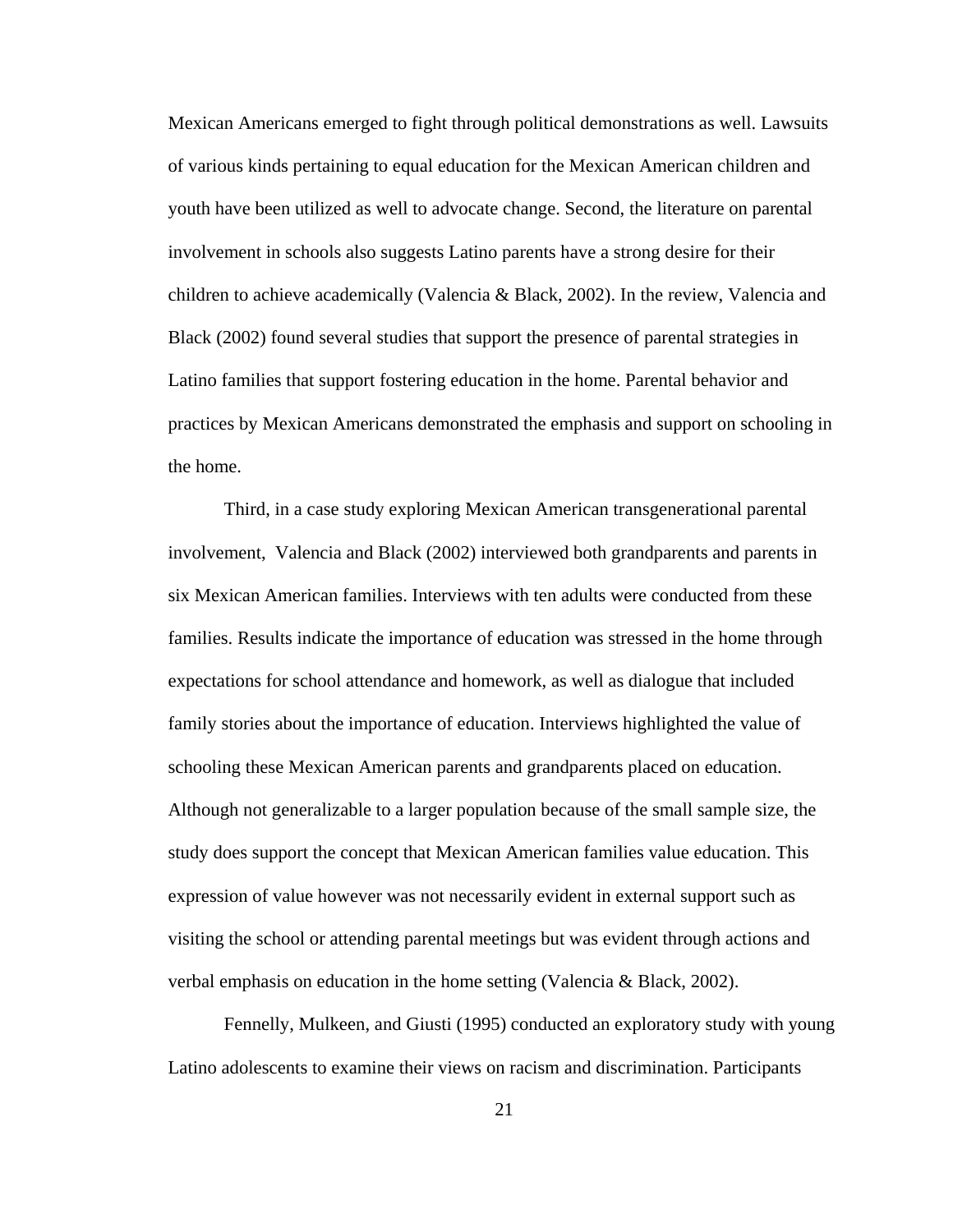lived in a small Pennsylvania city and were recruited from middle schools with a high percentage of Hispanics. Five focus groups were developed to interview both adolescents and parents separately. Three focus groups consisted of between five and ten middle school girls each. Two focus groups consisted of five and fifteen Puerto Rican mothers. Open-ended questions asked about their lives in general, adolescent activities and the adolescents relationships with peers and adults. Questions on discrimination and prejudice were introduced late in the interview if not previously mentioned. Four areas became evident in the discussion of their experience: (1) A perceived job ceiling for minorities, or the belief that a good education does not necessarily lead to success; (2) Unequal access to good education; (3) Lowered expectations for the academic performance of Latino youth on the part of teachers and administrators; (4) Cultural differences or communication styles which impede the educational achievement of minority youth. Youth reported experiencing discrimination by both their peers and teachers in their school experiences. Some Latino girls also talked about having to overcome negative stereotypes held by those around them.

Rodriguez, in the Changing Race (2000), details a personal story of a young Hispanic woman who attended a local community college. Victoria, as she is called in the story, excelled in academics and was involved in the schools' student government. Victoria "recalled the following experience that subsequently made her feel very ashamed: One day the dean patted her on the shoulder and told her, 'I am so glad you're not like the other Mexicans,' considering this a compliment" (2000, p.58). At first Victoria did not realize the extent of what this comment meant but upon later reflection found the comment angered her. Clearly the dean did not consider Mexicans to be smart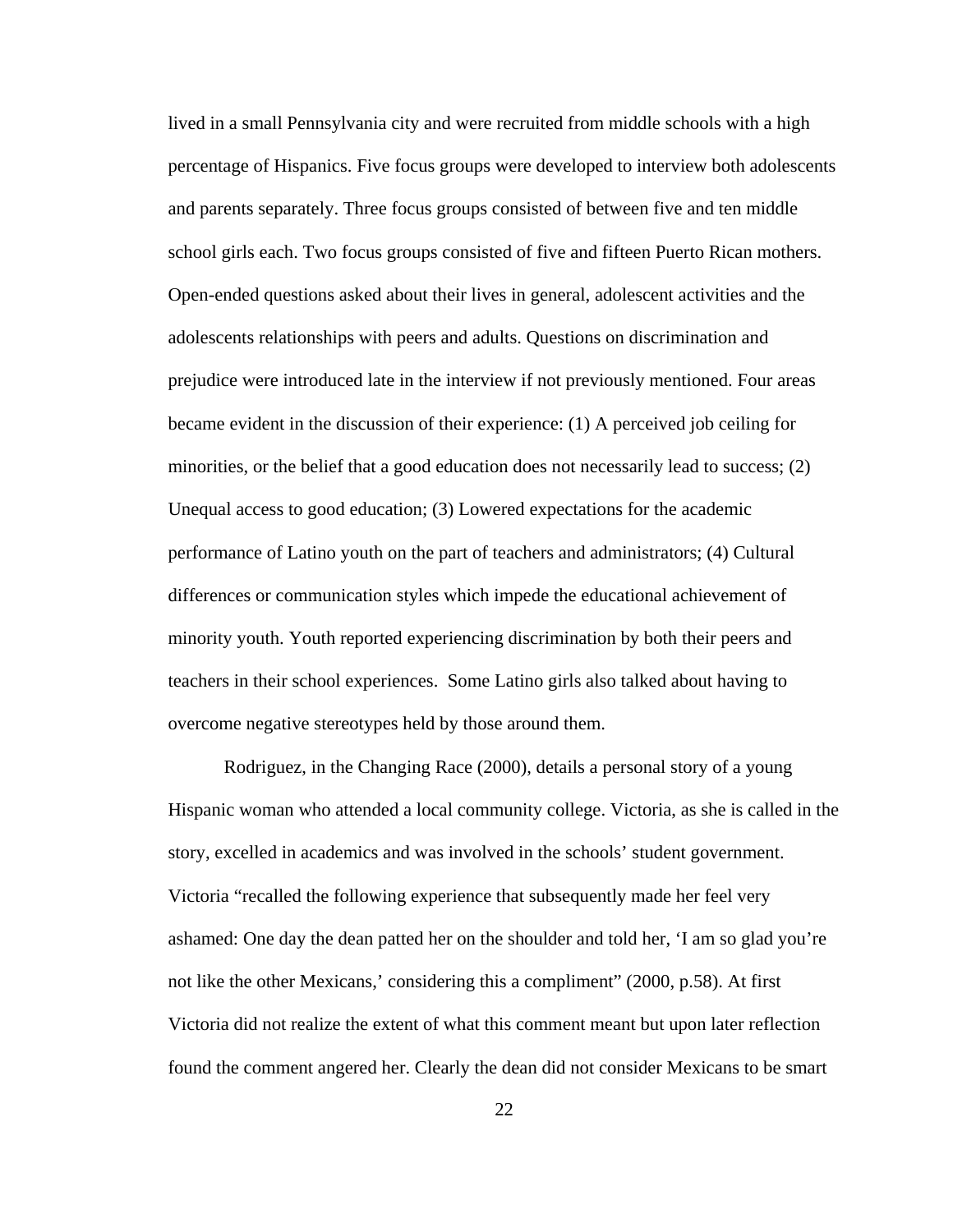and academically orientated. Stereotypes like those of the dean's are examples of lowered expectations Hispanics must overcome to join the mainstream culture and live in middle class status.

Macias (2003) examined the experiences Mexican American professionals who were at least third generation born in the United States. Experiences in the workplace and participation in ethnic professional organizations was discussed through one to three hour face-to-face interviews with 25 individuals. The participants were from a California metro area and ranged in ages from 25 to 45. The majority of the participants had at least some college. Open ended interview questions focused on Mexican American integration and ethnicity in the workplace as well as voluntary participation in organizations at their place of employment. Results indicated Mexican American professionals sensed the social pressure to conform or assimilate into the mainstream culture. In the interviews an "ethnic consciousness" was evident and arose when the professionals noticed there was substantially less people of their own ethnic group in their working environment. This "ethnic consciousness" consisted of an increased awareness of their own ethnicity resulting from the demographic characteristics of being unique in terms of ethnicity. For some participants this unequal representation of ethnic minorities in the professional workplace seemed to be an indicator of structural inequality in society (Macias, 2003). Furthermore, ethnic professional organizations were important in providing a place for these individuals to network and meet other ethnic minorities because they were typically in a work environment with few individuals like themselves (Macias, 2003).

Mexican Americans encounter stereotypes and discrimination pertaining to not only education, but also, employment (Telles & Murguia, 1990; Espino & Franz, 2002;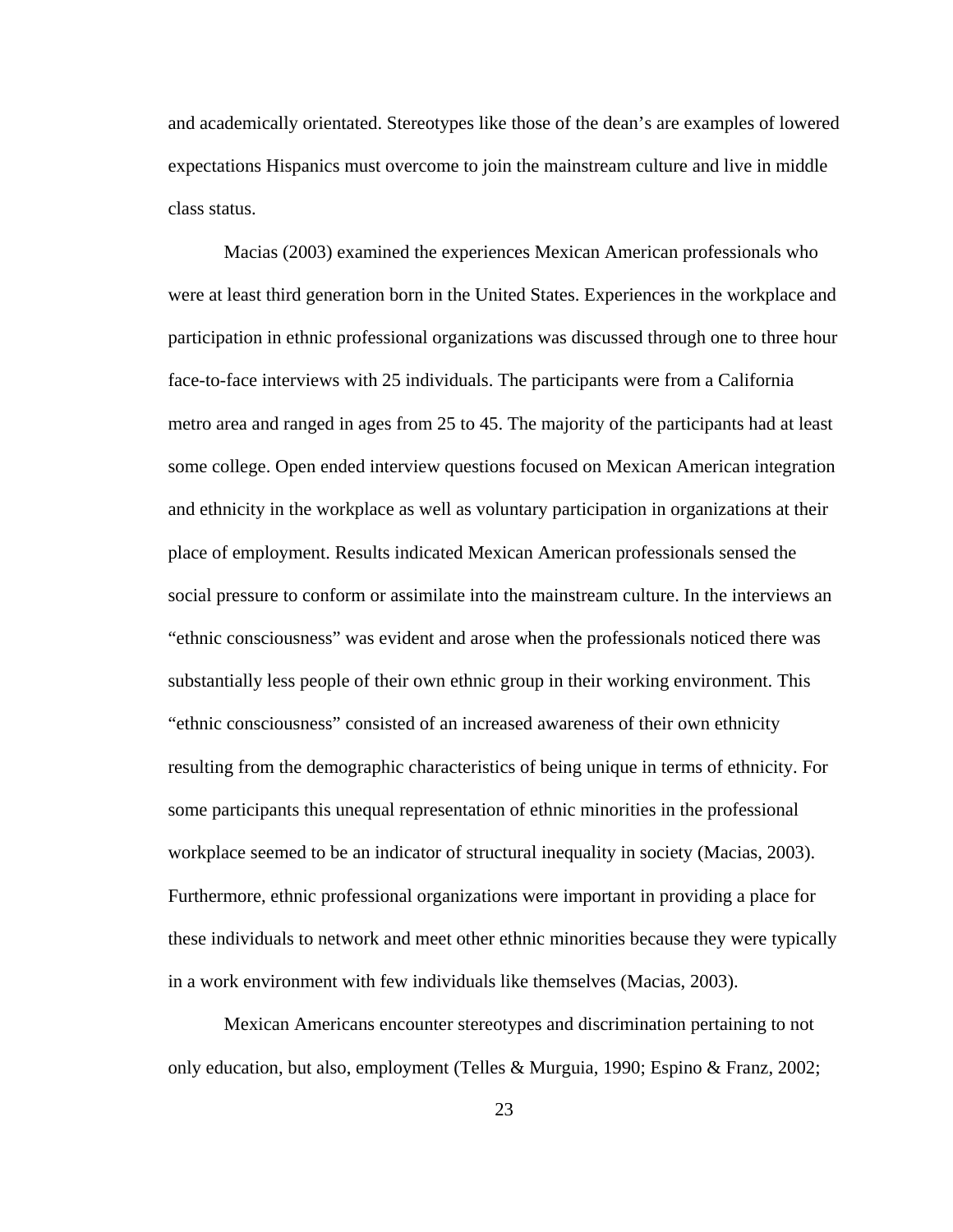<span id="page-29-0"></span>Kasschau, 2001). Kasschau's (2001) found perceived discrimination in a probability sample of 398 Black, 373 Mexican American, and 373 White residents of Los Angeles County, ages 45-75 years. In each ethnic minority subsample a majority, 60% to 88%, acknowledged race and age discrimination as common today. Findings indicate that of those ethnic subsamples, 20%-45%, believed race or age discrimination were experienced by their friends and acquaintances. Finally, personal experience of race or age discrimination emerged within each group, 8%-24%. Mexican Americans (16%) were moderately more likely to report race discrimination than Whites (8%), but were less likely than Blacks (34%) to report race discrimination (Kasschau, 2001).

Actual Discrimination. Kanter and Frakiewicz (1981) explored teacher's attitudes toward Mexican American students. Teachers from several different Houston, Texas area schools and districts completed an attitude inventory measuring attitudes toward Mexican American students regarding educational opportunity and school practices. Although the teachers expressed the importance of creating a culturally sensitive learning environment and encouraging ethnic pride, pessimistic attitudes towards Mexican students emerged. Kanter and Frakiewicz suggested that teachers disbelieved that Mexican American children could achieve a level as high as the majority culture children. Kanter and Frakiewicz further stated "there seems to be apathy on the part of the teachers toward exhibiting an expectancy of achievement growth in Mexican American students" (1981, p.82). The findings demonstrate that teachers, although verbally recognize the importance of equal education and equal access admitted that some actions both overt and implied, toward Mexican American students are discriminatory. In a review of the research on Mexican American students in public schools, Calabrese and Barton (1995) discuss some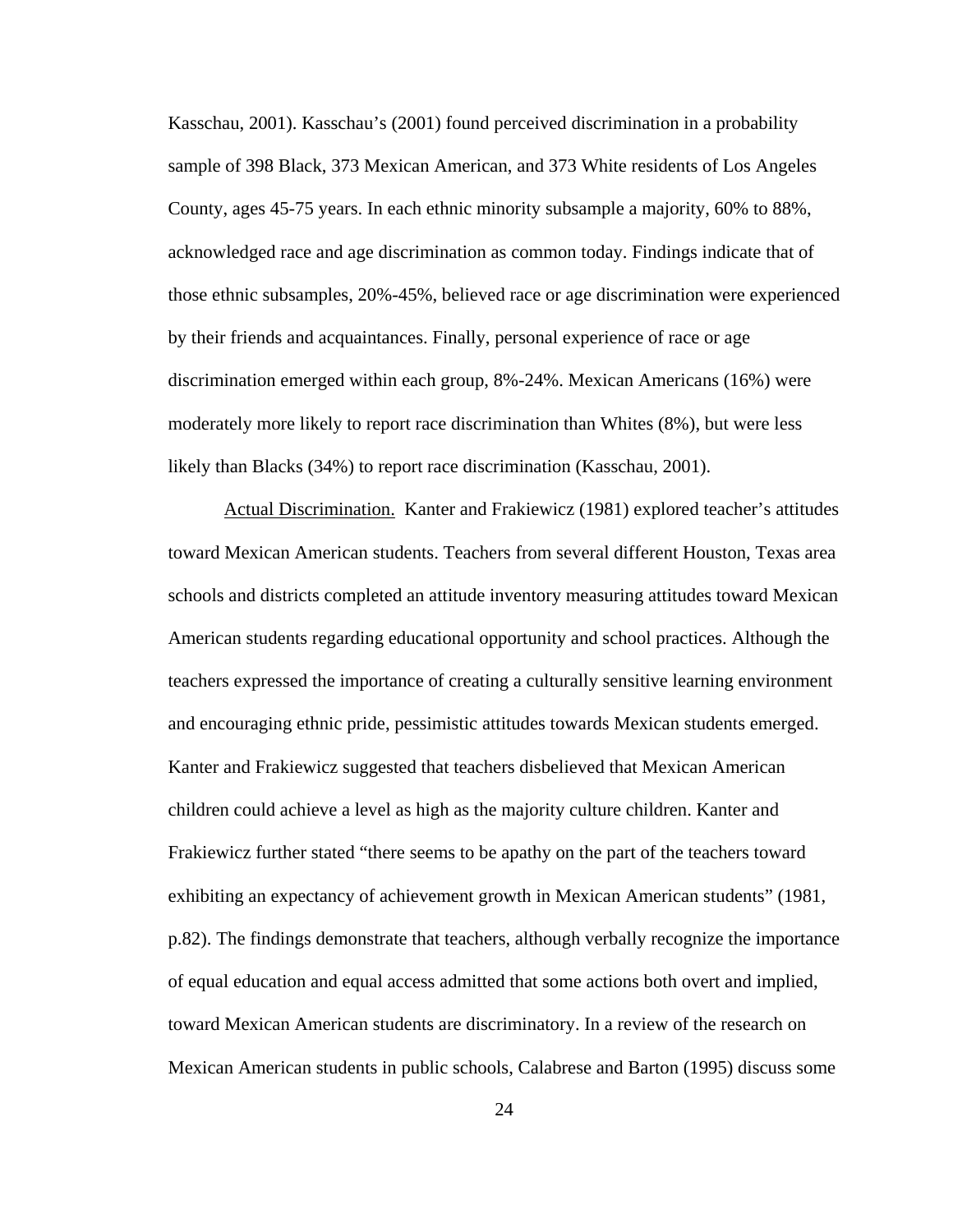issues around low performance and acculturation practices used by teachers whose ethnicity it more frequently Non-Hispanic White. They examined one aspect of this issue, the conflict between Mexican American males and Non-Hispanic White teachers and examined discipline records of ten school districts in the southwest. Findings indicate Mexican American males are disciplined almost five times more than Mexican American females. Calabrese and Barton (1995) suggest that cultural differences and the inability to communicate through these differences may play a role in the performance of Mexican American youth in school. They also propose that teachers and administrators who run schools where there is a high percentage of Mexican American students "operate these schools as if Mexican American students are less than academically talented, prone to violence, and have limited vision as to future vocational goals" (Calabrese & Barton, 1995, p.115).

Discrimination also exists based on phenotypic differences as well. Telles and Murguia (1990) identify discrimination present in society, and proposed discrimination affects income earnings among Mexican Americans, most specifically dark-skinned Mexican Americans. They used the National Chicano Survey conducted in 1979, and found that darker skinned Mexican Americans have lower income earnings than their medium to light skinned counterparts. The sample consisted of 253 men of Mexican ancestry. Phenotypic skin tone was measured by self-reported questions about skin tone. The variable ranged from a 1-light/European to 5-dark/Native American. Self reports of a middle score such as a three were classified as medium. After controlling for human capital and other variables known to affect income, the remaining variance was due to greater labor market discrimination toward the darker skinned Mexican origin people.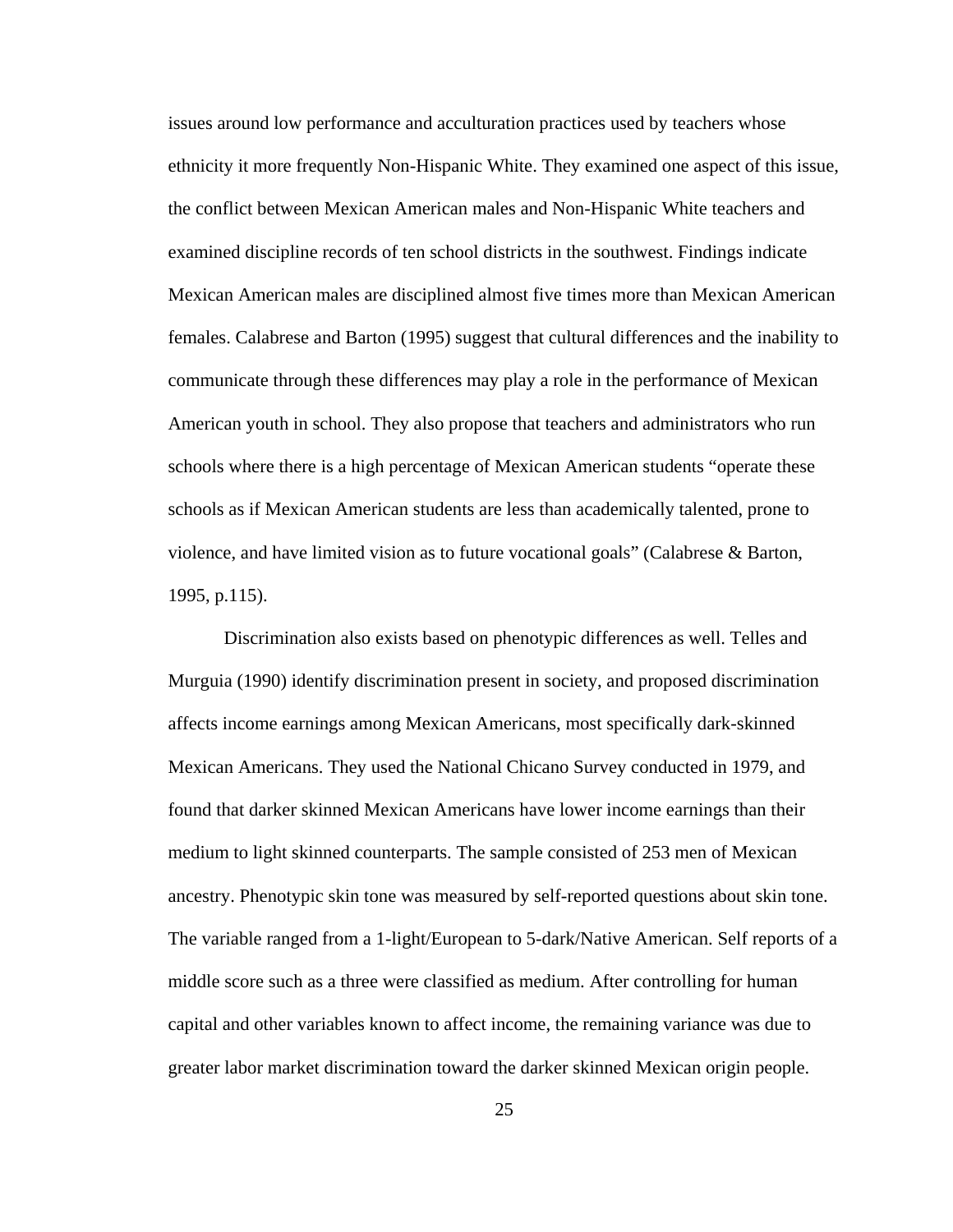<span id="page-31-0"></span>Telles and Murguia (1990) concluded "dark and native American- looking individuals of Mexican descent suffer significantly greater earnings disadvantages than their lighter and more European-looking counterparts primarily because of labor marker discrimination" (p. 694).

Espino and Franz (2002) added to the work of Telles and Murguia by reexamining the issue of phenotypic discrimination against Mexican in the U.S. labor market using a newer data set collected between 1989 and 1990. The 1990 Latino National Political Survey was used and complimented with the composite Occupational Prestige Ratings by Hauser and Warren (1996). Skin tone in this study was measured by interviewer observation at a face-to-face interview with the participants using a 5 point scale with 1 as "very dark" to 5 as "very light". Their findings validate previous studies that dark skinned Latinos continue to face more discrimination in the labor market than Latinos of lighter skin despite the advances in attempting to create a more equal working environment.

 Discrimination both experienced, perceived, and societal makes the transition of exiting poverty a unique experience for Mexican Americans. Race discrimination faced by Mexican Americans has placed obstacles and barriers in exiting poverty and becoming part of the middle class in the United States. It is notable that some Mexican American women despite hardships, stereotypes, and discrimination both historically and currently, are nonetheless exiting poverty and becoming middle class.

#### Life Course Perspective

In order to theoretically frame this study, Mexican American women's transition from poverty to middle class, I used Glen Elder's Life Course Perspective (LCP). Elder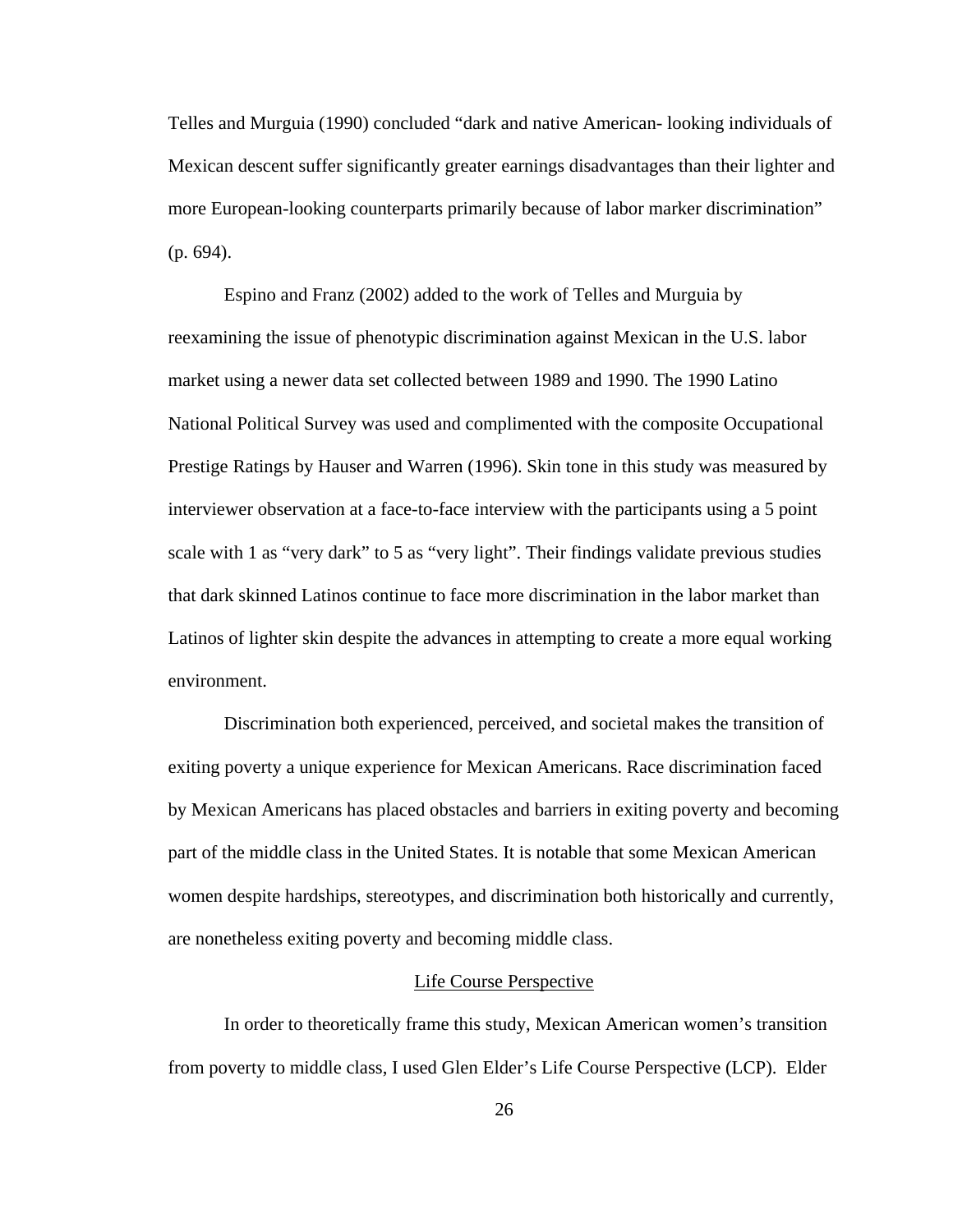(1994) proposed, the LCP, and focused on trajectories and transitions in the life course. Specifically, Elder's LCP focused on how social change influences family structure and function and how changes in families influence the life course of individuals (Goldhaber, 2000). There are four dominant principles of the LCP: (1) the interplay of individual lives and *historical time*, (2) the *timing of lives*, (3) linked or *interdependent lives*, and (4) *human agency in choice making* (Elder, 1998).

Glen Elder's LCP includes elements of context, embeddedness, and choice making in life transitions. He further stresses societal forces that shape the life course and its developmental consequences (Elder, 1994). These central principles were developed from Elder's study on a group of men from Oakland and Berkeley, California. "These contrasting situations, deprived and non deprived, established an 'experiment in nature' with empirical findings that affirm the principle (1) *historical time* and place: that the life course of individuals is embedded in and shaped by the historical times and places they experience over their life time" (Elder, 1998, p. 3). Elder compared the experiences of the Oakland cohort to the experiences of the Berkeley cohort and found the life patterns were different for the two cohorts. The Oakland cohort born between 1908 and 1910, experienced middle class as children in the 1920's, were in their adolescence during the Great Depression, and left home after the worst years of the Depression had passed. But for the Berkley cohort the Great Depression was experienced in their early childhood years, and in their adolescence experienced going home alone because their parents worked during World War II. Elder found the Berkley men were more adversely affected by the Great Depression than the Oakland cohort. The Berkley cohort experienced the economic hardship as young children, a critical time in their development. Due to the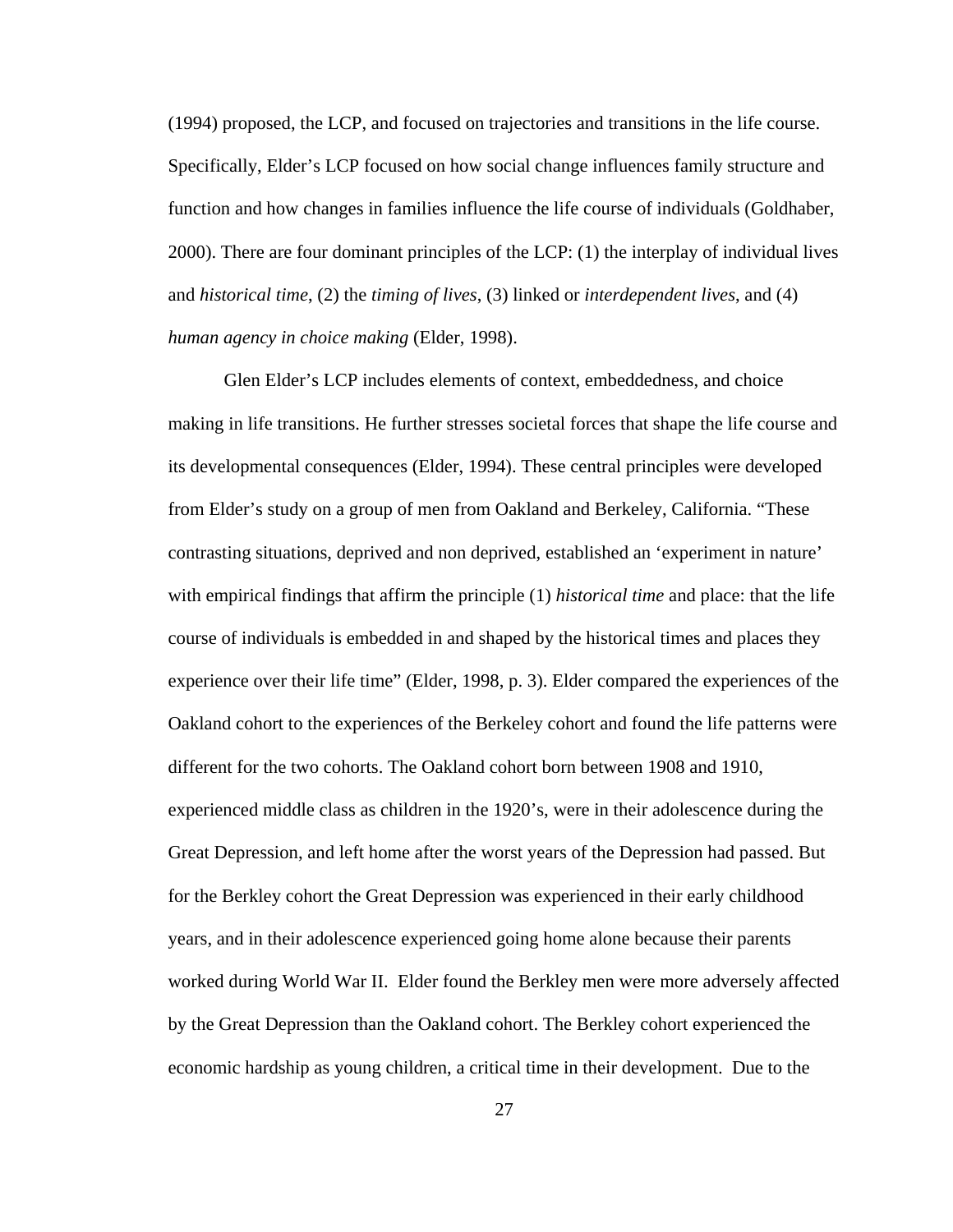differences in the cohort experiences, Elder concluded that historical time is critical when describing development through the life span.

Making a transition into middle class life in the 1930's is different from that transition in the  $21^{st}$  century. In addition, transitioning out of poverty in one area of the country might be different in another area of the country. Being of Mexican-origin in the 1930's and living during times that included repatriation, various changes in immigration laws, and increased discrimination would likely make it more difficult to make a transition out of poverty into the middle class. Specifically for a woman when gender and household roles were more traditional and defined, a Mexican American woman living in the United States would have little chance of making the transition out of poverty on her own. Roles of housewife and mother were the norm for woman in the early 1900's. In contrast being a Mexican American woman in today's society is different and has less traditional roles tied to it since the years of both the Civil Rights Movements and the feminist movement. This evolution in societal expectations and norms has opened up opportunities for women in more recent years. The less traditional role for women to be able to go to college, have a career, and have children has broadened opportunities for women to obtain the resources to make a higher income and exit poverty in ways other than getting married. What would not have been commonplace in the years previous to the feminist and civil rights movements is now possible and as a result traditional female roles have changed as society has changed (McGoldrick, 1999). Therefore, not only has women's roles in society changed but discrimination and the barriers it created has also changed. These historical shifts create a context where women can now get an education and receive higher pay which could make the transition different and more possible for a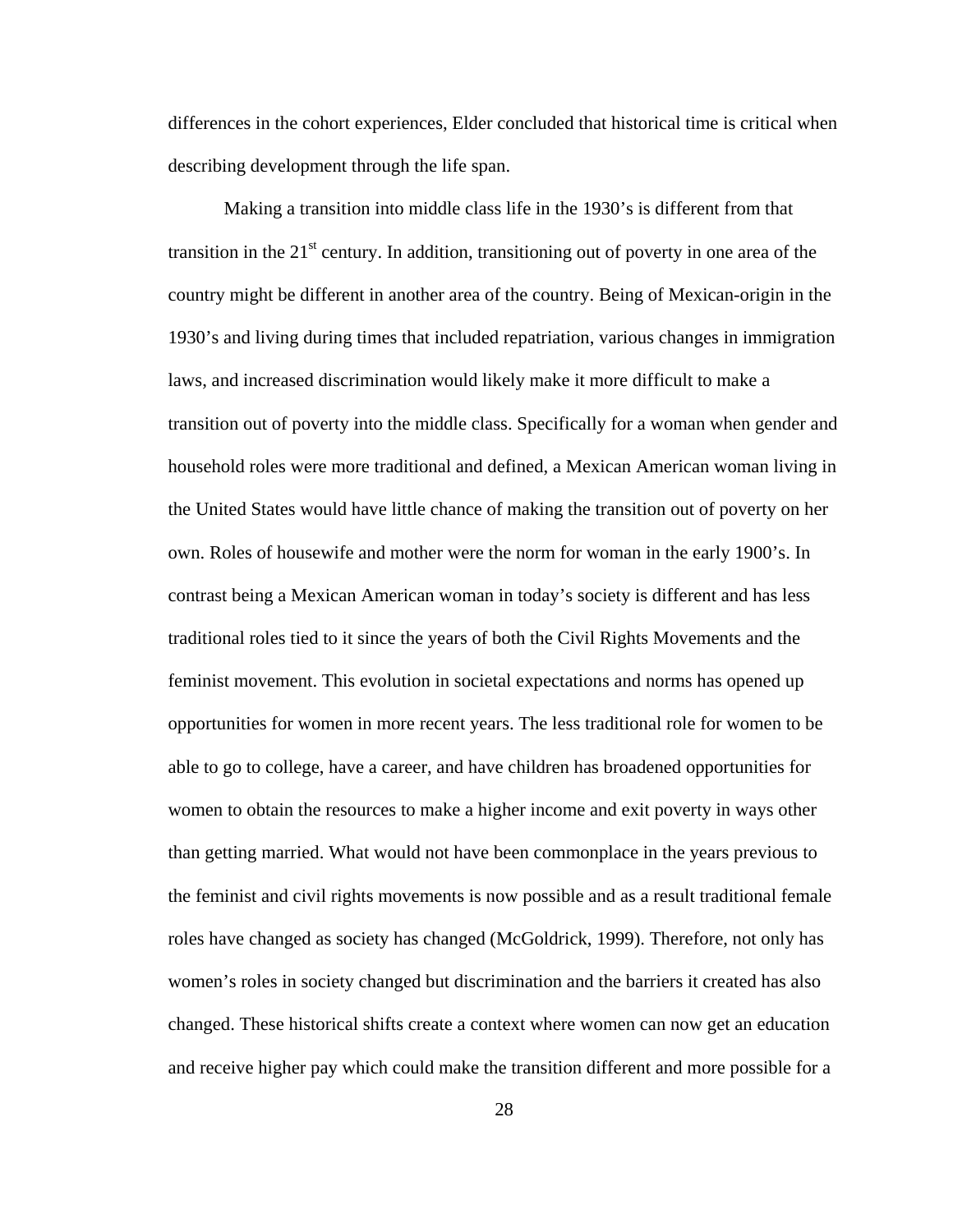Mexican American woman in the  $21<sup>st</sup>$  century than a Mexican American woman in the  $1930's.$ 

Elder's second principle, "(2) *timing in lives* states that: the developmental impact of a succession of life transitions or events is contingent on when they occur in a person's life" (Elder, 1998, p.3). On-time or off-time transitions from expectations from society can occur. Family event sequences, as just one aspect of social time, are linked to these age markers, which provide the individual with a measure for deciding whether she or he is "on" or "off time" in marrying, becoming a parent, and seeing children leave the nuclear family (Hill, Nelson, Aldous, Carlson, & MacDonald, 1970). Particular age norms and event sequences defined by societal norms are considered either appropriate or inappropriate. Furthermore, these events are influential on other members who are interconnected. Whether relatively early or late, the timing of life transitions has longterm consequences to subsequent transitions (Elder, 1998). For example, the Berkeley and the Oakland cohorts in Elder's study, experienced a difference in the order and timing events such as marriage, childbearing, and leaving home. Differences between the two cohorts pertained to early marriage versus late marriage, and with early childbearing versus late childbearing. Early marriage and early childbearing prompted circumstances such as financial difficulties and lost opportunities for educational attainment. These subsequent transitions may connect and foster the cycle of poverty. Because of the influence from timing of past transitions, future transitions may be either more successful or more detrimental.

This second principle could relate to Mexican American women in recognizing the importance of timing for two areas, marriage and children. Family orientation is very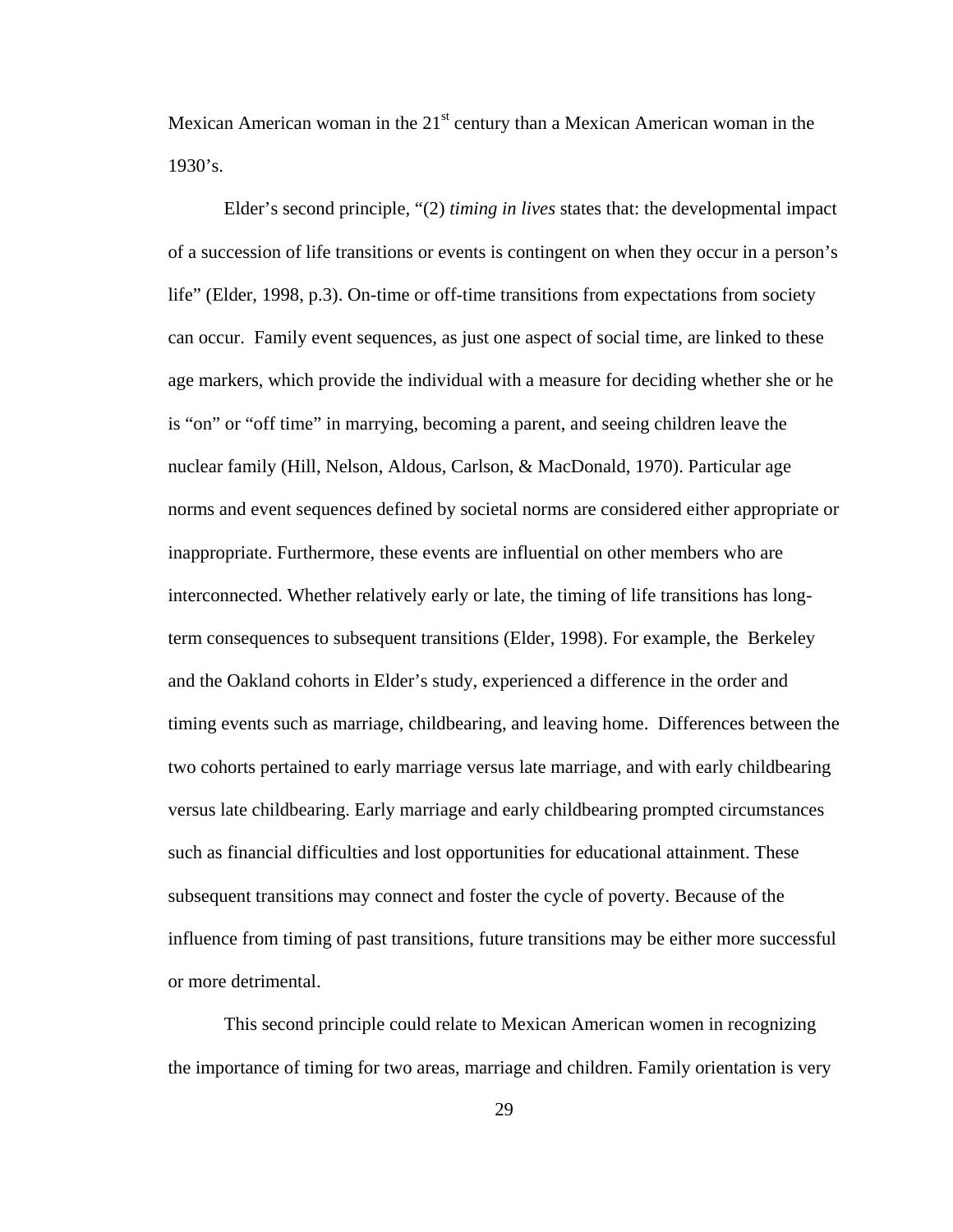important to the Mexican American culture and therefore postponing marriage and childbearing may be non-normative because it is in contrast to a more traditional role of starting a family as a woman. When women marry it can mark a transitional point in the life course, but more specifically it can mark the starting of a family. Beginning a family and childbearing as a teenage or early for young women can result in loss of work experience, wages, and education (Byrne, Myers, & King, 1991). This choice of timing for marriage and childbearing for women can either place them in a position to continue in poverty or exit poverty. As is well-known those most likely to live in poverty are single-parent ethnic minority mothers. Single-parenthood combined with lower levels of education results in less likelihood an individual will be able to make the transition. That is why for Mexican American women postponing marriage and childbearing into later years after obtaining an education and a career can aid in the exit from poverty. Timing therefore is crucial in the process of making this transition for Mexican American women.

Elder's third underlying principle also resulted from his studies on the "Children of the Great Depression". Elder's principle of (3) *linked lives* states that: "lives are lived interdependently and social and historical influences are expressed through a network of shared relationships" (Elder, 1998, p. 4). He found that historical events and individual experiences are connected through the family and the "linked" fates of its members (Elder, 1998). The misfortune of one member of a family is shared through the relationships with other members. This concept can be applicable to Mexican American lives through their culture of collectivism and family unity. For example, Elder found that Depression hardship tended to increase the explosiveness of fathers who were inclined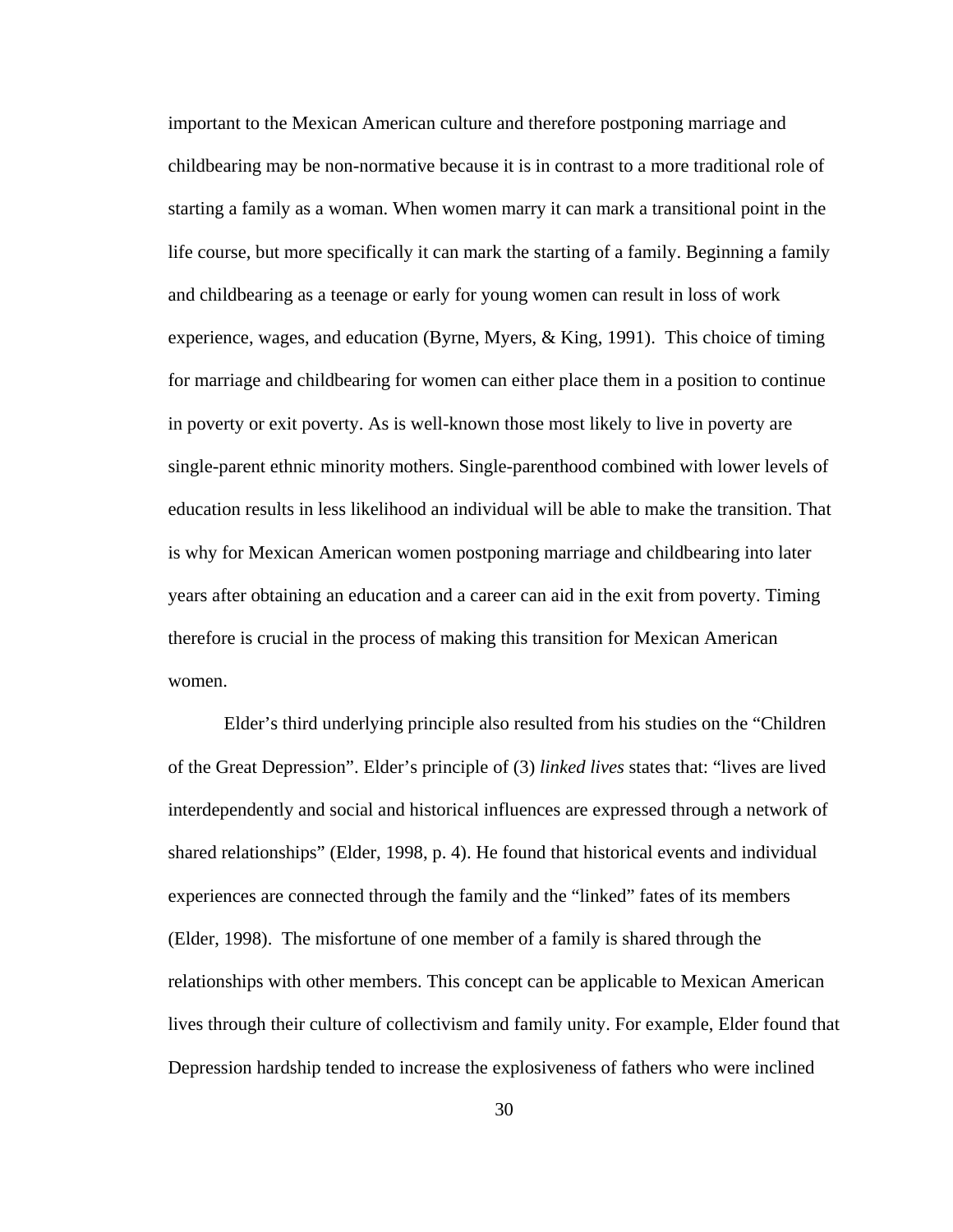toward irritability. The more irritable and explosive they became, the more it affected their parenting and marriage relationships. Therefore, successive generations also felt the effects of the Great Depression as their parents did.

The Mexican American values and beliefs of familism and collectivism mold the experiences of its people by influencing individual decision making processes. Because decisions are constructed from one's beliefs and values, and beliefs and values are couched in culture; culture therefore influences life's decisions. Therefore if a Mexican American woman is operating from the culture who values familism, respect and obedience to her parents and family would be most important. It may be more difficult to go away to college or pursue personal goals because it would mean less time and support to the family. Finding a way to integrate the two would be necessary. Thus, the lives of Mexican American women are linked to their family members because choices are constructed from the context of value and importance of family obligation and closeness.

A model from economics literature supports Elder's concept of linked and interdependent lives. The *resources model* proposed by Becker (1981, 1993) suggests lack of material resources is a determinant of individuals continuing in poverty. Parents in poverty have little time, and money, spend more time working at low wage jobs and have less energy than middle or upper income parents do to devote to their children. Increased stress and time at work leave parents with fewer resources to contribute to their child's human capital (schooling). Many times these individuals, because of low wage earnings, live in disadvantaged neighborhoods that have fewer resources to offer children in terms of educational opportunities. Further, Loury (1981) and Massey (1990) argue living in disadvantaged neighborhoods is a greater risk for ethnic minority children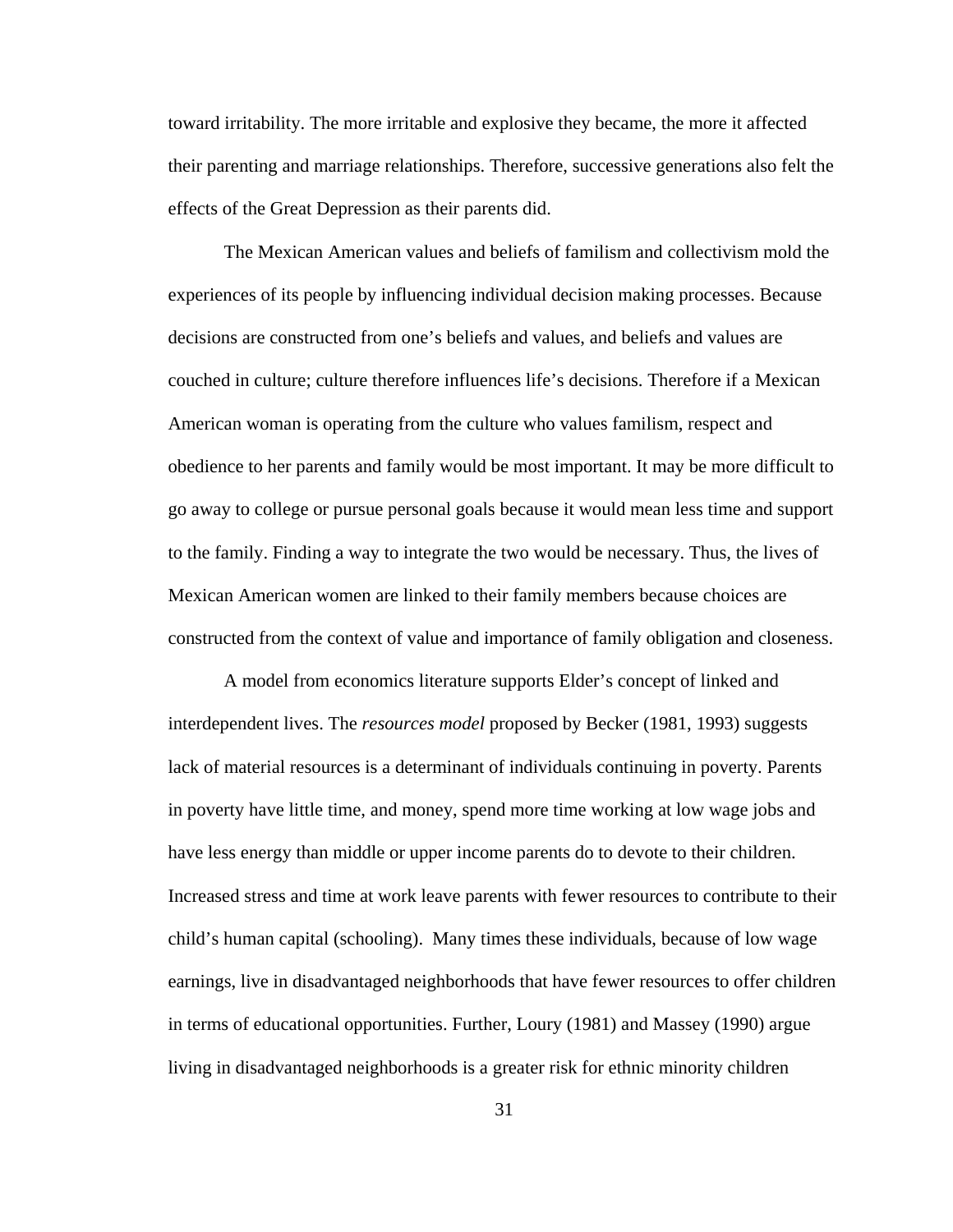because of discrimination and the lack of neighborhood options available to them compared to non-ethnic-minorities. The resources model contends living in low income, high risk neighborhoods in turn offers few opportunities to exit poverty. Thus the children are highly likely to continue in poverty because of the low wages of their parents. This model provides an example of Elder's concept of linked, interdependent lives where the outcomes of the children are influenced and intertwined with the lives of their parents.

 The literature on intergenerational income mobility focuses on familial characteristics and community backgrounds. In a review of the literature by Israel (1998), four factors that influence the likelihood a youth will escape poverty were discussed. Family background variable, parents' educational attainment influences children's education attainment which in turn influences future income mobility. In addition to a literature review, Israel conducted a secondary analysis on data from the National Longitudinal Survey of Youth (NLSY). Minority youth and disadvantaged White youth were over sampled to obtain a relatively large sample of poor youth. Results indicated that youth from married couple families and youth who had mothers with at least 12 years of schooling fared significantly better than youth from female-headed households and youth with mothers who dropped out of school (Israel, 1998). However, father's educational attainment did not have significant effects. Findings also suggest that it is the condition of poverty rather than reliance on welfare that inhibits intergenerational movements out of poverty (Israel, 1998). Lives of family members are therefore linked in many ways and some of these influence future income earnings.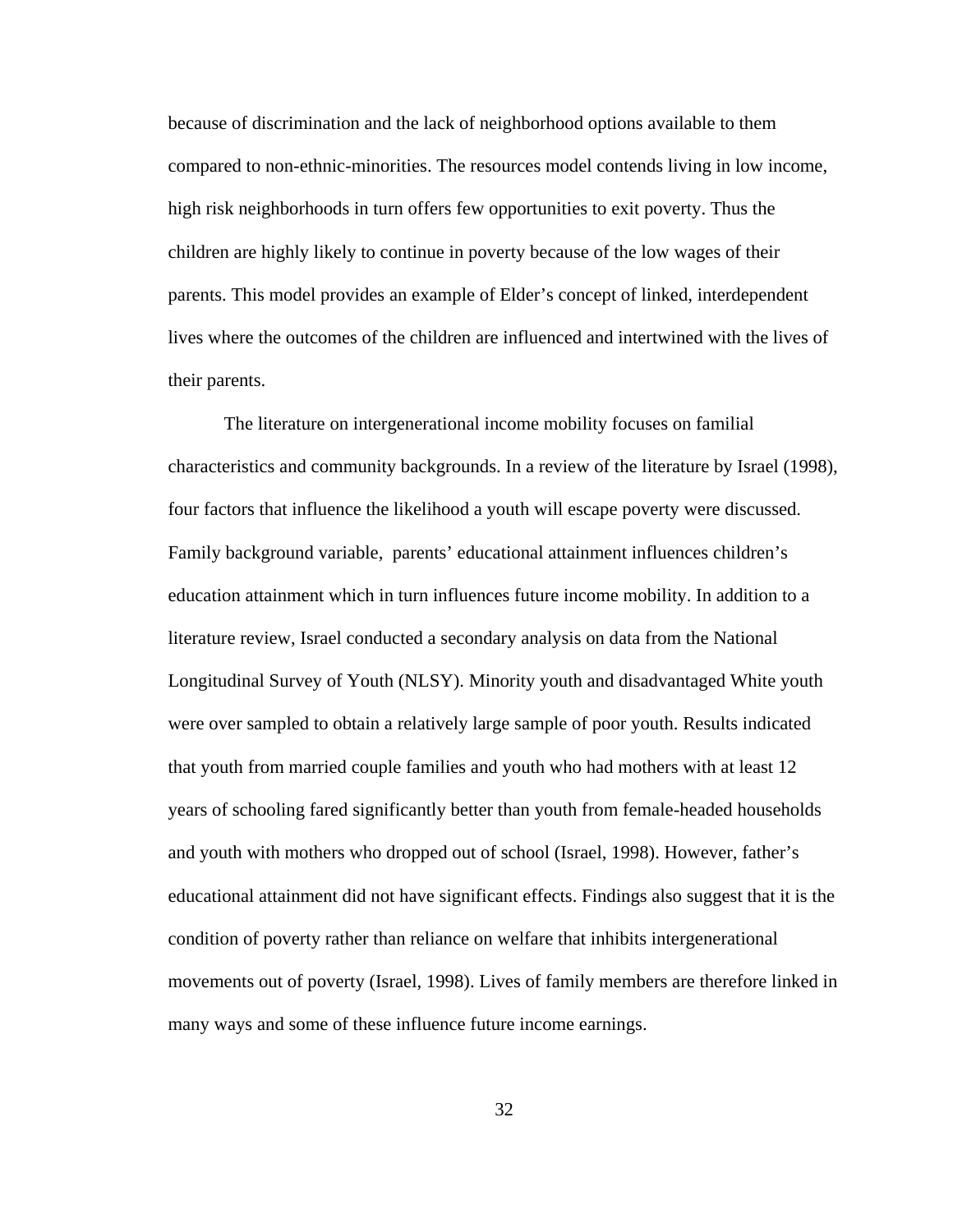Last, Elder's fourth principle is the concept of *human agency* in choice making. "*Human agency* states that individuals construct their own life course through the choices and actions they take within the opportunities and constraints of the history and social circumstances" (Elder, 1998, p.4). "The Great Depression brings to mind 'a world out of control,' and yet families often worked out successful adaptations in these circumstances" (Elder, 1998, p.4). "Parents and children made choices and some engaged in effective adaptations within available options and constraints" (Elder, 1998, p.4). This concept of human agency is useful to consider when using the LCP to explain resilience as exits from poverty. Individuals that demonstrate resilience in the face of adversity make positive choices within the constraints of their social circumstances. This kind of human agency in choice making can alters the life course trajectory.

This principle of human agency can change the lives of Mexican American women. They may notice racism or discrimination but decide that those circumstances will not discourage or stop them from achieving a goal. These women may also choose to go to college but take what is readily available such as the local community college or local university. They may also pursue scholarships or community organizations to help them financially go to school. Mexican American women trying to exit poverty may also alter their life course by choosing to take precautions to not have children as a teenager or before marriage because of the economic implications and strains. Making these types of decisions, possessing human agency during transition points that can have consequences for the remainder of their lives can alter the life course onto a path that is more likely to result in higher wage earnings and therefore an increase in socioeconomic status.

Life Course Perspective Concepts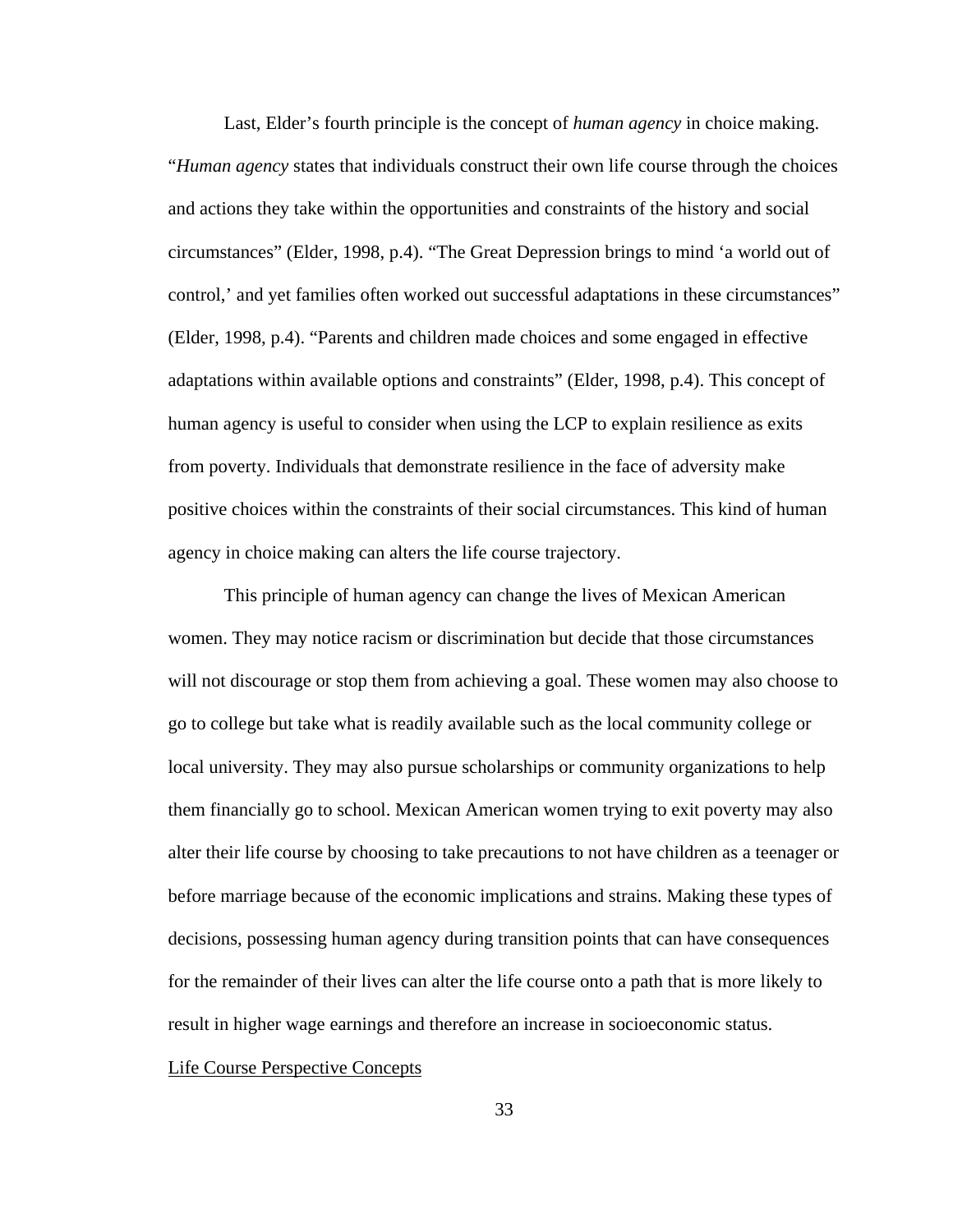Elder's LCP includes key concepts to discuss the life course. These concepts are important to note when using the LCP, as they often connect and overlap in the life course. First, *trajectories* are pathways an individual travels. Laub and Sampson (1998), refer to trajectories as a pathway or line of development over the life span such as work life, parenthood, and criminal behavior (p. 227). They can be long term behavior patterns that consist of transitions or turnings points (Laub & Sampson, 1998). Turning points or transitions influence trajectories. When an individual is born and begins school, society and external factors may influence the trajectory of that individual. Living in a neighborhood dominated by drugs and high drop out rates may also increase the likelihood that an individual could continue on a trajectory or path to drop out of school, be involved in drugs, and continue in poverty. In contrast, for example living in a middle class neighborhood, attending a private school with high teacher and parental involvement places an individual onto a life course trajectory that more likely to lead to a higher socioeconomic status because of differing opportunities present.

Secondly, *turning points or transitions* are times or events that alter the life course causing an individual's life to move in a different developmental pathway or trajectory (Clausen, 1998). In essence transitions are turning points that alter trajectories. The term transition refers to changes in the lives of individuals that are in accordance with the socially constructed life course (Dewilde, 2003). In other words, a transition may be defined as a socially accepted switch or change between two life stages. For example, transitions include marriage, parenthood, and entering college. These transitions can be off-time or on-time. When an individual encounters a transition or turning point, the life trajectory could be altered and cause the individual to move onto a different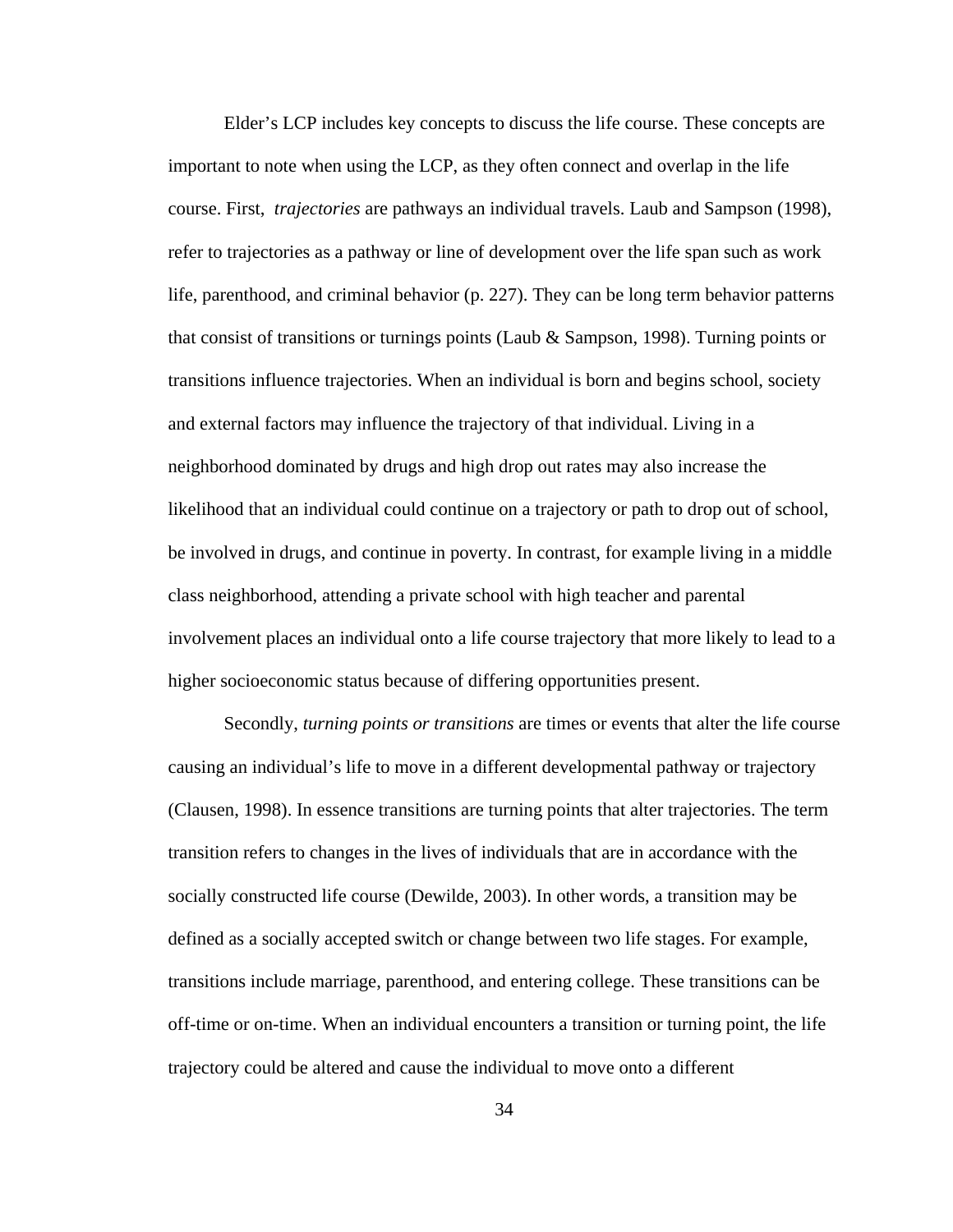developmental path. Rutter (1989) contends "…work careers, marriage, and parenting, all provide further possible turning points whereby 'success' in the form of personal relationships or task accomplishment may change the life course onto a more adaptive trajectory (p. 208). If an individual born into poverty and in a low socioeconomic status neighborhood, despite obstacles can complete college, the transition of entering college changes the trajectory of their life course. Completion of college can place them on a course to exit the poverty they once lived.

Clausen (1998) stated that often when asking about turning points and what changed to make their lives different than before, respondents refer to attitudinal changes or transformations in personal development or feelings rather than a situational event or occurrence. Shifts in perceptions on life and personal viewpoints are mentioned as turning points for individuals. Therefore, Elder's concept of turning points was used to investigate women's perceptions around their transition from poverty to the middle class. Questions surrounding this type of change in the life course were used to address altering perceptions and viewpoints on their situations growing up as children in poverty.

The concept of *human agency* or individual goal orientation Giele and Elder (1998) define as "any dynamic system that persists through time and adapts its behavior to the environment to meet its needs (p.10). They also contend the goals of an individual result in active decision making processes within the opportunities available (Giele  $\&$ Elder, 1998). These goals may center on being economically secure. Human agency is connected with on-time and off-time transitions. Choices made as these transitions can affect life trajectories, by changing the life course of an individual toward a path of affluence or a path of poverty and economic hardship. Elder uses an example of teenage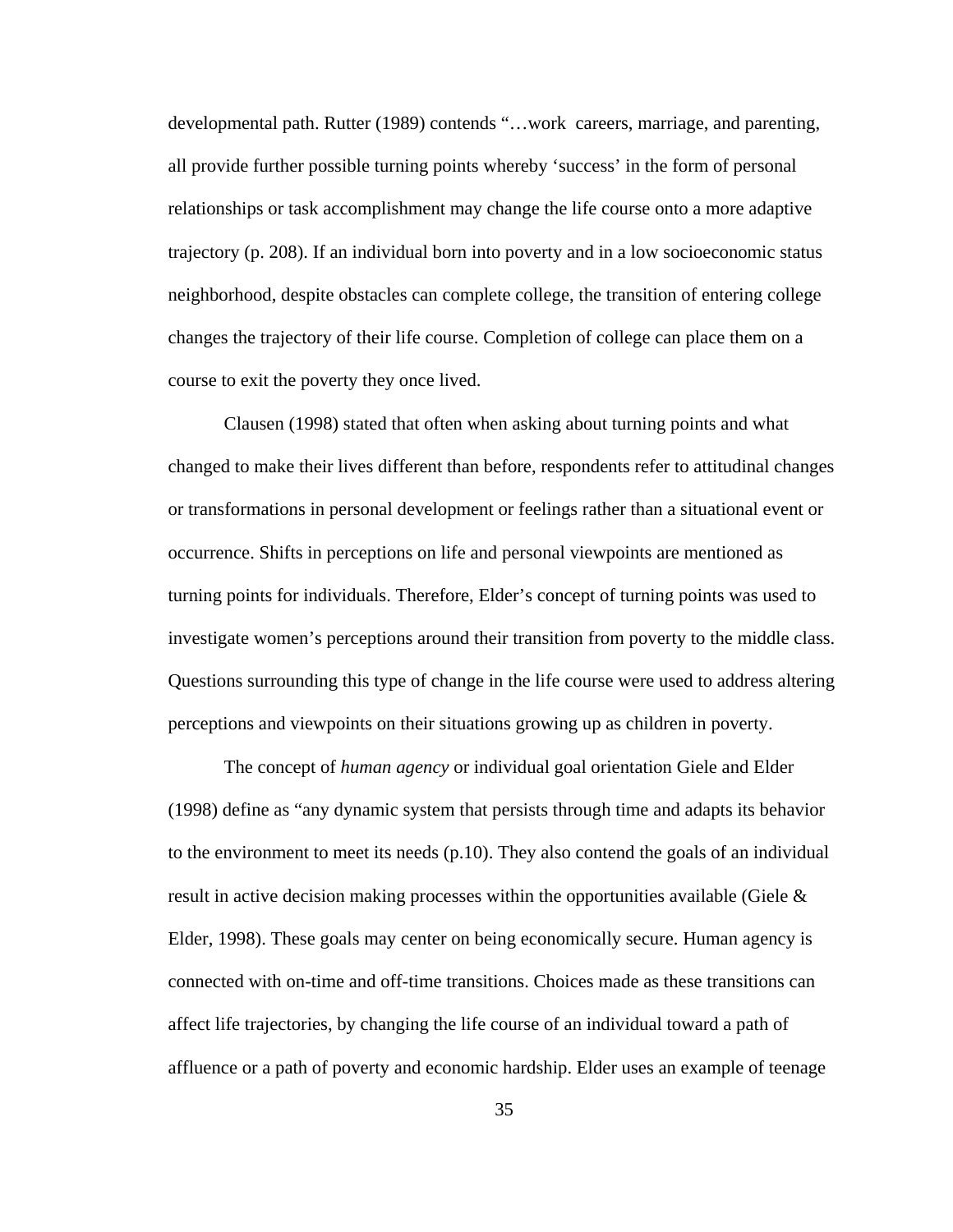pregnancy to illustrate the role choice-making has on transitions which in turn influence trajectories. Elder, (1998) in his work on life course as developmental theory explains this further:

In fact, the transition to motherhood in adolescence can be thought of as a *multiphasic* process in which each phase is linked to a choice point. Young girls may choose to engage in premarital sex or not, or to use contraception or not, to seek an abortion or not, and to marry the father or not. Only a handful of options lead to a birth out of wedlock. (p. 6)

The concept of human agency was used to guide questions surrounding choice points women made towards exiting poverty. It was used to examine the active roles the women took in creating their futures by asking about steps they took or goals they had to reach their current economic status. Questions therefore also took into consideration the context in which these goals and choices were made and sources of support they used during these choice points to be able to accomplish those goals.

 There are three types of factors identified from the research on resilience that can positively aid individuals during transition points when there has previously been a life of hardship. The three categories of protective factors are places of strength or support individuals use that can foster positive decision making at transitional points in the life course. Therefore the following is a review of the literature on resilience.

## Resilience

Empirical work focusing specifically on examining women who succeed in exiting poverty and attaining middle class status is scarce; there are studies however, addressing factors that foster resilience in individuals who face multiple adverse circumstances. Risk factors threaten an individual's well being, while protective factors are those factors that help lessen the negative consequences of a situation. Protective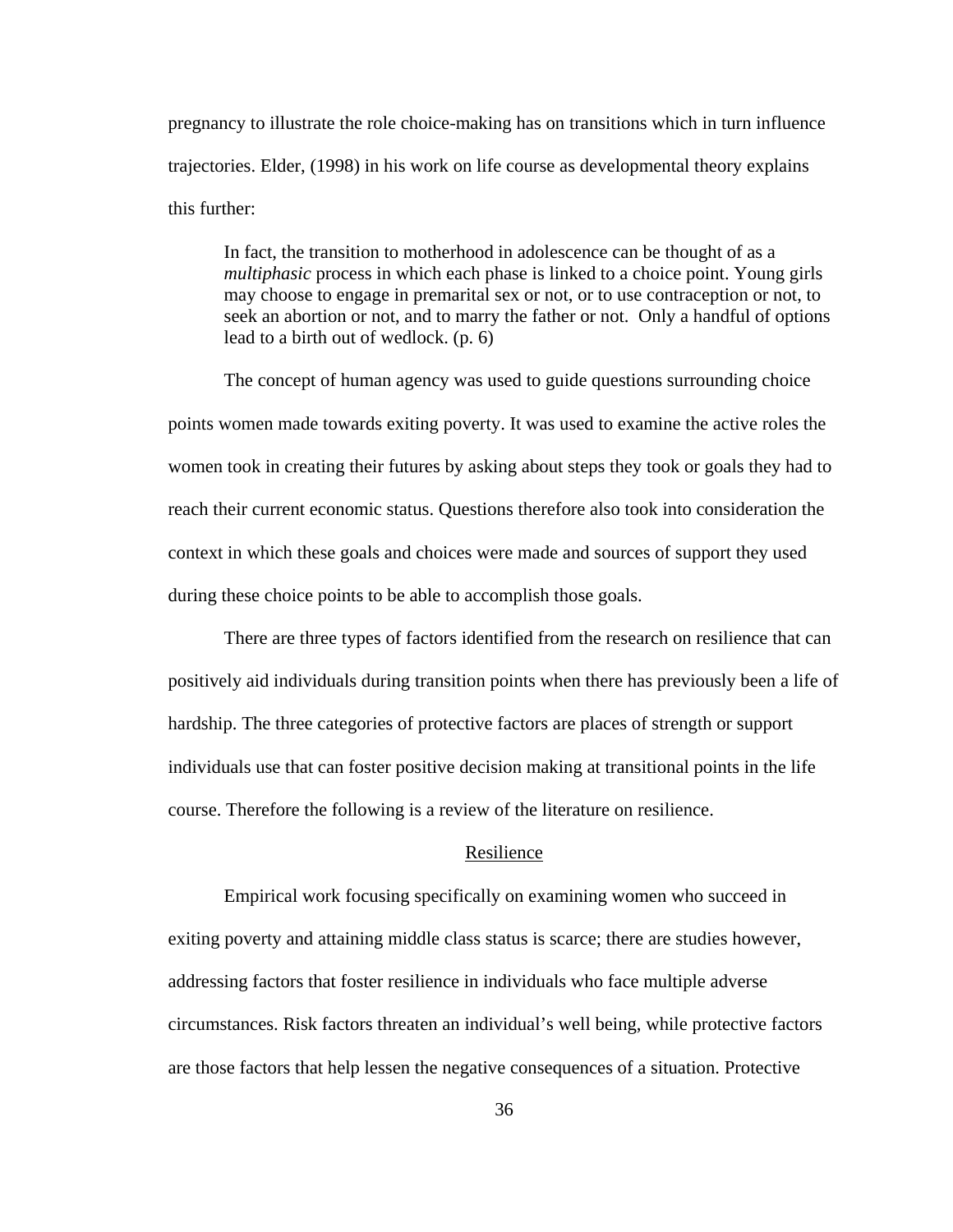factors therefore help to alleviate the consequences of an adverse situation such as poverty, while risk factors associated with poverty create negative consequences for those living in it. The empirical research on resilience has identified three categories of protective factors that foster resilience: (1) *individual characteristics* (2) *familial support* (3) and *external support and resources*. These three areas emerge frequently throughout both the quantitative and qualitative literature on resilience and provide a lens with which to view individuals who exit poverty.

Because of the extensive literature on resilience the following review will include only quantitative and qualitative studies that explore experiences of individuals who along with other multiple risk factors, faced poverty. The quantitative studies that will be highlighted rely on large sample sizes and on longitudinal design. The large sample size provides greater reliability in qualitative research and the longitudinal design was chosen because of the nature of life course studies. The life course spans over a length of time and therefore studies possessing these qualities were chosen. Because the current study is qualitative in nature, more emphasis will be provided to articles focusing on resilience using a qualitative design. The qualitative studies that were chosen examine resilient individuals who overcame adverse situations including poverty. Studies examining ethnic minority groups, and Hispanics in particular, will also be highlighted in order to address cultural influences on resilience.

## Individual Characteristics

There is evidence that individuals who possess certain personality characteristics are able to overcome adverse circumstances. In a review of the literature on resilience,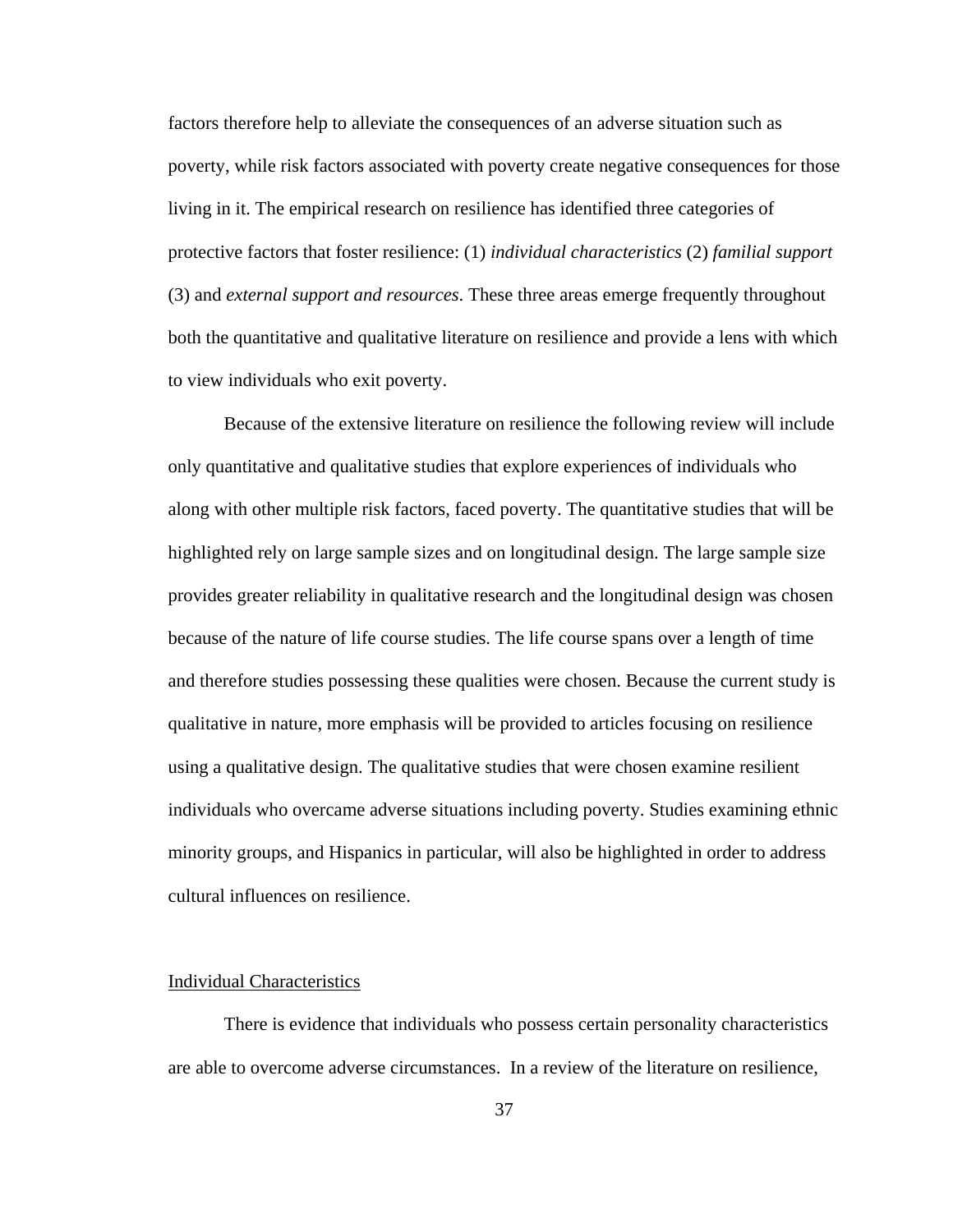Seccombe (2002) concluded that certain personality traits such as intelligence, positive self-concept, sociability, and humor contribute to resiliency. Thus individuals who are smart, who are comfortable with who they are, who get along with others and who use humor in difficult situations are more likely to be resilient and surpass adversity than those who do not possess these personal characteristics (Brosky, 1999; Herbert, 1996; Hines, Merdinger, & Wyatt, 2005; Strother, 2003; Thompson, 1998; Werner, 1989; Werner & Smith, 1992; Williams, Lindsey, Kurtz, & Jarvis, 2001). In the Kauai Longitudinal Study, (Werner 1989; Werner & Smith, 1992), followed a sample that included people of Asian, Pacific Islander, and European descent. Poverty, divorce, mental illness, or parental alcoholism were some stressful life conditions the individuals experienced, yet one out of three of the high risk individuals grew into competent adults who according to Werner and Smith (1992), "loved well, worked well, played well, and expected well" (p.192). Werner concluded that differences between the children who grew to be successful adults and those in the sample who did not, was due in part to individual characteristics such as: average intelligence and robustness, vigor, and an active sociable temperament, dispositions that elicit positive responses from family members and strangers (Werner & Smith, 1992).

Thompson (1998) utilized both quantitative and qualitative methodologies to examine predictors of resilience in African American adults. Qualitative interviews were conducted with six women and six men who all labeled themselves as African American except for two who labeled themselves biracial. These African American adults were currently, middle or upper class citizens, who labeled themselves as resilient. One of the reoccurring themes from the qualitative data was that the participants noted they had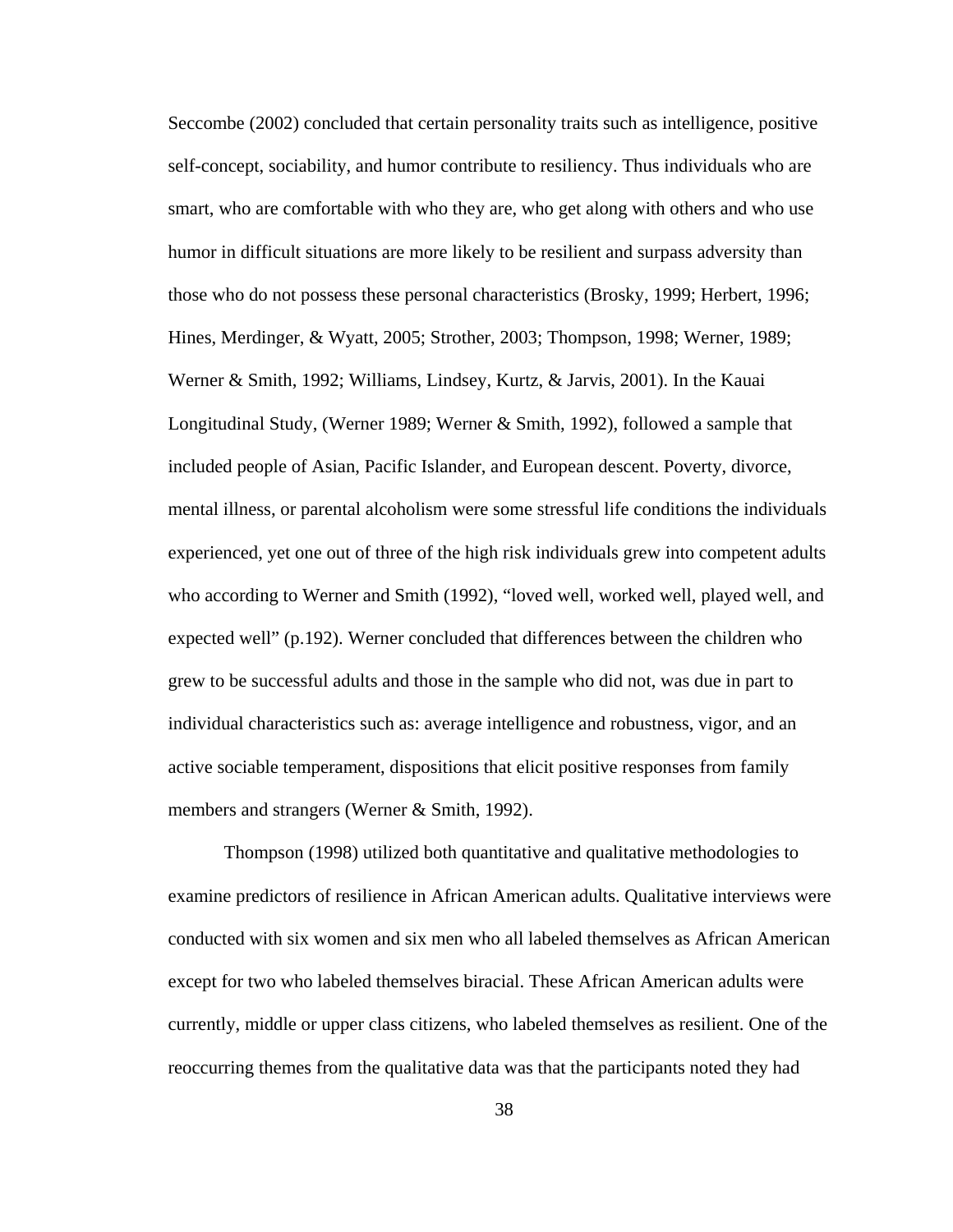personality characteristics which differentiated them from their siblings and made them successful. The quantitative section of the study included young adults who as adolescents and young adults faced risk factors such as parental death and incarceration, physical abuse, racism, discrimination, and poverty. Professors at two historically Black colleges were contacted to gain access to college students for the study. A four page questionnaire was given to the college students, mostly juniors and seniors, through their professors at these two universities. Resilience was measured by participant's perceptions of their own resilience and what they perceived others thought of their resilience. Quantitative results suggest a combination of coping strategies were used. Some of these include prayer, hard work, studying hard, dreaming of a better life, and relying on a role model which will be discussed in later sections of the paper.

Hines, Merdinger, and Wyatt (2005) studied foster youth who experienced academic success and found all fourteen participants were assertive in protecting themselves, were independent and self-sufficient. Herbert (1996) in an ethnographic case study examined the sources or resilience for three young men who lived in an inner city neighborhood. They were identified as high achievers in their high schools by their teachers, through school records, and awards and honors received. Living in an urban environment proved to be a challenge, however, the young Latino men possessed certain characteristics and insight into their own lives. All three young men Orlando, Lucio, and Carlos possessed characteristics that aided them in their success at school. Lucio's resilience came from his strong belief in himself. He had become comfortable in himself and his individuality and realized early in his life his peer group could influence his life. He learned early on to think ahead to what the consequences of his actions would be,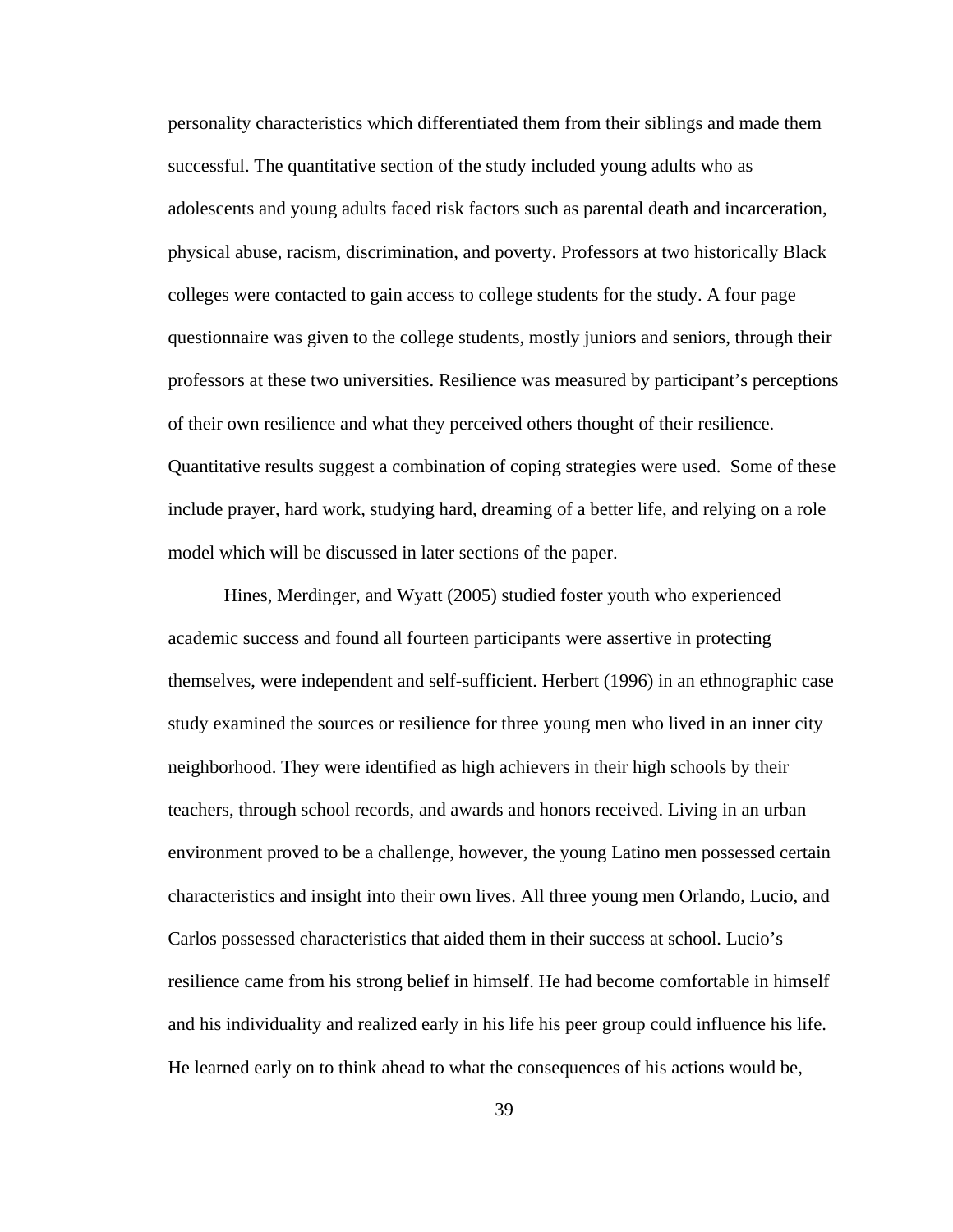both good and bad and was able to avoid risky behaviors. Carlos came to a conscious choice to be successful and focused on his own abilities. He focused on doing well academically and recognized he had the ability to be successful if he concentrated not on the progress of others but on accomplishing his own goals.

Other individual characteristics reported for those who were resilient included possessing qualities such as determination, motivation, and setting life goals. These types of characteristics allowed individuals to cope with and overcome negative circumstances in their environments. Williams, Lindsey, Kurtz, and Jarvis, (2001) used a multiple case study to explore factors that contributed to resilience in homeless, young runaway women. These young women exited this living condition despite the lack of apparent protective factors present. Five cases were selected from a larger previous study of 22 former runaway and homeless youth .The women, ages 18 to 25, previously resided in a shelter or alternative home during their adolescence, and currently had exited those living conditions for at least 2 years. Three of the women are Caucasian and two are African American. All the women experienced a traumatic event ranging from poverty, sexual abuse to psychiatric hospitalization. The women participated in in-depth interviews about their homelessness experiences. Four themes emerged from their dialogue. The themes included determination, meaning and purpose in life, self-care and readiness to accept help (Williams, et al. 2001). Williams et al. (2001) concluded from interviews with homeless runaway women that determination and self care played an important role in their success. These individual characteristics played an important role in the women's exit from homelessness and the previous instable lifestyle.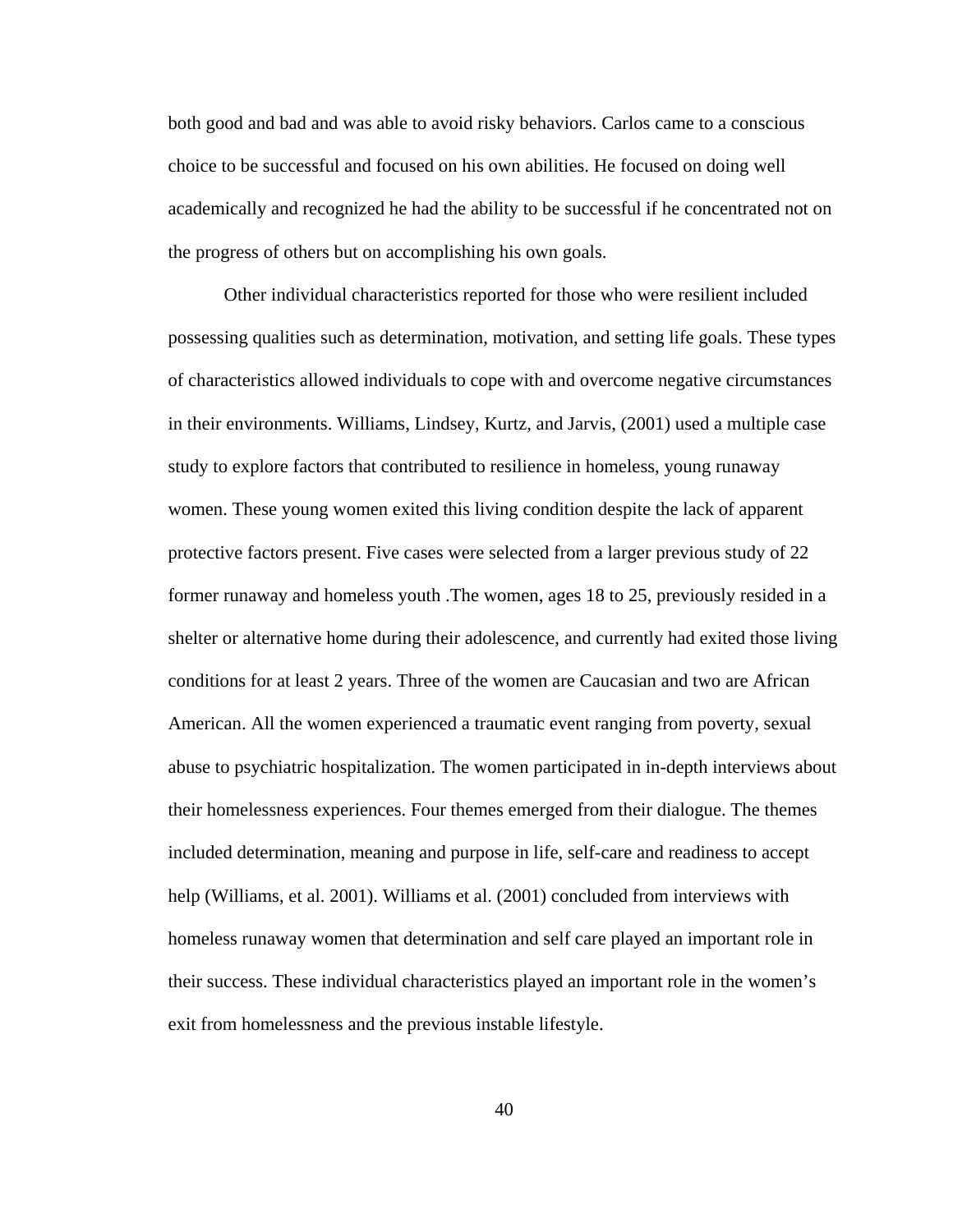Similarly Hines, Merdinger, and Wyatt (2005), examined academic success in a diverse sample of foster youth, and found thirteen of the fourteen participants were goal oriented, determined, and tenacious and had goals to exceed academically. Thompson (1998) noted as stated briefly previously, that having a strong work ethic was a strong predictor of resilience for African American individuals. Studying hard in school was an effective coping mechanism as well as having a strong work ethic and dreaming of having a better life. Werner & Smith (1992) noted the resilient adults in their study exhibited personal competence and determination as well. In addition, Herbert (1996) concluded all three young Latino men who did well academically in school and were high achievers had aspirations and future goals as a part of their lives.

In a study most closely related the current study, Strother (2003) used a Grounded Theory methodology. Strother (2003) examined the process by which women, who previously lived on welfare, achieved economic viability. Interviews were conducted with 19 AFDC-dependant (Aid to Families with Dependant Children) female heads of household who received at least five years of public assistance. Fifteen of the women were Caucasian while four were African American. All 19 had at least a high school diploma. Education levels for the women varied: three had some college, seven held twoyear degrees, two had four year degrees, two had completed courses towards a master's degree, and two had master's degrees and doctorates. However education did not guarantee staying off welfare. Some of the women who had some college became welfare recipients during that time. Those with Bachelor's degrees had become welfare dependant because of the difficulty in finding employment.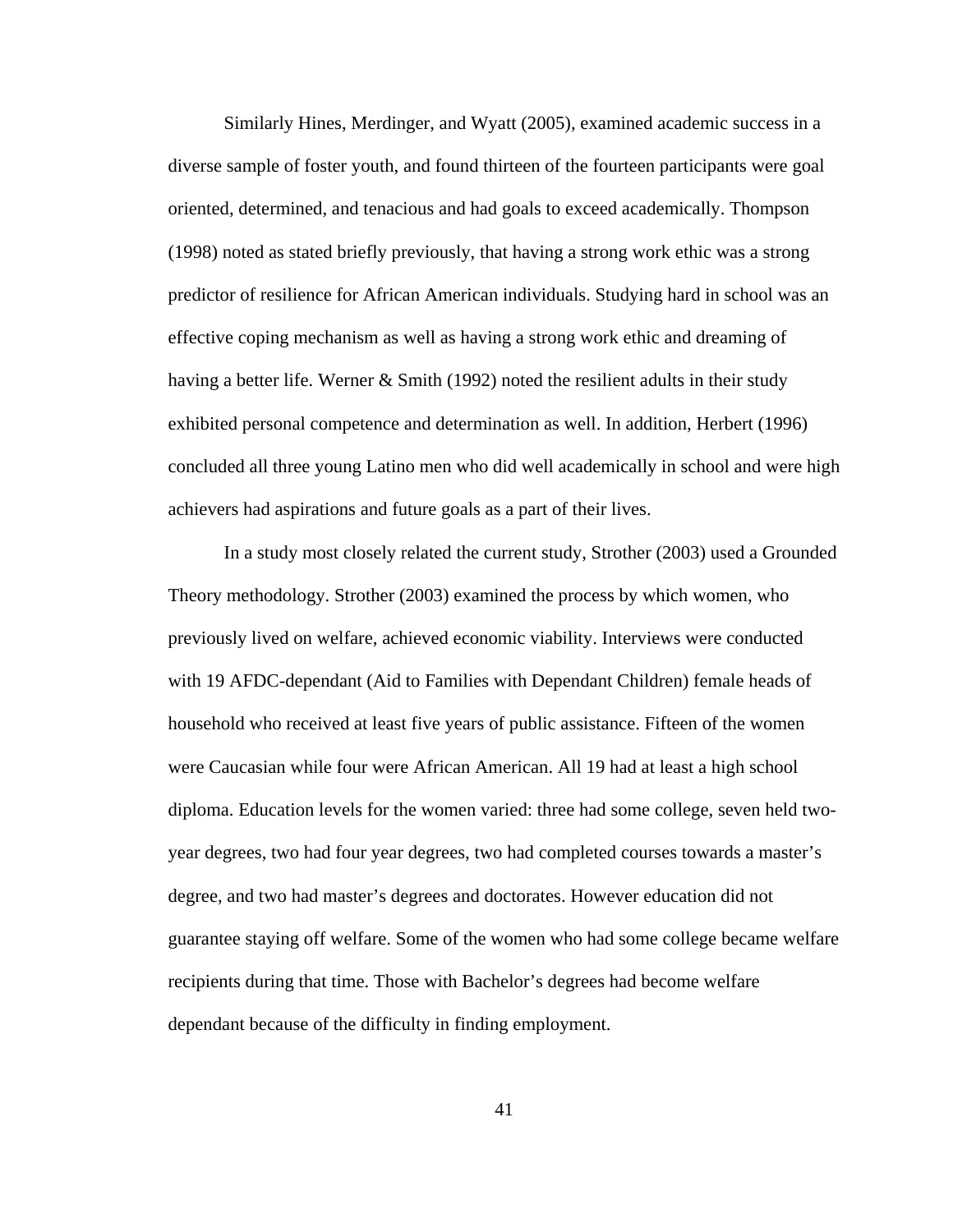The study investigated the actions and attitudes of mothers who not only "got off welfare" but were able to exit poverty as well (Strother, 2003). In this qualitative study all the women exited welfare assistance and rose to a status of "greater than just above" the poverty level. Individual characteristics in the form of a driving force emerged as a determinant of their success. The women focused on broader life goals similar to those of the economic mainstream, not a goal of merely exiting welfare. "All of the women in the study had such an area of driving force in which they persevered despite obstacles, using the ability to plan and set incremental goals leading to their objective and doing what is necessary to achieve those goals" (Strother, 2003, p. 106). They possessed a "take it where you find it" mentality. They also possessed efficient planning skills in terms of saving and budgeting the little money they had. The women also demonstrated the concept of human agency as they utilized resources in the community. They received information from bulletins, flyers, and newspapers. The women were willing to pursue opportunities when they arose. The driving force was used during difficult times to accomplish the goals set by the women. The women planned, even their welfare acceptance. Some discussed the decision to remain on AFDC as a part of larger life goal of completing an educational goal or career objective.

Strother's (2003) research on women exiting welfare to achieve economic stability is most closely related to the current study on Mexican American women exiting poverty. Goal orientation, planning, and decision making were identified as determinant of success for the women. Although the concept of human agency was not addressed in connection to the women in Strother's research, its presence is evident. The women used the opportunities available in the constraints of their environment and actually used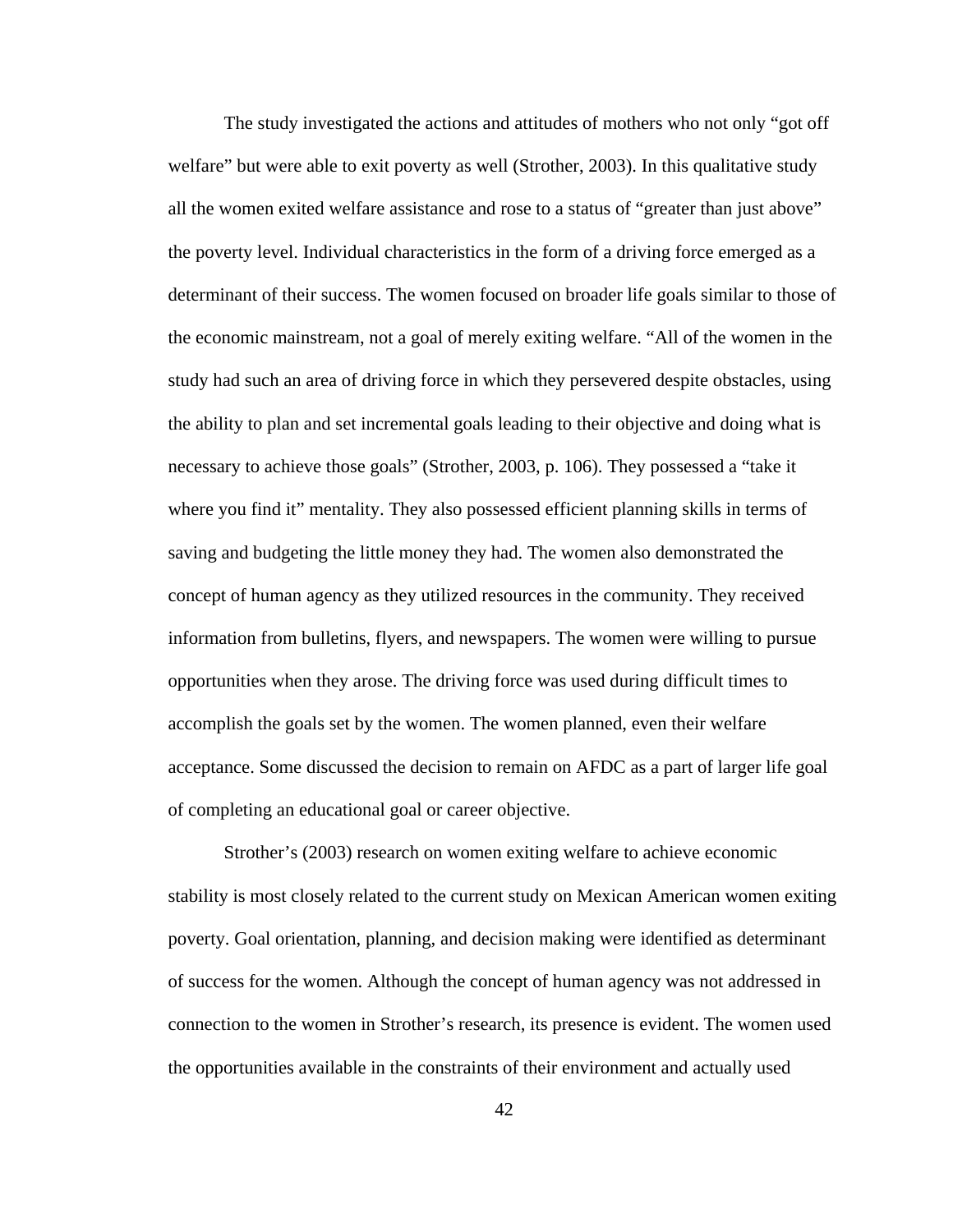welfare assistance as a means to a larger life goals and objectives. Likewise human agency, decision making, and goal orientation was a part of the current study to examine how Mexican American women used these characteristics to exit poverty and achieve middle class status.

In addition to personality traits other individual characteristics emerged that allowed individuals to be resilient. Relying on religion/faith or prayer created a source of strength for individuals (Herbert, 1996; Thompson, 1998; Werner & Smith, 1992; Williams et al., 2001). In a case study focusing on Latino youth, Herbert (1996) reported that for one young man the source of resilience came from strong religious beliefs. The young Latino man reported his religious convictions and faith was his strength. Similarly, Thompson (1998) reported that the use of prayer was the most frequently used coping strategy; for individuals who experienced problems in their childhood and adolescent years. Werner and Smith (1992) also report resilient individuals in their study relied on faith and prayer. In the study by Williams et al. (2001), examining resilience in homeless runaway women spirituality was also mentioned. The women expressed a belief in a higher power that had an impact on their lives. Connection to a higher purpose and meaning in life, expressed through their spirituality, encouraged the young women and provided a sense of comfort and strength. It seems therefore, believing in some sort of higher power, faith, prayer, religion, or spirituality contributed to the resilience of individuals faced with poverty and other multiple risk factors.

In sum, personality and individual characteristics are found to contribute to the resilience of individual. These characteristics can range from personality traits such as temperament and intelligence to faith, determination, and goal setting. These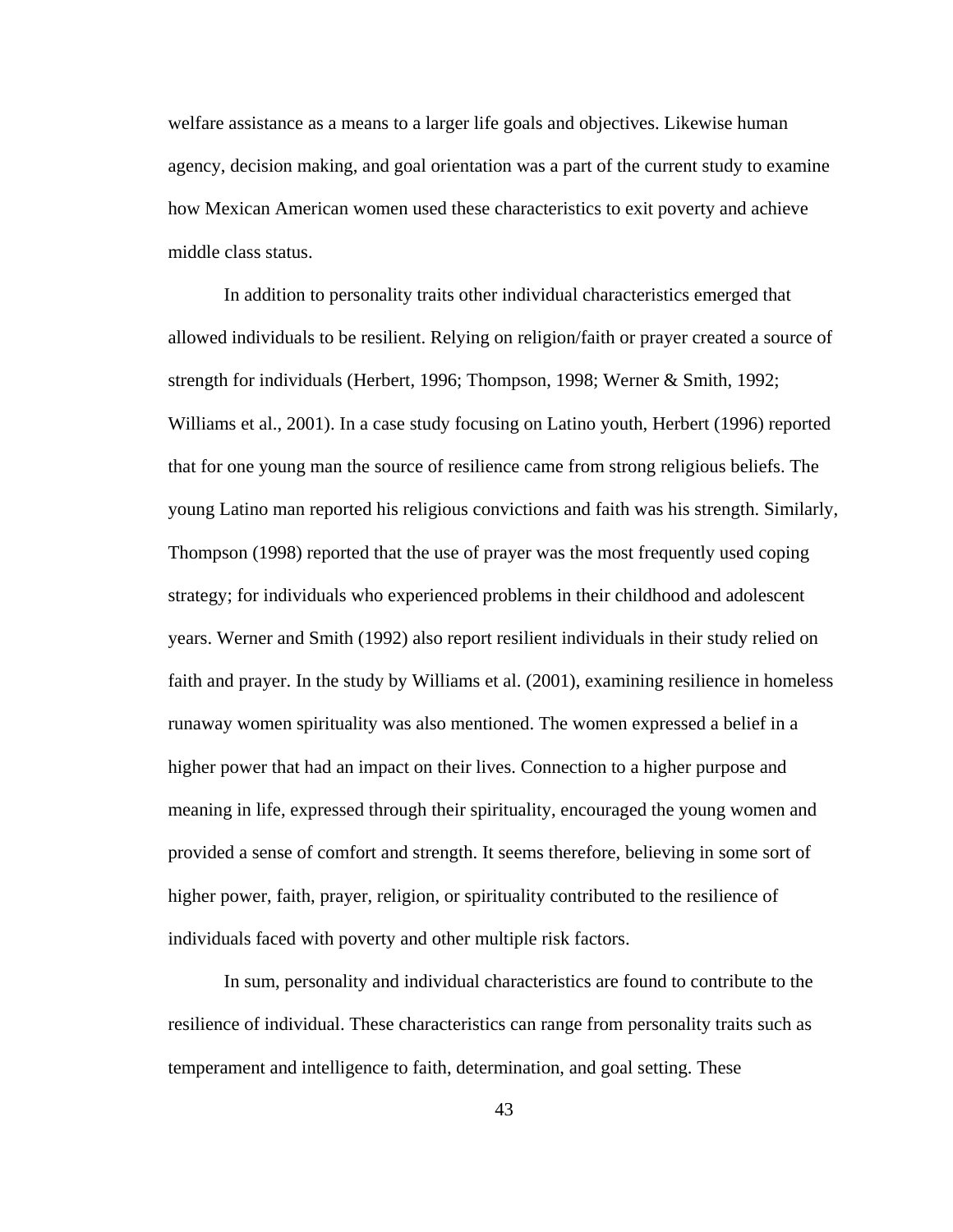characteristics assisted in the success or resilience of individuals who faced multiple risk factors including poverty. Not only do individual characteristics play a role in resilience but the combination of these and familial social support, aid in doing well in the face of adversity.

## Familial Support

Second, the *positive support families* provide to individuals plays a role in resilience (Conger and Conger, 2002; Herbert, 1996; Hines et al., 2005; Werner & Smith, 1992; Williams et al., 2001). Garmezy (1991), concluded families demonstrating warmth and cohesiveness helped individuals cope with stressful life situations. Conger and Conger (2002) conducted a study to explore how familial support promotes resilience in adolescents going through adverse transitions. Findings concluded positive parental support served as an important mechanism to help the cohort of adolescence adapt successfully to economic stress in the family. Werner & Smith (1992) found that children who grew to be successful adults had affectional ties with parent substitutes such as grandparents and older siblings, who encouraged trust, autonomy, and initiative. Lucio, Orlando and Carlos, three young Latino men in a case study by Herbert (1996) all expressed the importance of family in their lives. In another multiple case study, factors that contributed to resilience in homeless, young runaway women found the women received and accepted help from family members as well as other in the community (Williams et al., 2001). Hines et al. (2005) suggest that while the former foster youth lacked connections with their family of origin they still expressed the importance of extended family members. The youth noted helpful adults or parental substitutes such as aunts, or foster parents as helpful as well as having good friends.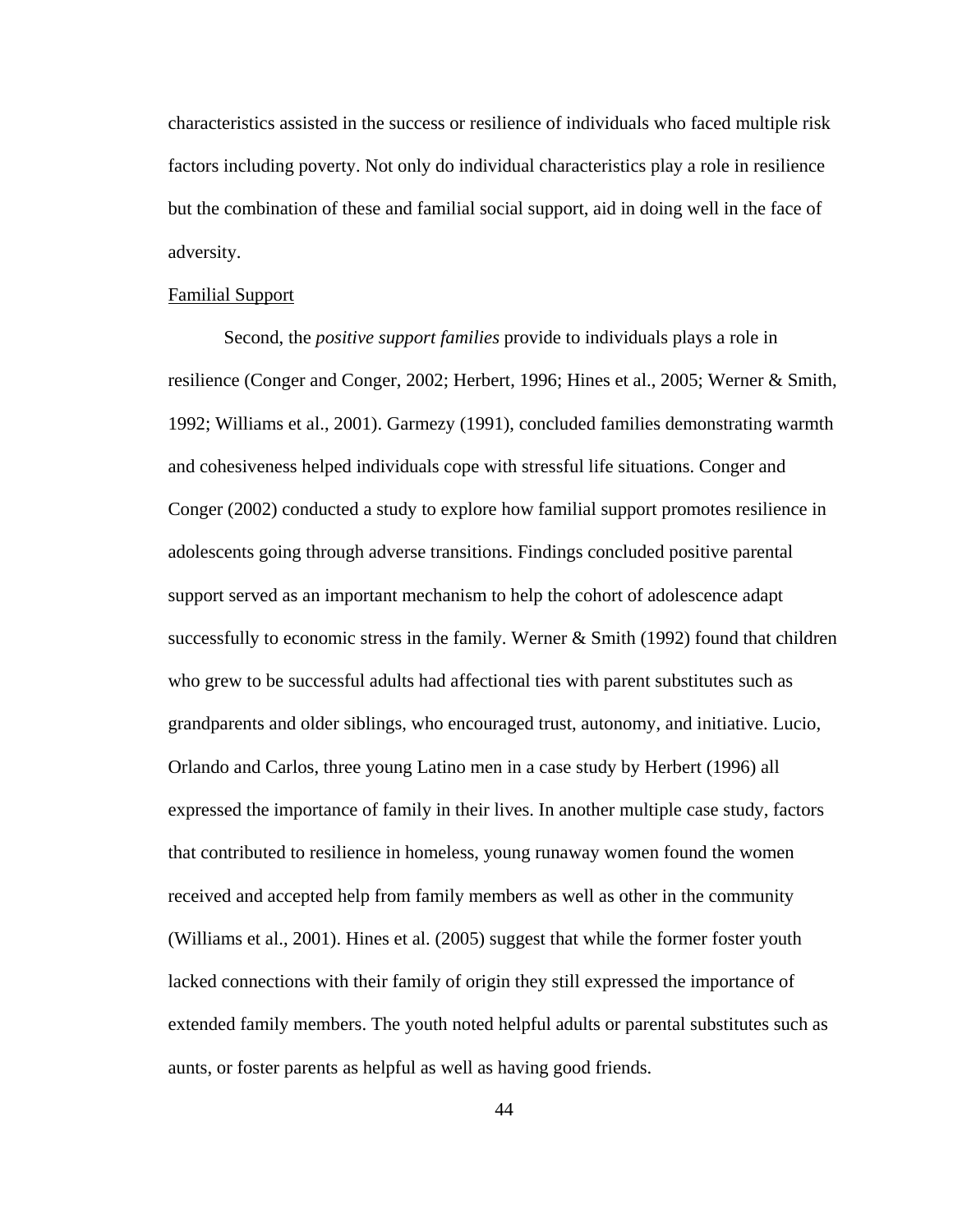In sum, familial support influenced the resilience of individuals who faced a multitude of risk factors. Positive parental support as well as extended family members served as important mechanisms to help individuals adapt successfully to the adverse conditions they faced. Not only does a combination of individual characteristics and familial support play a role in resilience for individuals, external support and resources aid in this process.

## External Support/Resources

Third, *external support and resources* provide life chances or opportunities, and aid in developing resilience when utilized by individuals. Sources of external support such as a church or a kindly concerned teacher help individuals cope (Garmezy, 1991). Individuals such as a coach or a mentor are also external sources of support. For two of the young Latino men in Herbert's (1996) case study, individuals in their school served as sources of support. For Lucio, a coach served as support and for Carlos a school counselor. Thompson's (1998) study with African Americans also found most participants had relied on a role model present at some point in their lives that helped in their resilience.

An after school program, and extracurricular activities and sports organizations serve as external resources in the community that also foster resilience. Herbert (1996) notes all three young Latino youth were involved and participated in extracurricular activities in their schools. Werner and Smith (1992) concluded that successful resilient adults had an external support system that included church, youth groups, or school. These community organizations not only encouraged their well-being but gave the individuals a feeling of unity and consistency. Former foster youth expressed the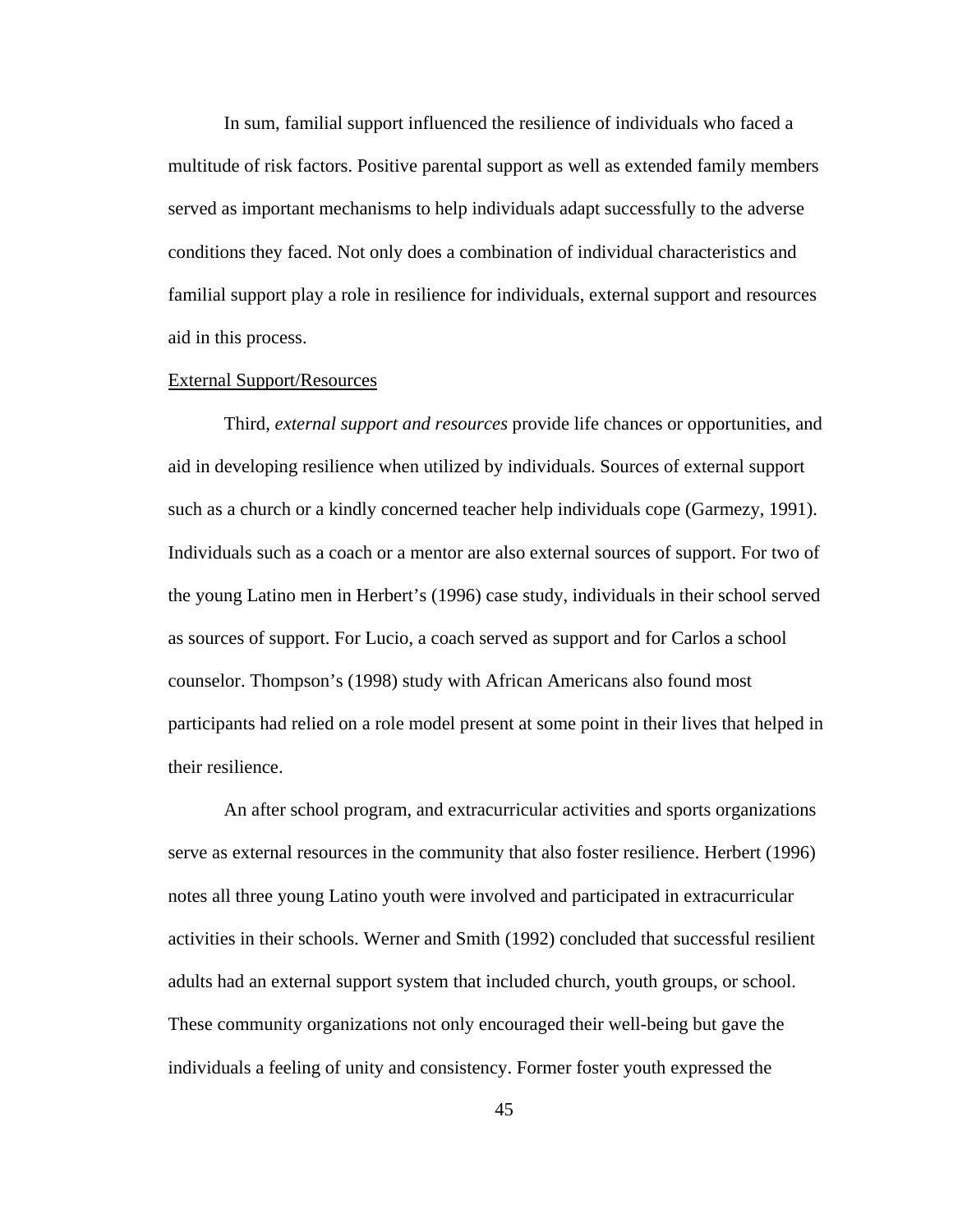importance of external sources of support (Hines et al., 2005). All participants noted sources in the community such as the foster care system and the educational system as positive alternatives to their lives and recognized these community sources as giving them new safe outlets and opportunities for their lives.

There is evidence that external and community sources of support have positive influences on people who accept, seek, and utilize those sources. External support and resources are shown to be most helpful and influential when not only are they accessible and available but when they are sought after, accepted, and pursued by individuals in need. Werner (2001) concluded that there is an "extraordinary importance of the (early) childhood years in laying the foundation for resilience, and second, the possibilities for recovery at later life stages in development were available to most individuals who seized the opportunities offered to them by naturally occurring support systems in the community" (p.172). Therefore, it is important to note external support and resources were useful in fostering resilience for individuals when individuals pursued, utilized, and took advantage of the resources offered. Merely the existence of resources was not sufficient enough, but the presence of the resources in conjunction with an individual's motivation and drive to utilize the resources allowed community resources to aid in resilience. Strother's (2003), study found the welfare dependant women who exited the system effectively utilized resources in their community and social supports. They pursued the opportunities presented to them; they received information from bulletins, flyers, newspapers. The women were willing to pursue opportunities when they arose. Finally, not all their acquaintances lived in poverty. The women were not just exposed to other welfare recipients or people in poverty, but they also knew others who had more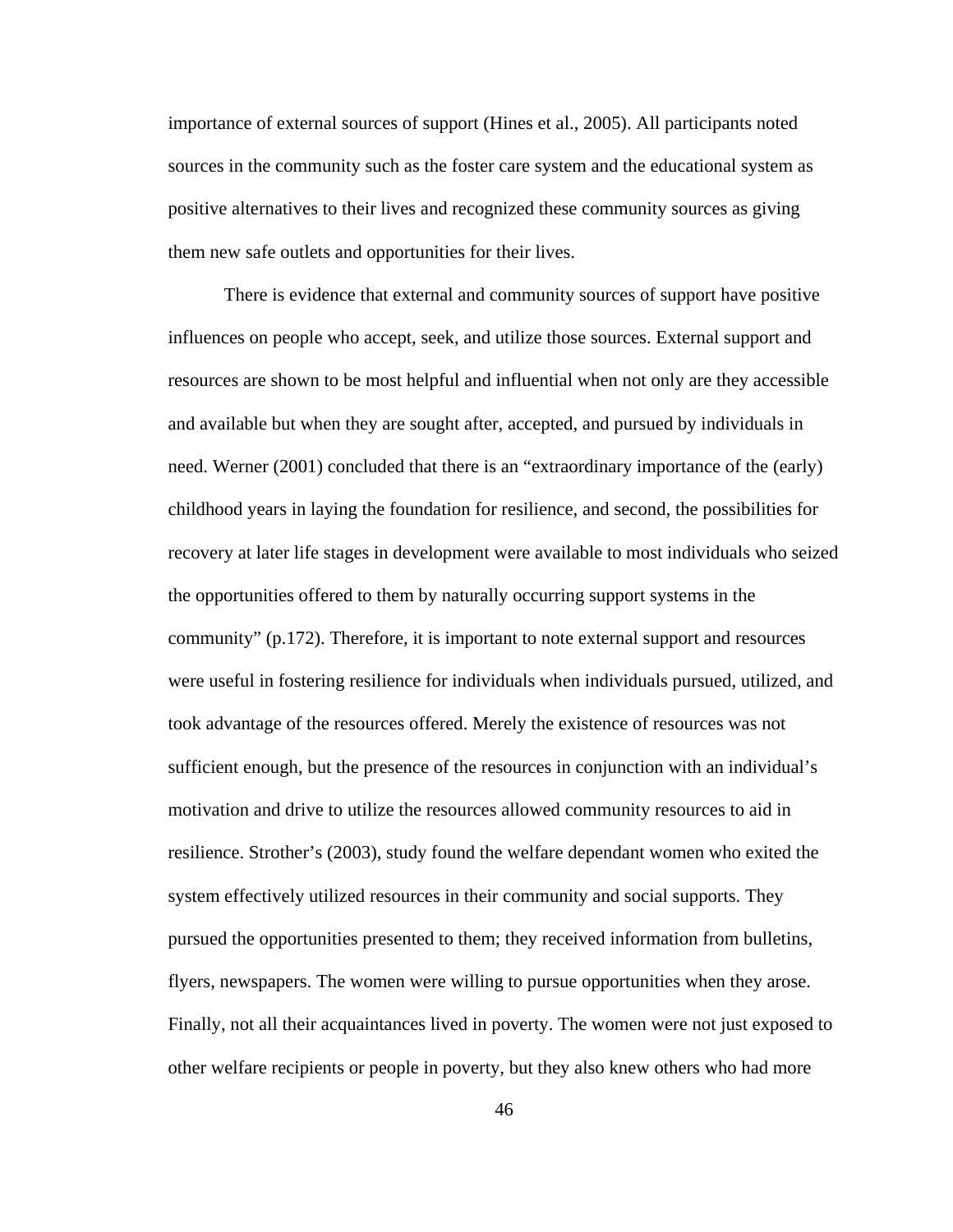resources. To achieve economic viability, the women demonstrated help seeking behaviors and pursued the opportunities present in their communities.

Readiness to accept help from the community resources served as a protective factor for young homeless women (Williams, et al. 2001). The women received and accepted help from people in the community. Accepting help from others included several sub themes: readiness for help, quality of professional helpers, and developing a sense of trust in these relationships. They accepted help from friends and professionals and were able to find comfort and guidance from these individuals that allowed them to build a sense of trust. Ibanez, Buck, Khatchikian and Norris (2004) used qualitative analysis to examine coping strategies among Mexican disaster survivors. The coping mechanism of seeking support emerged as one of the reoccurring themes. Findings show seeking support as the most commonly used coping strategy, and other coping strategies may vary depending on type of disaster. Brodsky explored components and the process of resilience in single African American mothers living in "high risk" neighborhoods. Brodsky (1999) concludes the mothers sought out and used supportive resources available to them to help them cope with the stressful situations and make new goals.

Furthermore a combination of these resources forms "a chain of protective factors" that can contribute resilience in individuals and families (Patterson, 2002). Similarly, Werner (2000) notes, a combination of factors such as social support, religiosity and education produce a "safety net" for those who grew up in poverty. These multiple factors work in combination to foster resilient adults who function well in the mainstream middle class society, despite their harsh upbringing. It therefore suffices to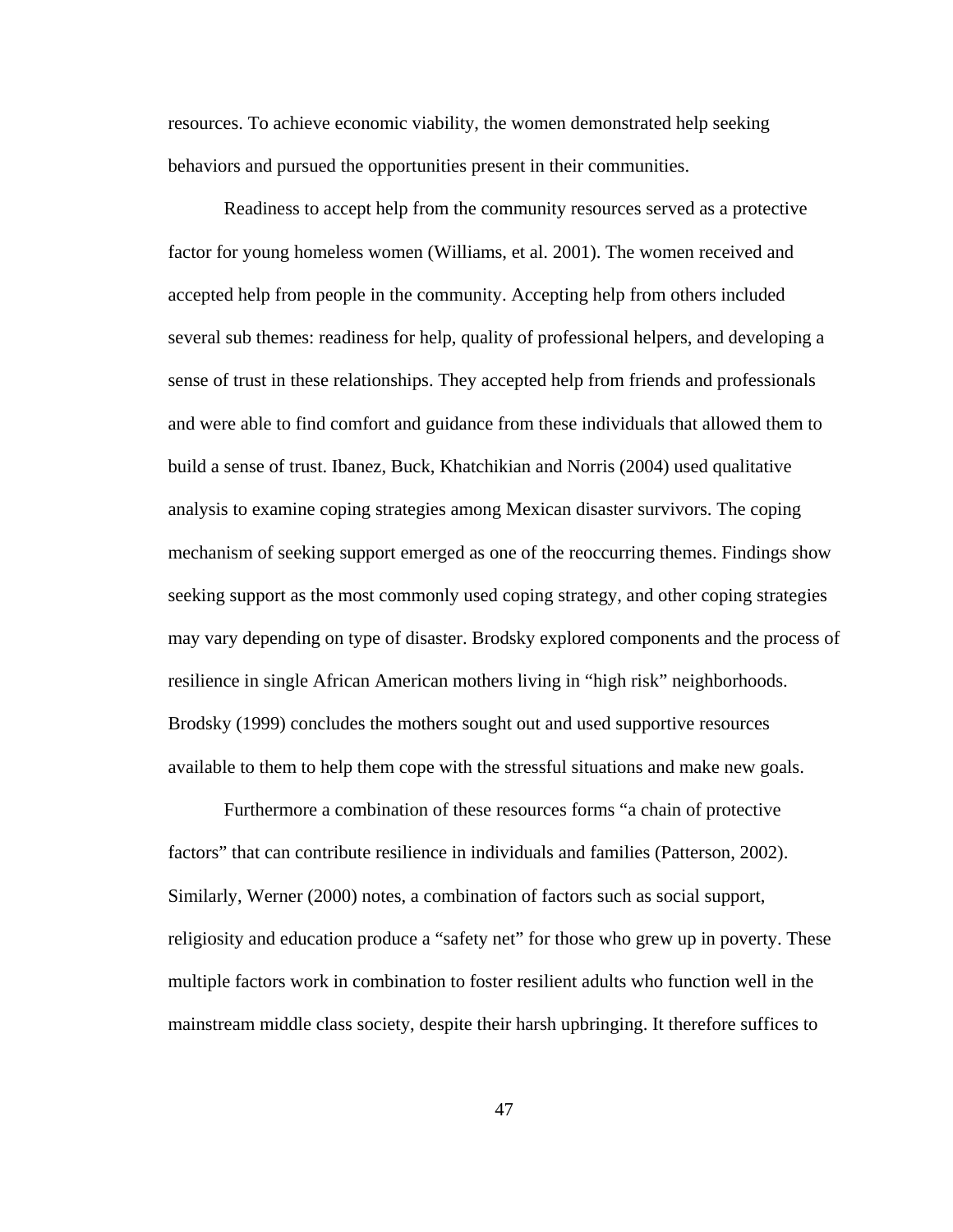say both external support and resources, promote resilience in individuals faced with difficult situations.

## Cultural/Ethnic Identity

In addition, to these individual, familial, and external support and resources factors, a fourth factor emerged in the literature on resilience in ethnic minority groups. Specifically, strong ethnic identification has been found to serve as a protective factor to help promote resilience in individuals from ethnic and cultural minority groups (Holleran & Waller 2003, Holleran & Jung 2005, Phinney & Kohatsu 1997, McCubbin, Futrell, & Thompson 1998), while increased acculturation to mainstream values places individuals at greater risk (Cuellar, Nyberg, Maldonado, 1997; Parker, Sussman, Crippens, Elder, & Scholl, 1998).

In a review of ethnic and racial identity literature, Phinney and Kohatsu (1997) state that current models suggest strong group identity is associated with better psychological functioning and self-esteem. Ego identity is defined by Miville, Koonce, Darlington, and Whitlock (2000) as "those identifications pertaining to oneself as a unique individual living in the larger society" (p.208). A strong sense of self in being a member of an ethnic minority group buffers the negative effects of risk factors. Miville et al. (2000) examined ego identity and racial/cultural identity for African Americans and Mexican Americans college students. Results demonstrated a significant correlation between ego identity and racial/cultural identity for both ethnic groups whereas strong ego identity was predicted by cultural identity. A strong ego identity is related to high self-esteem and competence; therefore, cultural identity being a predictor of ego identity, suggests that an important component of resilience for ethnic minorities is ethnic identity.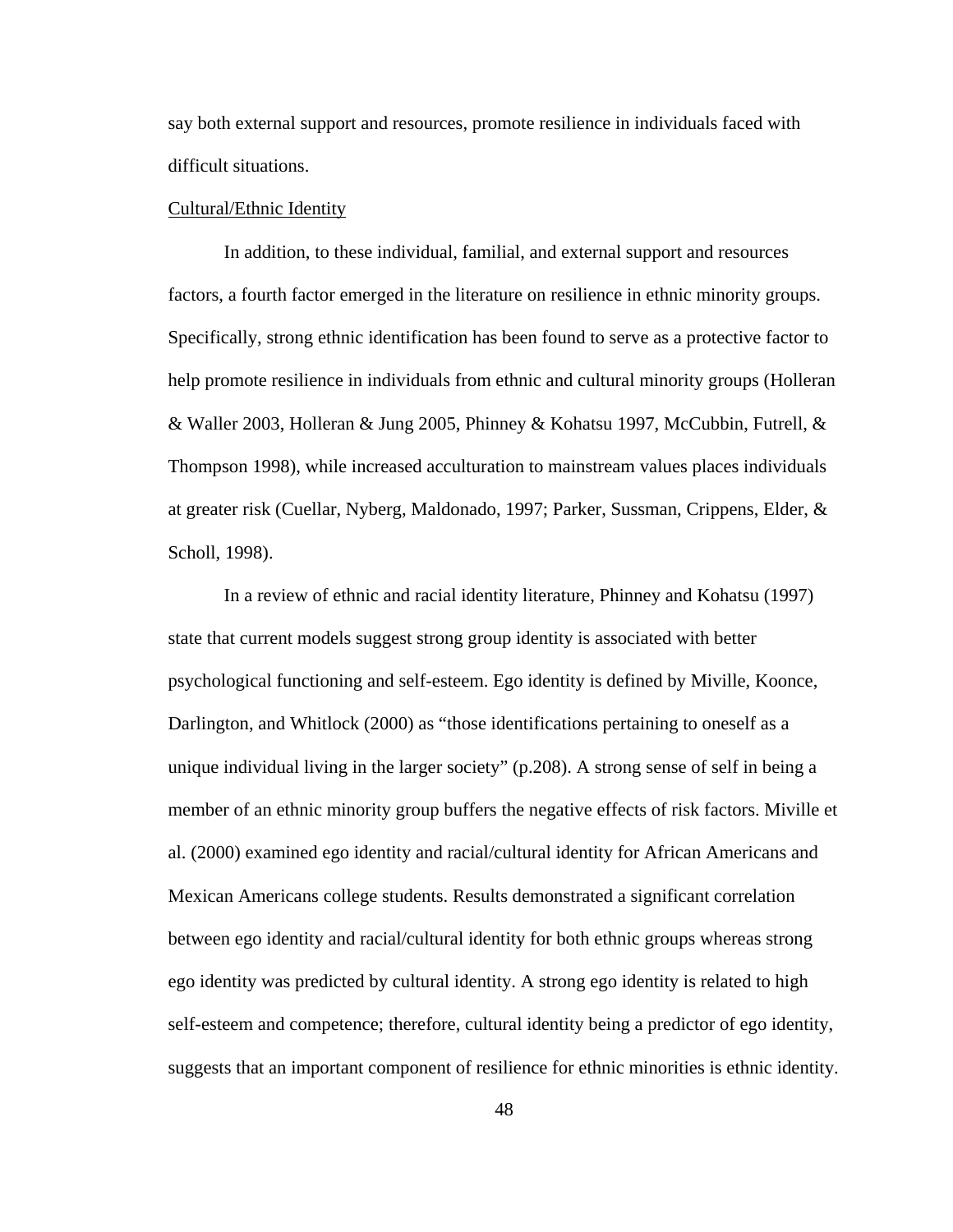Not only does ethnic identity correlate with a positive ego identity, studies suggest it serves as a protective factor against risky behaviors in ethnic minority youth (Brook & Pahl, 2005; Parker et al. 1998). In a pilot study by Parker et al. (1998).  $7<sup>th</sup>$ grade students of various ethnic backgrounds were assessed to measure the relationship between ethnic identity and tobacco use. The results revealed that strong ethnic identification protected adolescents against cigarette smoking use. The more they identified with their ethnicity, the less likely they were to smoke cigarettes. The reverse was also found. Acculturation to mainstream culture increased experimentation in tobacco products; the more acculturated to mainstream culture the more likely they were to use. Therefore a strong sense of ethnic identity, not acculturation to mainstream values helps to protect Latinos from risky behaviors, such as smoking cigarettes.

Similarly, Brook and Pahl (2005) explored the role of African American ethnic/racial identity in risk and protective factors. Scales examining drug use and attitudes, and ethnic identity were administered to adolescents and young adults. Results suggested ethnic and racial identity played a positive role in the relationship between protective factors and other behavioral risks for African American college students. Church attendance and familism emerged as contributing to positive ethnic identification. African American affiliation was significantly positively correlated with high achievement, and high familism (an African American cultural value) had a positive significant correlation with low perceived drug risk. For this group of African Americans therefore, ethnic and racial identity helped to minimize risky drug use and encourage high achievement.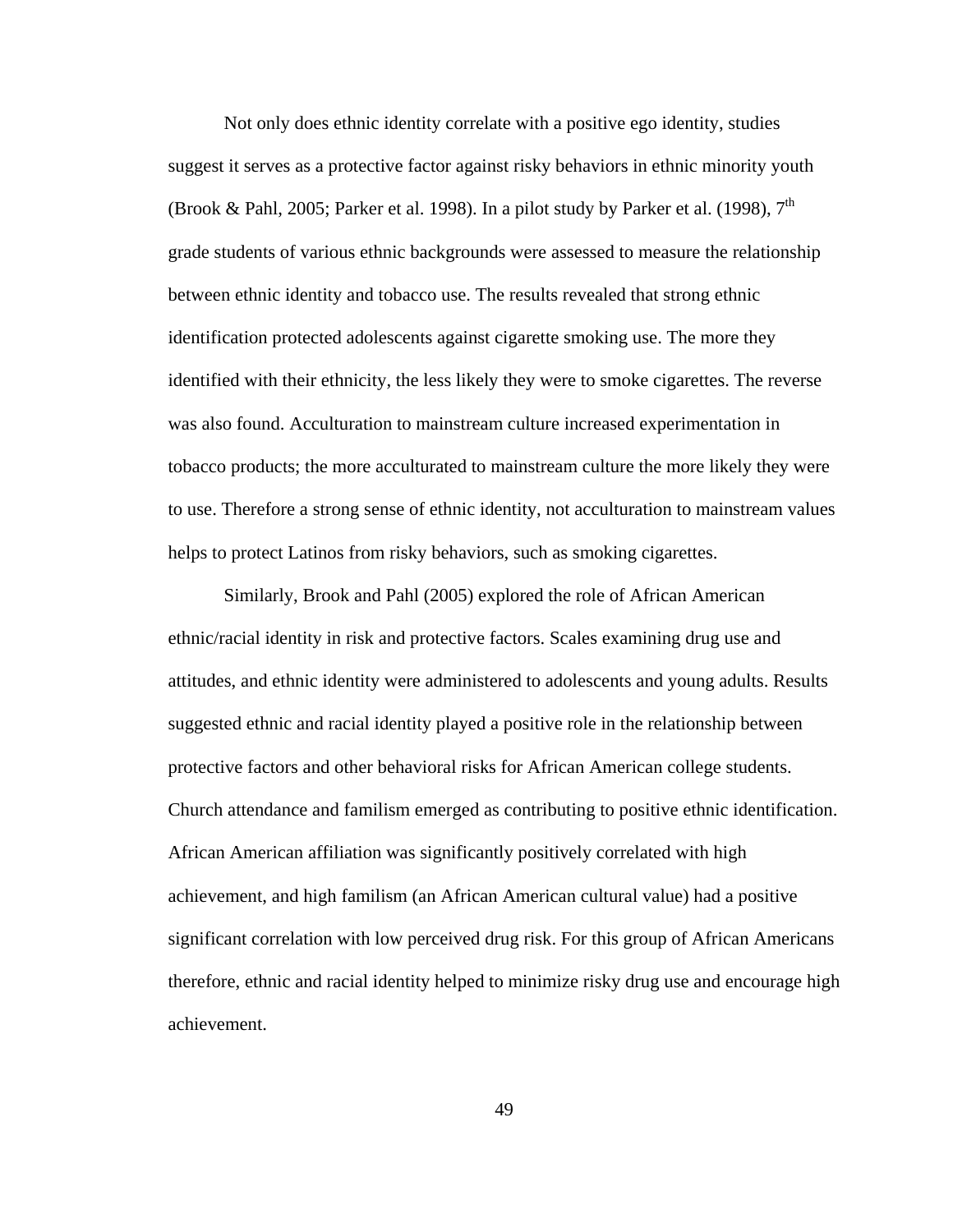Possessing a strong ethnic identification and holding to traditional Mexican cultural norms served as protective factors for a group of Mexican American youth. Holleran and Jung (2005) conducted an ethnographic study to examine acculturative stressors and experiences of violence, as well as sources of resilience for Mexican American high school students. Findings revealed these young individuals faced various acculturative stressors including discrimination and violence. Despite these hardships sources of resilience emerged for these individuals. The youth also focused on the positive, they saw hardships such as violence as growing opportunities and places to develop strength in their lives. Traumatic experiences were seen as having positive effects on their lives and many times served as turning points for the individuals to cease gang membership or other deviant behaviors. These Mexican American youth through the process of acculturation faced unique stressors but remained resilient because of their positive perspectives, and adherence to their native country's cultural values and beliefs.

Holleran and Waller (2003) also explored the connection between ethnic identity, adherence to traditional Mexican cultural values, and adolescents' perceptions of life challenges in Mexican American adolescents. Adhering to traditional Mexican values and beliefs emerged as salient in forming a strong ethnic identity for the youth. Furthermore, strong ethnic identification served as a protective factor that helped these Mexican American youth cope with life challenges. In sum, a strong sense of ethnic identity serves as a protective factor for ethnic minority individuals for a variety of circumstances, therefore it is expected that this factor will also help Mexican American individuals cope successfully with adversities such as poverty.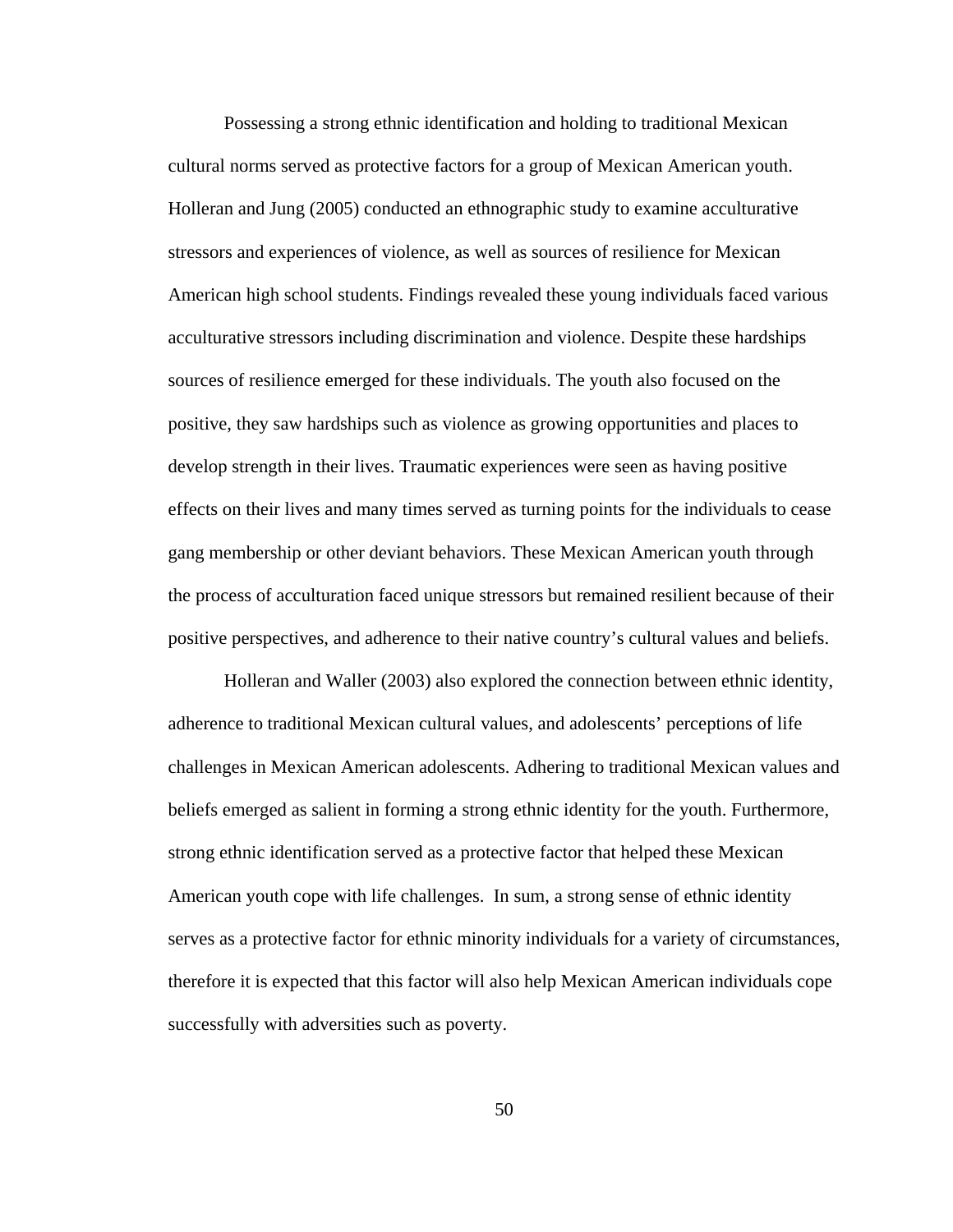Studies on resilience lack including the cultural connection to this process. The literature on ethnic identification has shown this aspect to be an important predictor of resilience for ethnic minority groups. Therefore the inclusion of ethnic and cultural identity into resilience studies needs to be addressed. Also, previous studies on resilience have included poverty as only one of the risk factors examined and have not studied in depth, the experience of transitioning into the middle class specifically. Studies have thus far included poverty as only one of the risk factors faced by individuals, but have not examined it in a more explicit manner.

## Women and Economic Resilience

 An examination of women's experiences in exiting poverty is merited because women experience income mobility and the work force differently than men. The economics literature examines income and labor market features for women but only, many times, when it is associated with loss of market capital because of childbearing or teen motherhood. A deficit perspective often is taken when examining women and economics because of the costs women pay to have children. In a review of the empirical and theoretical literature on intergenerational income mobility, Corcoran (1995) found the focus to be only on how familial and neighborhood characteristics influence girls' education, fertility, and welfare use. Corcoran (1995) contends there has been very little research on background influences on girls' income mobility and the greatest gap in the research is in the area on how living in poverty as a child affects daughters' adult economic outcomes. "There is a clear need for theory and research on the ways in which background and neighborhood disadvantages, especially parental poverty, constrain girls' economic mobility" (Corcoran, 1995, p.264).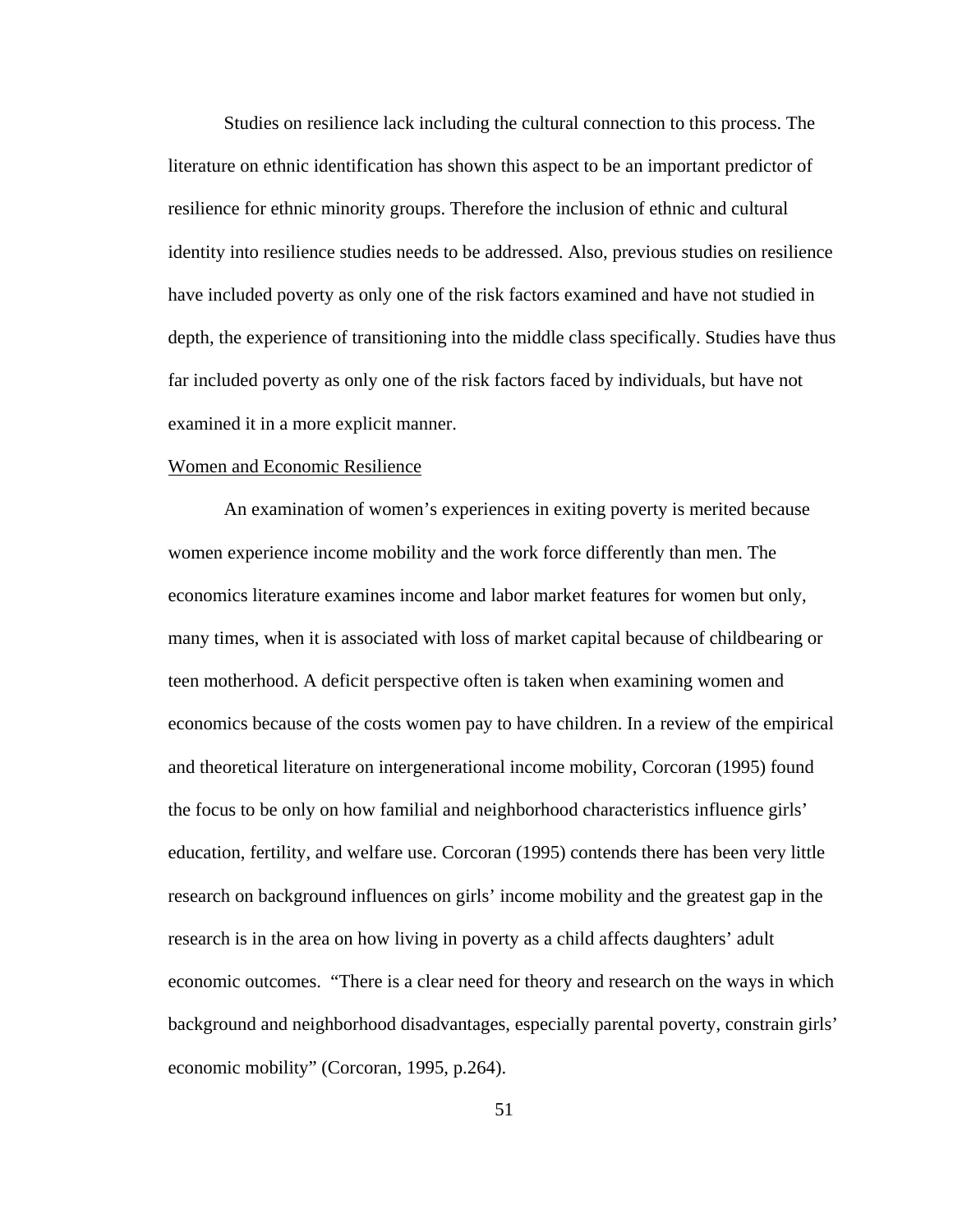Another area of research on women is on poverty in single parent households. Divorce or death of a spouse is more likely to place women in poverty than men, because women are left caring for children with limited income and limited work experience. Therefore these life course transitions can influence women's economic mobility negatively. Women are more "at risk" for life course changes because they can become pregnant, and are most often responsible for raising and caring for children (Byrne, Myers, & King, 1991). Women who stay at home and are not employed outside the home after having children lose labor market experience and time needed to make higher earnings. Men in contrast do not lose time in the labor market nor do they pay such a high cost to bear children because they are expected to work and make money. Consequently, childbearing responsibilities and its effects on labor market experience make transitions for women uniquely different from that of men.

In this way, traditional gender roles have had an effect on the financial status of women in society and especially Mexican American women. Traditionally Mexican American women work in the home and their husbands work full-time to provide financially for the family (Baca Zinn & Pok, 2002). This expectation of women in general and more specifically Mexican American women, may make it more difficult for those who want to work and/or pursue an education and a career. Women who choose to work or go to college must deviate from a culturally held norm. However as is widely known, women are attending college, working, and becoming professionals in the workforce as well as raising children in today's modern society. This movement into the workforce, however does not completely alter past, historical, traditional roles of women which are in contrast to women working outside the home and making higher income.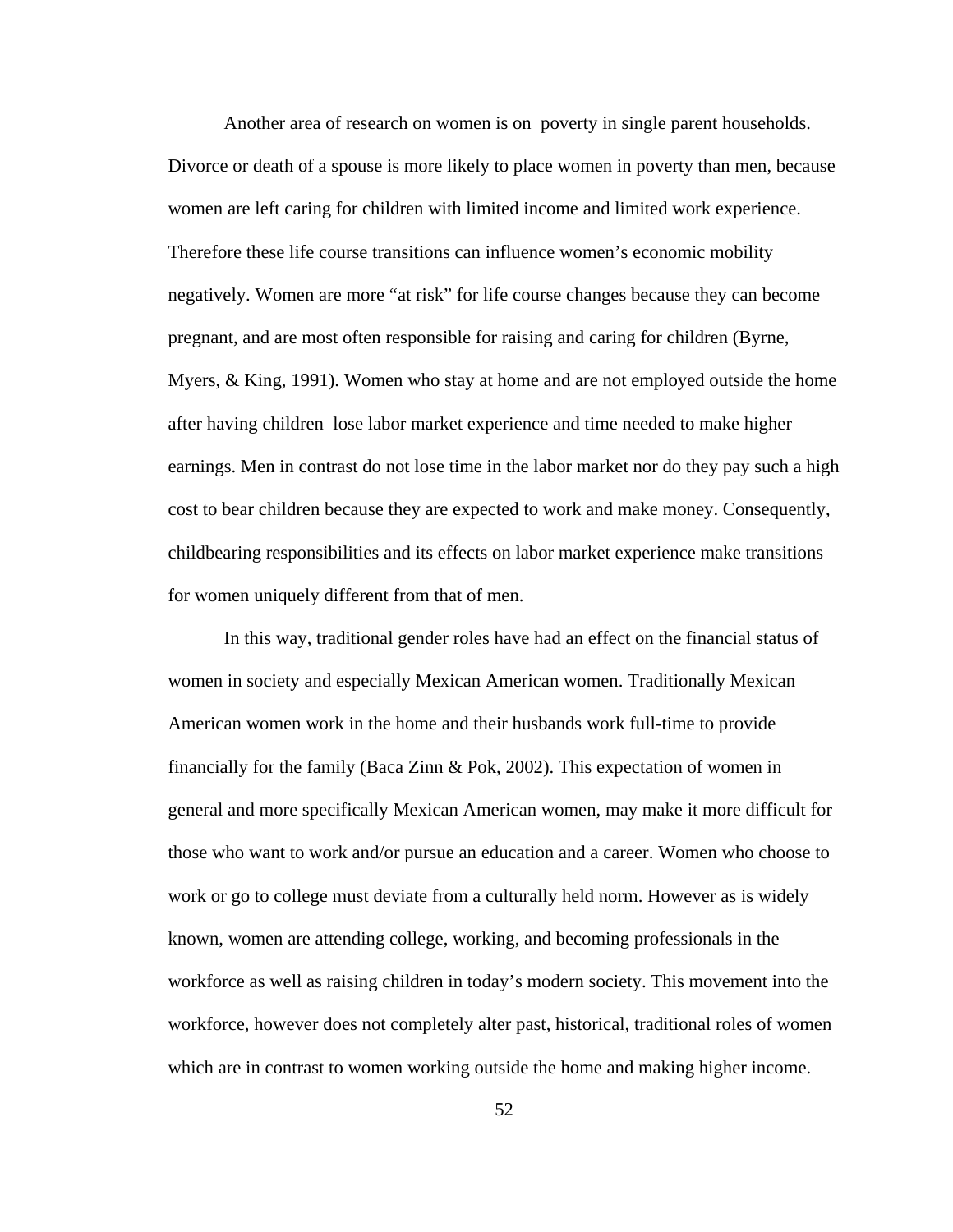Some of the studies on resilience mentioned previously, include both men and women in the sample. Those studies most often however do not differentiate, mention, or account for differences in the gender of the participants. When women and men are both included, most studies have a slightly higher number of women represented in sample than men which is what tends to happen in general.

 As a female researcher it is also fitting to choose women as the target group for this study. To have an insider perspective can be an advantage because an insider is able to be more sensitive to the research process and experiences of the participants. An insider perspective allows the analysis to be unconsciously adapted to that of the participant's experiences (Greenfield, 1994). It is also possible a good rapport with the women can be established because I am a woman interviewing women.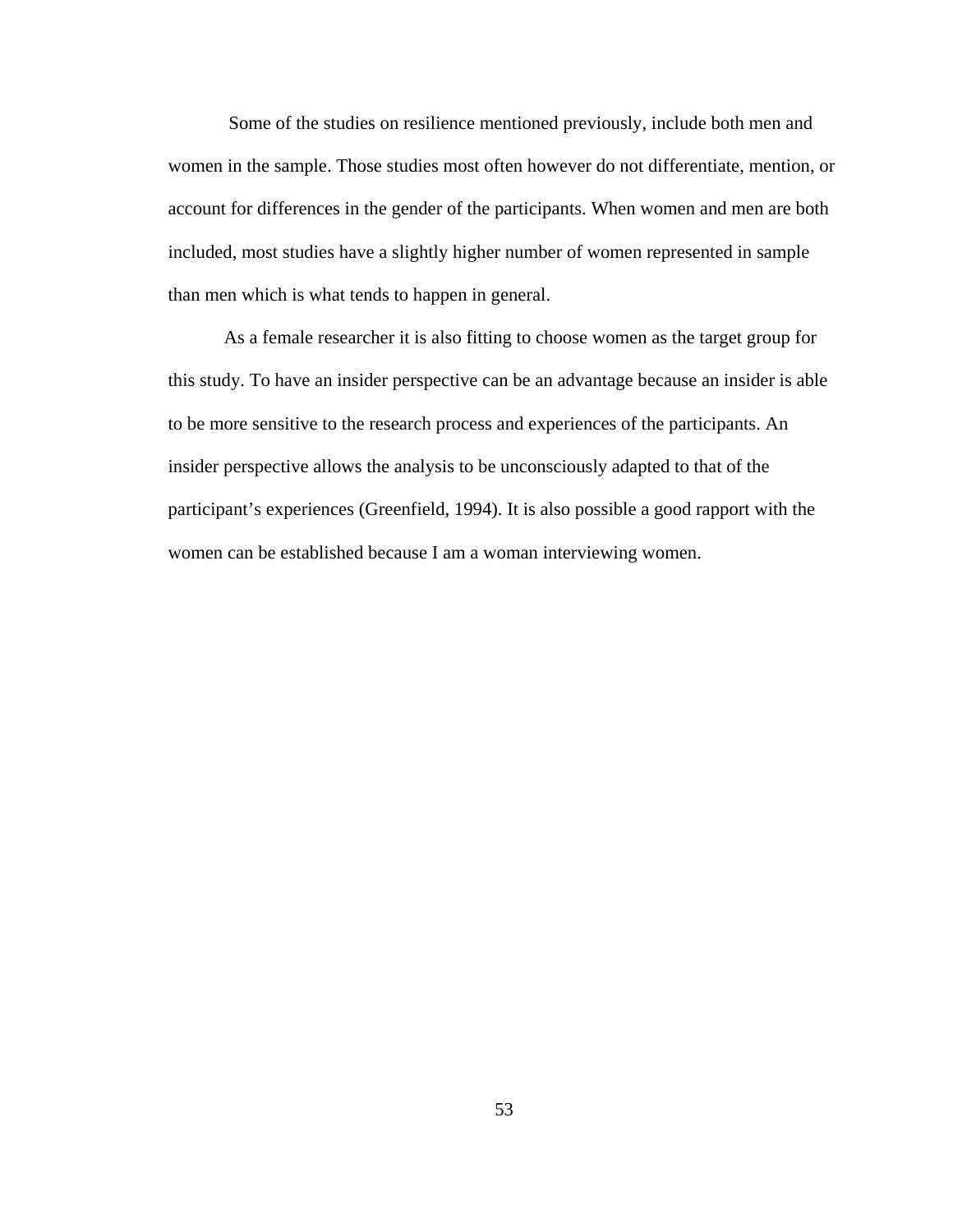# CHAPTER III

# **METHODS**

# Qualitative Tradition

Interpretive phenomenological analysis was used to explore the phenomena of exiting poverty from the perspective of Mexican American women (Smith & Osborn, 2003). The purpose of a phenomenological study is to understand the experiences of individuals who have experienced a phenomenon of interest. A phenomenological study seeks to "describe the meaning of the lived experiences for several individuals about a phenomena" (Creswell, 1998 p.51). Phenomenology has its roots in philosophy and the work of Edmund Husserl. Phenomenology requires the researcher to set aside, or "bracket", preconceived notions and judgments. Bracketing creates a self awareness of biases within the researcher. In this way, phenomenology recognizes the researcher as an instrument through which data is filtered and interpreted.

It is fitting to use interpretive phenomenological tradition to explore Mexican American women's experiences of exiting poverty because the study seeks "to explore personal experiences and is concerned with an individual's personal perception or account of an object or event" (Smith & Osborn, 2003, p.51). It is also suitable for this type of research question because little is known about Mexican American women's experiences of exiting poverty and transitioning to the middle class. Also less is known about their experiences in relation to income mobility; therefore, interpretive phenomenological methods will serve to provide insight into this phenomenon.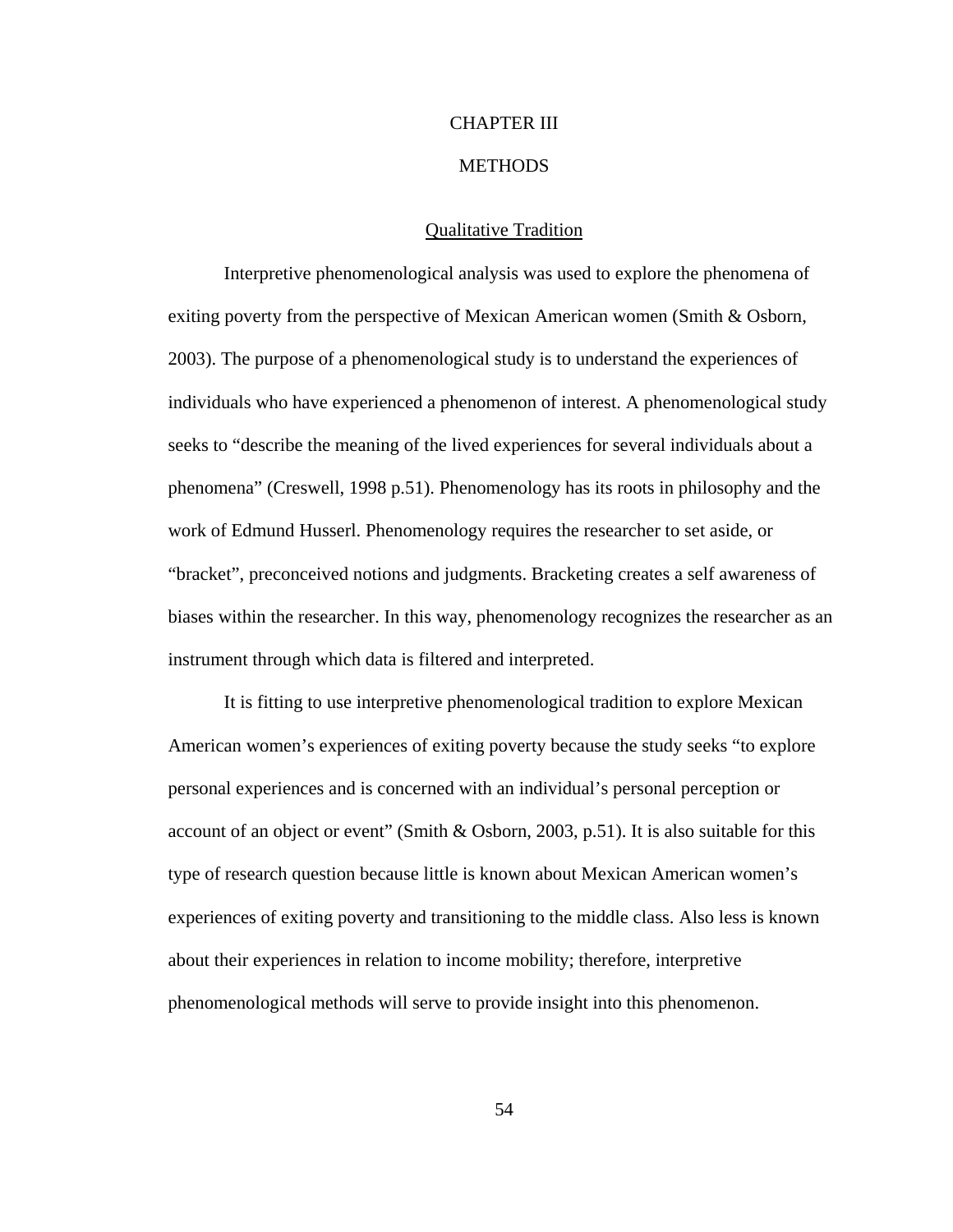## Sample/Participants

Participants were recruited using a non-probability purposive sampling procedure (Baker, Wuest, & Noerager Stern, 1992). This purposive sampling technique was used to locate the desired sample size of six Mexican American women who experienced poverty as children and adolescents and experienced the phenomena of exiting poverty as adults. Smith and Osborn (2003) suggest "5 or 6 as a reasonable sample size for a student project using interpretive phenomenological analysis" (p. 54). This sample size "provides enough cases to examine similarities and differences between participants but not so many that one is in danger of being overwhelmed by the amount of data generated" (Smith & Osborn, 2003, p.55). Therefore, this small sample size allows for greater depth in analysis of the interviews. Because interpretive phenomenology's goal is not to find generalizeable data for the greater public but to understand the experiences of the participants who lived the phenomena being studied, the sample size is suitable and reflective of the purpose of this research study.

Before data collection began or any interviews were completed, a proposal was submitted to the Institutional Review Board of Texas Tech University and approved (see Appendix A). A local Latino organization was visited to recruit Mexican Americans in the area. The assumption for sampling from this group is these members are largely Mexican American professionals and are likely to live in middle class because of the types of jobs they occupy such as faculty and staff positions at a public university. An email announcement (see Appendix B), was also sent to group members  $(n=29)$  through the mass email list. I requested that members of the organization send the email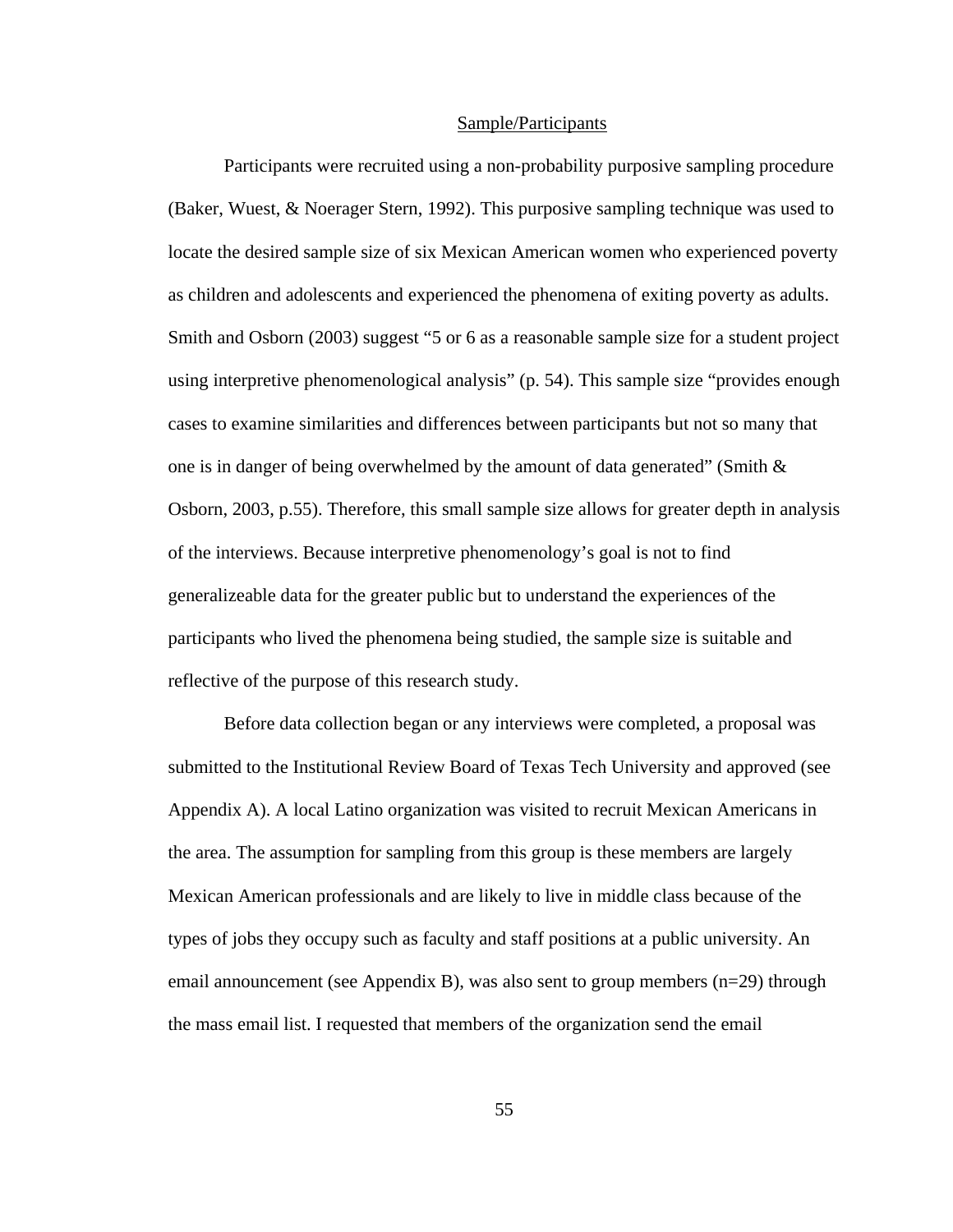announcement to other friends and colleagues that they believed fit the criteria. Therefore, word-of-mouth method was also used to recruit participants.

Specific criteria were met to be eligible for the study. The participant selfidentified as Mexican American. For the purposes of this study, the operational definition for Mexican American is a person of Mexican-origin or ancestry living in the United States. These individuals also classified themselves as living in middle class and had previously lived in poverty in their childhood and adolescent years. For this study exiting poverty was operationally defined by using two sources: (1) the United States federal government's criteria of having an income above the poverty threshold for the family size or an income close to the median for Hispanics (\$33,565) for a family of four (2) as well as the participant's own definition of "how they knew when they were out of poverty" (see Appendix C, question 5).

The U.S. Census Bureau does not have an official definition of "middle class". Therefore the term can be ambiguous and subjective for not only the census but for individuals as well. For this reason, middle class is difficult to measure because it includes such a large discrepancy and range in what constitutes its existence. The U.S. Census Bureau does, however, derive several measures related to the distribution of income and income inequality (U.S. Census Bureau, 2001). The U. S. Census Bureau does estimate median income distributions for groups. Median income is the amount that divides the income distribution into two equal groups, half having income above the amount, and half having income below that amount (U. S. Census Bureau, 2001). Median household income for all households is \$42,228; for Hispanic households \$33,565 (U.S.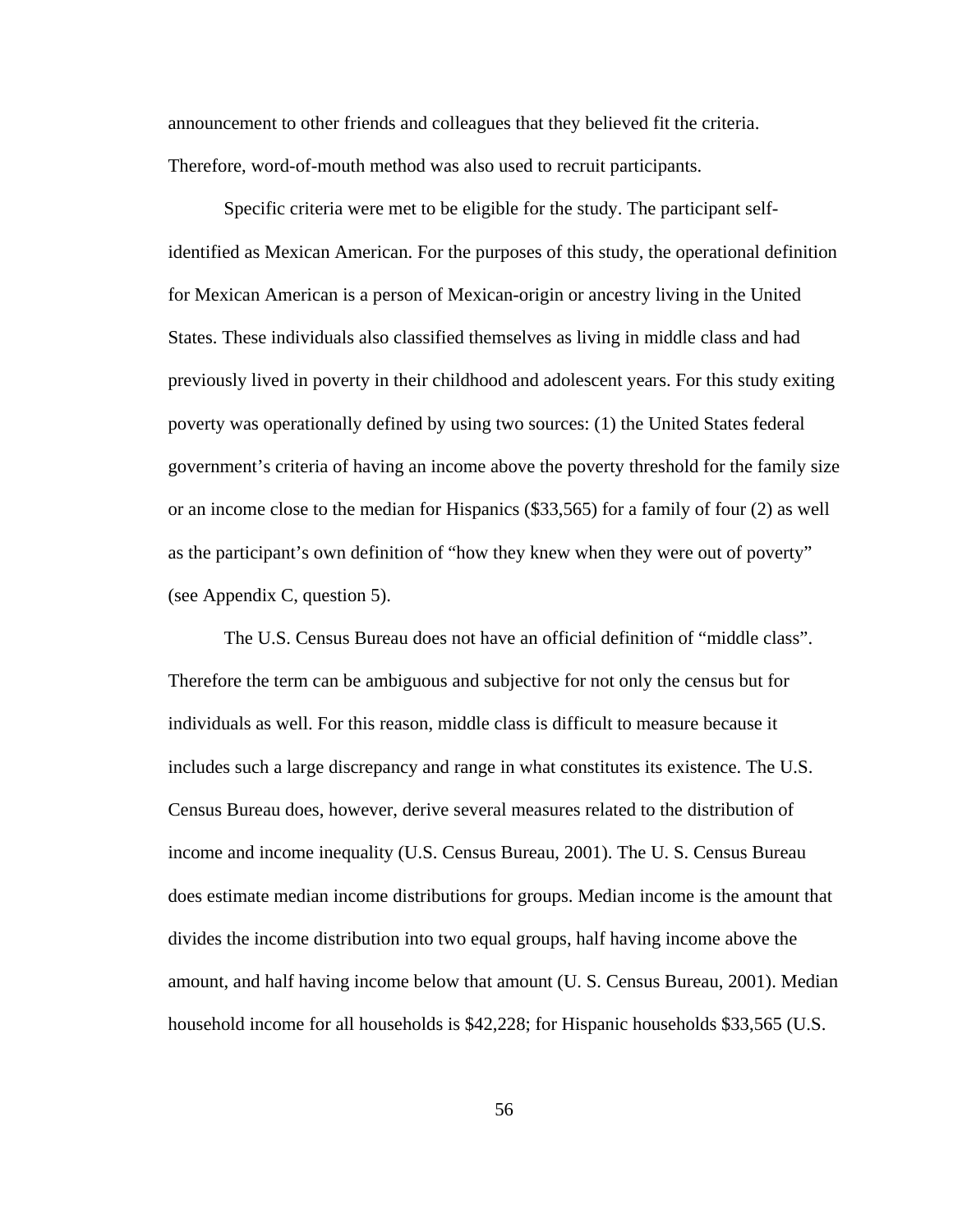Census Bureau, 2001). Therefore, the women interviewed were expected to be at least around the median income level for Hispanics depending on number in household.

Poverty in their childhood years was measured by their own definitions and understanding of poverty. I am aware however, that income is not the only determinant of poverty but neighborhoods, beliefs, and schools and are all connected to the construction of this definition as well. The definition of poverty was personally defined to stay true to the qualitative methodology that the participants are experts on their own lives and experiences. However to obtain a more accurate picture of the economic status of their lives as children questions were asked pertaining to childhood region or area of residence, number of siblings, parental education, and parental occupations. These questions were all asked at the time of the first phone contact to complete the demographic questionnaire which was used as a screening tool. To preserve homogeneity of the sample, the sample consists of either currently single women living in middle class, or married women who exited poverty into the middle class before they were married or not through marriage. In essence their exit from poverty what not therefore from the result of marriage. I screened for this criteria by asking at the time of the first phone contact, upon the completion of demographic questionnaire, if they had exited poverty by means other than marriage. All respondents answered affirmatively to the question during the screening phone conversation.

Five participants responded via email and stated they were interested in being a part of the study. One was approached in person and asked to be a part of the study. All participants were contacted by phone. Participants were then asked demographic information including their birth date, current income level, number of children, and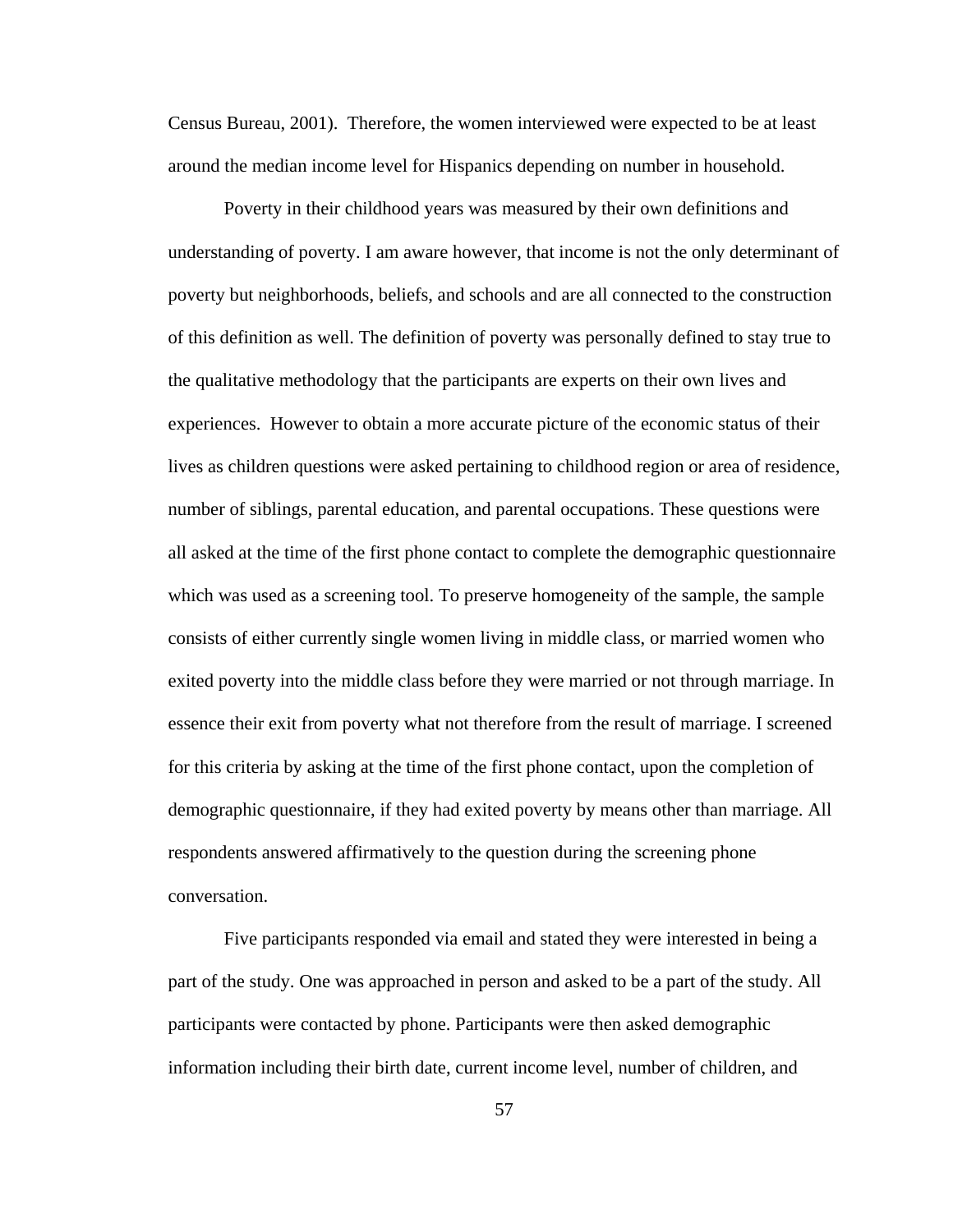highest level of education (see Appendix D). All participants interviewed grew up if not entirely, in part, in the West Texas region. The participants met the criteria of identifying as Mexican American, living in poverty throughout their childhood and adolescent years, and having lived in the middle class for the past several years. Each respondent had a job for at least two years, that salaried above poverty level and was around the median income for a Hispanics as previously mentioned. One participant however, was now a stay-at-home mother, but previous to staying at home she was employed at a job for eight years that paid enough to be above the poverty level and be at a level of middle class status.

After the screening by phone was completed and the women were found to qualify, an interview date and time was set. One woman was interested and sent and email but a subsequent phone call indicated she would not be able to spend the several hours it took to do an interview and was apologetic in not being able to do it because of her busy schedule at the time. Therefore, all the women with exception of one who contacted me qualified and were later interviewed. Interviews were completed at the time and place of the women's convenience. Two of the women were interviewed at their place of employment. Luz was in the process of moving from her previous job in the school system to a new job as an Education Program Specialist. We met twice because the interview went past the two hours allotted. A subsequent interview was scheduled at her place of employment during the same week to complete the remaining interview questions. One woman I met at a local coffee shop. It was moderately crowded and did not interrupt the audio quality on the tape cassette in later transcription. Three women were interviewed in their homes. At two of the women's houses I sat at the kitchen table.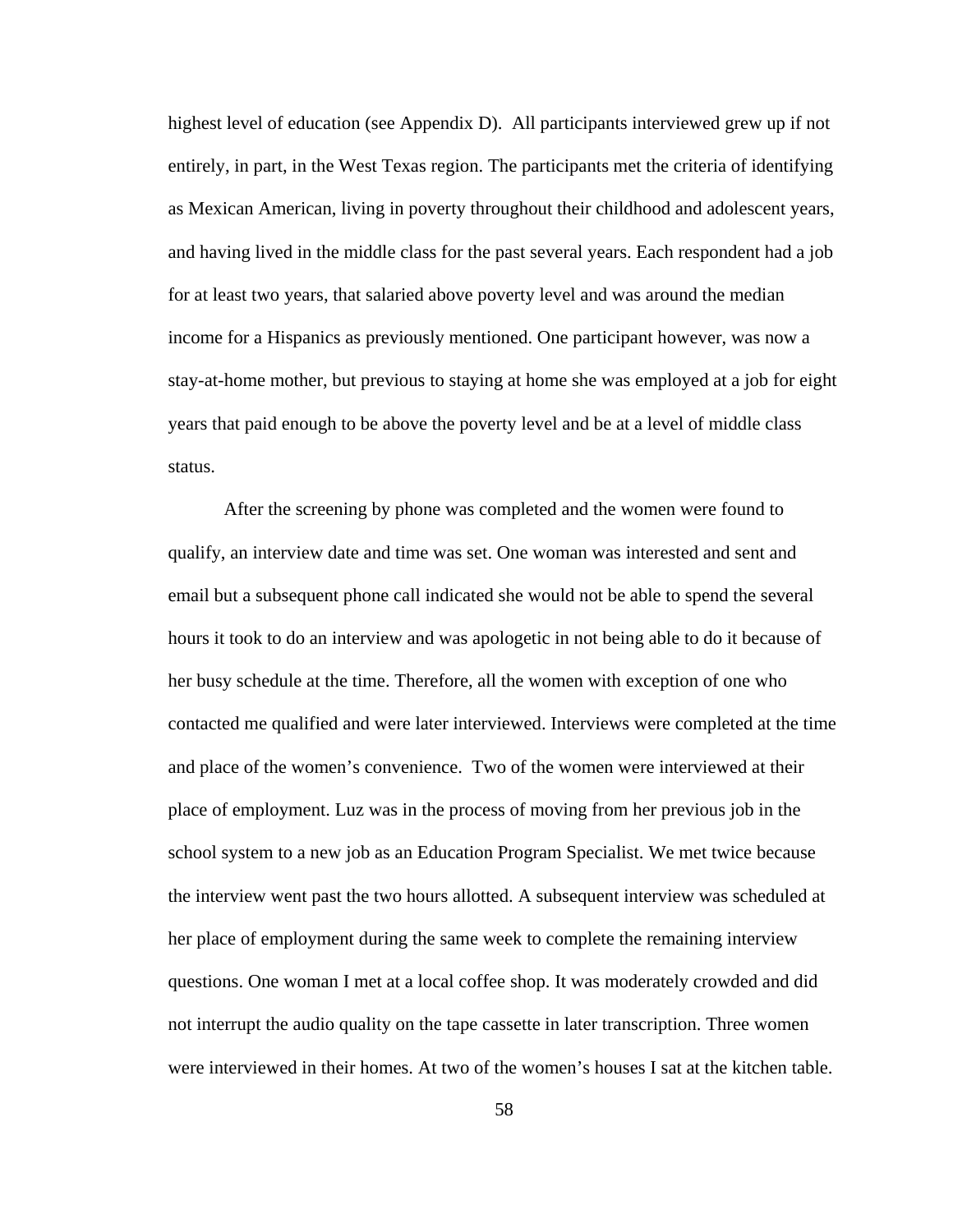And for the other, I sat in the dining room table. While talking with Sylvia, her father and sister were present in the living room while her brother entered half way through the interview. Mari's two children were present in the home as we talked and were very quiet as to not interfere with the audio recording. Likewise, Amy's children were present during the interview and the tape had to be stopped a couple times so she could attend to her children.

## Description of Participants

At the beginning of the interview participants were given the opportunity to decide their own pseudo name. The women therefore chose the pseudo-names and will be referred to as:

1. Paloma: 51 years old, has a Master's degree, and works as a librarian at a public university. She has been married twice and divorced twice and has three adult children. She currently has an income of about \$38,000 annually. She grew up with nine siblings and both a mother and a father.

2. Sylvia: 41 years old, has a Bachelor's degree, and works for a health organization. She has never been married and has no children. She currently has an income of about \$30,000 annually. She grew up with seven siblings and both a mother and father.

3. Mari: 44 years old, has a Bachelor's degree and a Juris Doctorate. She is an attorney at a law firm and currently has an income that fluctuates depending on clientele but averages about \$80,000 annually. She is married and has two children. She grew up with four siblings and both a mother and a father.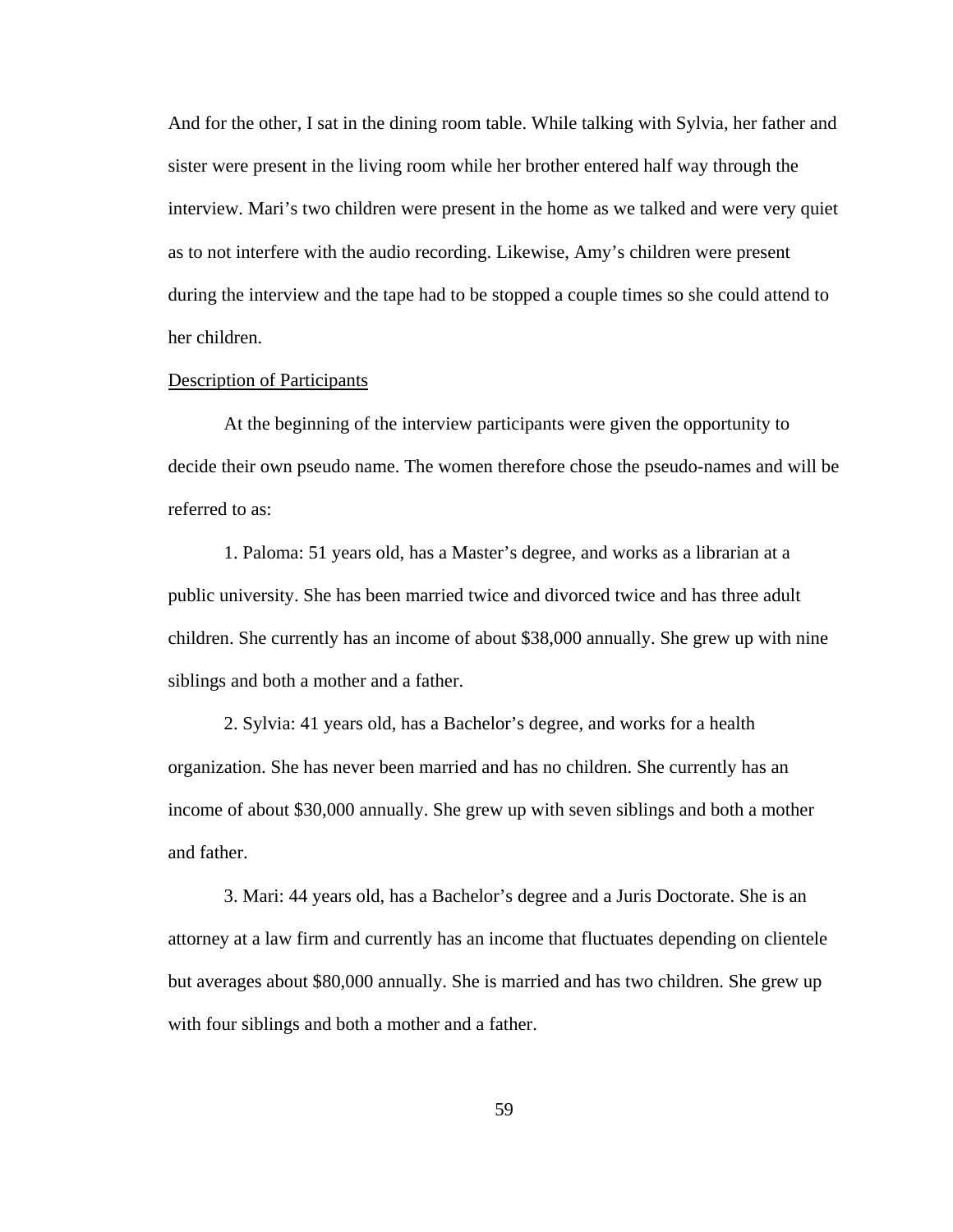4. Luz: 36 years old, has a Master's degree and is currently working on completing a Doctorate degree. At the time of the interview she was in transition between jobs. She had been the principal of an elementary school where she earned \$68,000 a year. She is now in a new job as an Educational Program Specialist working for the federal government. The new job will pay about \$108,000 annually. For most of her childhood she lived with her mother and four siblings. Then her mother married a man who had five children. This relationship however, was not stable. At one time, because of the her mother's marriage she had nine siblings living in the home. She is currently married and has two children.

5: Amy: 40 old, has a Bachelors degree and currently stays at home with her children. Before she made the decision to stay at home her income was about \$32,000 annually. She had worked as case manager for a health organization at that time. She is currently married and has two children. She grew up with one brother and both mother and father.

6: Nina: 48 years old, has two and half years of college at a public university. She works in rehabilitation services and her income averages \$38,000 annually. She is currently married and has two children. One of her children died at age 15 and the other is a young adult living at home. She also grew up most of her life with a mother and father present (her father died when she was seven and her mother remarried when she was 10 years old).

All participants spoke both Spanish and English fluently. They all self-identified as Mexican American and stated they lived in poverty growing up and exited poverty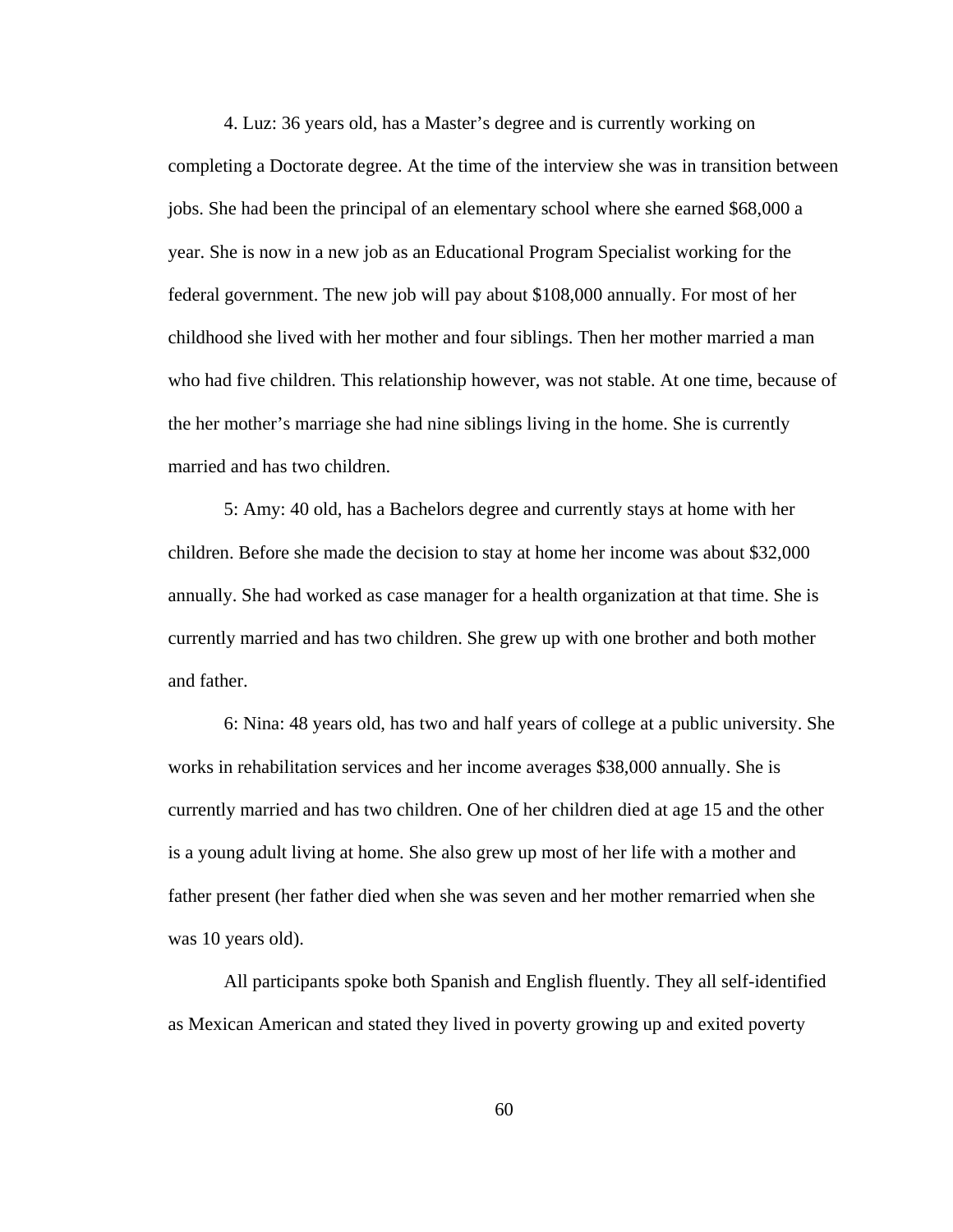<span id="page-66-0"></span>before marriage.<sup>[2](#page-66-0)</sup> Four of the six participants worked doing farm labor in agriculture fields as children. Notably, four out of the six participants grew up with a mother and a father living in the home; of the remaining two, one lived with a step father for most of her childhood after her father died when she was seven. The other participant had lived with, who she refers to as "her mother's husband." She stated that he was not supportive of the family and she did not see herself as having grown-up with a father at home.

For many of the women they had siblings that also attended college. Sylvia has seven brothers and sisters. Six of the seven graduated from college. Interestingly enough she states the one who did not graduate with a college degree now makes the most money. Paloma had nine brothers and sisters. Two brothers went to college and four sisters went to college. Mari had four siblings, two graduated from college and one went to community college and graduated. Luz's brothers and sisters went to trade schools and a business college. And for Amy, both she and her brother graduated from college.

## Data Collection

Informed consent (see Appendix F) was given to the participants detailing the purpose of the study, their voluntary status for their participation, and the confidentiality agreement. The participants were informed that they could quit the study at any time, that all data and information gathered was confidential, and that data would be used only for research purposes.

Data was collected through one-time semi-structured interviews lasting from an hour and a half in length to two hours. The grand tour question was: "Tell me about your experience of getting out of poverty." The interview included questions as guided by

<sup>&</sup>lt;sup>2</sup> See Appendix E for demographic information table of participants.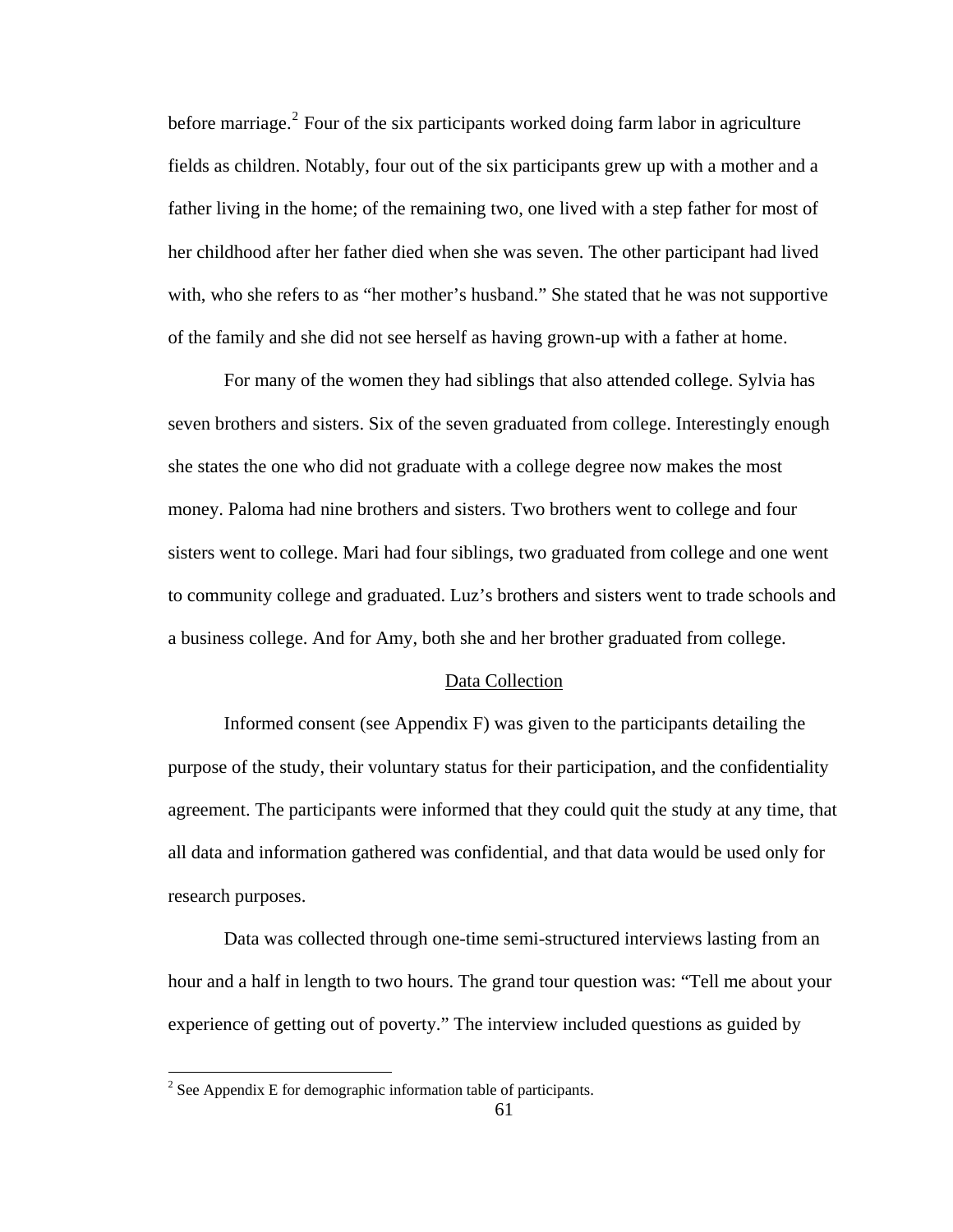Glen Elder's Life Course Perspective. The questions explored: (a) meanings of their experience of poverty (b) their experience of being Mexican American and getting out of poverty (c) and their experience of exiting poverty including life transitions. Follow-up questions or probes were asked if responses were vague or if I needed further clarification.

The Life Course History Calendar (Giele, 1998) was also used to help participants in recalling their past memories. Before beginning the semi-structured interview, I went through the Life History Calendar with the participants and asked about different areas in their lives from birth to adulthood. I recorded their responses on the Life History Calendar (Appendix G) after each answer. The calendar helped me to better understand the women's larger life context. It was also used to increase the accuracy in the write up of the results. Many times the participants referred to the calendar and it helped them put in context the situations they brought up in the interview. It also gave an overview of the transitions and changes in their lives such as beginning a college education, getting married, and moving away from their family of origin.

# Analysis

Data were analyzed using an interpretive phenomenological framework. Smith and Osborn's (2003) method for interpretive phenomenological analysis was used and included several stages. Their methodology consists of several readings of transcripts to obtain a deep understanding and familiarity with the responses in the interviews. Smith and Osborn (2003) suggest "qualitative analysis is inevitably a personal process, and the analysis itself is the interpretative work which the investigator does at each of the stages"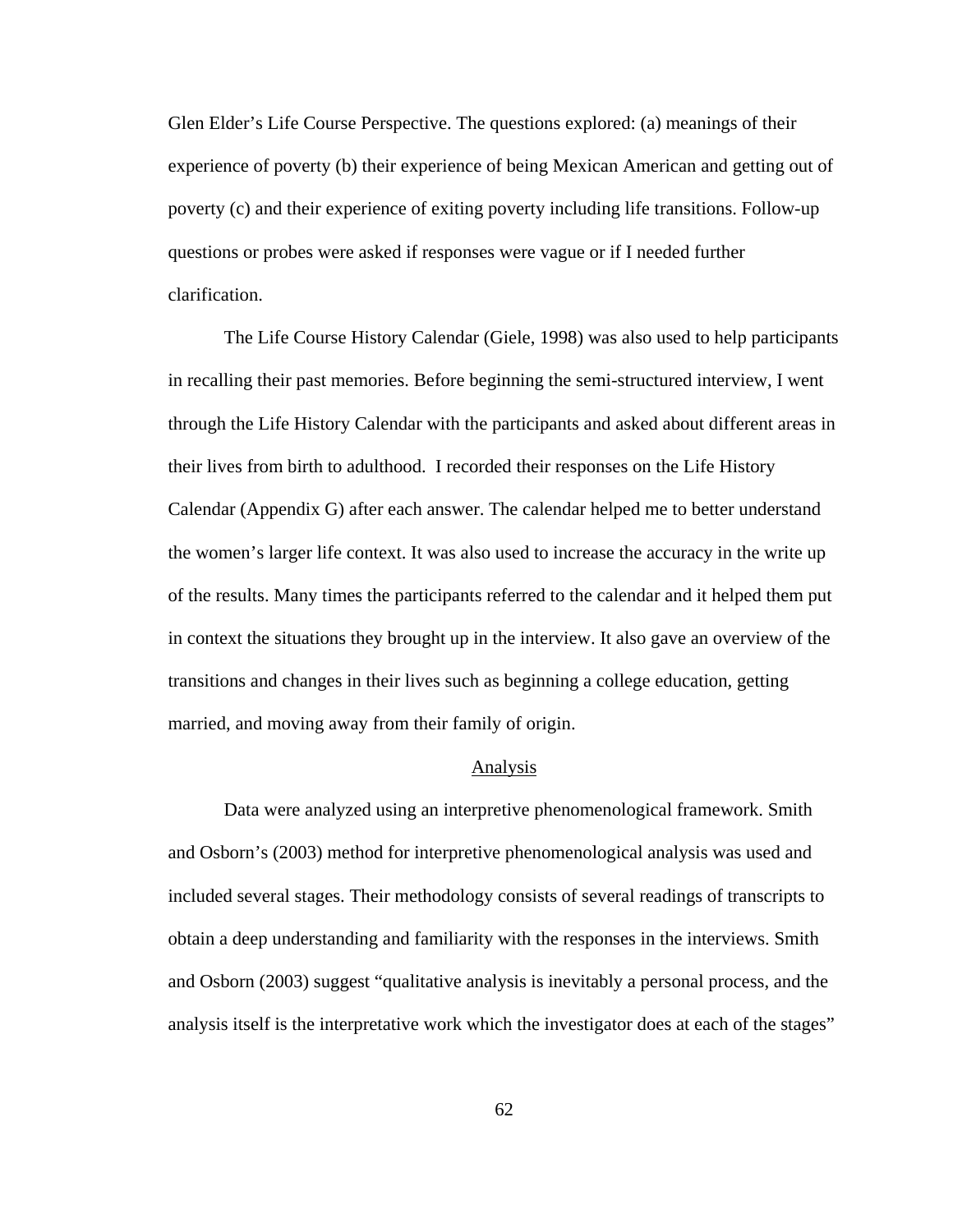(p. 66). Watson's (2000) analysis process was also used to guide the current study's analysis and was integrated with Smith and Osborn's (2003) methodology.

First I transcribed all audio-taped interviews. In initial reading, I read the transcripts through in their entirety to get an overall sense of the interviews (Watson, 2000). Then I read the transcripts a second time. On the second reading I wrote notes on the left hand margin according to what stood out to me or what was interesting in each response, for each paragraph (Smith & Osborn, 2003). What stood out to me consisted of what the participants stressed in response to the question I asked. For example, Sylvia answered in response to the question "Tell me about your experience about getting out of poverty? the following:

| NOTES IN LEFT MARGIN                    | <b>TEXT</b>                                   |
|-----------------------------------------|-----------------------------------------------|
|                                         | I mean to this day and any of my sisters      |
| Going to college was important          | will tell you the same thing, my brothers.    |
| Education is important for all not just | You have to have a college education.         |
| minorities                              | Everyone should not just minorities but I     |
| Education benefits many areas of life   | think because of our experiences we really    |
|                                         | have to. I mean the education is not only     |
|                                         | because of the better money you can make,     |
|                                         | its just the way it broadens you and it       |
|                                         | teaches you and hopefully breaks that         |
|                                         | whole discrimination cycle. At least you      |
|                                         | would hope. I mean that's really, that's' it. |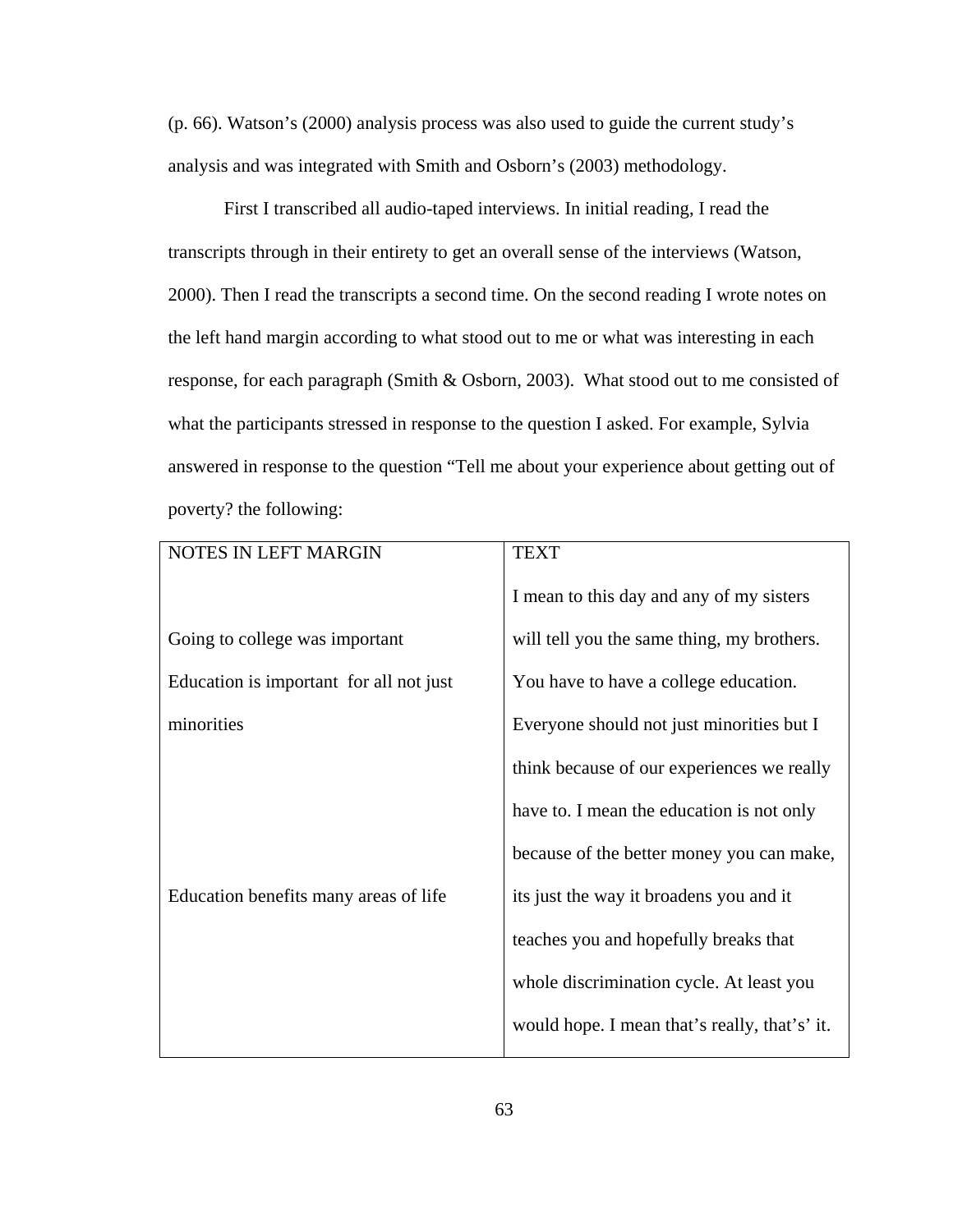|                                              | And the work. And you have to be            |
|----------------------------------------------|---------------------------------------------|
| Determination                                | determined to do it. You know you don't     |
|                                              | just go to college and someone's going to   |
|                                              | give you a degree. You know my dad told     |
| It was a personal choice to get a degree and | us we had to go but he couldn't force us to |
| no one could do it for her.                  | do well. That was up to us. So our own      |
|                                              | determination, our own willingness to want  |
| She (and brothers and sisters) had a         | to do better for ourselves. And not want to |
| determination and desire to do better;       | be like we had been always wanting to live  |
| personal enrichment                          | paycheck by paycheck and getting on         |
|                                              | public assistance or living in a low income |
| Want different and more than what she had    | home. You know we wanted to have nice       |
| when she was young                           | things, we wanted to be able to go to nice  |
|                                              | places. And we knew that if we were going   |
|                                              | to do that we needed to have money. We      |
|                                              | knew that if we were going to get money     |
| Realized money was connected to              | we needed to be educated to get a better    |
| education                                    | job. So it just made sense. It was just,    |
|                                              | really just doing what my dad said, exactly |
| Believes in what father said (go to college) | what he said. And he was right.             |
| was what helped her. Listened to her father. |                                             |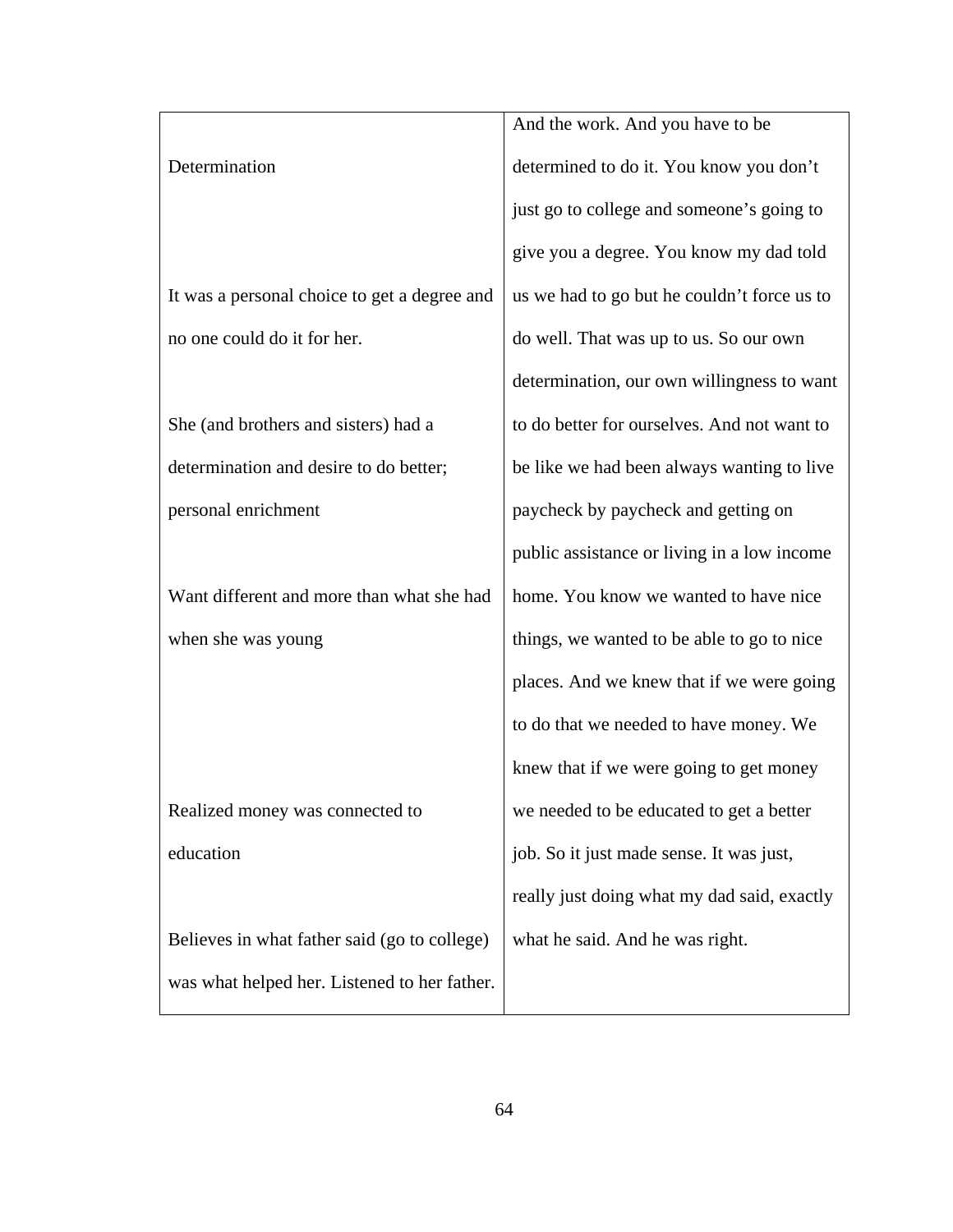I completed this process for all the transcripts before beginning the third read through. Then without referring to notes from the previous reading, a third reading of the transcripts was done and notes were written in a notebook about what was interesting about what the women stressed in answering the questions. Answers to their responses were summarized. Some examples of these notebook comments include: received public assistance, embarrassment from being poor, faith in God learned through father, friends served as support for college admittance, wishes women would see their opportunities here (in U.S.). This process was done on all transcripts once again for all transcripts before fourth reading began. On the fourth reading, once again without referring to previous notations, notes were written on the right hand margin. Previous notations were not consulted as to not influence subsequent readings and to allow for new insights. This time I concentrated on major concepts that were stressed by participants throughout the interviews. The following is an example.

| TEXT                                       | <b>RIGHT HAND MARGIN NOTES</b> |
|--------------------------------------------|--------------------------------|
| I mean to this day and any of my sisters   |                                |
| will tell you the same thing, my brothers. |                                |
| You have to have a college education.      | Education is key               |
| Everyone should not just minorities but I  |                                |
| think because of our experiences we really |                                |
| have to. I mean the education is not only  |                                |
| because of the better money you can make,  |                                |
| its just the way it broadens you and it    |                                |
|                                            |                                |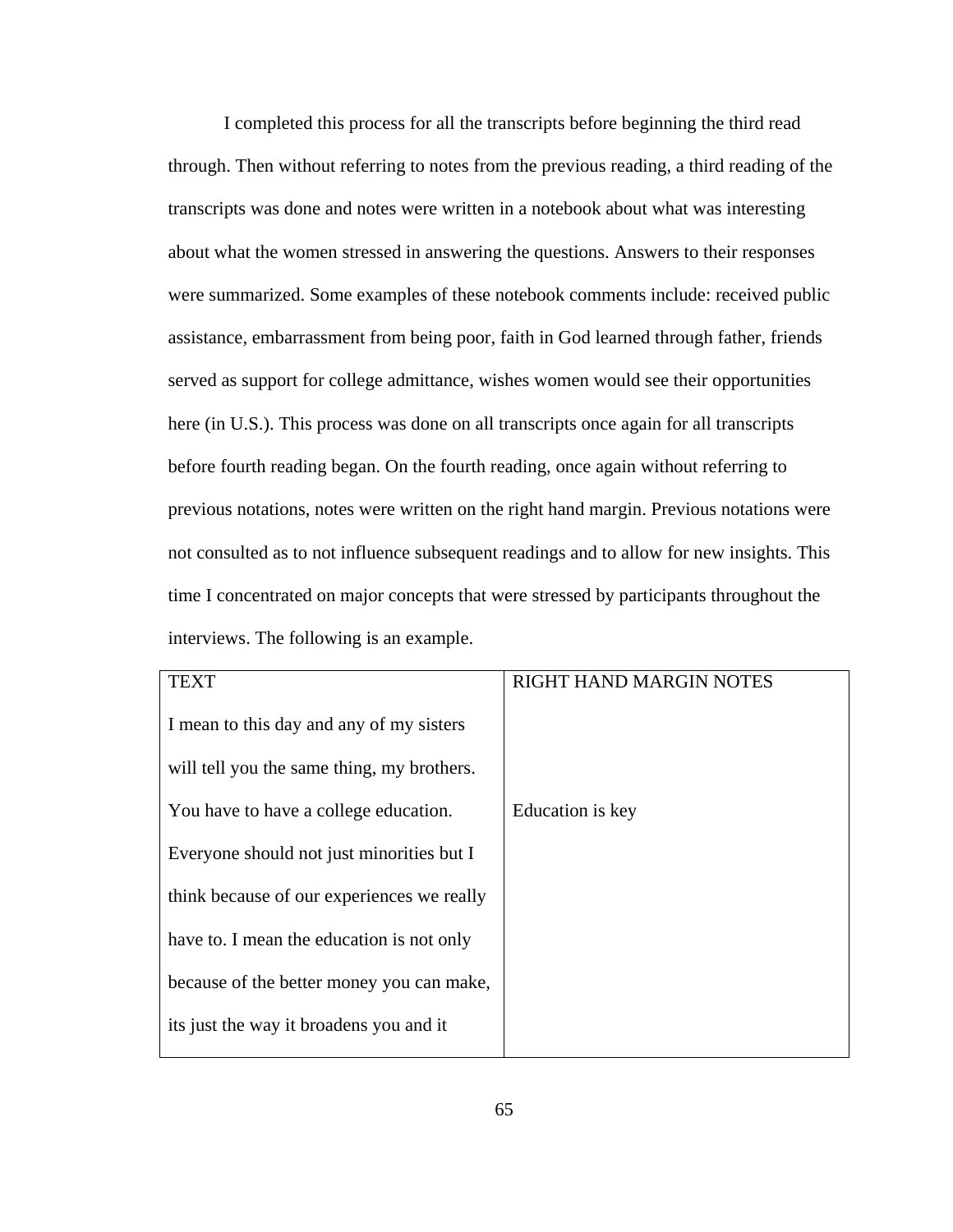| teaches you and hopefully breaks that         |                        |
|-----------------------------------------------|------------------------|
| whole discrimination cycle. At least you      |                        |
| would hope. I mean that's really, that's' it. | Work                   |
| And the work. And you have to be              | Determination          |
| determined to do it. You know you don't       |                        |
| just go to college and someone's going to     |                        |
| give you a degree. You know my dad told       | Father's influence     |
| us we had to go but he couldn't force us to   |                        |
| do well. That was up to us. So our own        |                        |
| determination, our own willingness to want    | Personal determination |
| to do better for ourselves. And not want to   |                        |
| be like we had been always wanting to live    |                        |
| paycheck by paycheck and getting on           | Want better            |
| public assistance or living in a low income   |                        |
| home. You know we wanted to have nice         |                        |
| things, we wanted to be able to go to nice    |                        |
| places. And we knew that if we were going     |                        |
| to do that we needed to have money. We        | Life realization       |
| knew that if we were going to get money       |                        |
| we needed to be educated to get a better      | Education              |
| job. So it just made sense. It was just,      |                        |
| really just doing what my dad said, exactly   | Father's influence     |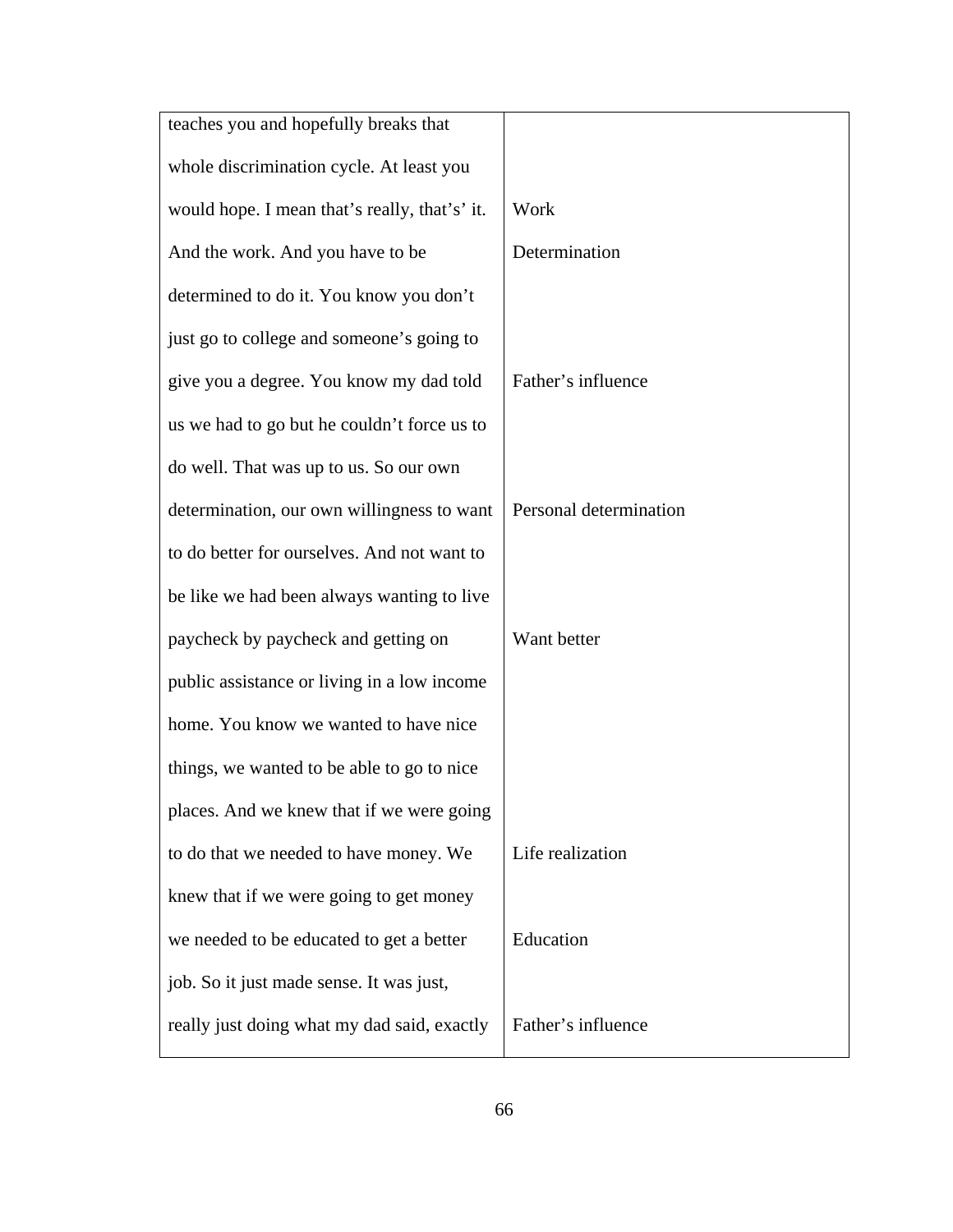| what he said. And he was right. |  |
|---------------------------------|--|
|                                 |  |

Then I developed theme headings that best summarized the concepts that emerged throughout all the interviews. This procedure was done on all interviews individually and a chart was made with the themes that were frequently noted in all readings. Themes were noted on a chart with the participants name on the left hand side. The chart was used for a cross comparison of the participants' experiences. Themes consisted of shared meanings or experiences that reoccurred throughout the interviews that were similar for all participants. Then I used the quotes in the descriptions to support the themes. The quotes were organized to describe the essence of the phenomena being explored. This overall description of the meaning is the "essence" of the experience (Moustakas, 1994). Through being extremely familiar with the interviews and these steps, the participant's interpretations of their experience of the phenomenon emerged.

#### Reliability and Validity

As with any research, issues of credibility and trustworthiness must to be addressed. Sound research contains elements present in both the analysis and the design to create a credible and trustworthy study. This is where member checking and internal auditors are useful.

Validity in phenomenological qualitative research depends on how accurately the data reflects the essence of the phenomena experienced by the participants (Baker et al, 1992). To do this, a strategy called respondent validation or member checking gives the researcher more feedback from participants on the data and provides an avenue of validation from participants (Creswell, 1998). Member checking consists of giving the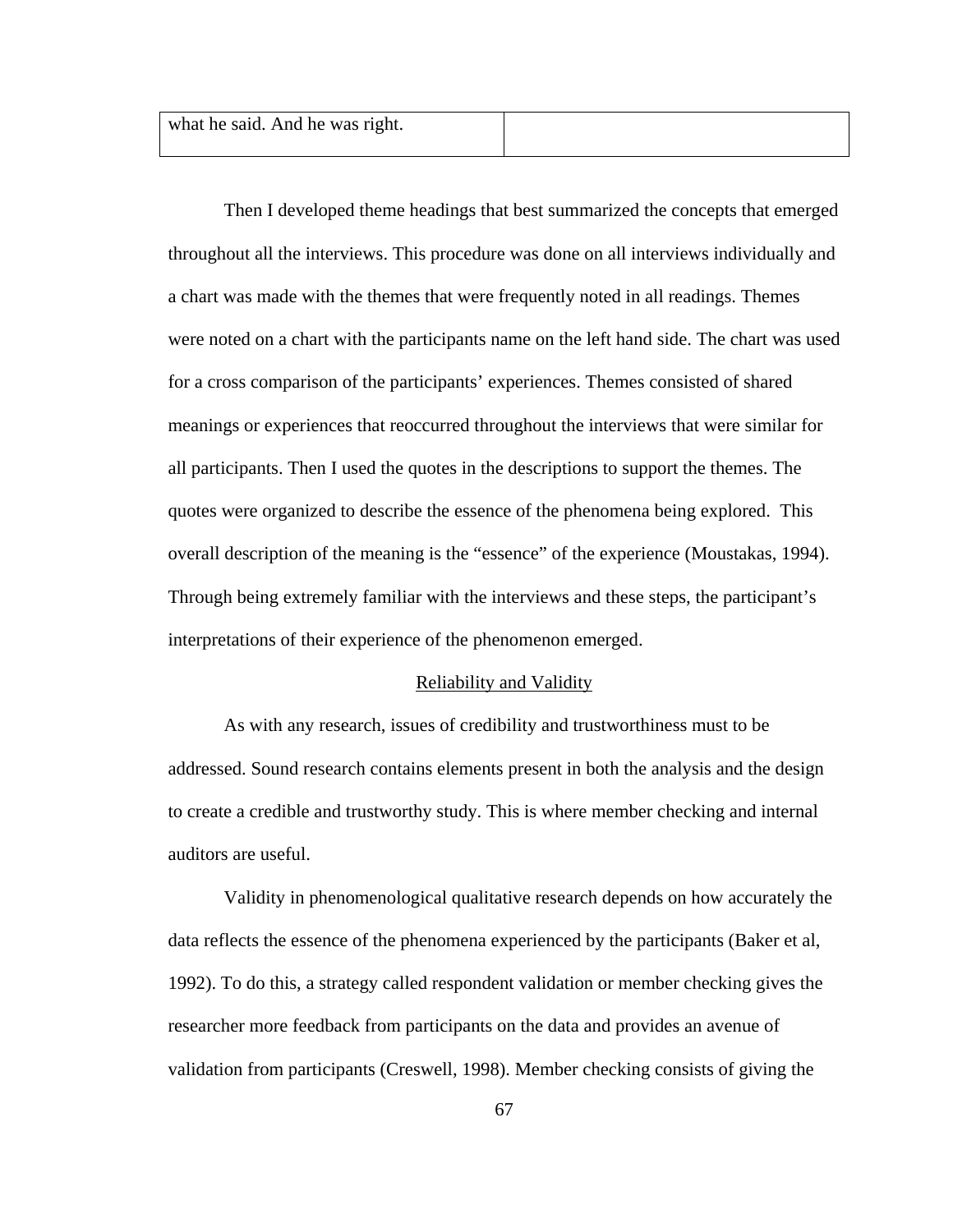data and findings to participants to increase validity in the study (Morse, 1998). Member checking can give the participant a voice to evaluate and comment on the data collected to validate that it represents their experiences (Creswell, 1998).

Two phases of member checking were utilized. The first member checking phase was done after the interviews were transcribed. I gave copies of the transcript of each individual's interview to the participant for review within two months after their face-toface interviews. I requested feedback and suggestions pertaining to the accuracy in meanings and content of the typed interviews. I wanted the participants to confirm that what they read held true to their experiences and what was said in the interview. Four transcripts were emailed for review and two participants were given printed copies at their home and place of employment. I completed feedback suggestions over the phone with four women. I met with one in her office to go over the transcript, and received one woman's feedback via email.

Three women had no corrections or additional clarifications on the transcript and said everything was fine as it was. The other three women had mostly grammatical and some content corrections and deletions they wanted to make. All suggestions were incorporated into the transcripts before data analysis began. Incorporated suggestions included grammatical changes such as deleting various "umms" or "you know" throughout the transcript. One woman clarified inaudible words with words she said so the sentences were complete. On another woman's interview the tape recorder began to skip and eventually stopped because of technical difficulties with the equipment and about ten to fifteen minutes of the interview was partially inaudible or not recorded. We spent some time organizing her interview transcript at her office to make it complete and

68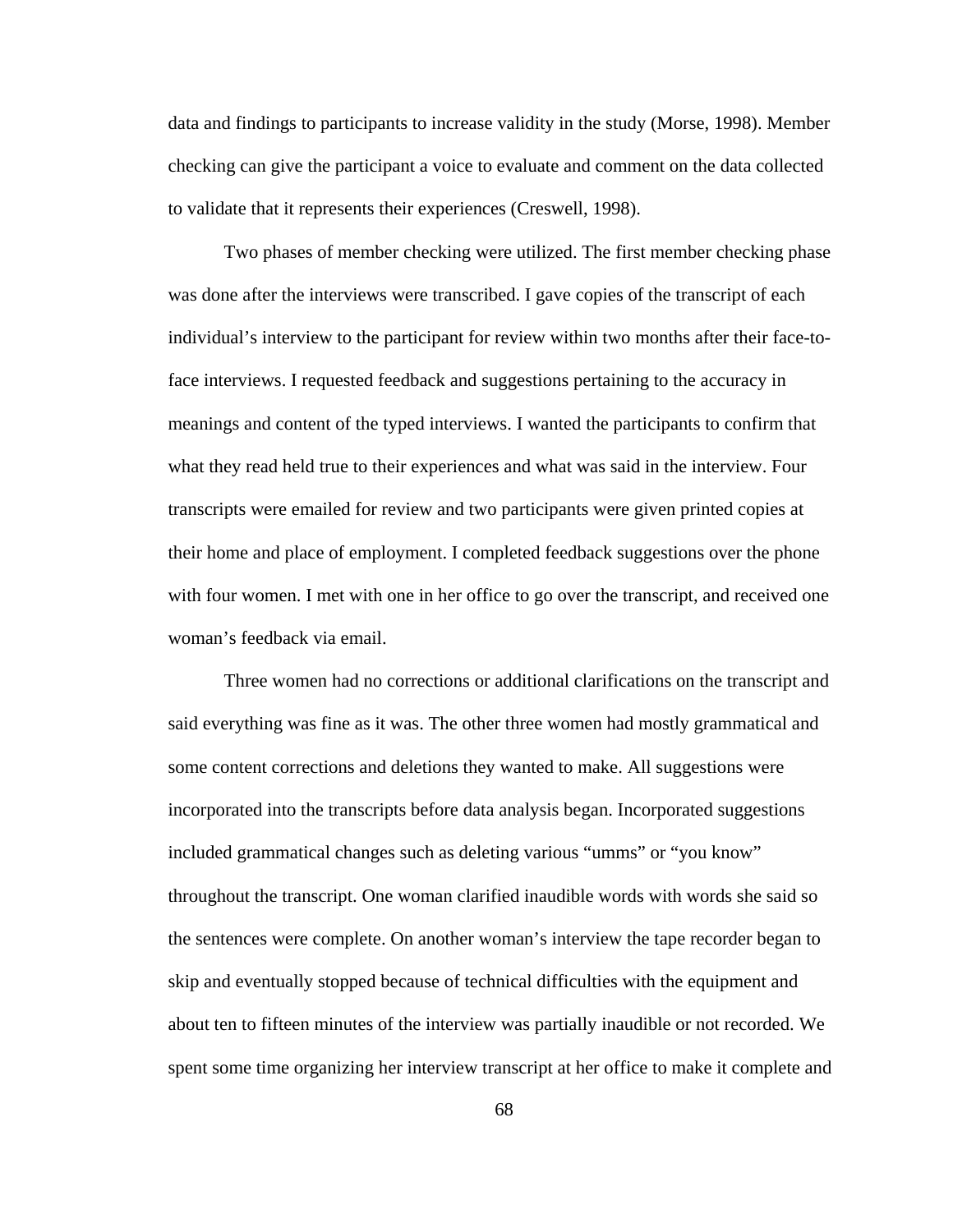understandable. However, the women's suggestions centered mainly on their concern with how grammatically incorrect the dialogue in their interview sounded. I explained that transcripts are typed verbatim and verbal conversation is unlike what we would write and that discrepancy was just a part of the process of transcription. I assured them other women felt the same way about "how bad they sounded" in the transcripts and that this was nothing to be concerned about. All participants therefore responded, gave their feedback, and "okayed" the transcript.

A second phase of member checking was completed after I wrote the results section. I sent all participants the results section of the study to be reviewed via email within one month of their receipt of the transcripts. This stage was included to confirm that the participants believed the experience detailed was representative of their experiences (Creswell, 1998; Janesick, 1998). All six participants responded and "okayed" the write up within two weeks of receiving the results section. A follow-up questionnaire was asked and documented via email and phone calls (see Appendix H). After emailed follow-up questions were received, an additional phone contact was made to double check answers and feelings concerning the final paper and process. Phone contacts were made with five of the participants asking the same questions that were completed on the follow-up questionnaire. I contacted the women by phone to continue the rapport with the women and give them a chance to verbally express what they may have otherwise not wanted to write in the questionnaire since it was rather impersonal. Their verbal feedback included comments such as, "I liked how you used the quotes, I hadn't seen that in a while", "it was real interesting to read the report, I was intrigued by everyone's stories and it was nice to have my feelings validated by what others said", "I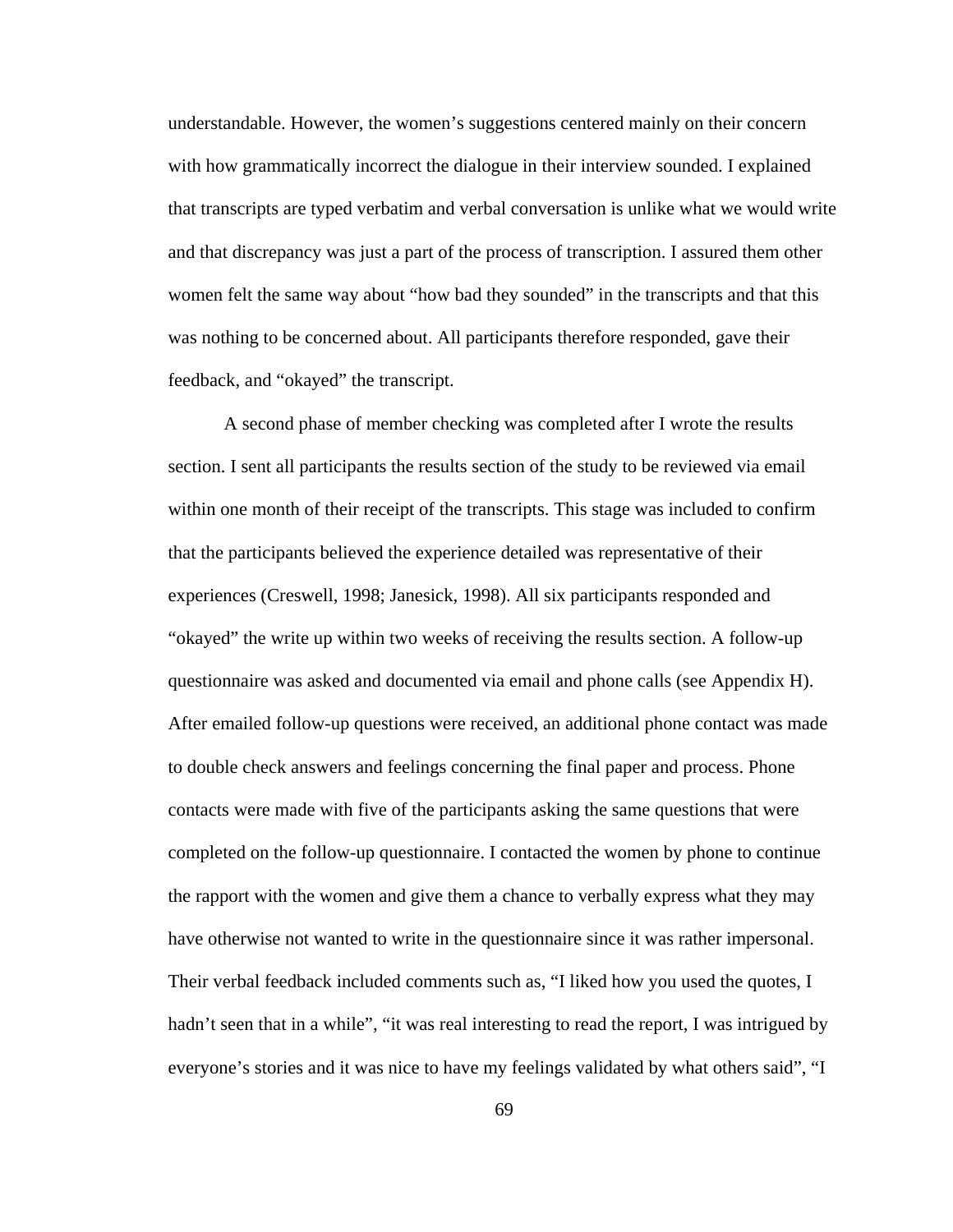was very impressed with the writing and with the other women's stories", and "thank you for taking the time to do such a study."

Four follow-up questionnaires were received via email, one was completed over the phone, and one email from a participant was sent stating she had "questions that were not substantial." She expressed however, that if I had a deadline she was "okay with what was presented on her behalf." In response to the question "Do you think this is an accurate description of your experience?" all participants said yes. Four of the women had nothing they wanted to change or clarify. One wanted to add her mother's name to a sentence. For example the quote read, "My dad taught us…" she wanted to change it to include, "My dad and mom taught us…." And the other participant wanted to add into the theme of education the importance her mother played in her going to school and getting good grades. These suggestions were incorporated into the write up and changes were made according to their feedback. Therefore, two stages of member checking were a part of the process to make sure the data collected was accurate according to participants' perspectives.

Bracketing was also used to increase scientific rigor in the current study (Creswell, 1998). In bracketing, I acknowledged my preconceived assumptions, preconceptions, and biases concerning the phenomenon studied. Some preconceptions and biases I acknowledged as the researcher included my experience being Mexican American. My experience as a Mexican American is uniquely my own and is likely different than others therefore, I went into the interviews conscious of this to allow new ideas and meanings to come forth in the women's interviews. I also recognized my assumption around the idea that the transition would include turning points as guided by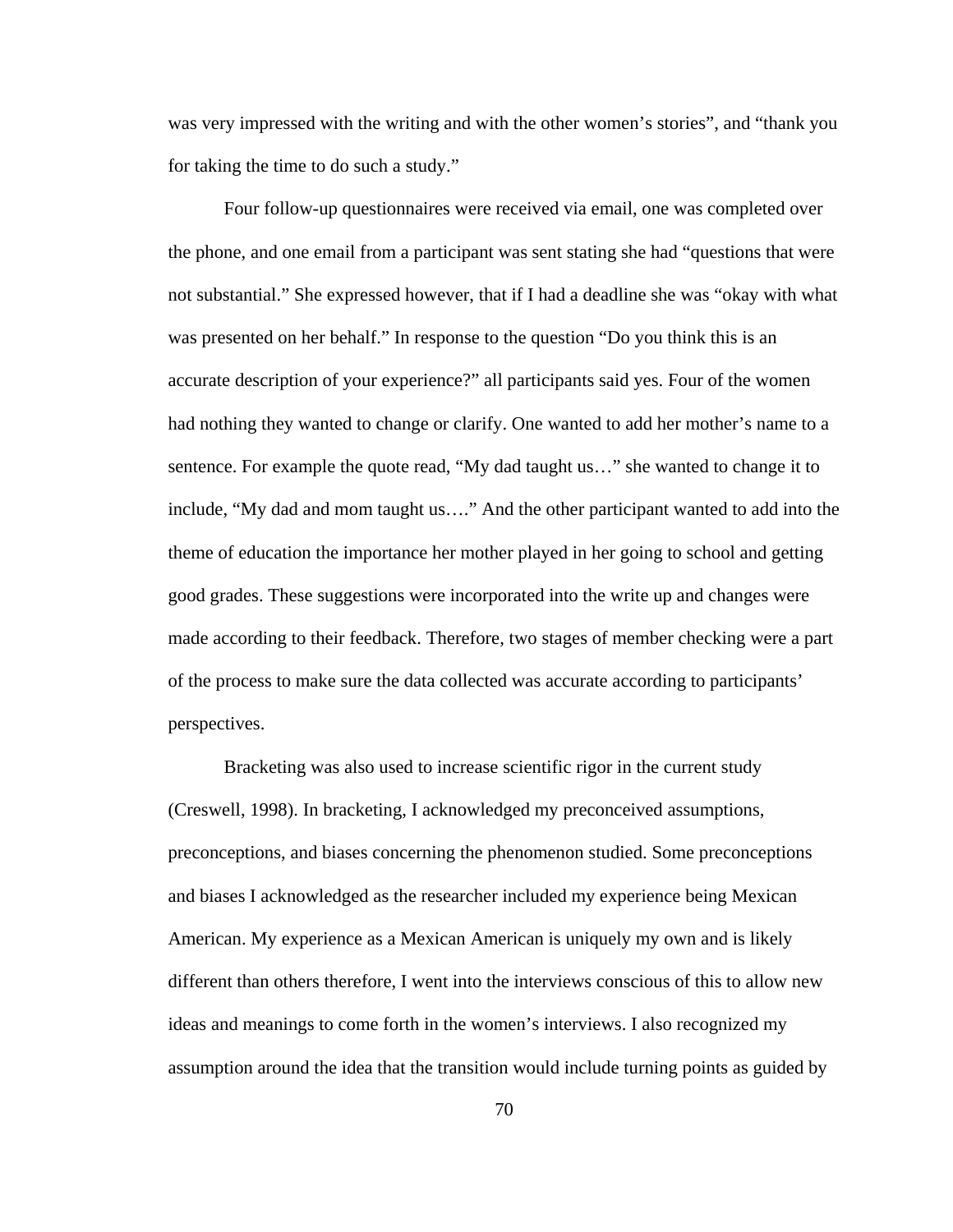my experience with Elder's Life Course Perspective. I wanted to allow the women to express whether or not there was a turning point. I also carried an assumption for recruiting the sample from a local Latino organization. I concluded that professionals who work in education equal people who are middle class and this may not be true. I also recognized that I was influenced by my previous knowledge in the area of poverty and ethnicity from the literature and research I had already reviewed.

Another design component of a qualitative study to increase credibility is the use of an internal auditor or as Lincoln and Guba (1985, as cited in Creswell, 1998) call peer reviewing or debriefing. Lincoln and Guba (1985) describe the role of this person as "an individual who keeps the person honest…and provides the researcher with the opportunity for catharsis by sympathetically listening to the researcher's feelings (p. 202)." The internal auditor was the primary advisor to the current study. Throughout the course of analysis, I consulted with the internal auditor who had some experience in qualitative work and extensive experience and knowledge in ethnic and cultural studies. I used her to reflect and to be sure I was bracketing my ideas throughout the process. The internal auditor was involved in the research project and worked with me directly by asking questions about and advising on data collection and procedures. I was held accountable through bi-weekly meetings and discussions about the research process. These were to communicate difficulties and questions throughout data collection and analysis about my thoughts or preconceptions that arose during the analysis process.

In this interpretive phenomenological study, elements present in the design as well as the analysis served to increase the credibility and trustworthiness of the study.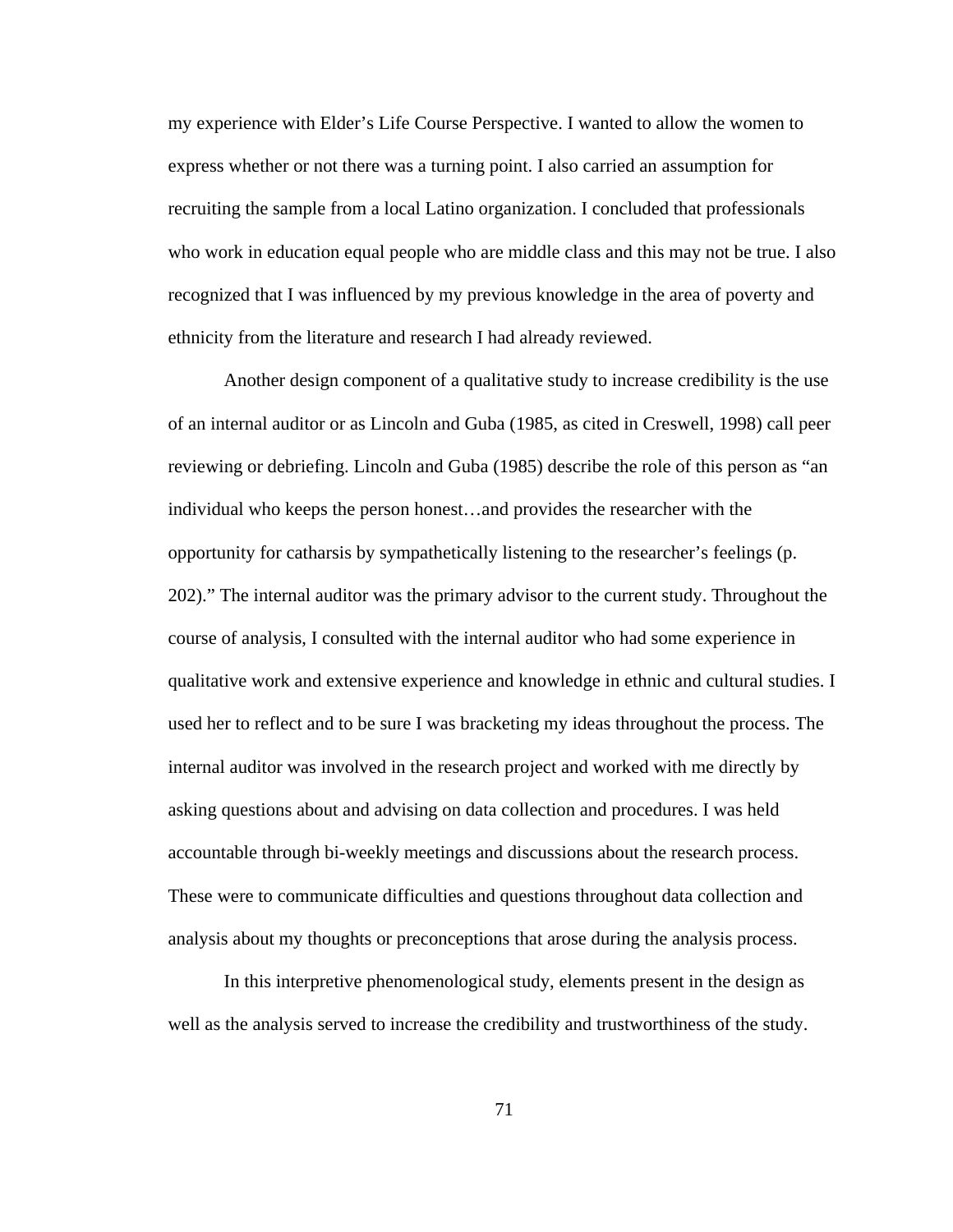Bracketing, a two stage member checking process, the use of an internal auditor, as well as detailed analysis procedures, assisted in yielding sound research data.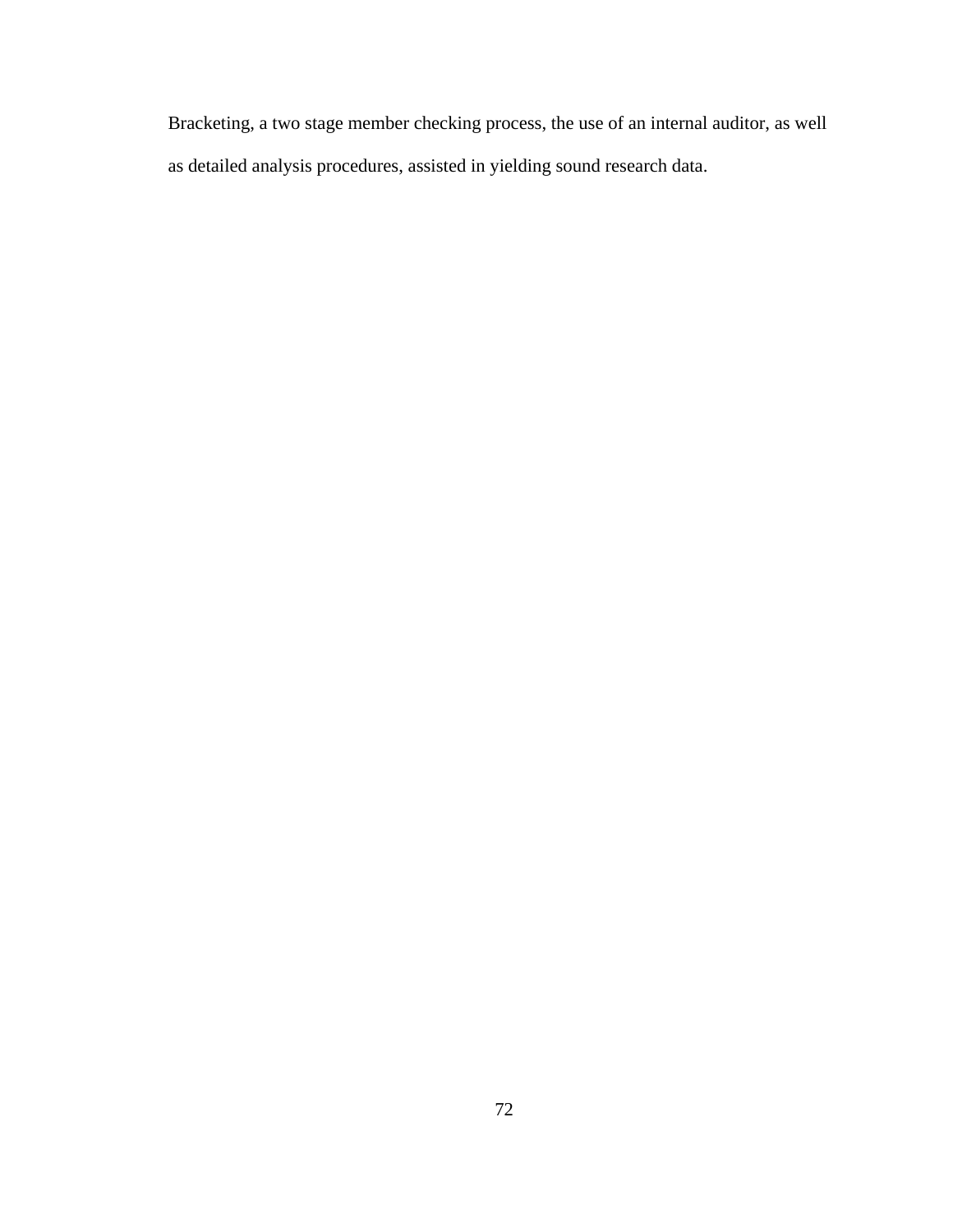# CHAPTER IV

### RESULTS

# Themes

 Several themes or overarching experiences resulted from an interpretive phenomenological analysis of the interviews. The themes include aspects of Mexican American women's perceptions on their exits from poverty into middle class. Themes included: the positive impact of college in exiting poverty, a personal faith and belief in God, hard work, the role of the family, personal characteristics including determination, life choice consciousness, and "bucking the norm". Themes pertaining to college and faith were salient for each woman across interviews. The role of the family transcended across interviews and across themes within the analysis as well. Themes are, therefore, organized according to the prominence in each interview and across participant experiences.

## Theme 1. The Positive Impact of College in Exiting Poverty

 This theme arose as a response to not just one question in the interview but was repeatedly mentioned throughout the interview in reference to other areas of their lives as well. When asked, "What do you believe got you to this place you are in now financially," education emerged as one of the main factors in their success. It was also brought up when asked, "What advice would you give to a child or adolescent living in poverty?" To "keep going to school" and "get an education" was emphasized as a response to those questions. The theme refers to the idea that a college education is important and pivotal in making the transition out of poverty into the middle class.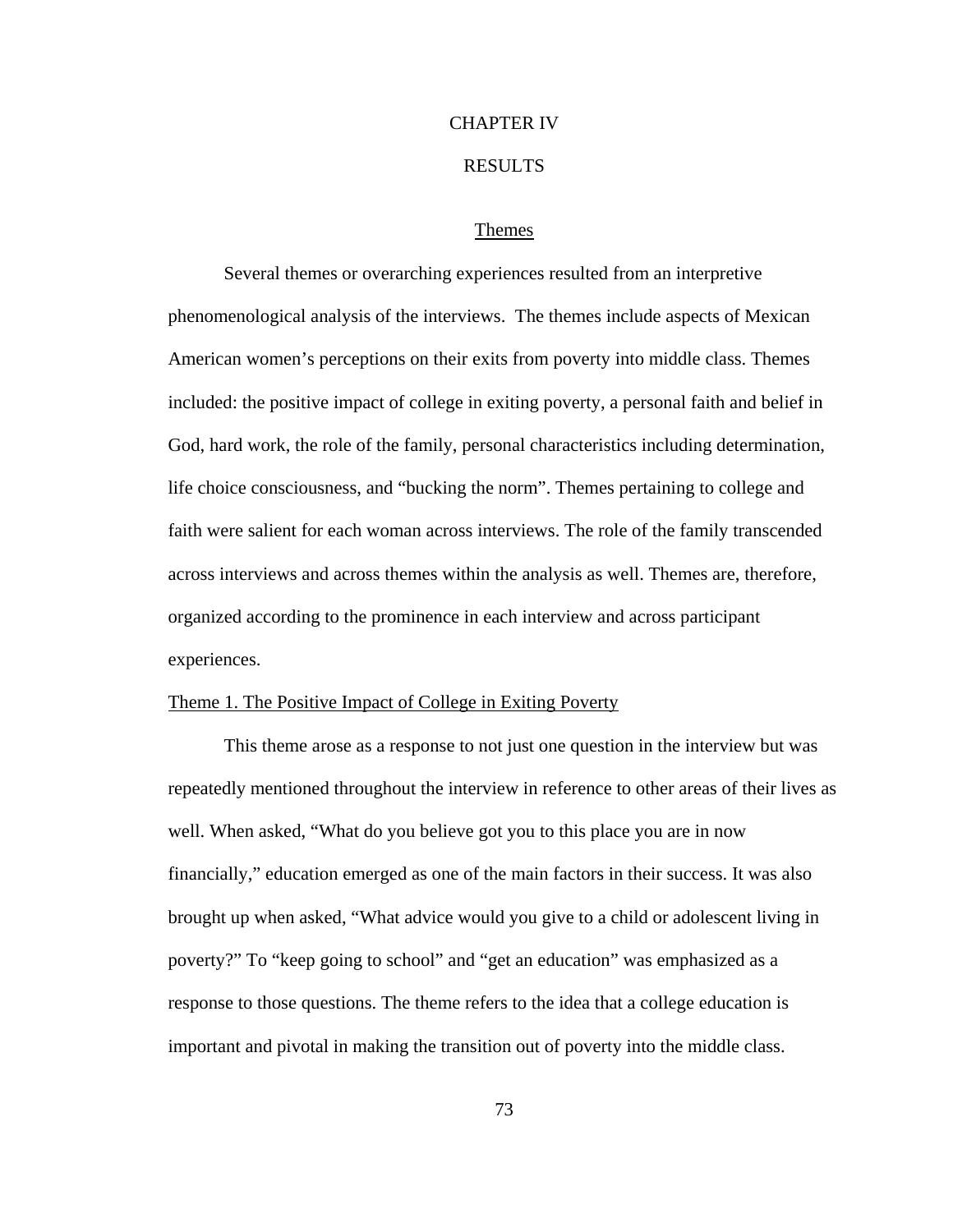All participants cited that going to college played an important role in their transition out of poverty. The participants did not, however, necessarily refer to an education as being important only because of the degree obtained. Going to college gave them a vision of what they could have and what life could be like. College showed them a larger world and provided opportunities. Paloma expressed going back to school helped her get to the place she is now. She stressed going to college to students she advises in her job and encourages those with whom she comes into contact to pursue a higher education.

A quote by Sylvia illustrates this idea of college being prominent in making the transition out of poverty.

….You have to have a college education…I mean the education is not only because of the better money you can make, it's just the way it broadens you and it teaches you and hopefully breaks that whole discrimination cycle. …And we (my siblings and I) knew that if we were going to do that, we needed to have money. We knew that if we were going to get money we needed to be educated to get a better job.

Luz, also talked about education as key in breaking out of a cycle of poverty.

You can exit that (poverty) by working hard, and being educated, working smart…. But using education to get out of there to break that cycle and knowing that when you get student loans, that's an investment into your future.

And college education provides skills for the future as well. Luz stated:

An education brings you stability and it gives you ability to go out and have a job that you can move up with. You know you can, even if it's gradual, a gradual process you can move up to do better, to learn more, to become more qualified to do something or learn the skills to do something else.

Nina began college directly out of high school and attended for about two and a half

years. She did not finish a degree but did say, "I got enough college to be able to get a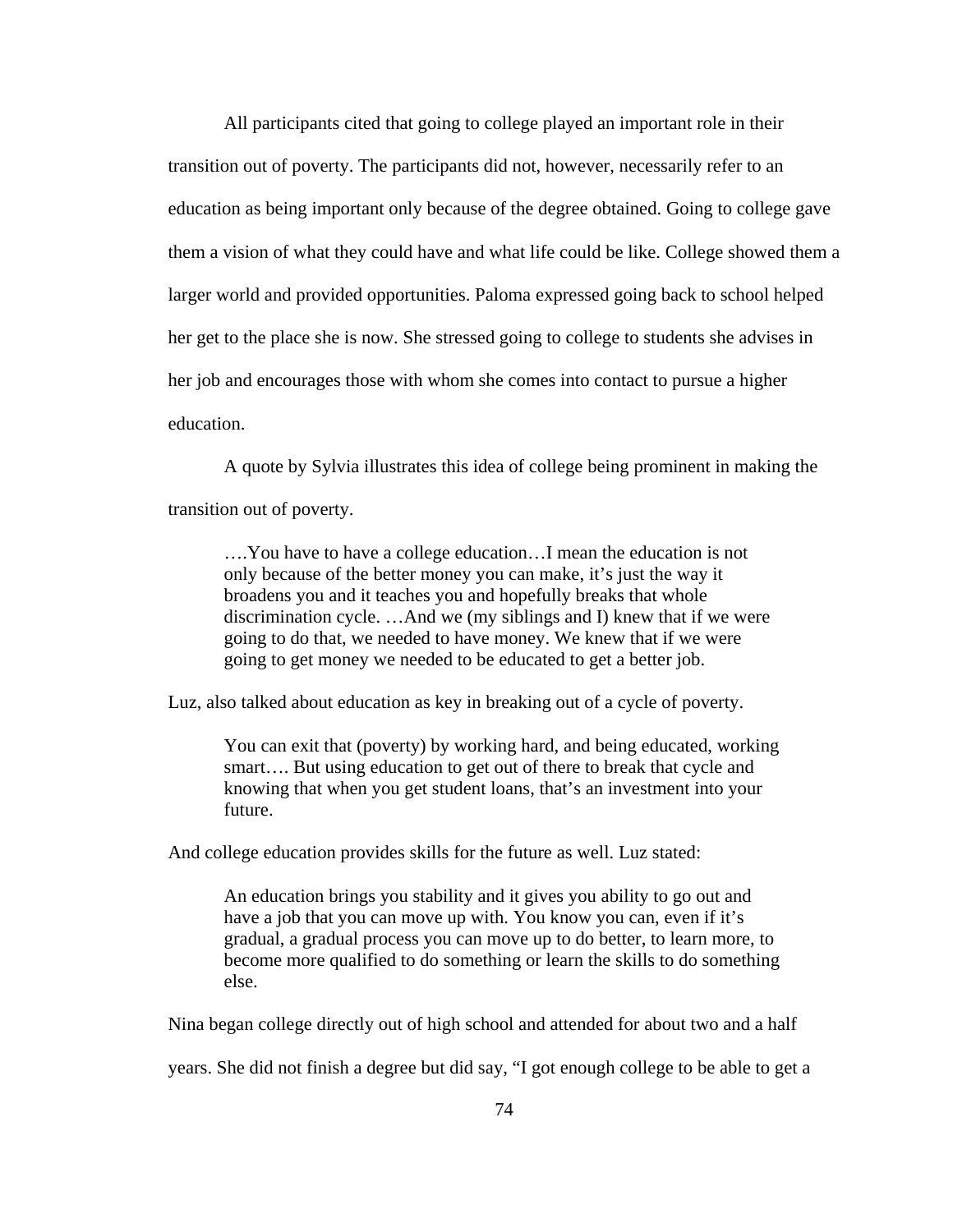good job." She now has worked for the state for over 20 years and feels she makes a "good middle class living." A quote by Nina illustrates how going to college, although she did not finish her degree, opened her eyes to a vision that she had not seen before.

…other than being exposed to my family's work ethic, their teaching me how to manage my money, the biggest impact for me was coming to Tech. Leaving home and coming here, even though I didn't have what everybody else had, exposed me to what I could have. It made me realize that I could have a nice home, a good job and nice things. I think coming to Tech really was an eye opener for me. So many kids from so many different places.... Yea coming to Tech and having the exposure to so many different people and ideas and different ways of living.…but I think coming to Tech was probably a major factor in being able to say I made the turning point and this is how I got myself out of poverty.

Interestingly enough, this new vision for Nina came from seeing other Mexican Americans going to college and other people from different avenues of life get an education. In particular she saw her professor who was Mexican American and thought that if he is doing it, I can. She also knew her college roommate's brothers, who were Mexican American, graduated from college and were successful. This told her she could accomplish similar goals if they could. In seeing these people model what could be done she believed she could do it as well. Getting a college education therefore exposed her to these types of people to encourage her to continue on a path toward exiting poverty. The new insights Nina gained through her experiences in attending college influenced her perspective on the world around her. For Nina, college influenced her perspective by presenting to her a different lifestyle that was possible to obtain in life. It was not a degree that helped but rather the new insights that college provided that encouraged her to aspire to a life she had not previously known. Nina believes education is such an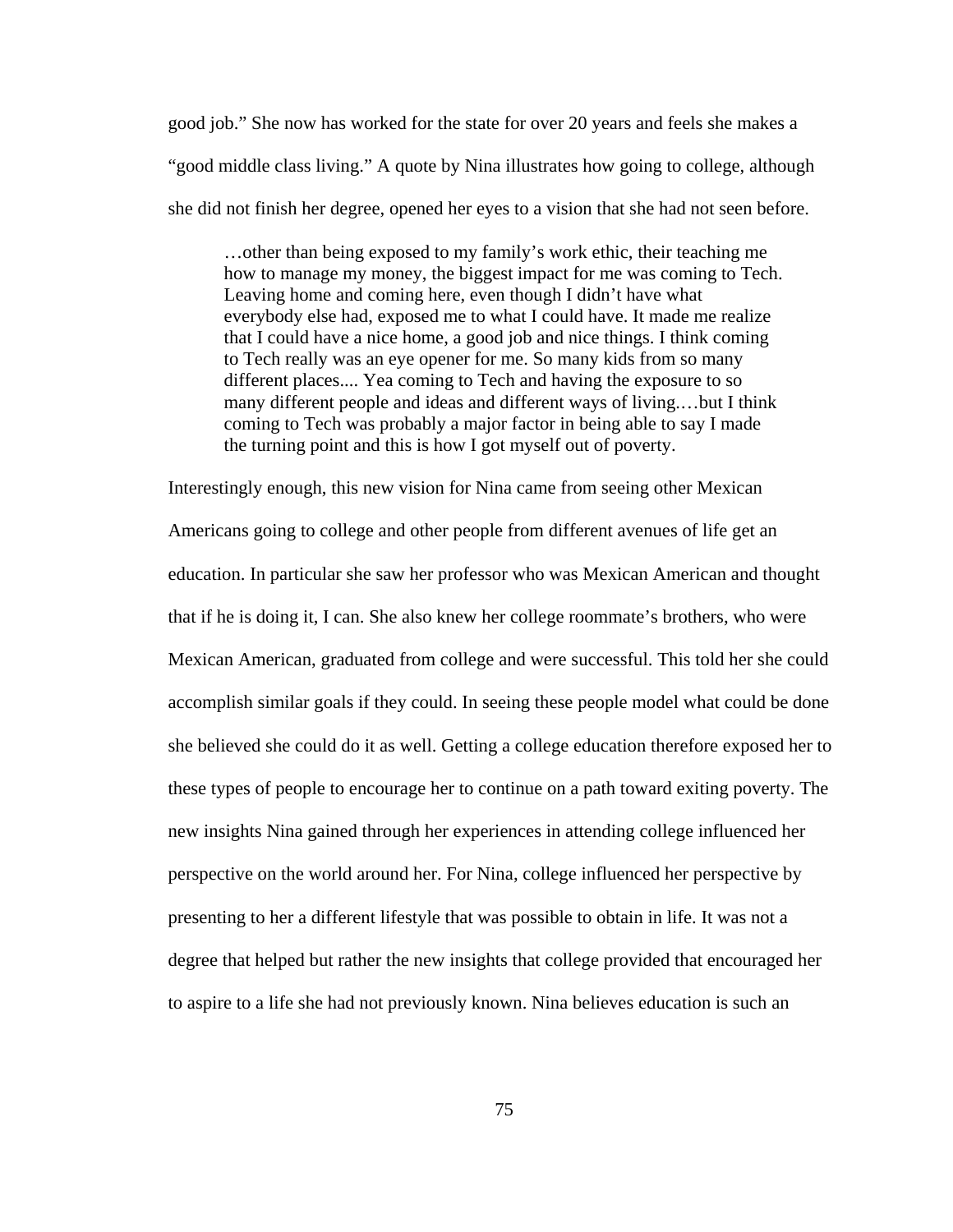influential factor in the success of individuals, that she and her husband, after the death of their daughter, created a scholarship fund for first generation college students.

Luz talked about the positive influence education plays as well. To her, education taught "a whole new way to navigate through life" which included learning new methods to get help from people to obtain what you need, and get the best results. Luz expressed that education does more than just give you a degree:

 ….because it (education) has taught me a whole new way to navigate through life… Because you're not hesitant to call and say hey, well you know I really would like to do this…Learning who resources are, learning how to tap into those resources, learning to recognize when you don't know so that you can call somebody that does know.

Luz continued on to talk about how she has been able to figure out and get the help she needs, whether it be at work or in her personal life, by asking and talking

to people she knows have the resources to help her. Luz also added:

So looking around at other people and really education is so important because it opens up doors to other possibilities and it opens up gateways to new dreams.

Mari also expressed the importance of an education. Since she was a young girl,

Mari liked school. She loved to learn and talked about her experience starting school and the struggle it was to continue onto college. She wanted to be a lawyer and began at a small community college and continued on to a larger public university after working as a county clerk for a short time. Going to college provided her the opportunity to move into the profession to which she aspired.

 Education for all the participants was intertwined throughout their lives and played a role in their current financial status. Throughout the interviews and questions,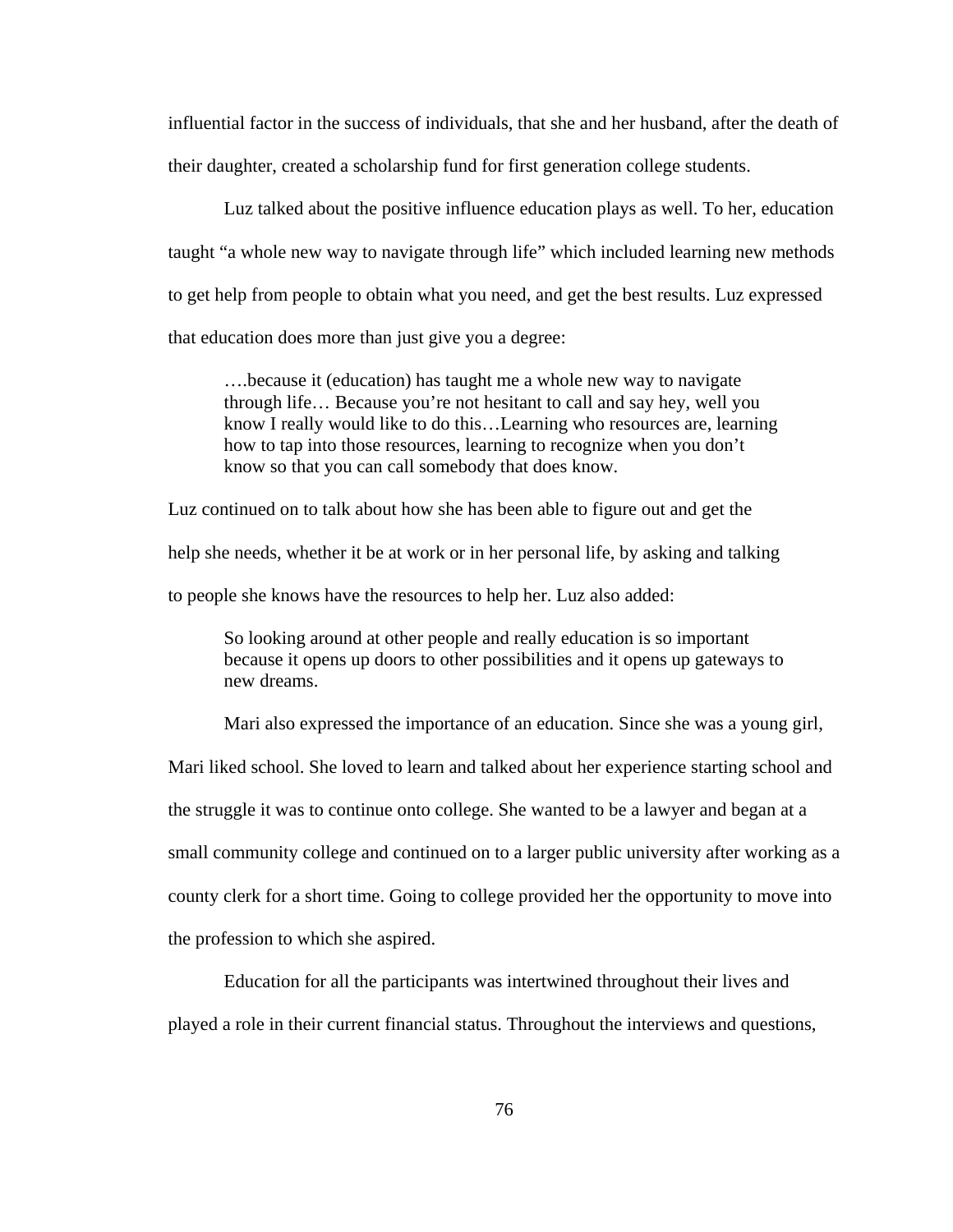the women expressed that education played a role in providing the means to exit the poverty they knew as children.

### Theme 2. A Personal Faith and Belief in God

A belief in God and strong faith were mentioned by all participants. The women emphasized its prominence in their experiences. The participants talked about believing in God, and the role He played in their lives. Sometimes it came up as a response to the question, "What do you believe got you to this place in your life now?" or "Who/what was a major influence in your life?" Many times however, the women brought it up themselves as a natural part of the dialogue in the interview as something that was important and very influential. Participants talked about the importance of God in their lives and how it provided a source of strength. They depended on Him and trusted Him throughout their childhood and adult lives to help them through difficult times. This faith and belief in God was expressed as a personal commitment to God and their faith in Him.

 Paloma talked about how God had been an important strength in her life. She expressed her reliance on God and faith as a source of strength in this way:

…But I do believe, I do believe in God. I read my Bible every night. I read my devotionals and it's an encouragement right there like oh are you talking about me whatever the devotional is for the day. But I do strongly believe in that….I ask God for forgiveness everyday if I thought of anything bad or said anything bad you know it's very important. I believe that it's very important you keep in touch with God all the time… And sometimes like I say we have to rely on Him like everybody does. Sometimes we don't rely on Him when we should. But I think that's very important to have God on your side.

God provided strength for her and in turn this strength gave her the ability to make the choices and accomplish goals that were necessary in her transition from poverty to the middle class. Similarly Sylvia stated how her faith was an important part of her life and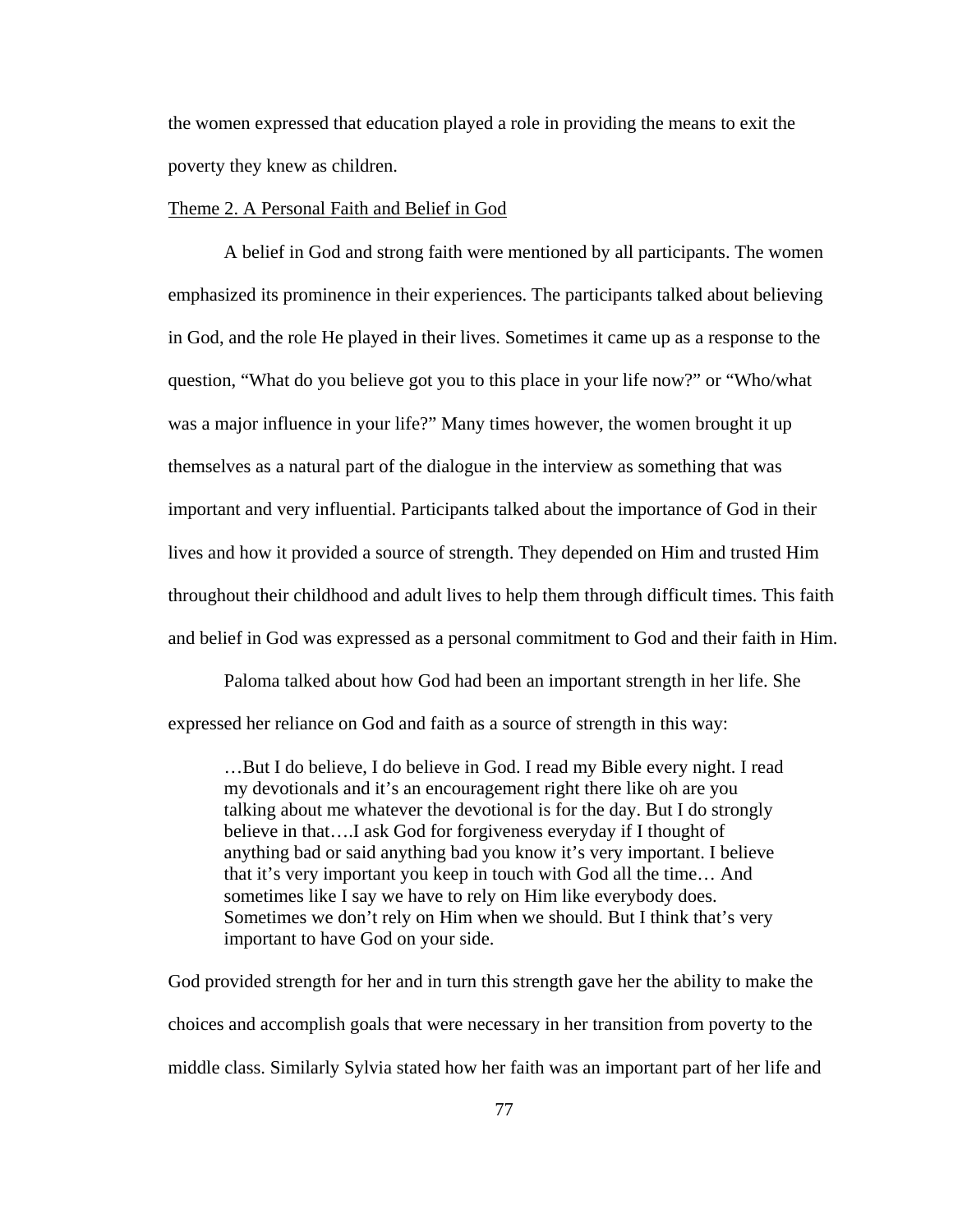helped her in making this transition out of poverty. God orchestrated her life in ways she says were not just coincidence. But she believed there was divine help involved to put her in contact with the people and places she needed to get out of poverty. She said:

 And when I have to look back in my life, how I got these things, how we (siblings and I) all got these things I mean I have to believe that it was another presence. That it had to be God doing it. Because some things aren't just coincidental. There is too much to be coincidental I think and when I look back to the timing of things I have to believe that God's hand was in there because things are just too much of a coincidence for things to have happened the way they happened. So I really do have a lot of faith in God… And you can't explain faith, you have to feel it.

Throughout the interview Luz, talked about how she asks for forgiveness from the Lord and is so thankful to the Lord for his Grace and Mercy and expressed her connection to God. Luz indicated that faith in God has definitely played a role in helping her get to where she is now financially in her life.

And all the way through God has always been a big huge part of my life and a faith and a hope in something better. In a belief that there could be something better.

Faith in God provided hope and that hope presented a vision for a better life. This vision or hope for the future was necessary for Luz to begin to take the steps toward making the difficult transition to middle class. A hope for the future was a primary necessity to be able to continue on towards goals and aspirations of obtaining a better life with financial security. Luz depicts what she calls her spiritual awakening at age 11. Her mother's husband was abusive to both her and her mother. One day after he had been abusive to them both Luz recalls:

…..And I was in that room and I was just laying on the floor and I just, just kind of turned my head on the floor and he had already shut the door and it was dark in there. And underneath the door I saw some light come in, just barely any light. And you know how the dust is floating in there.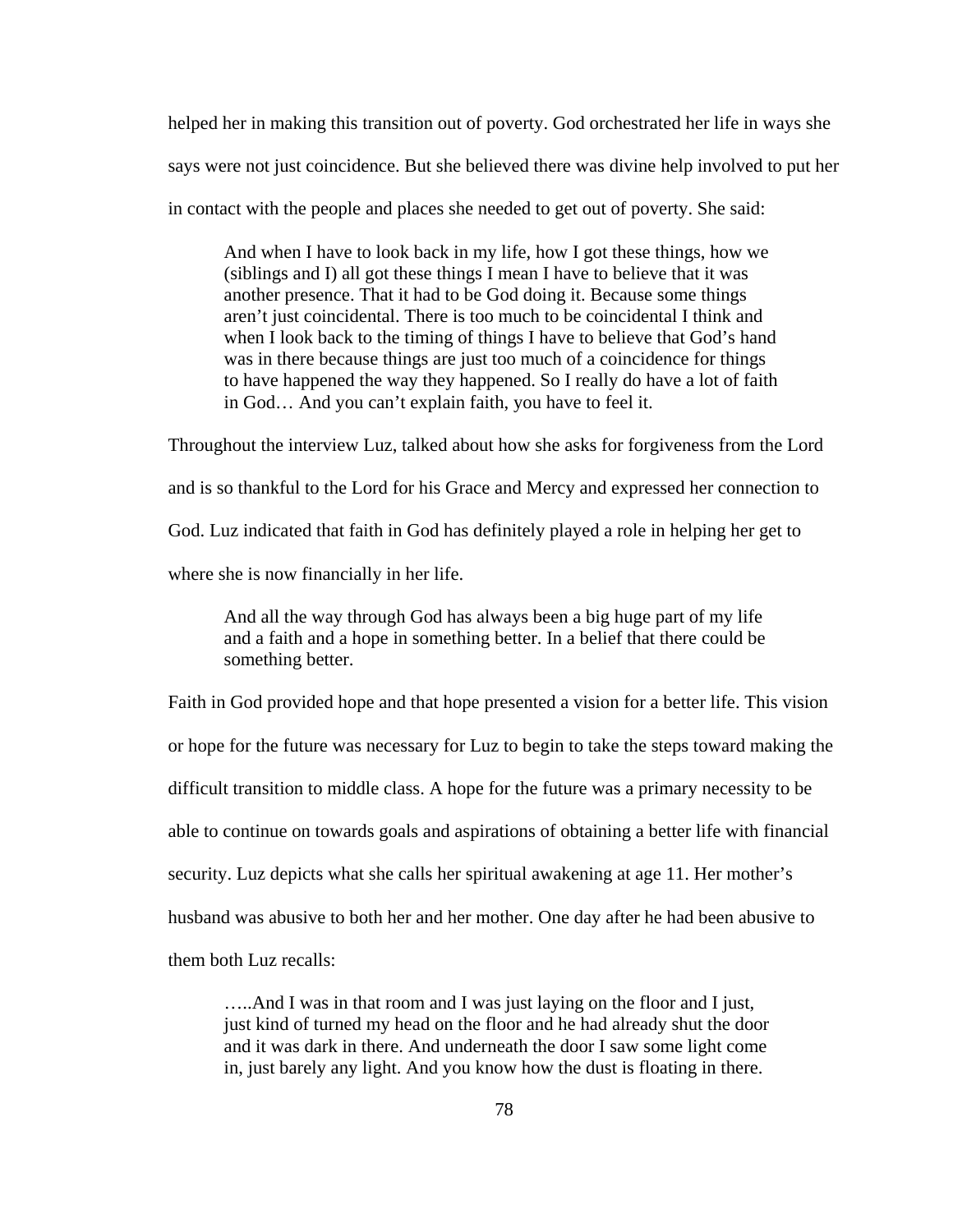And I saw that light and that dirt and when I saw that dirt I knew that there was a God. I knew in that moment all my life, I knew there was a God. And in that moment in my life I could feel God telling me you are going to be ok. You are going to get up off this floor and you are going to be fine. And I knew it. And everything in me, I knew it. I knew that God was good and I knew that it didn't matter what was happening it was going to be fine.

Once again, Luz detailed an experience surrounded by great hope she needed to be able

to make her life better, which included getting out of poverty. This experience carried

Luz throughout her life knowing that God was there and He was going to take care of her,

that she would "be okay" no matter what happened in her life from then on. This deep

faith in God was apparent in her professional, personal, and familial life through her

dialogue in the interview on how she uses His teachings to live everyday. Luz believed

that God put people in her life so that she could learn and grow from them. Mari talked

about God being a higher power and in control:

… I still believe in God but just in knowing that there is another power that can open the door for us. But we have to follow through with it. In that way because I think that's where these professors came into my life but if I had not used them then I would not have been where I am….(God) Put them in my path for me to make my choice. That's how I believe.

Nina, a practicing Catholic, also said her faith was very important to her and a source of strength through her life. When asked "What do you believe got you to this place in your

life now financially?" she stated:

So I think I really just put everything in God's hands. It's just as if my faith had always brought me to where I needed to be. I knew whatever the next step I was walking with Him (God) so wherever it took me I was going to be ok. He wasn't going to lead me anywhere I didn't need to be. I think we (my family and I) just base so much on our faith that we just kind of went with the flow and said ok Lord where are you taking me now. So just give me the guidance in knowing what steps I need to take and I'll follow you. So much of the time I just asked ok what do I need to do now?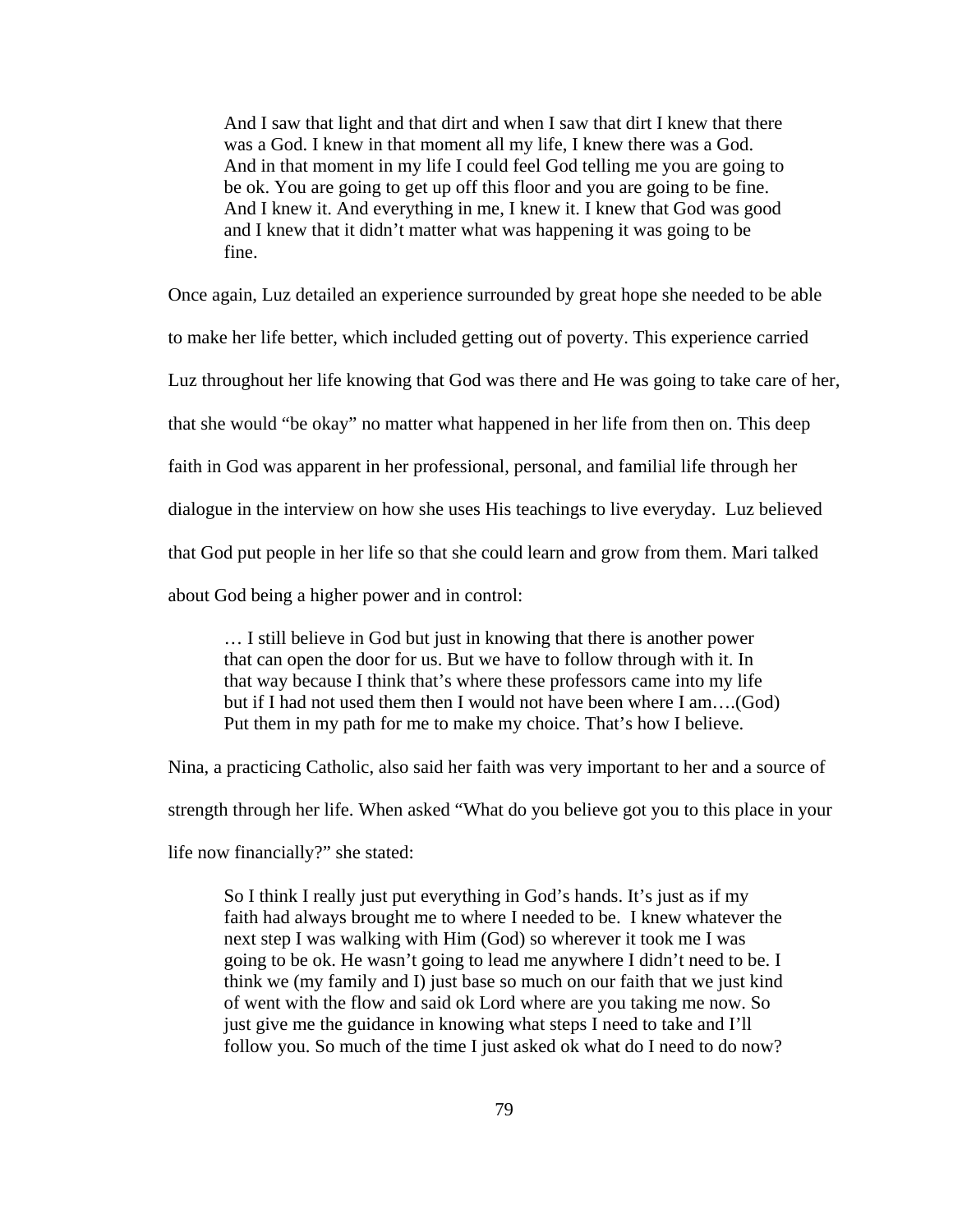Amy also talked about how having God in her life has been a source of strength and helped her make this transition. Amy stated:

…God has always been a part of my life. Ever since I was a little girl like her (pointed to her daughter) I knew that God loved me and that nothing was impossible. I just felt that, I don't know how to explain to you that's its real and that it's something you feel in your heart.

The women's faith in God provided a place of strength as they made this difficult transition from poverty into the middle class. His hand in their lives was a powerful and influential presence in their lives, and continues to be a powerful source of strength.

### Theme 3. Hard Work

 Along with education and a strong belief in God, hard work and determination were attributes the participants found as indispensable in exiting poverty to become middle class. Working hard was talked about by all of the women.

Working hard refers to, at times, having to work two jobs and going to school full-time. Working hard meant long hours and not being lazy but having a good strong work ethic and doing your best in your job, wherever you work, whether it be in the cotton fields or elsewhere. It is important to note that all of the women worked while attending college and some held two jobs. Holding a job while obtaining a higher education required hard work and was a struggle.

The hard work also included overcoming emotional and personal feelings. Facing the feelings of being the only Mexican American in the college classes as well as being a first generation college student proved to be difficult. Hard work meant having persistence in times when they felt isolated because of their ethnicity and cultural backgrounds. It was difficult because they were doing something they did not see their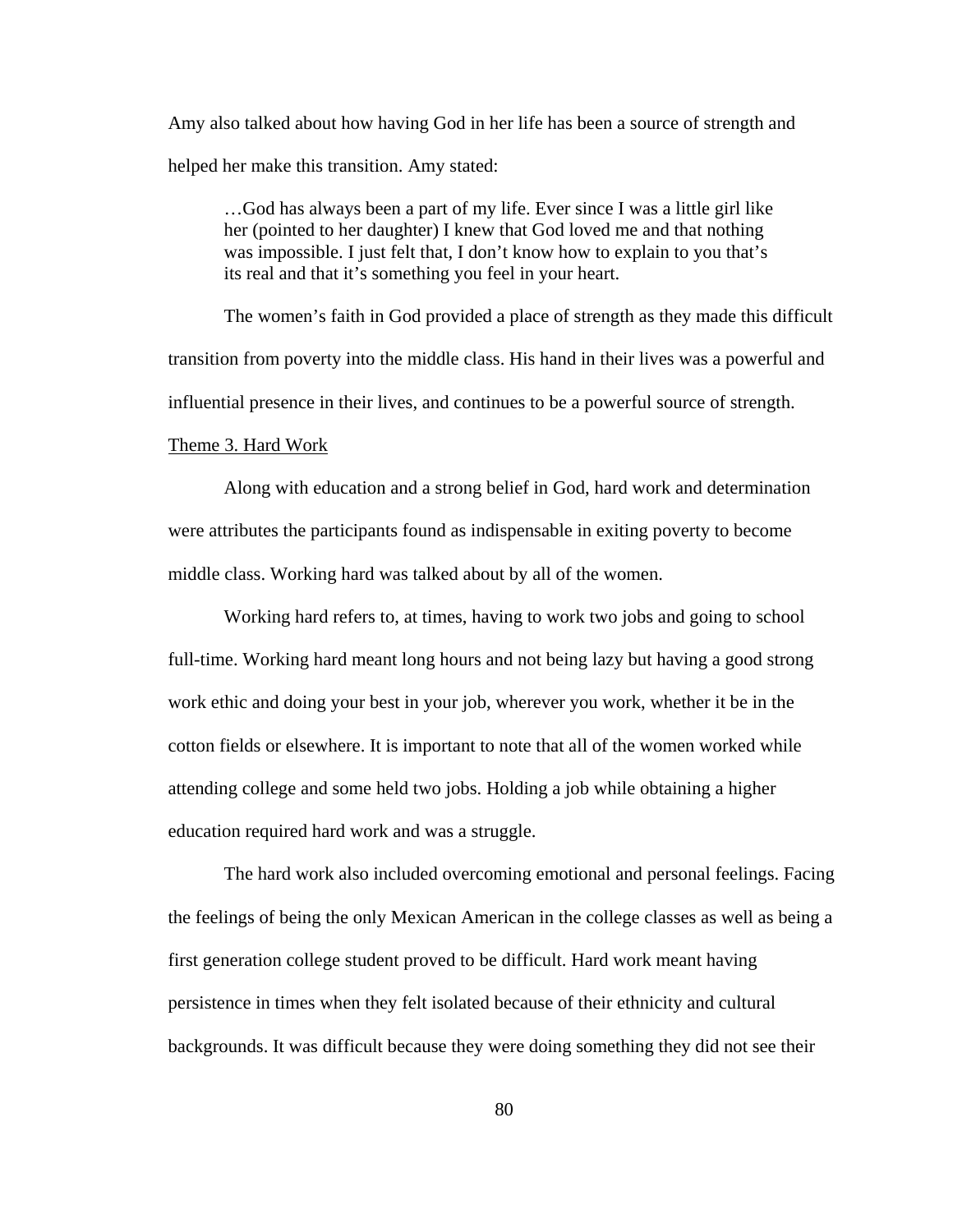peers doing. There were few social support networks for Mexican American students in colleges during the time these women went to school. Getting past these obstacles is what the hard work was. Nina talks about hard work and going to college:

There were so few of us Mexicanos then. I mean we could all fit in one classroom. I look now whenever we get together and see the physicians, attorneys and all the really successful people and think gosh we were just little kids and we came through it. It was a hard time for us. There was so much discrimination then. It was hard for us to make the adjustment.

Amy talked about how, because she was Mexican American it was harder for her to make the transition because of the discrimination and prejudice in school and in the workplace. Overcoming those preconceived ideas about her because she was Mexican American made it hard and Amy said it was definitely "a struggle."

While attending a community college, Mari held two jobs and went to school fulltime to earn her education. Her parents told her that if she wanted to go to college she had to pay for it, but she could live at home. So Mari paid for her gas, tuition, and books until later when her parents saw she was so exhausted they helped her by paying for her gas so she just had to work one job.

Paloma likewise worked two jobs and went to school. Paloma had three children at that time and was able to go to school and work because her mother and her sisters helped babysit the children. She believes that "You have got to work hard and be positive, you know, have the determination." Paloma stated:

You can get out of it (poverty). You know you may not, you cannot afford this or whatever or say yeah I am going to be rich but you can work. You have to work for what you want. You have to work hard. A lot of people just want to sit back and see if it falls in their lap. There is no such thing.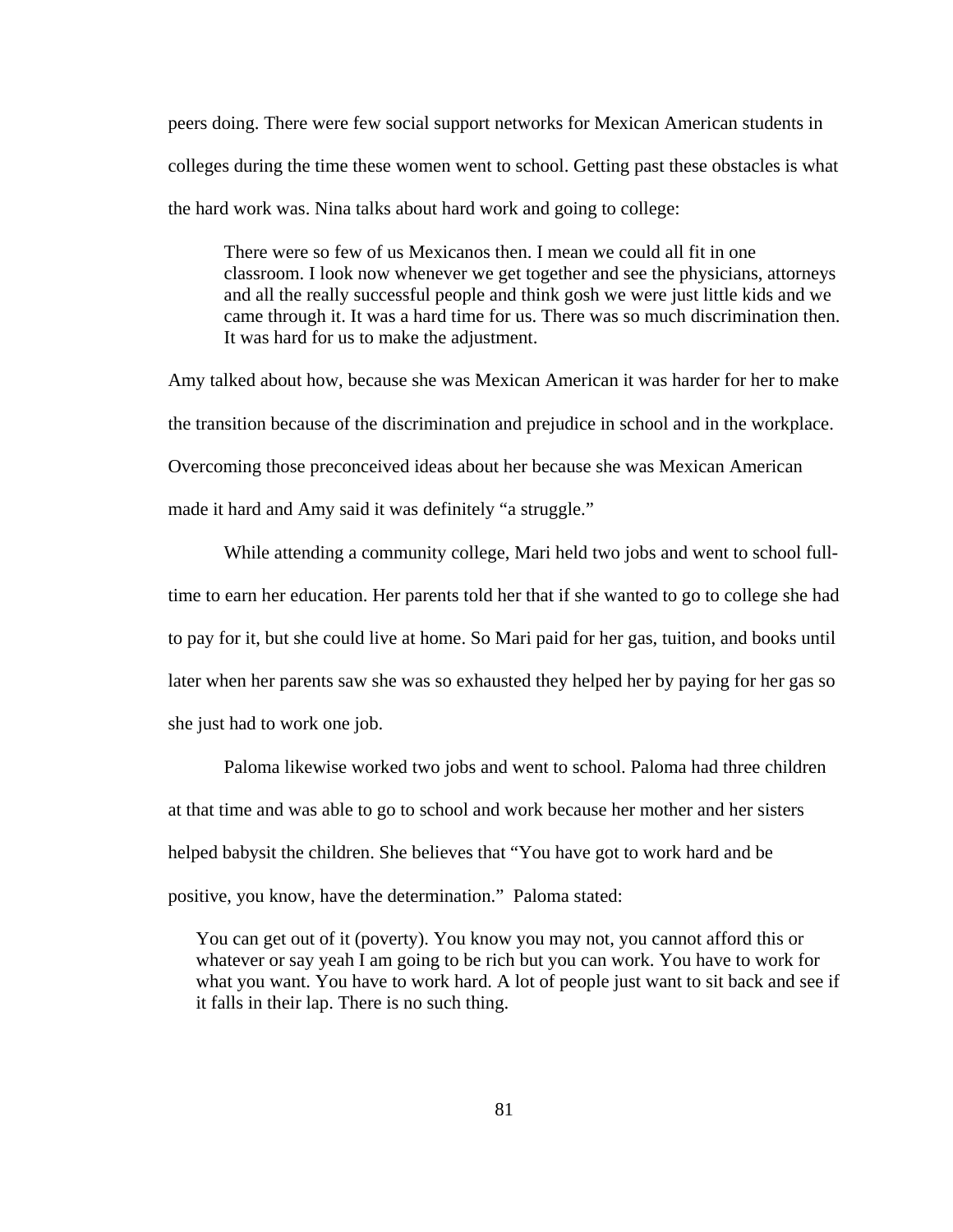Luz similarly worked two jobs while going to college so she could still help her mother and family financially. She worked as a waitress and was in the military while in school. She talked about working hard and trying to be responsible to her mother and her family to make it happen:

I really tried hard, because when I was in school I was still doing the military thing and waitressing because I still wanted to keep up with the money for her (mother) but still go to school.

Nina talked about how "It's hard, it's really hard to go to college, but it can be done." She said becoming middle class is hard work:

….I work really hard, you know, just like my mom and my stepdad and my dad did. It's just in a different arena. I don't think you're, you're not middle class for the lack of work, for the lack of commitment to it. You have to really work….

Nina stated that being middle class required hard work, which consisted of discipline to go to work everyday, commitment to the job, and living frugally financially.

## Theme 4. Role of the Family

 The role of the family was prominent. Their parents, grandparents, and other relatives played an important and pivotal role in the women exiting poverty. Throughout the women's dialogue in the interviews, families were expressed as influential. Their families influenced their decisions to pursue an education, their reliance on God for guidance, their work ethic, and their attitudes and beliefs toward finances. The family helped create the values to which the women still adhere to today. The families played such an influential role in their exit from poverty into the middle class because some of the areas the women said aided them in the process (education, faith, hard work) were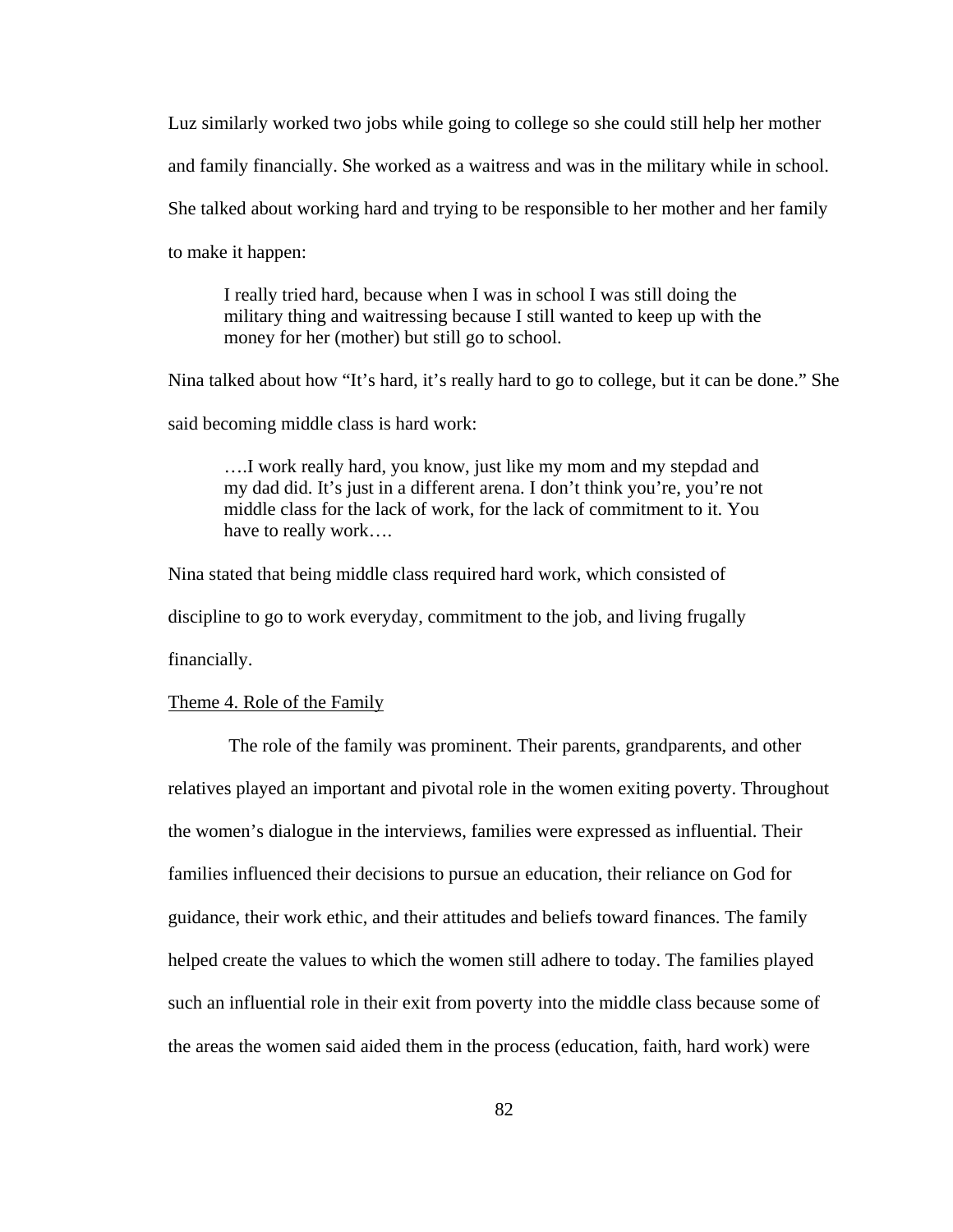taught by their parents. Therefore, the women took the skills they leaerned as children and utilized those skills in their adult lives to help them exit from poverty into the middle class. In this way, the family played an indispensable role in giving and teaching skills the women needed to exit poverty as adults. Luz states: "So we really learned a lot of skills at home that helped us to make that transition over in the world we live in now, the mainstream life." It was these teachings adopted by the women in the study that aided them in their transition out of poverty and played a large role in their success and resilience.

 Family and Education. All of the women mentioned parents playing a role in their education. Some stated their parents strongly encouraged them to pursue higher education, while others discouraged it. Parents encouraged college through expectations for entering college, expectations for good grades in school, and stressing of the importance of education through words and teachings in the home. Some discouraged education by stressing work or staying home over educational achievement. Sylvia's father expected her to go to college when she graduated from high school. It was never *if* she would go but *when*. Paloma remembers her mother stressing the importance of school by her enforcement of expectations that they get good grades in school throughout her childhood years. Whatever their parents taught in relation to their education, all the women's families played an important role in their lives.

Sylvia and Amy's fathers highly encouraged going to college. Amy recounted the time when she took an aptitude test in high school. It said she would be a good secretary. When she told her father he said, "Absolutely not. You are not going to be a secretary." She recalls how he said, "You're better than that, you're smarter than that, you know."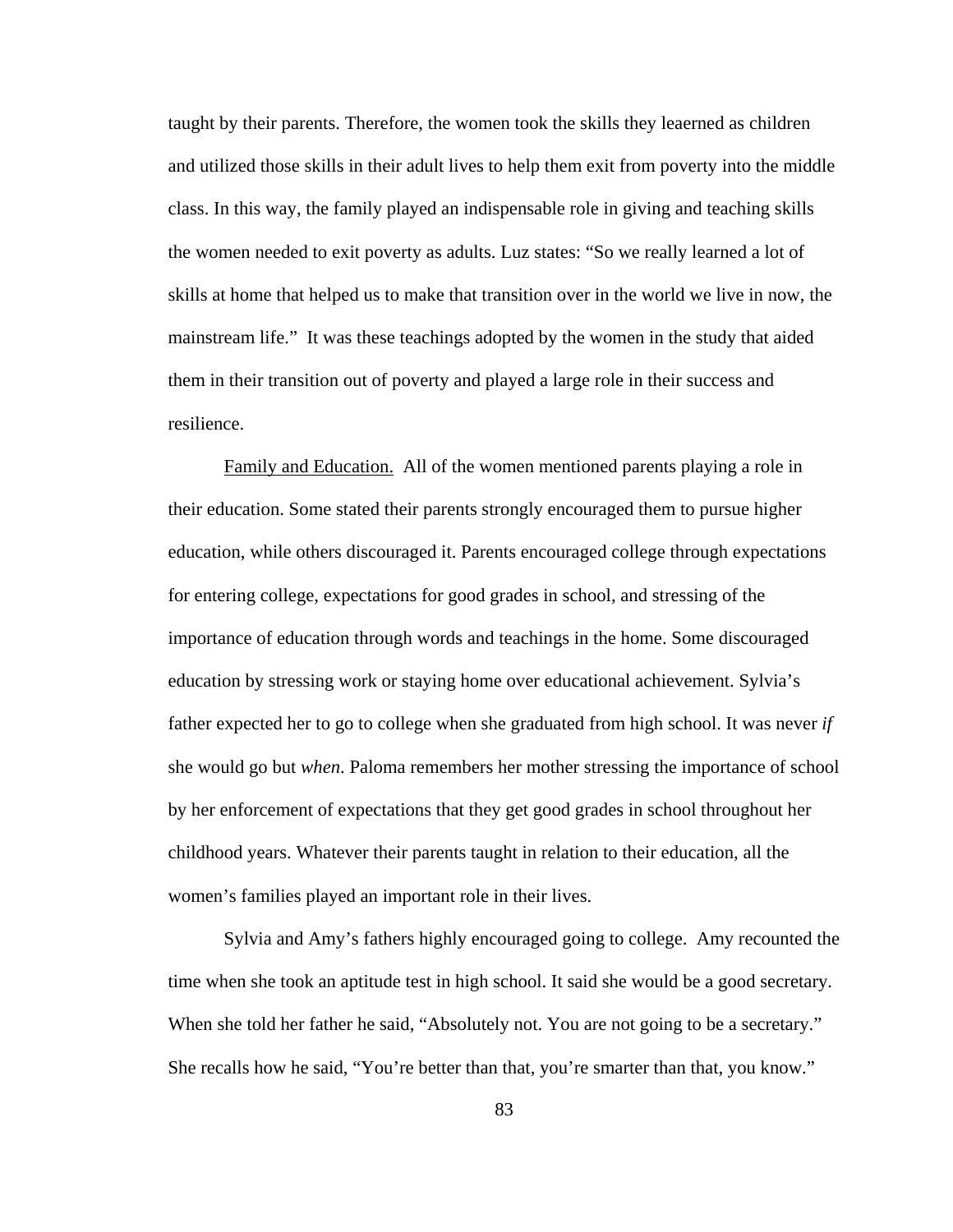He believed she could do more. Amy wanted to be a secretary at first, but then she started thinking about what her father said and thought "Well if he thinks I am smarter than that and can do more maybe I can." Likewise her aunts encouraged her to go to college and always said she was smart and she thought "Wow they think that? I probably can." Therefore, Amy's family was influential for her future because she would have accepted becoming a secretary and not continuing on into college.

Sylvia's parents were influential in her continuing on to college as well. Sylvia recalls:

My dad and mom taught us that if we are going to amount to anything in this world, we need to work and we need to go to school. And from the day I can remember that was what I heard. I never was told *if* you go to college or *if* we can send you to college. It was always *when* you go to college.… And then as we got older he would always tell us you know you need to go to school …My dad was very traditional but when it came to education it was just unorthodox for him because considering he was from Mexico and you know the whole male Macho thing. He wasn't like that. He truly believed that girls needed to go to school.

In response to the question, "How do you think you made the transition out of poverty?"

Sylvia responded:

We (her and siblings) just did what my dad told us to do, go to school. It really was that simple….I think so. I truly do.

Sylvia's father was instrumental in her entering college and starting on a new path of obtaining a higher education and exiting the poverty she knew as a child. Her mother and father sacrificed so she could get an education by working long hard hours and not buying themselves things. She recalls how much they emphasized that not going to

school was not an option. Sylvia stated:

…my dad would always say "Por eso nos fuimos de Mexico. Porque alla, no les pude dar lo que puedo dare aqui. Y de que me sirve sacrificar tanto para traerlos aqui si ustedes van ir aruinarse.", so but that type of mentality. *(translation: That's not why we left Mexico. In Mexico I could*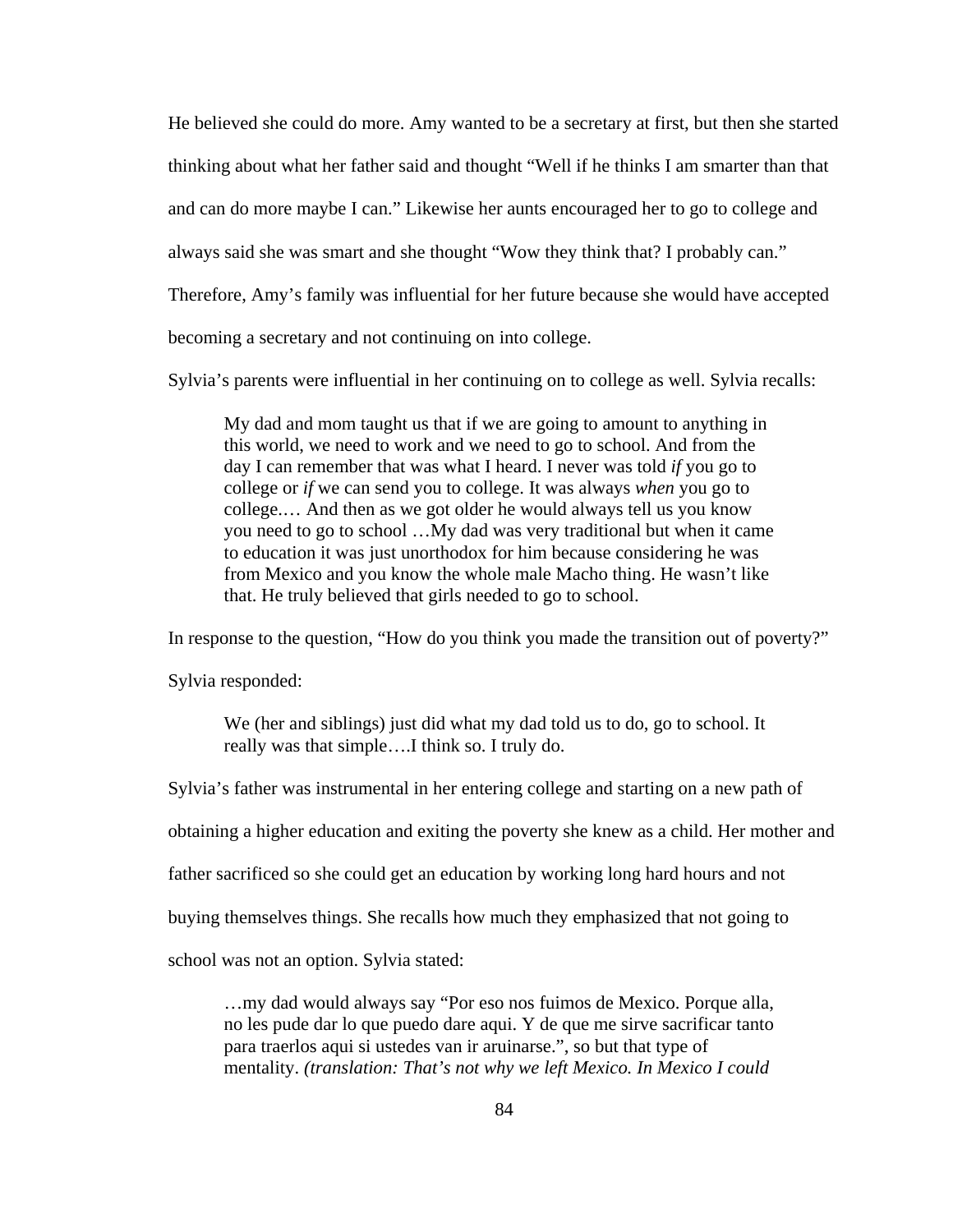*not give you what I can give you here. What good is the sacrifice to bring you here if you are going to ruin your life?( talking about getting pregnant, not getting an education, and marrying young to a man who was a "bum")* 

 Nina talked about how her mother supported her and made sacrifices for her when she was going to college. She remembers that on her first birthday away from home, her mother sent her a birthday cake at the dorm. She said how her mother must have sacrificed to buy her the cake, it must have cost her a whole week worth of gas. Her mother would also send her five dollars and that was a lot of money for her.

 Paloma's mother only went to the first grade in school, yet she was influential in the realm of education. She encouraged going to school and knew the importance of education. Paloma said her mother knew what it meant to get an A, B, C, or D, and would get angry at her children if they got a D or an F. Paloma remembers how her mother knew they could do better and she expected better from them in school. They would get in trouble at home if they did not bring home good grades.

Not all the women's parents were supportive in their educational goals however. Luz's family did not understand why she was going to college. She did not tell them she went back to school to get her Master's degree because she knew they would not understand. Luz recounts:

I learned a lot of that from her (my mother) too but then she was very resentful when I went to get my Bachelor's. She was very very resentful because in her mind if I was going to school I couldn't work and if I couldn't work, I couldn't send her money and if I didn't send her money what where she and the kids going to do? So she was very very resentful about me going to school. She didn't understand why that was important. She didn't understand why I thought that I needed to. And she kind of somehow thought that I was trying to be better than the rest of my family. And I kept trying to explain to her that that's not what it was.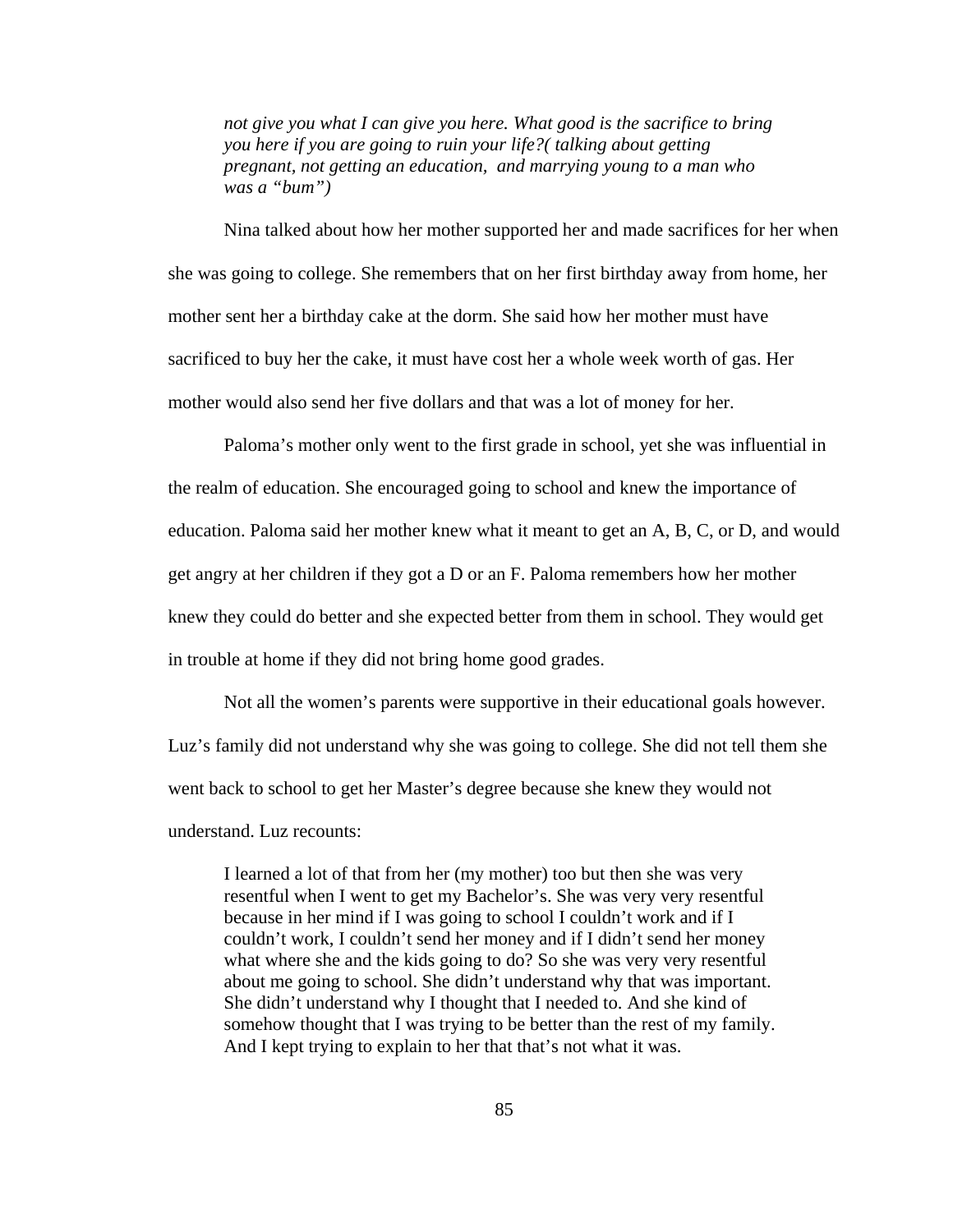Luz is currently pursuing her PhD and talked about how getting an education including

getting her Master's degree was something she did on her own. Her family however, was

not involved in this process.

…And um, my siblings didn't even go to my graduations either Bachelors or Masters. We didn't have a party. Even high school, we didn't do like high school pictures or senior rings. We didn't do any of that, invitations, nothing, none of that because they just didn't understand that at all. And so like for my doctorate, they just think it's an incredible waste of money that people would still be going to school. What for?

.…Yea they (my siblings) are just like "Why do you want to know that much?" What else could you be learning, you know there really can't be anything else to learn. And so I really think they just think I'm a real slow learner and I just haven't gotten it yet. So but we just don't talk about it at all. Even my grandfather, just even right before he passed away, he thought I was a janitor at the school. He always, and I never corrected him ever. Because I remember going to see him, I was already a principal at a school and he said are you still working at the school? And I said yes. Oh that's a good job, that's a good job. You stay, and he goes you get like \$7.00 an hour now? And I said yes grandpa, you know. And so he would tell everybody that that's what I would do and I never corrected him, I never told him anything differently…

Luz's family played an important role in her life but was not encouraging her to go to college. Her mother, however, taught her other values and beliefs in life that helped her make the transition from poverty.

 Family and a Strong Faith and Belief in God. A strong faith and belief in God was mentioned by all participants when recounting how they exited poverty. This belief in God was attributed to their parents. *Faith* was demonstrated by people in the family including fathers, mothers, and grandmothers as the participants were growing up. The participants learned about faith from watching these people and seeing them live their faith. Faith is embedded in the Spanish language and Mexican culture with common sayings such as: "Dios te Bendiga" (God bless you), "Si quiere Dios" (If the Lord wills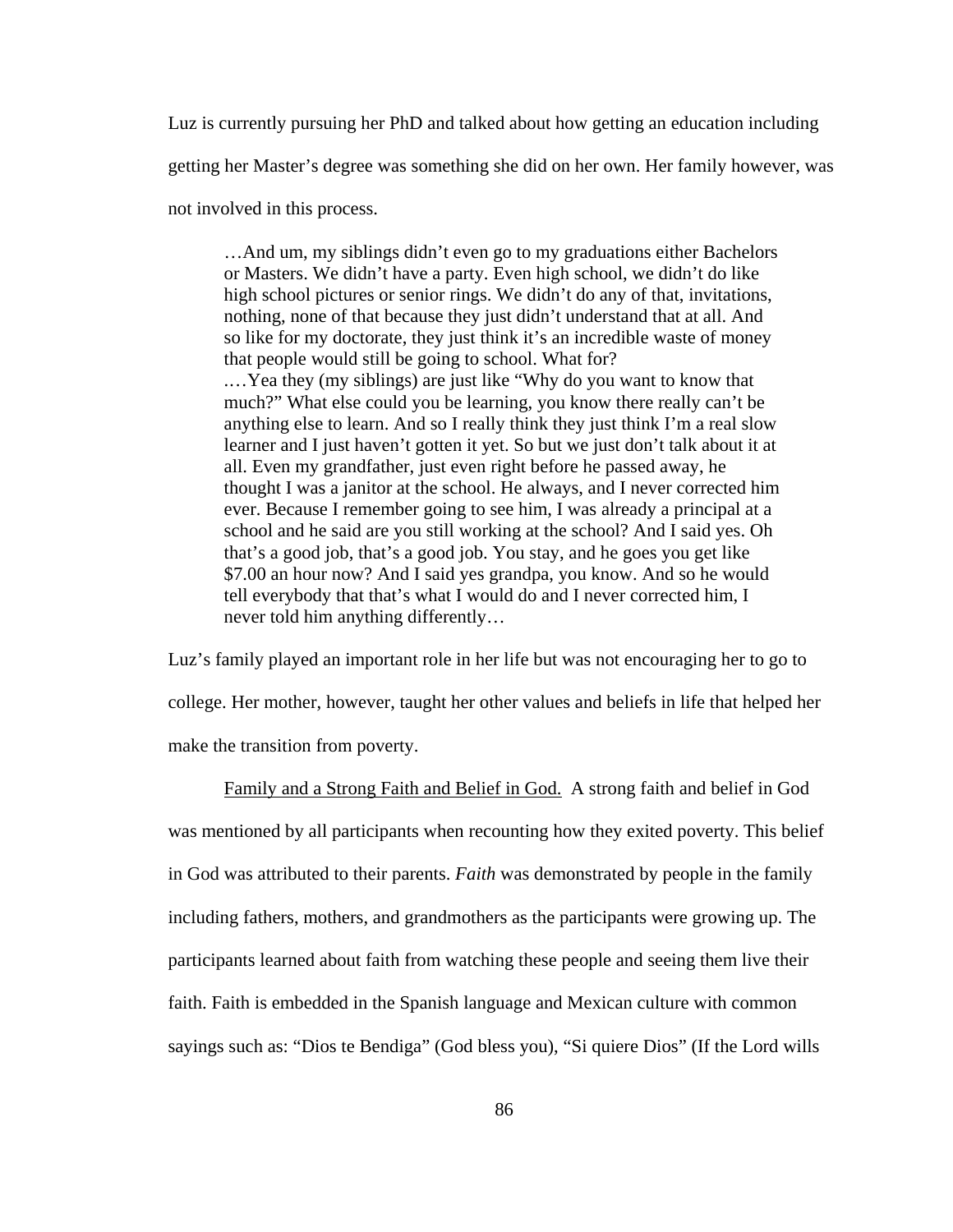it), "Gracias a Dios" (Thanks be to God), and "Suena con los angelitos" (Sleep with the

Angels). Sylvia's father not only encouraged her to have faith, he also demonstrated his

faith. Sylvia told how her father taught and lived his faith:

And I learned that (faith in God) from my dad. One of the things my dad would always tell us and to this day he still says "Si quiere Dios" *(if the Lord wills it)* its always "Si quiere Dios". "Si Diosito quiere. Lo que Dios diga. *(what the Lord says)* Lo que Dios quiera." It's always whatever God's will is. So that was always a big thing at our house. And when we would talk about going to college and getting jobs and getting out of the situation we were in and you know getting a nicer place and having a good working vehicle that wasn't stopping every two hours it was always "Dios siempre por adelante. Qualquier cosa que usteds quieran primero pidanselo a Dios" always. *(translation: Whatever things you need always ask God first.)* 

Sylvia also recalled what her dad taught her about faith:

He would tell us that God was in you, He wasn't in a building. That you could go to every church in the world everyday in your life and that wasn't going to make you a good Christian. He said your faith was in you, it was what you believed in, how you believed in God, and the praise and thanks you give to God. Not being in a building. Because if God is everywhere then he is everywhere he is not just at church. And that makes perfectly good sense to me.

Learning about faith and God through parental teachings was important because the

women cited that their personal faith and belief in God is what provided a source of strength to make the difficult transition. Therefore, parental teachings were not only important because it passed down beliefs and values but that the teachings gave the women the tools they later needed to make the transition out of poverty. Amy talked about faith being more than church attendance and that she learned from her parents as well:

I always knew that God is God wherever you go. It doesn't matter what religion you are. You can be Catholic, Baptist, not have any religion, God is going to still love you regardless. And I think that's where my parents get their love and their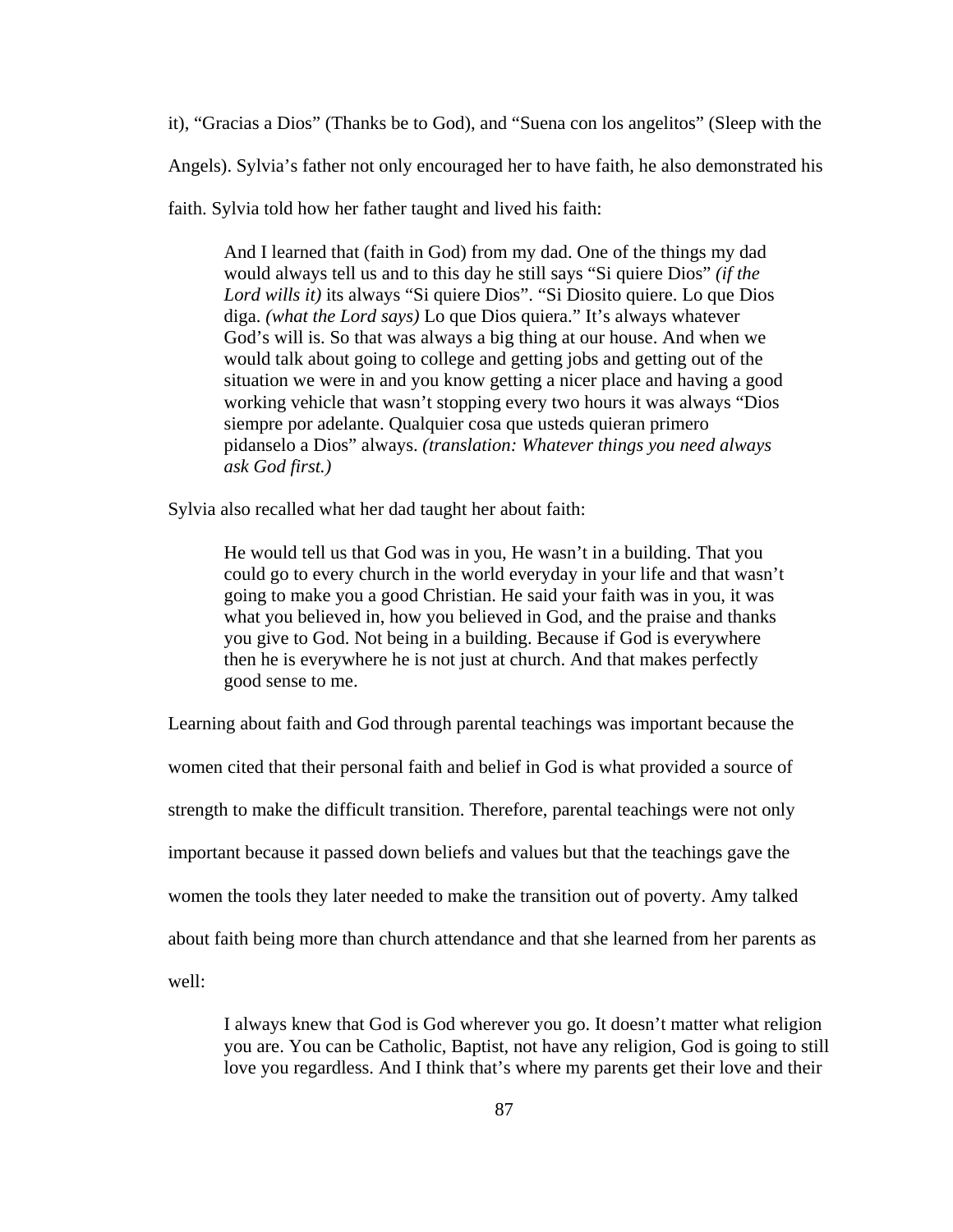compassion. You know they always showed us, they didn't just say it. We always watched their actions and they did practice what they preached...

Similarly for Luz, she remembered her mother talked to her about God. Luz states:

Everything was If God Wills, Si Quiere Dios. You know everything we would say, Gracias a Dios *(thanks be to God),* everything. You know people would ask her how she is doing, 'Bien gracias a Dios' *(Good, thanks be to God*). Everything, I was like 'Man mom.' You know so it became so normal and when we go to bed she would always say Sleep with the Angels. …or that God would want us to share, God would want this. And even when bad things would happen, 'Oh that's okay. God's going to take care of it. You just got to have faith, you just got to believe.'

Through this daily dialogue about God and faith, Luz learned about a divine source of power and strength. Learning about something that was bigger than she ultimately taught her about the hope she needed to see a vision of a brighter future. Luz talked a lot about how her mother attributed everything to God. Her mother demonstrated daily faith and emphasized that when they woke up they were living and breathing because God allowed it and everything was a blessing from God. Her mother taught her faith because she incorporated it into her daily life and language.

Nina remembers seeing her grandmother and mother live their faith as well. They were both generous to others and always giving even when they did not have much money. Nina states, "We've always led a very faith filled life. Our Catholic faith is very embedded in us. I grew up with that." She recalls seeing her grandmother wake up saying the rosary and go to bed saying the rosary every day and every night. They would cross themselves upon entering the house and exiting the house and had the traditional altar in the corner of the bedroom. Her grandmother would always say good night by saying "Dios la bendiga". Nina grew up in a traditional Mexican home and was taught to be very respectful to her elders and respect the faith.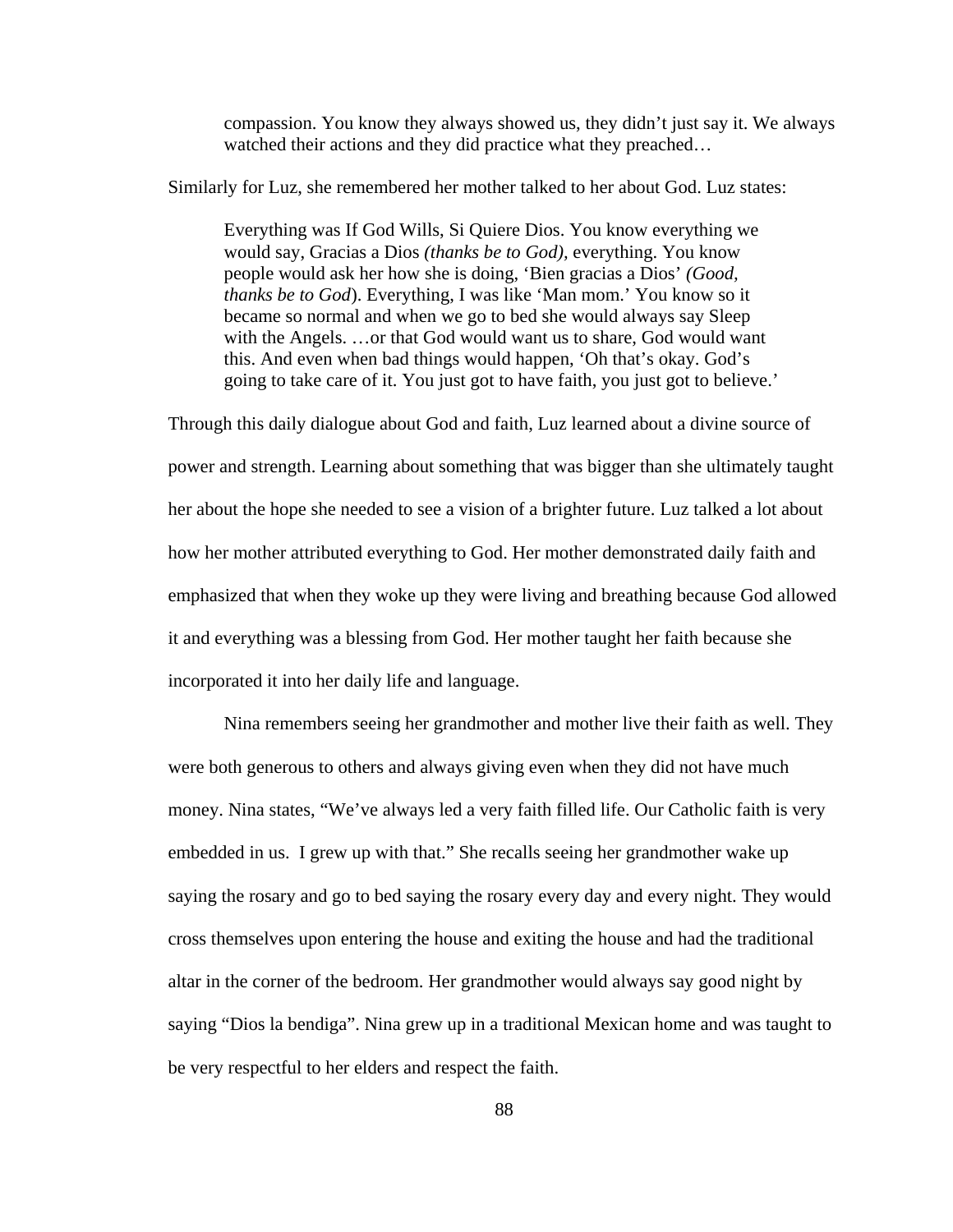The women adopted for themselves this faith, demonstrated by members of their family and now carry it on in their lives. A strong faith and belief in God was taught and demonstrated by their parents and in turn influenced the women's future. This transmission of belief in God and a strong faith translated into strength for the women and helped them make the transition from poverty into middle class as adults.

Familial Work Ethic. The women also talked about having learned to have a good work ethic, and to work hard from their parents. The women talked about how they grew up seeing their father and mother work long hours and work hard in order to take care of their families. Seeing their parents work hard meant different things to the women. For some it was seeing their fathers always have a job, work several jobs, and never call in sick. It was watching their mothers make it their life's work to budget, cut corners, scrimp, and save money to make ends meet and take care of the family.

Mari grew up seeing her parents work hard and have a strong work ethic as well. She recalls working in the fields with her parents while her mother talked about working hard and working honestly.

…So my dad and my mom always taught us that you have to work hard and you don't have to wait for somebody to come over and see you to work. …Especially they would tell us that when we were working in the fields. They are gone, they go drop us off to go work in the fields and then they come back and pick us up at noon. Well some people would sit around and not do anything for an hour or so, they would take breaks. And my mom would always say, 'you don't think they know. I mean do you really think that they are that dumb that they don't know that somebody sat around. Of course they know more or less how much we should have done and if we didn't do it.' I mean they weren't going to say anything to us but they weren't going to hire us the next year either. So my mom said 'you work, it doesn't matter. You have got to think about yourself and have dignity in your work no matter what you do.'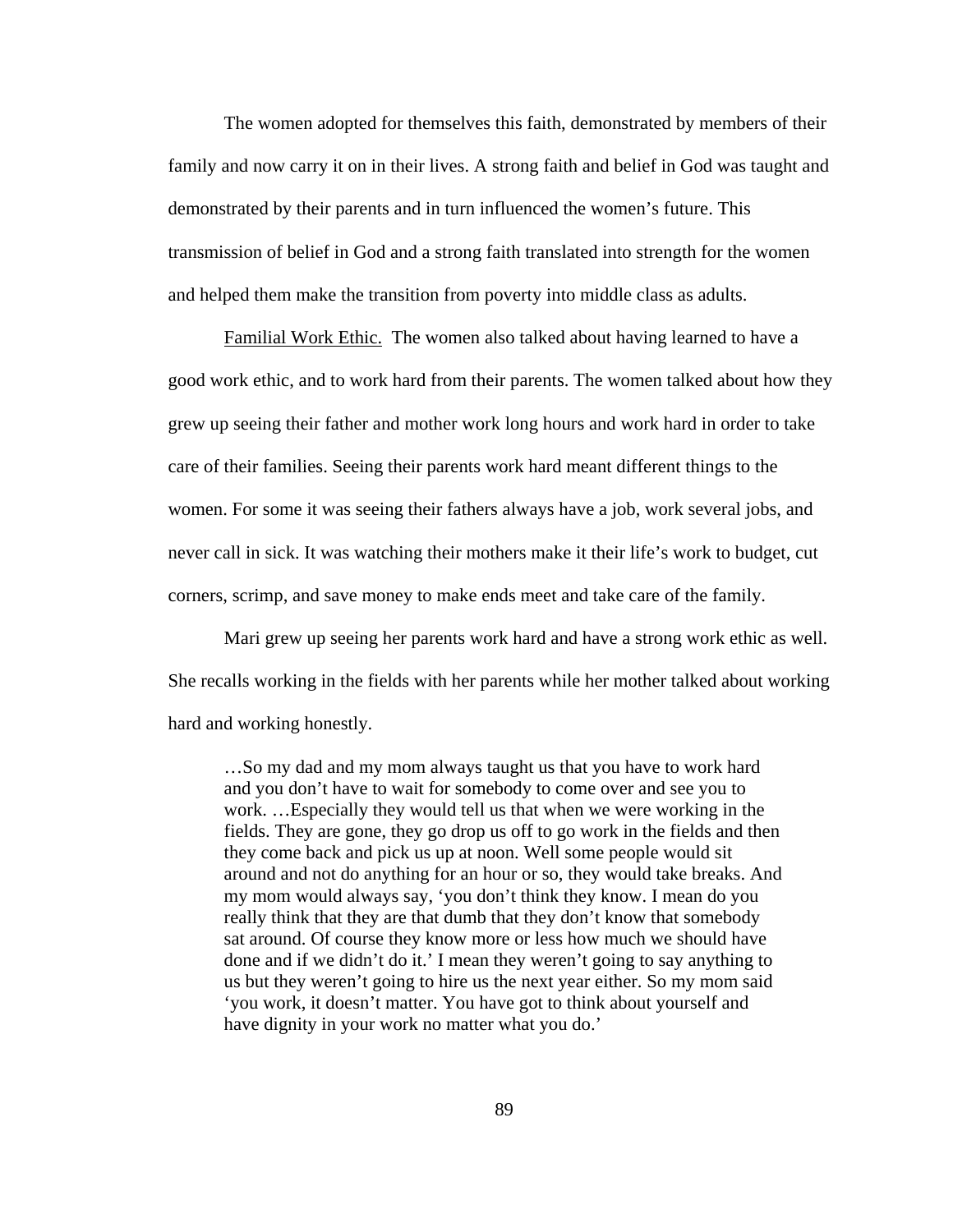These experiences taught Mari not only to work hard, but to work with dignity regardless

of the type of work. Mari used these lessons when she went to school and pursued her

goals.

Luz also talked about learning to work hard from her mother:

And um another thing too, the kind of work we did with my mom and stuff, she gave us a real strong work ethic, very strong work ethic. You go to work when you are supposed to, you don't be messin' around. You do what you are asked to do, you do it well so they don't fire you. All these things that they show us how to do by doing that kind of work really carried over to whenever I got a real job, knowing go to work when you are supposed to, volunteer for extra time if you can.

Amy learned the same lessons as she saw her father work very hard. She remembers:

…my dad worked very hard. I did watch that. I don't remember my dad ever calling in sick hardly unless he was really sick. The job was very important....when we were growing up I saw a lot of my dad going to work in the morning but he didn't get home until late at night because he put in a lot of overtime to make that extra money.

Sylvia had similar experiences:

My dad was never unemployed. I never remember my dad being unemployed, never ever. And I never remember him complaining I don't want to go to work today. He never complained. I never remember him needing an alarm clock to wake up. He always got up himself. My mom did too.

Financial Teachings from Parents. All the women also talked about learning to

value and manage money from their parents. The women incorporated these lessons in

their lives and used them to exit poverty. Even though their families did not have much

financially, there were underlying beliefs about money: "You pay bills first, save, and

don't borrow or owe people money." These were the strategies the parents used to make

ends meet and be able to live from the little money they had.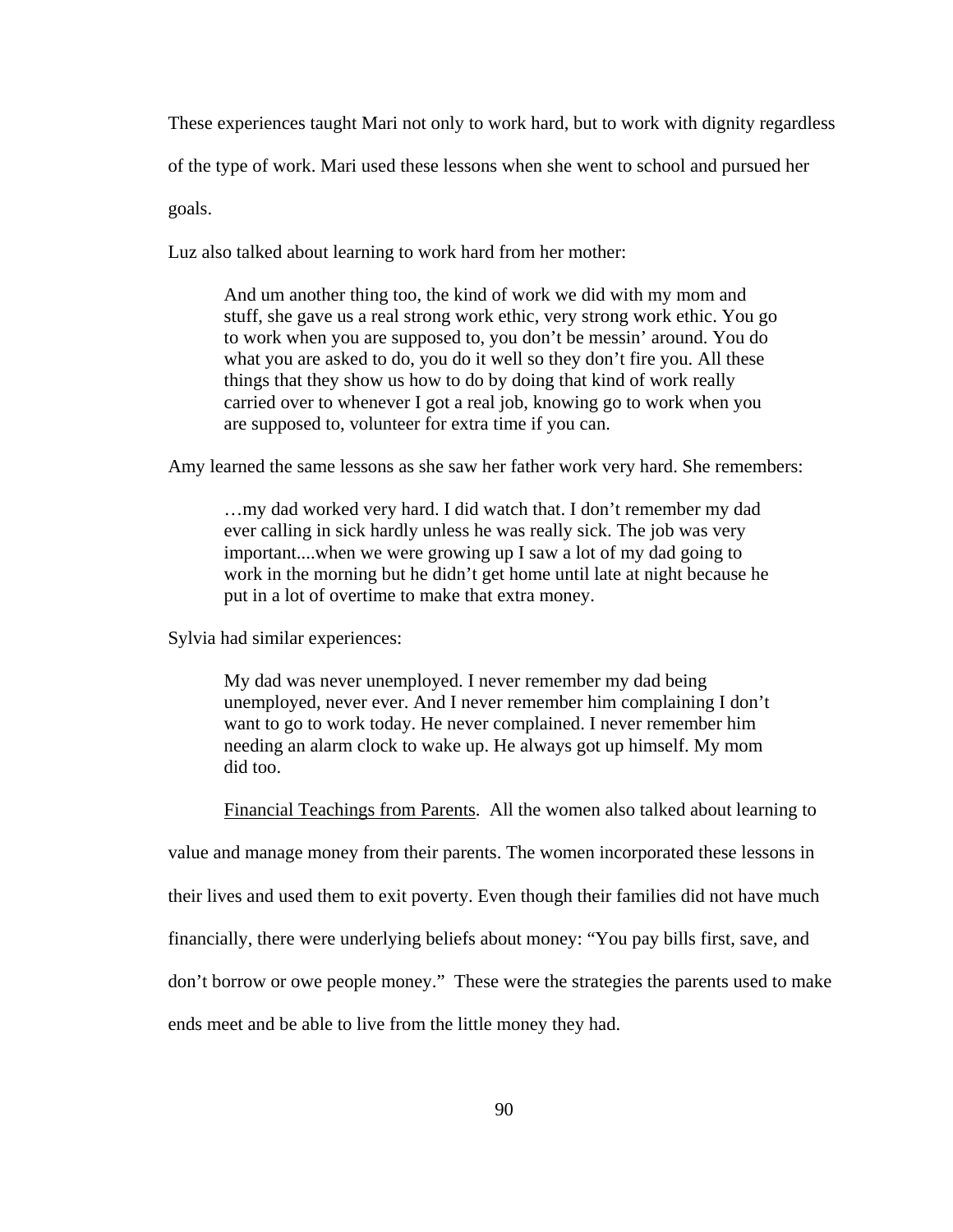*Saving money, budgeting, and staying out of debt* was a major value taught by the

women's parents. Much of the teaching was done by their mothers, who were at home

with the children while the fathers worked outside the home. Mari remembers:

My mom saved a lot. They definitely believed in, if you can't afford it you don't need it, and you save up for it. So we didn't have any credit or anything like that. And then, in fact when I first got my first credit card after I moved out when I was 24, 25 my dad really got upset at me. He couldn't believe I did that.

Similarly, Amy recalls:

I learned early on you don't borrow money from people. You don't borrow money from institutions; you don't use credit cards you know frivolously…When you wanted to have something you would save up until you got enough money to do that. …Saving was very important.

Most of the women talked about their mothers budgeting and making the money

and the food last longer. *Consciousness about spending and buying* was emphasized as

well. Some remembered financial talks about how to make money decisions. Statements

and questions like: "Only buy what you need," and "Are you sure you need that?" or

"Are you sure that's what you want?" were asked of them as they were children. All the

participants learned the concept of "bills first." This meant that bills were paid first and

whatever was left over was saved or on occasion used to purchase what was needed.

Credit was to be used for emergencies and only to be paid the next month after working

overtime. Luz recalls hearing "Don't be even looking at something else if you can't even

afford to pay for what you had now."

The women learned to value and respect money from their parents as they were growing up. They then carried them through to their adult years. Some, as they got older,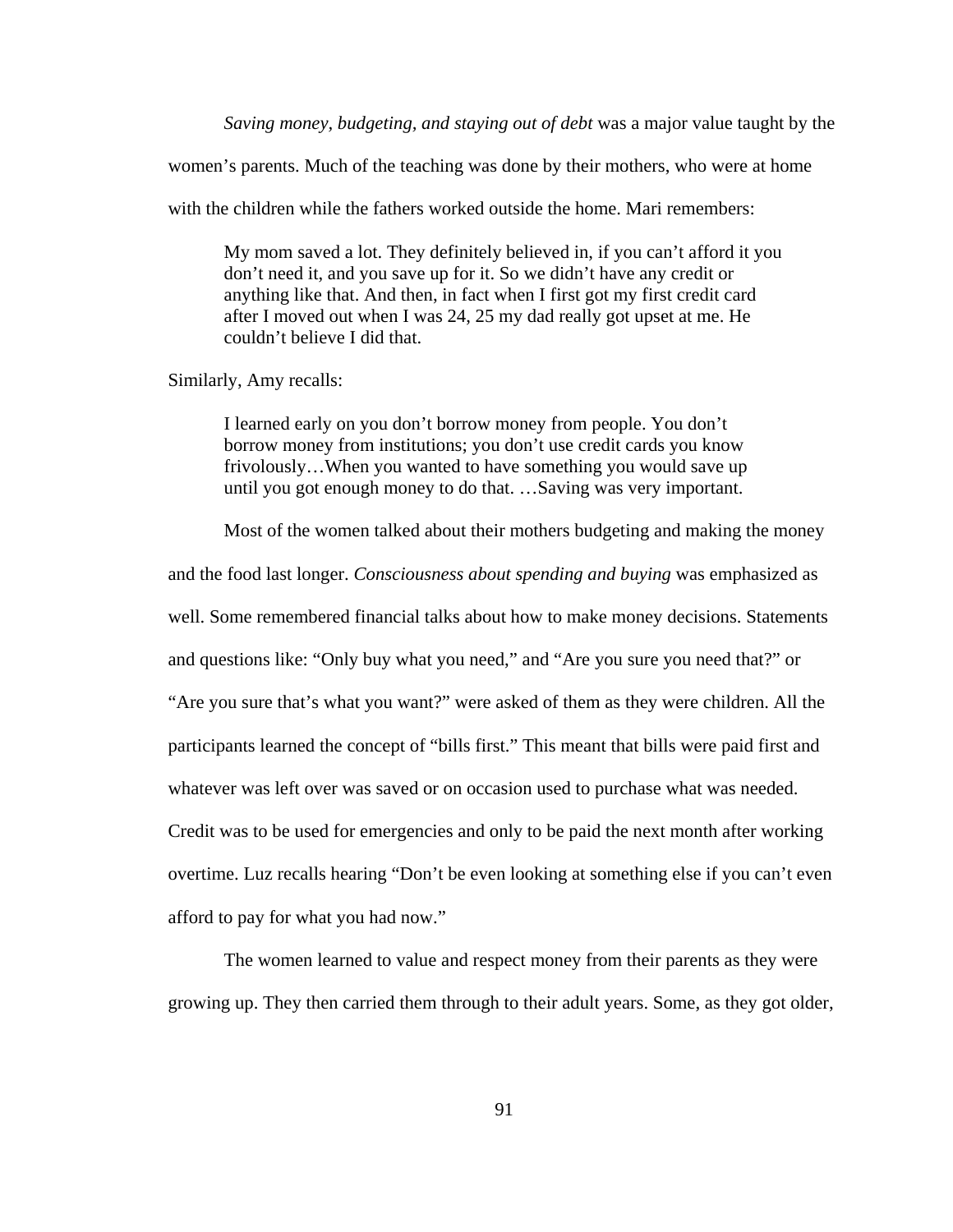did use credit cards. For the most part, all the women talked about still being conscious and frugal with their money and taking care of the bills and things they needed first.

# Theme 5: Personal Characteristics

The individual characteristic of determination emerged from interviews with the women about their experiences of getting out of poverty. Determination was mentioned by a majority of the women as something that was imperative to making the transition.

Determination. Determination meant having drive and persistence to set a goal and do whatever it took to accomplish the goal. Being determined meant "never giving up" no matter what tried to "knock you down" or stop you. Determination meant following through on specified goals and aspirations. The women possessed determination because they decided to do and be something different than what they saw around them. They never quit striving for what they wanted. Determination also connects with working hard.

Paloma described how she kept going despite obstacles and was determined:

You pick yourself up and keep going. I always see myself as crossing the hurdles... I have to cross this hurdle, I have to. I am not going to stop there just because it's in my way. If I can't jump over it, I will go around it in some way. So you know you have to look at those obstacles, those hurdles in your life and say I'm not going to let this stop me.....

Luz uses a powerful example to illustrate how important determination is in life. She believes she needed determination in life in order to continue through the hard times and not let negative circumstances stop her:

… it's like Candy Land you know, you get to go this many spaces and you get to go this many spaces. …it's so pretty and I like that game because it's bright and it reminds you of good things. So when you are thinking of the vision of your life, it's about good things. We don't ever say oh, I want to grow up and go to prison and I want to have like 10 kids and be on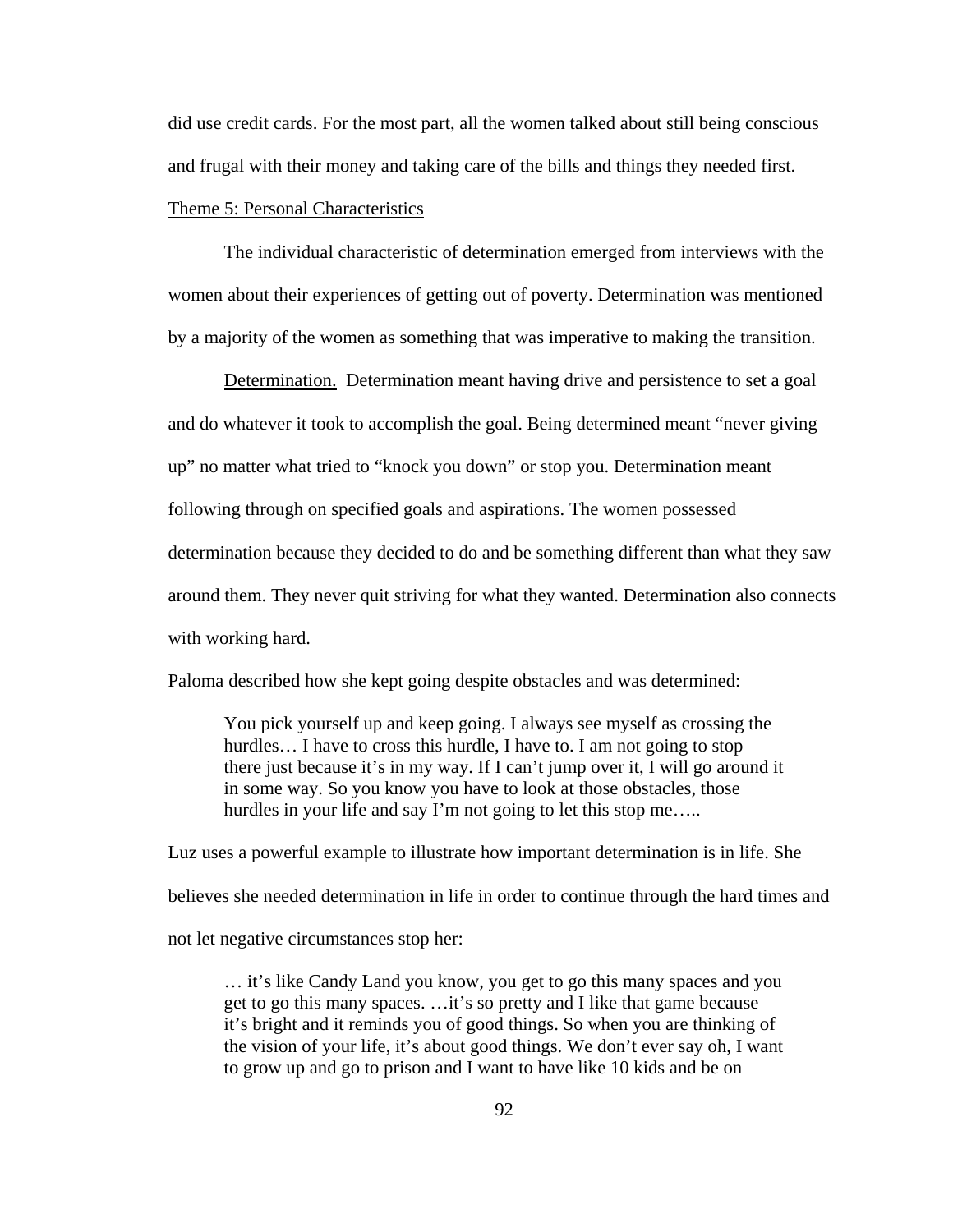welfare. We don't say that. We think of this real pretty image. And so I said it's like your Candy Land but then you get stuck and you have to go back to the Mud Pitt or whatever. Well you don't quit playing because you went to the Mud Pitt. You are anxious about the next move you can make. What's the next time going to bring you?....No matter what is being dished out to you, there is a way around it, over it, through it. You can do it. It can be done. You can't just throw in the towel and say ok that's it, never mind I'm not playing anymore. You know you still have to play.

Luz also talked about getting up and "dusting yourself off" and continuing on. Sylvia

mentioned her determination several times throughout the interview and the role

determination played in her life and in continuing on in college. Sylvia stated:

…And you have to be determined to do it. You know you don't just go to college and someone's going to give you a degree. You know my dad told us we had to go but he couldn't force us to do well. That was up to us. So our own determination, our own willingness to want to do better for ourselves. And not want to be like we had been always wanting to live paycheck by paycheck and getting on public assistance or living in a low income home.

Amy said she was just trying to "stick in there" referring to college. It was difficult being the first in the family to get an education, and not have Mexican American role models. She believed because of that she "missed out on a lot of things that could have made my life in college easier." She talked about how if there had been other Mexican Americans before her they would have been able to teach her about what to do to be successful in college. She gave an example that she did not know about getting a pass fail grade instead of dropping the class or getting a failing grade. She had to use drive and dedication to overcome these setbacks and eventually graduated from college. Nina talked about the hard work it took and how it required drive to be one of the first in the family to go to college.

 It's hard, it's really hard, and I wouldn't want to work and go to school full-time and work full-time as a student now but you know that drive I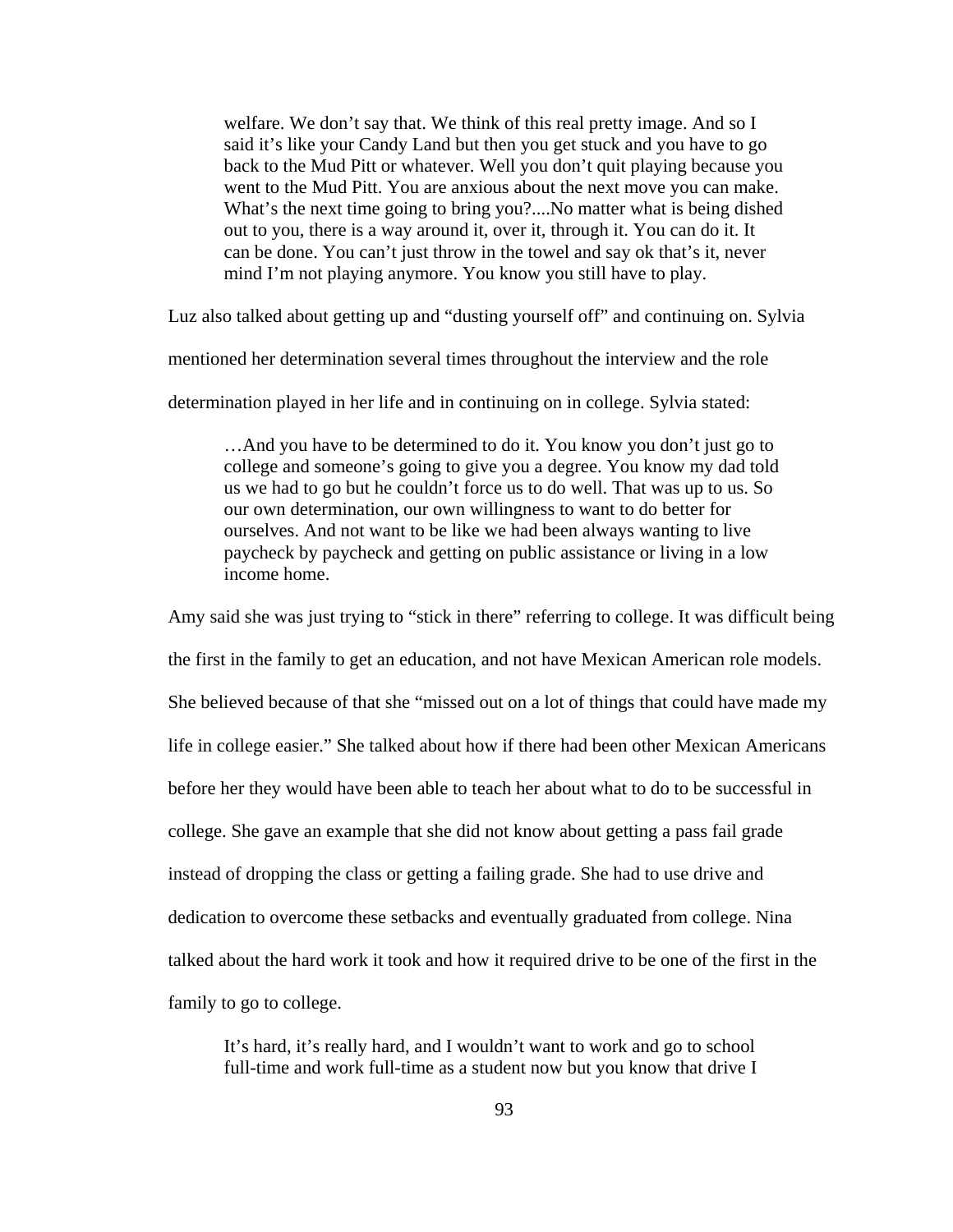guess. You got to have that drive to succeed and I see that a lot in those kids with that, the first generation college bound.

### Theme 6. Life Choice Consciousness

 Life choice consciousness is defined as participants' realizing that their life circumstances were not desirable and that they could make decisions for a better life. They realized at some point, what I would identify as a turning point, that they were in control of their own future and could make decisions to influence their future paths. The turning points included a change of perspective for the women. For the women this point happened at different times in their lives. For some it was as children and others later. For some it was a self-realization and for others it was triggered by someone encouraging them to do differently and believing what the person said about their future potential. The women reported remembering a moment they said to themselves and decided, "I don't want this, I will not work in this the rest of my life." The women wanted more, they wanted better than what they had and saw in their lives. All participants talked about making a conscious decision at some point in their lives.

In response to the question, "Was there a turning point in your life or something that stands out in your mind that greatly affected your future? Amy responded that two situations greatly affected her in making this transition. She talked about the time her dad said what was against the test she took and the other was when her friend got pregnant and she saw what happened with her. For Amy these served a pivotal role in her life and set her mind to do something so she would not continue to live in poverty. Sylvia, said it was a culmination of factors but most importantly was doing what her dad said which was go to school.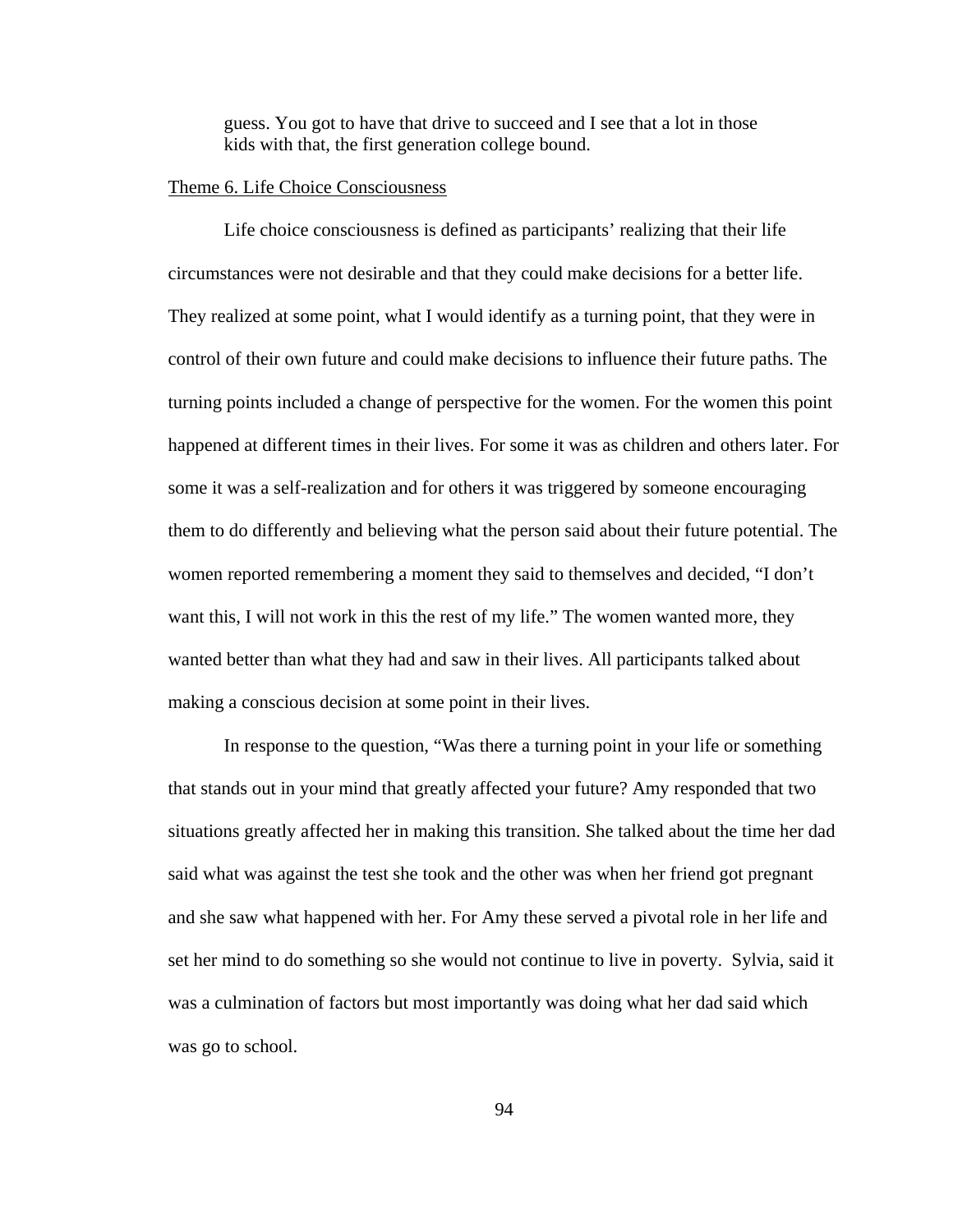Paloma took longer than the other women to exit the poverty cycle. After she had already been married and divorced she was struggling to pay bills and living paycheck to paycheck. She relied on food stamps and lived in public housing for a time with her children. So it was later in her life after her 40's that she said "I don't want to live like this (poor) forever, like other people." And when she was alone after her divorces she said "I cannot go through this again." At that point she told herself "I said, I know I can do it. And I feel that I did it."

Sylvia remembers when she saw herself as being in control of her situation; ultimately she knew she was in control of her own destiny.

I mean your parents can tell you don't do this, don't do that, but it's just so easy to do certain things and when you start seeing for yourself what the consequences are then you have to decide for yourself is this something that I want to keep doing or am I going to change it. And how am I going to change it. Because really I was the only that could. And I have always been of the opinion that I have to depend on myself, not anyone else. Because no one else is responsible for me but myself.… If I want something I need to get it myself. I need to work for it. Whatever I do with my life is up to me not someone else…You're responsible for yourself, you really are.

Sylvia knew her friends, brothers or sisters, or other people could not get her out of poverty because she had to pursue and accomplish her goals to be successful. She did use her brothers and sisters, friends, family, and God for support and encouragement but ultimately she knew she had to do the hard work to get through college and get a good job herself.

Mari worked on the agriculture fields during the summers for seven years of her

life, from the ages of 11 to 17. She remembered she would get paid five to ten dollars a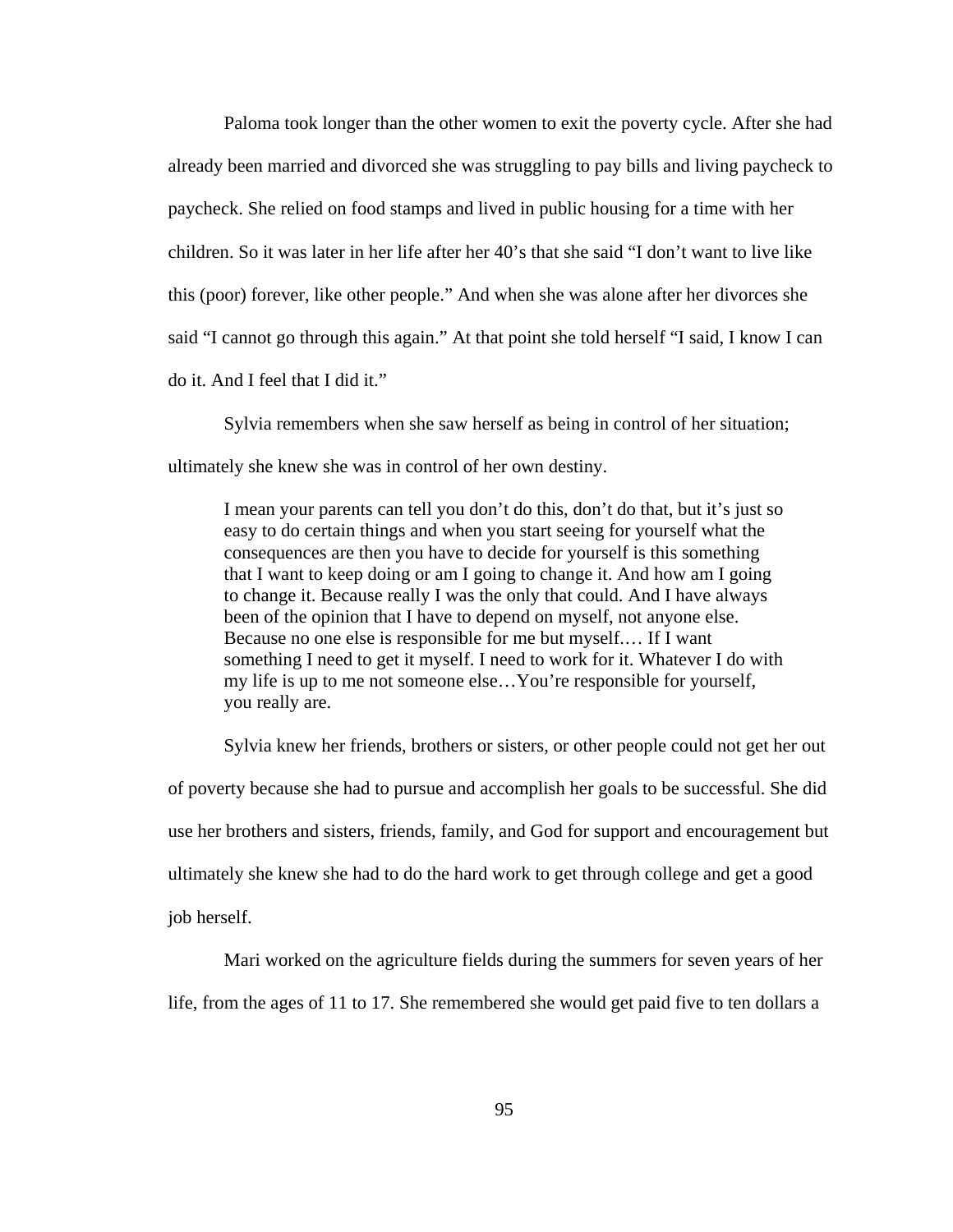week to work in the fields with her mother. Mari recalled telling herself and her mother

she was not going to work in the fields the rest of her life. She stated:

I kept walking up and down the fields I would say I am not doing this the rest of my life. I would tell my mom I am not doing this the rest of my life. I am not doing it. I would tell her. I am not going to do it.

Mari also remembered:

The last day of working I said 'I am not doing this the rest of my life.' I walked out of there. I told my mom this is it. Then that's why I started working at the Dairy Mart and everywhere else you know but I wasn't going to be working out in the fields. I wasn't going to do that.

After that, Mari began attending college and pursuing a different life by putting

into action decisions that would support her goal. She continued working at jobs

so that she could go to school and never have to work in the fields again.

Amy recalled two turning points that were pivotal memories and times she

realized she wanted and could do more. The first is when she was in high school and her

father refused to let her take secretarial classes towards a degree to become a secretary.

And secondly, Amy remembered when her friend got pregnant in high school she

realized she did not want that. Amy made conscious decisions not to get married young

and wait to have children. Amy stated:

You know my best friend got pregnant in high school and she was a mess after that. I'm like no I don't want to be like that. I want to have and do things you know. I don't like not being able to get things that I want or that I need or having to say oh gosh if something happens what am I going to do.

Nina remembered:

And I thought ok I'm not, I'm not going to sit here get married at 18 and have a baby at 19. That's just not what I want to do. So I knew, and it was a matter of ok are you going to go to school or are you going to be satisfied working at Dairy Queen for the rest of your life. I knew that if I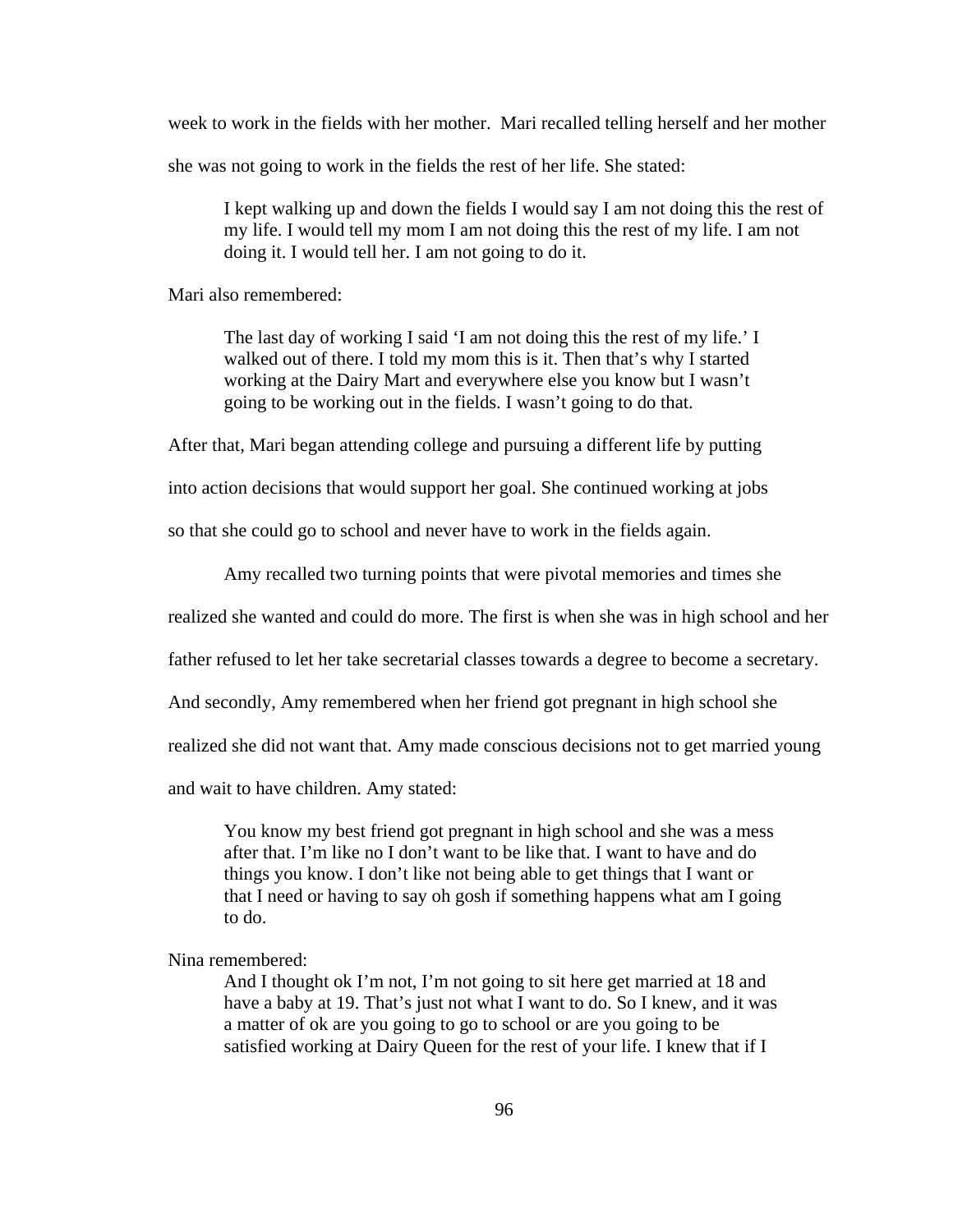stayed what my fate was. I would work at Dairy Queen, get married and have babies and that didn't appeal to me.

When Luz was in the military after she graduated from high school, she recalled a time when a sergeant in the military talked with her and told her she could do more and she needed to go to college. This was an "eye opening" experience. The sergeant told her "do not accept a lower life for yourself." He said, "You need to go back to school, you need to get a better life, you need to see a better life for yourself." She responded that school was not for her and that she wanted to stay and work in the military. The sergeant then made her do more cleaning duties, run errands with him, and get up extra early to do more physical exercises. She recalled:

… I'd have to walk behind him a few steps and he would always tell me in Spanish, be telling me all the time 'This what kind of life you want to live, this what kind of life you want to live?' He goes 'you need to go back, you need to go back to school you need to go to college.'

She then transferred to the local military base and was enrolled in college. This event was a turning point for Luz and placed her on a path towards education which she feels was pivotal in aiding her exit from poverty.

#### Theme 7: "Bucking the Norm"

"Bucking the norm" as referred to by one of the participants emerged as part of the transition to do something different in their future. Some of the women noted that they wanted to prove wrong certain people who had told them they were not going to amount to anything. They went against what was normal and expected at the time as well.

Many times, because they were women, Mexican American, and poor they were expected to get pregnant early, be married young, and work in menial jobs the rest of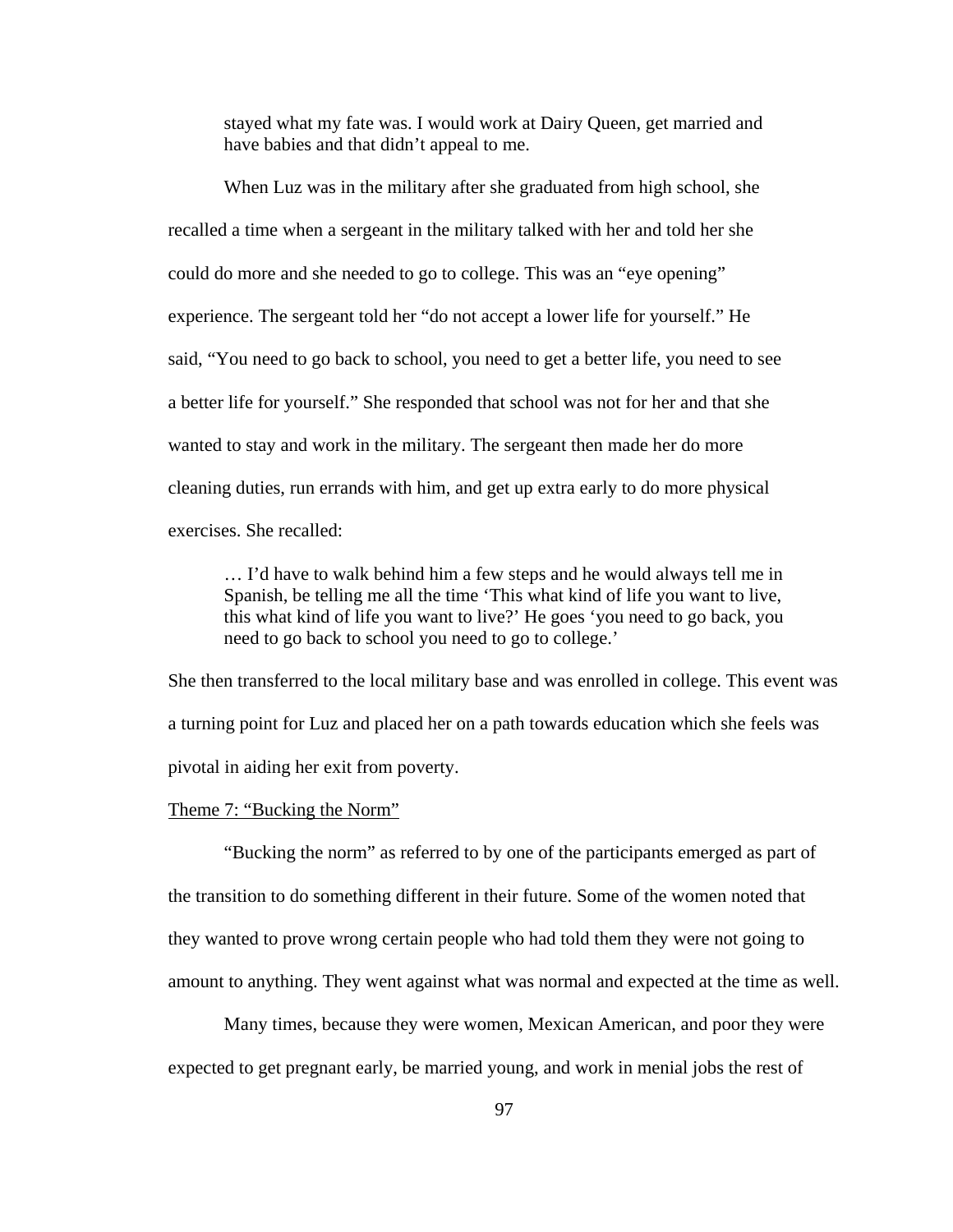their lives. This, however, was not what these women decided to believe for themselves

and their futures. Amy pursued her education first and was married later in her life.

People she knew would ask "Why she wasn't married?" and even at one point asked,

"Are you a lesbian?" But Amy attested she did not need to be married to prove anything

to anybody else.

Mari recalled what a teacher said to her when she was in high school. She then

wanted to show her different and prove her wrong.

I mean she would tell me straight to my face, 'you are not going to do anything with your life. The only thing I see you doing is being married and having a bunch of kids. That's your life.' Because my parents told us you don't talk back to authority, you have to respect your teachers, in my mind I said 'no I am not.' And I didn't get married until I was 30. I guess I waited so far, I am not, I'm not and then and I didn't have a bunch of kids like that. I mean I had my first one at 34, but I always remember her telling me that. And in my mind I said you don't even know me, for you to tell me that.

Mari also talked about an internal dialogue with herself to not accept what others thought

she could do:

I think the major thing is people telling me that it can't be done and just me inside saying I am going to see if it's true or not. Like those teachers saying that I couldn't do anything or saying I don't belong in law school. Well, really why not?

Paloma stated that her ex husband did not think she could make it and she wanted

to prove him wrong. Paloma said:

…my exes thought I couldn't make it. Especially my first one, no you cannot make it on your own. He was that type that a woman has to have a man in her life to make it. I said nuh huh. And not just to prove it to him but to prove it to myself. I can do this. I had to prove to myself, yes. Not just for them but for me, you know for my kids.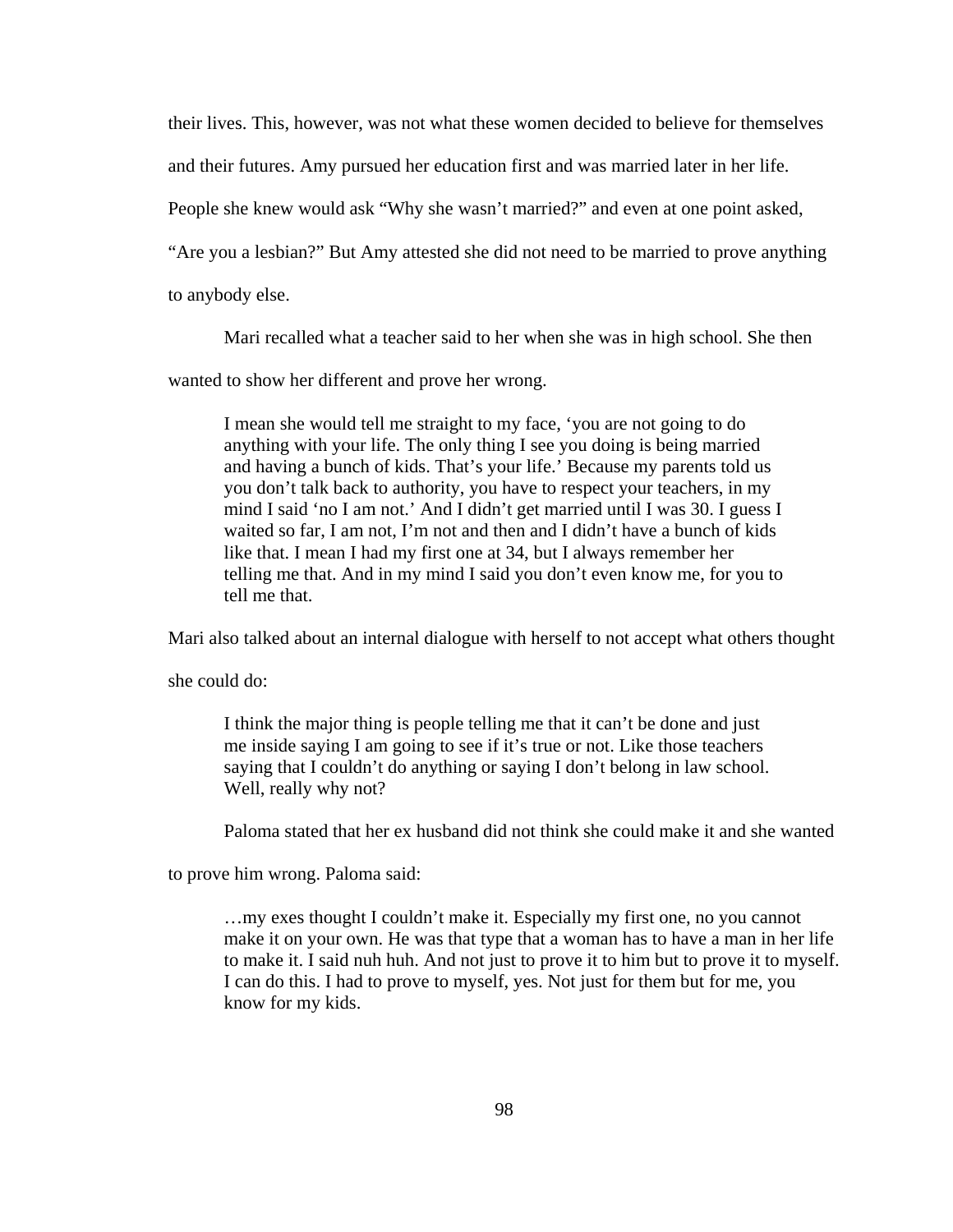Luz remembered a time when she was working in the cotton fields and saw a helicopter fly by. She said out loud "I am going to do that." Her family laughed and joked about what she said. She started crying and her grandfather said, "You won't do that. This is your pencil (talking about the hoe) this is the only pencil you will use." And she said to herself, "No I don't want to push that pencil, I want to push the other pencil (talking about a real pencil)." Luz decided she did not want to do what was expected of her which was to continue to work in the fields, and stay poor.

Nina talked about how she saw what was going on around her and knew that she had to do something that was different in order to get out of the poverty she knew. Nina recalled:

At that point, most of my girlfriends were getting married and had babies because that was what they did. That's what you did. So me leaving and going to school was a big shock. College wasn't in the plan, especially for Mexican Americans. So I was kind of the odd ball. I mean the guys here (at home) are dorks. I'm not going to stay here and marry somebody. I'll go find a dork somewhere else. (laughing) But it really was, I'm not staying here you know. So I did it - I got out.

So Nina decided not to stay at home, get married, and have a baby at 19. She also stated:

I think it was harder because I was kind of bucking the norm of not staying home and getting married. It was harder for me to get them (my parents) to understand that leaving home wasn't a bad thing.

Amy also did not do what she felt was expected of Mexican American women at

that time. Her quote illustrated how the concept of 'bucking the norm' and 'life choice

consciousness' are intertwined with one another.

You know that's what people expect of us, to be barefoot and pregnant and go nowhere. I don't want that you know. I remember saying that. I'm like, I don't want a loser husband because a lot of people I knew who were, you know, right out of high school got married and two years later were getting divorced. I didn't want that. I wanted a guy with ambition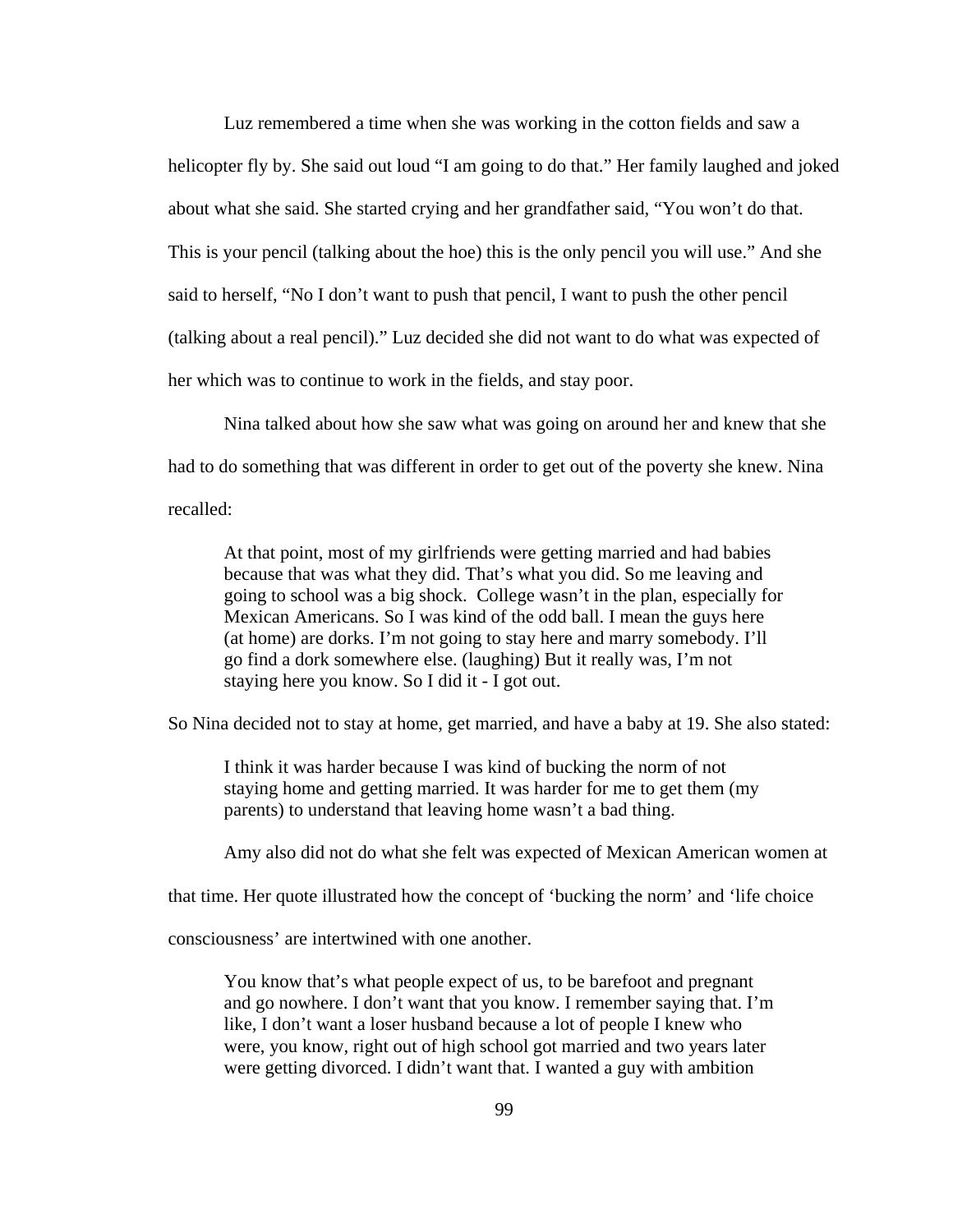because I remember thinking boys in high school were such losers and then when I got to meet boyfriends in college well, hey, they had ambition….Yea, but uh just, I think my dad and my best friend's pregnancy really made my mind click saying oh you don't want to be, you don't want to be in this neighborhood forever. I want to do better for myself.

Mari and Luz's parents did not expect them to go to college. Luz recalled what

her mother told her:

…she (her mother) just kept thinking I was just trying to be somebody that our people weren't. You know none of our people did that. Those aren't the people God called us to be. And I'm like, "How do you know." No because this is the life of a poor person, she would say all the time. You know "La vida de los pobres" that's us, you are always going to be like that. You are never going to get out.

Luz did not do what her family and parents told her life would be like. Mari went back to

school and became a lawyer and earned a Juris Doctorate. Mari also moved out at age 23,

which was against what her family expected, so that was difficult for her as well. She

went against what was the norm in her traditional Mexican American family. These

women notably went to college when, as they describe, they were the only Mexican

Americans in their classes. Amy recalls:

I'll tell you when I went to Tech I stuck out like a sore thumb. Back when I went there weren't as many Hispanics on campus as there are now. You could count on one hand how many Mexican Americans there were in class. I think most of the classes I had I was the only one there.

The women went against their teachers, parents, or societal expectations and norms.

### Additional Findings

 During the analysis, additional findings regarding the women's experiences emerged. These findings, however do not necessarily pertain to or deal with the transition of exiting poverty. They do however, describe how the women made sense and have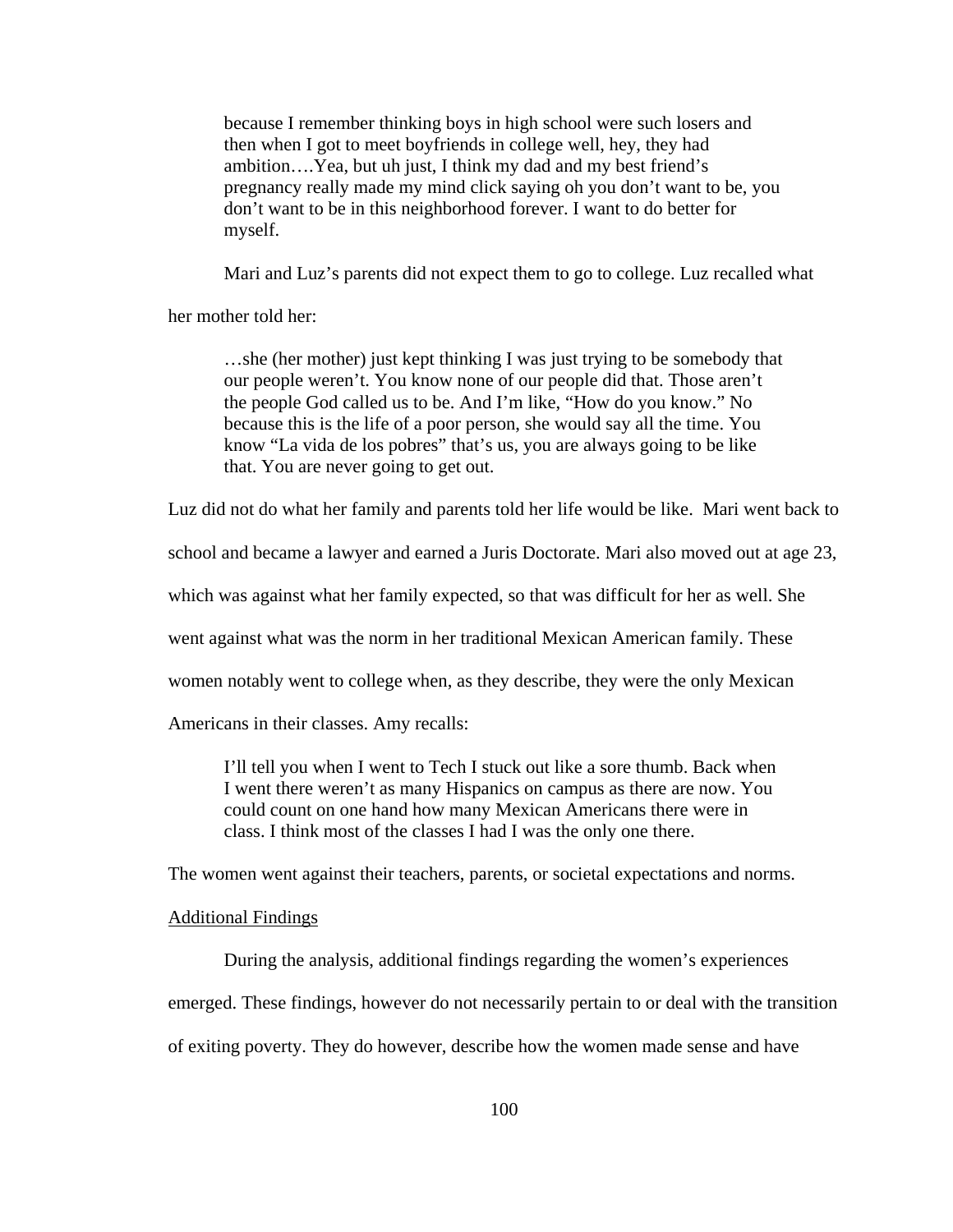come to terms with their experience of poverty and what the transition has meant to them. All of the women said they didn't know they lived in poverty at first. This was identical across women and the experience was shared by all. They came to terms with living in poverty at different times, but all said they didn't know. Also some of the women described how they used the experience of living in poverty to relate to and help others in their job occupations. This experience proved to be strength for the women now and has benefited them in their jobs.

Didn't Know We Lived in Poverty. At the beginning of the interview, all participants were asked, "What is your experience of poverty and what does poverty mean to you?" All six women responded that they did not realize they were poor and living in poverty. Many times the women did not know they were in poverty because everyone else around them was in the same situation. It was not until they became cognizant about money and material things did they realize they lived in poverty.

For some, noticing differences between themselves and their peers did not happen until high school or college. Mari said it took a long time to realize she lived in poverty. She told a story about when she was in college. Someone said her shoes were really old. She thought "well, it hasn't been a year yet" because she was accustomed to wearing one pair of shoes for at least an entire year or until they could not be worn anymore. She said she began thinking about it and realized she had not noticed anything was wrong with her shoes. She said she always thought "you had one pair until you can't wear them anymore and then you buy another pair." Then another student made another comment to her about her shoes. She then began thinking about their comments and hanging out with other people who had not grown up like her. Some of the guys she dated "came from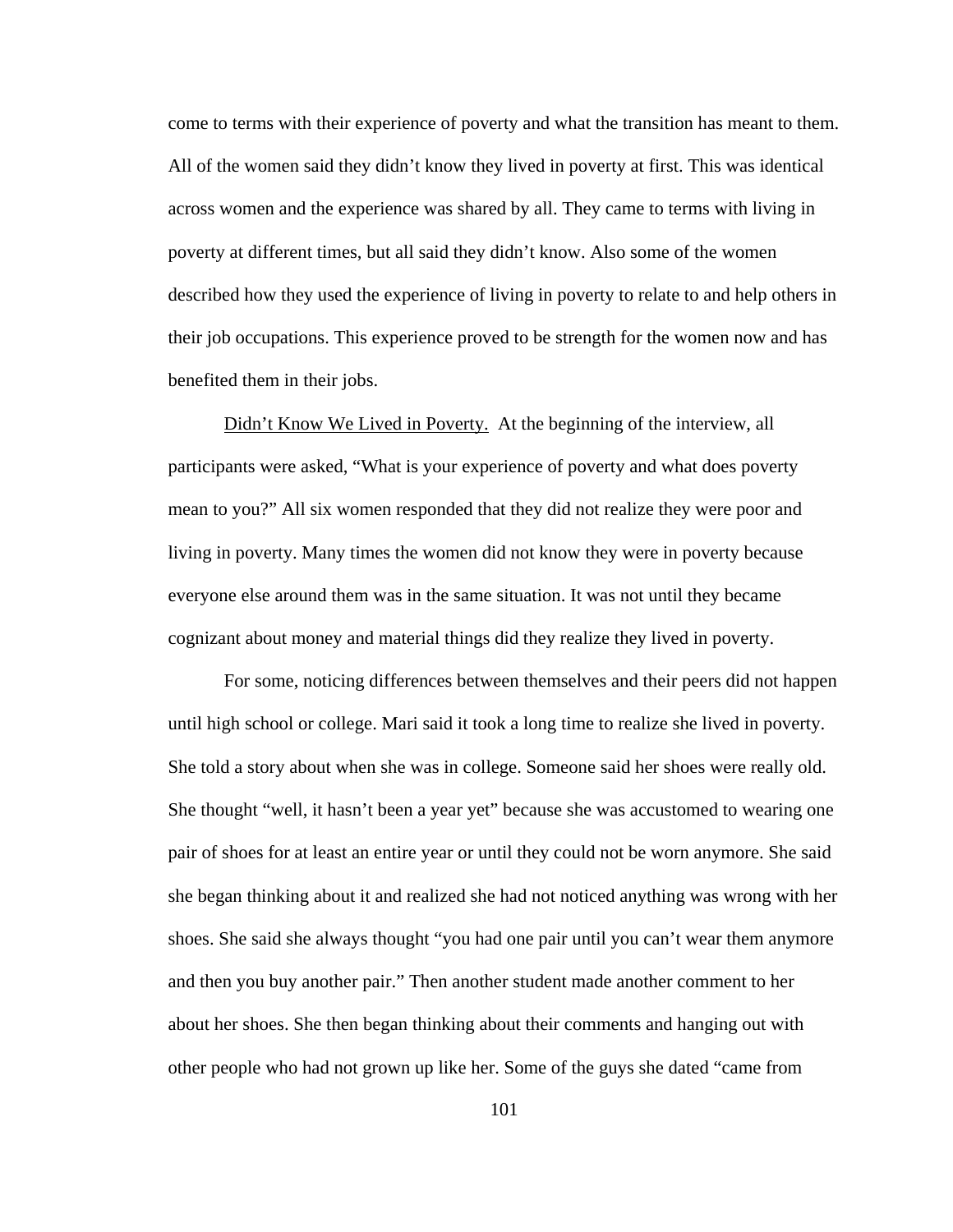families that had a lot of money." She said, "I saw some of the stuff they did and I was going what? I didn't know." She talked about how her friends would talk about how they grew up or things that they did that she didn't even know existed like having more than one pair of shoes at a time or going on vacation.

Amy didn't realize she was poor until she was in high school. She went outside of her neighborhood and met different people and realized there were other neighborhoods besides her own. She had friends and saw their beautiful homes and though "wow." She was also surprised when she went to the mall with her friends and they bought new clothes and different shoes. She was amazed they had more than one pair of shoes. Like Mari, she thought "you just had one pair of shoes and they had to last you all year." When Amy began to make the connection between the differences in the things others had and the things she did not have she began to realize her family was poor.

Paloma also did not realize her family lived in poverty until high school. She remembered asking her mom for a quarter and she did not even have a quarter. She had friends in the Brownies, a Girl Scouts organization, but her parents could not afford the uniforms. Her mother would always sew their clothes for school and they never went to the dentist because they could not afford that either. She started to realize they lived in poverty when she noticed these differences between her own family and some of her friends.

For others, the realization began in elementary or middle school. Sylvia remembered she was in elementary when she began noticing she was in poverty. She knew when as she stated "…people would make references to certain things like eating out or getting certain toys or getting new clothes for school, new clothes for Easter, and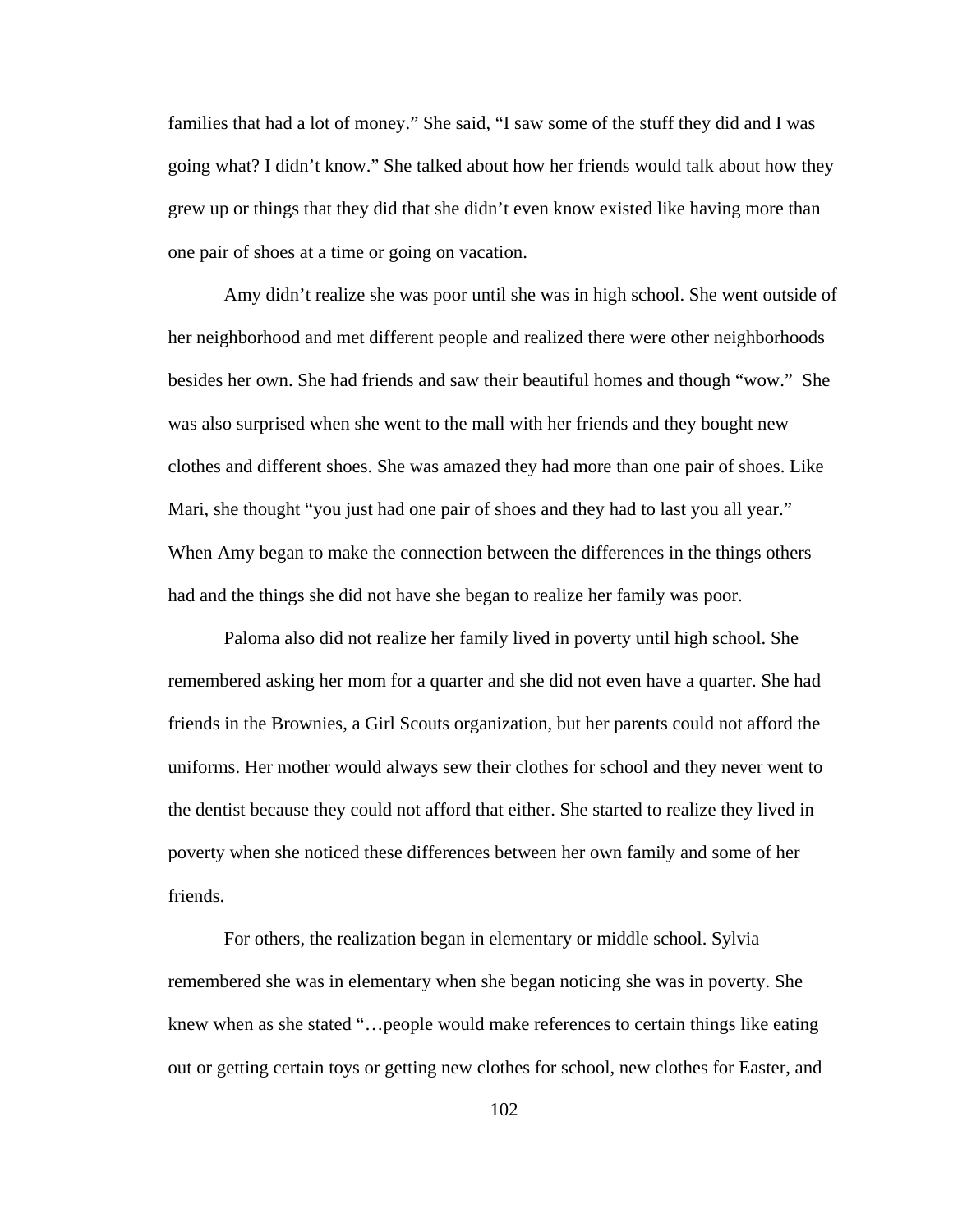we didn't get that kind of stuff." It took her several years to realize they lived in public housing. They moved in when she was in first grade. She heard kids make jokes or say things about where she lived and then she began to realize her situation. She later came to an even deeper understanding of her family's financial situation in junior high. She stated:

It wasn't until I was in junior high that I ever realized that we were considered to be below poverty level because of my dad's income. He was the only one that worked and then with eight kids. But I mean I can't say we were destitute like I have seen other families. I mean we always had food to eat. It may have not been what we wanted and there were times when it was very very difficult to get that food and we were on food stamps for about six years, mostly through elementary, most in elementary we were on food stamps. And I remember my brother Jesse, because he was the youngest one, my mom got WIC for him.

Several years for Christmas her family was adopted by a program called Good Fellow.

People brought presents, a box of food, and a tree on Christmas morning. Salvation Army

also gave them food and gifts during Christmas time. These things were exciting when

she was young but as she grew older she recalled being embarrassed because she realized

*why* they were getting those gifts. That's when she realized they were poor because that

had never "dawned" on her before. She stated:

I didn't understand what poor meant. I just knew we would always hear no we can't get that, we don't need that. We don't have the money for that. I didn't understand what money was. But as I got older I started realizing the way things were and that's when I realized that we were considered to be poor or lower income.

Luz said she was in fifth or sixth grade when she began realizing their financial situation.

Children would make fun of her because she would wear her step brother's hand-me-

down clothes and shoes to school. They would also make fun of her bad overbite that she

never got corrected because they could not afford to go to the dentist. She talked about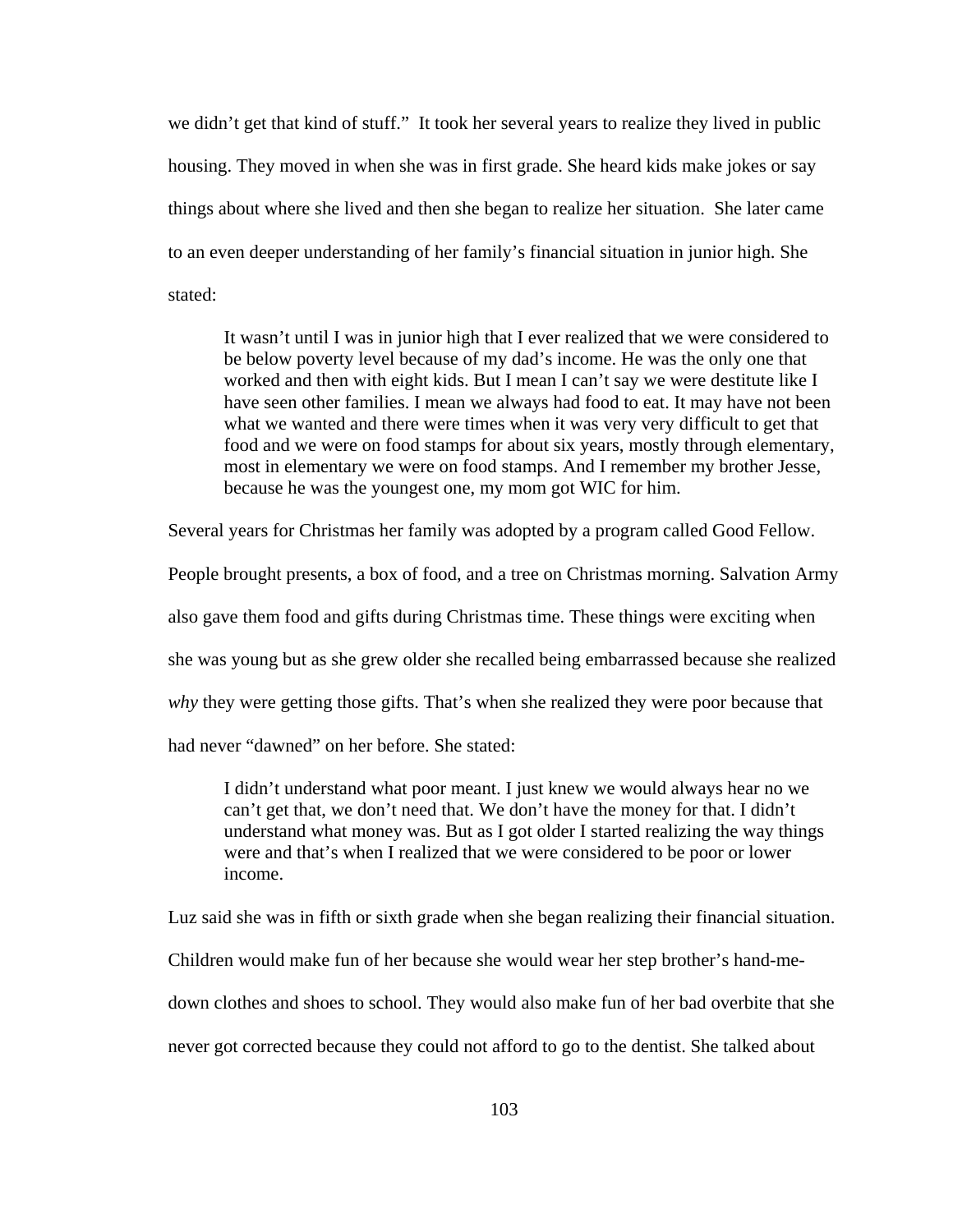how she could not go to an amusement park, buy pizza, or eat out because they did not have money. She said she had good attendance and always went to school because you could eat breakfast and lunch there. She started thinking, "You know maybe something is different here." She also talked about not having a working vehicle and said as she was laughing, "it was kind of noticeable to see ten people walking down the street." She added:

…going with my mom to the welfare office, I would ask well why do we have to get money from here or why do we have to have food stamps? Or what is that for? I didn't realize everybody else didn't do the same thing. I didn't know everyone else didn't pay for the groceries with food stamps and so that's really…when I heard it from other people did I begin realizing there was something different about our family than other families.

When Nina was asked, "How did you come to realize you lived in poverty" she said,

"You know it's a funny story I tell all the time." She described how growing up, every

Christmas the Lions Club picked a young girl from each of the elementary schools to

receive a dinner at a café, and a gift bag full of fruit and candy. She continued:

And it didn't really occur to me until I was about fourth grade that, I'm always the girl they pick you know. And it was because out of most of the people in my class we (me and my family) were probably the poorest of the group... And so, but it was kind of an eye opener to me to finally realize that hey I'm the poor kid and that's how come I get picked every year.

Many of the women however, expressed that in spite of being poor, they always had food

to eat and things they needed. Their mothers would put clothes on lay-a-way and make

payments, sew clothes, or give them hand-me-downs from the other children.

Five of the six women said they did not go on vacations growing up. Amy, whose

demographic indicators suggest more working class, said she did go on a vacation to an

amusement park but it was still much less than where she heard her friends had gone on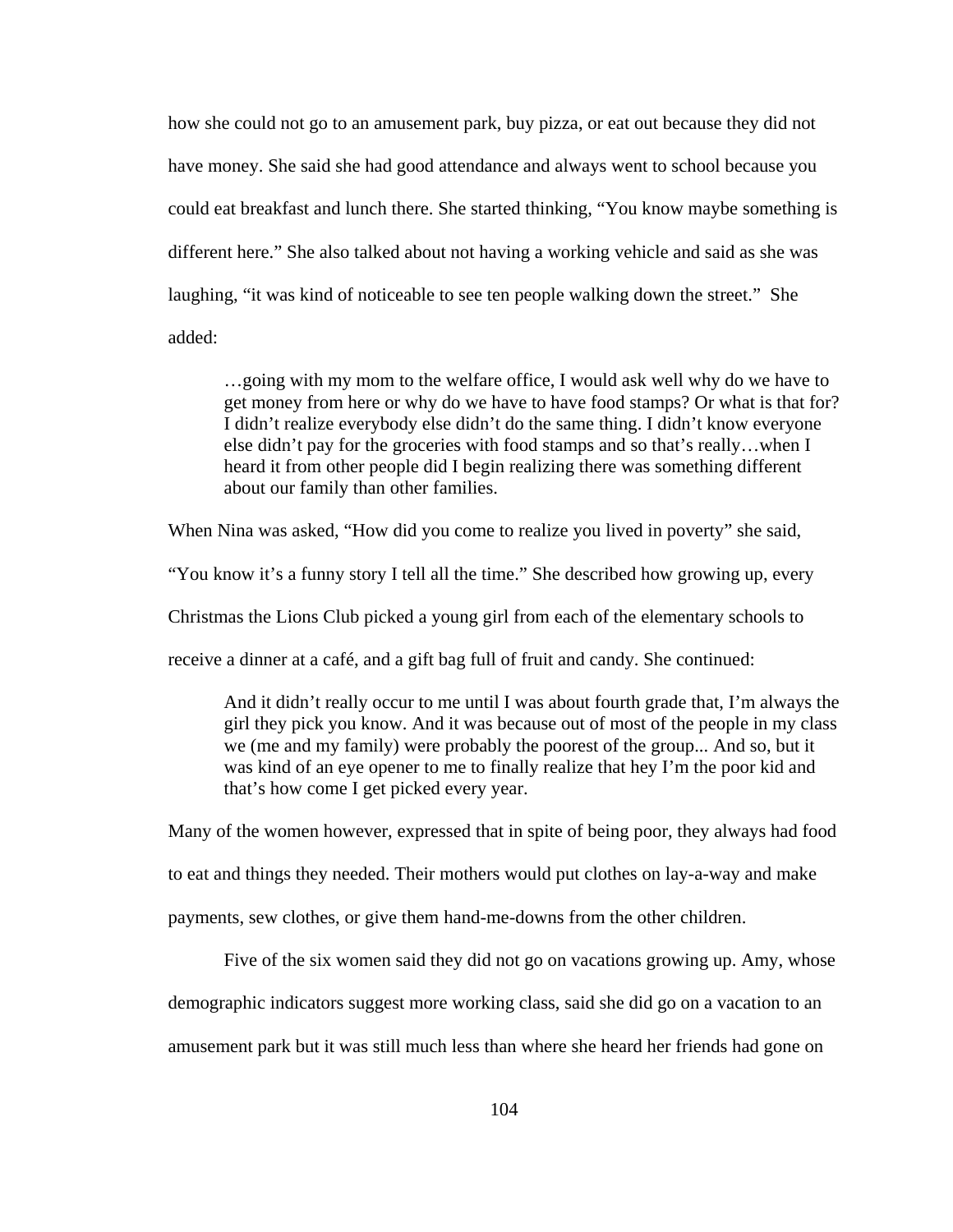vacation. Some of the women spoke about wearing clothes handed down from their siblings, or clothes from garage sales, thrift stores, or only buying clothes on sale. Several women talked about not being able to keep up with the latest trend, although Nina said she could keep up because her mother was style conscious and sewed her own clothes. Several of the women also said they only had one pair of shoes, or they had one pair for church and one for school and they wore those shoes until they were wore out.

Four of the six women said they never ate in restaurants or fast food places growing up while the other two noted they ate fast food rarely or only on special occasions. All the women talked about eating the same type of foods, the staples in the Mexican diet. Rice, beans, hamburger meat, "pa pas" (potatoes), and tortillas were cooked in many different ways for variety. These types of experiences were similar across all the participants. A couple of the women remembered not desiring others' food primarily because it was not what they were used to eating. Some, however talked about sandwiches as treats when they were able to eat them, and for some being on the freelunch program at school helped.

The Experience Helps them in Their Profession. Four of the six women mentioned that they believed their experience living in poverty and overcoming that as a Mexican American had given them a greater understanding for the people they worked with and helped. Interestingly, all the women worked in service occupations. Three work in health related service, one an attorney dealing with civil cases, one an elementary school principal, and the other an information service librarian. In this way the experience has proven to be an asset that helps them better understand the people whom they serve in their professions. The experience of living in poverty and being Mexican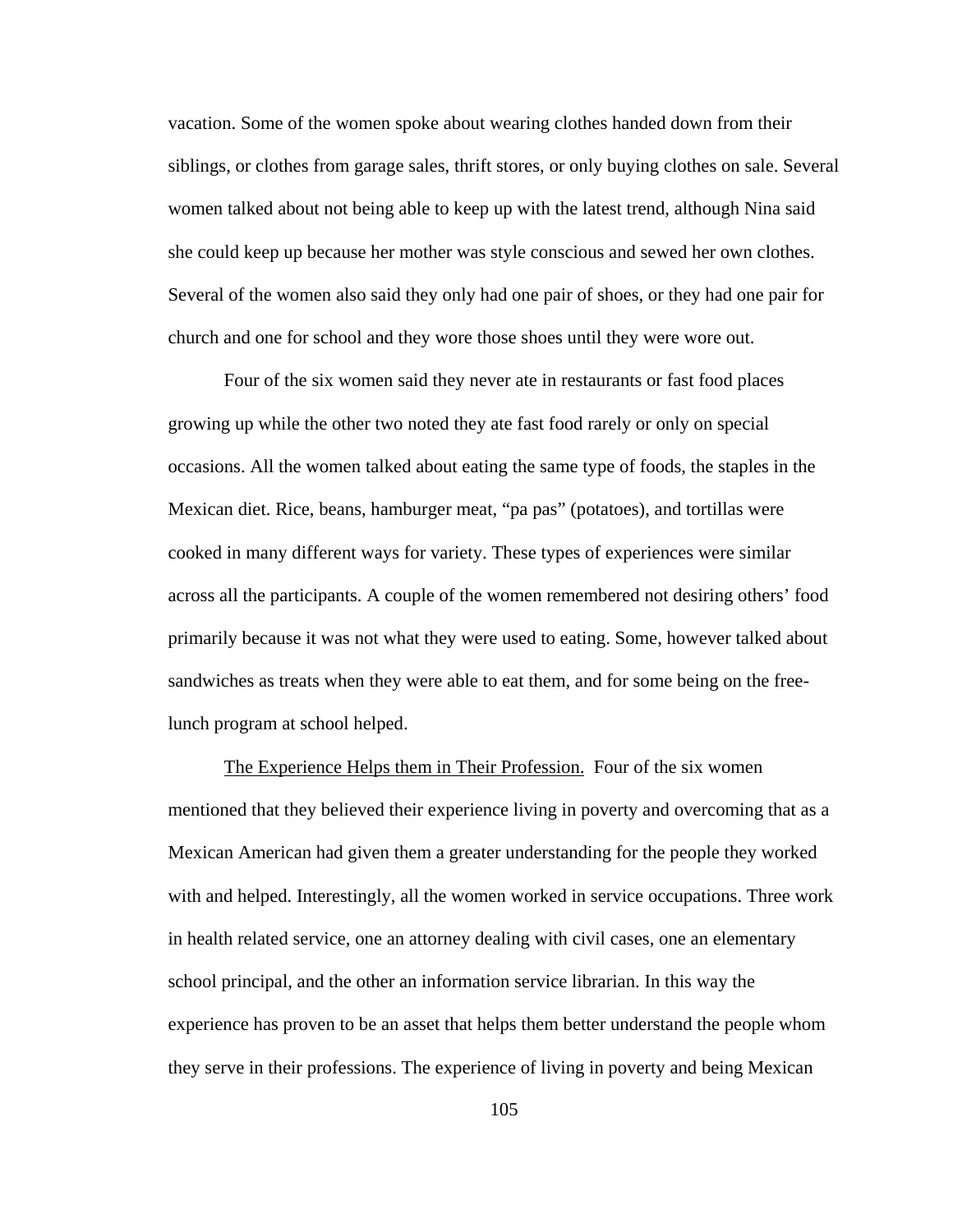American gave them insight into the lives of other people and granted them greater

understanding of their situation. Nina stated:

I guess it's been through working with people with disabilities and the underserved. People with disabilities seem to be in low income or poverty level a lot of times. It makes it easier for me to understand what they are feeling and what they are going through. They live on Social Security or a limited income a lot of times.

Luz talked about her job as a principal of a school and how her experience growing up in

poverty had actually helped her in her job:

So I think that with my job it helps me really relate to the children that we have that are living in similar situations, because I really do know what it feels like to go to bed hungry or to see a parent give up her portion of the dinner meal so that the kids can eat…So that really helps me with my kids or when I have parents that come in and they are trying to explain their situation and… I think a lot of times administrators don't understand that … It is a lifestyle for some people and its real and it has, you know, it has its effects on the children, so I try to understand where they are coming from too, to see how we can help.

Mari saw her experience of growing up poor and in a Mexican American family help her

in her profession:

… I think in doing family law all the other experiences help me out. I understand what those people are going through and I know what to ask. Especially like if we are fighting on custody because when they are saying something I know what they are talking about, but the people that have never gone through any of that don't have any idea. … I see, like right now I see people graduating from law school and they are 25 and you know I was 33. And I look at them and they have no idea what life is about. You have got to have life experiences too. They are totally lost. They ask me questions and it's like ok, that I have to explain from my life experiences not what you learn from a book or the law. It's real life because that's what we deal with people.

Paloma said that when she worked at a welfare office she would encourage people,

especially women, to go back to school and get their GED and a college education. She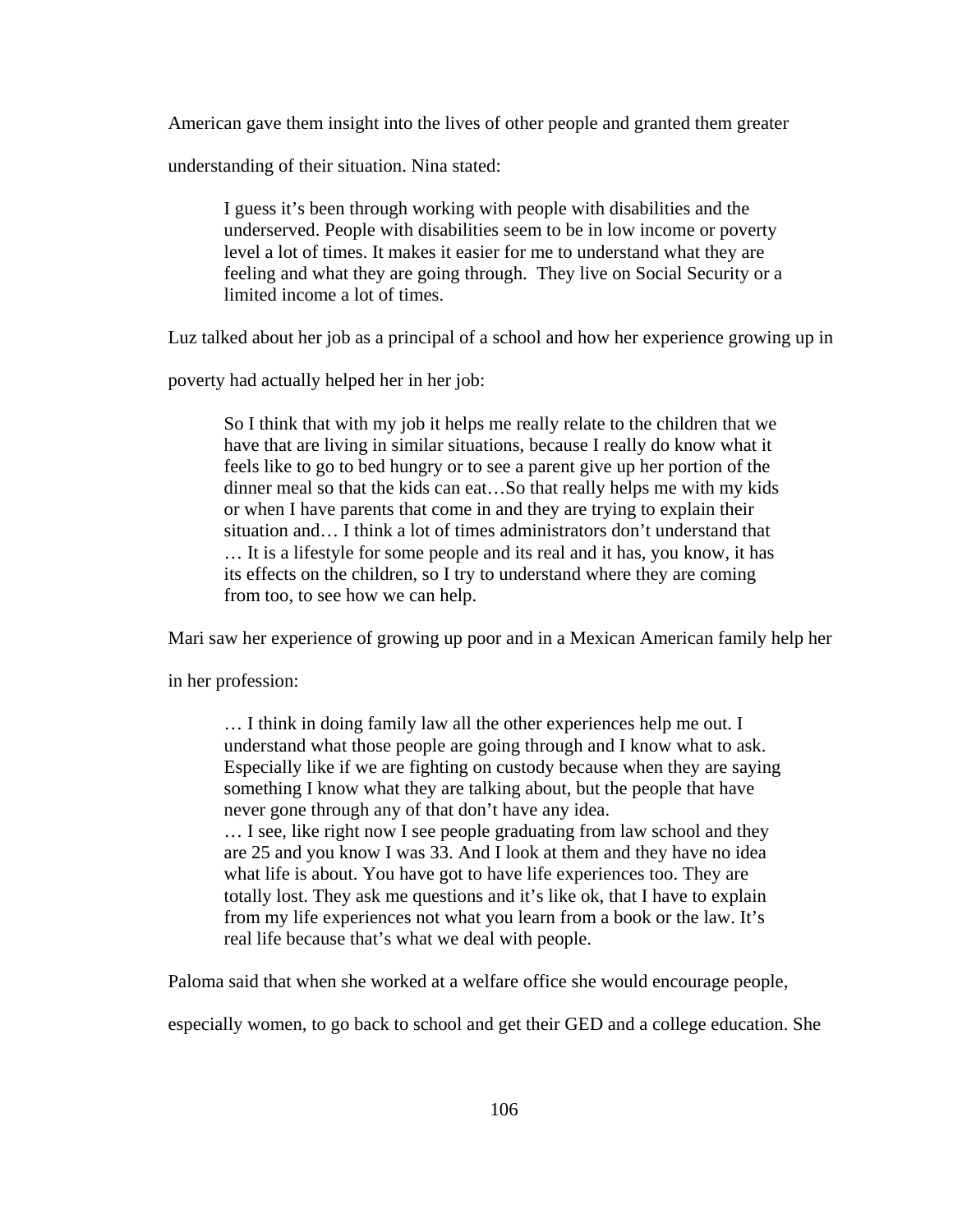said she would encourage them and could because she knew what it was like to be in

their place.

This was my encouragement to them. I said I have been through it. I know what it is to struggle…I had one man say 'well you don't know what it is, you're sitting on that other side of the table.' 'No' I said 'Whoa, that is my soap box right there.' … I have worked in the fields since I can remember and he would just stare at me and I said 'yes, I have worked in the fields.' I have worked to be this far…but when they would tell me you don't know what it is to work in the fields, I said Whoa, and I would put up my hand and say wait a minute, I know what it is that's why I am here to help people, to encourage them, you know, you don't need to be like this.

This experience of living in poverty and transitioning out has given these women strength

to draw from in their professions. This strength allows them to understand and help

others in a similar situation.

The women used their experiences to encourage others who were struggling to

break the cycle. They told others about the importance of education as well and the

lessons they learned from their experiences. Luz expressed the importance of education

to young adults she encountered in the school where she worked and to her own children

as well. She teaches her children:

….when you grow up and you have your own family, you need to have a solid education that you can go to work and be employed enough to take care of you and your family…

She also strongly believed and stated:

…Um, definitely an education I would say and I tell kids that all the time and teaching high school…. really pushing education for those kids and really letting them know that it doesn't matter what background you come from. That's insignificant to where you can go in the future, but you have to have a vision for that.

Paloma also said she stressed that when she saw women she helped: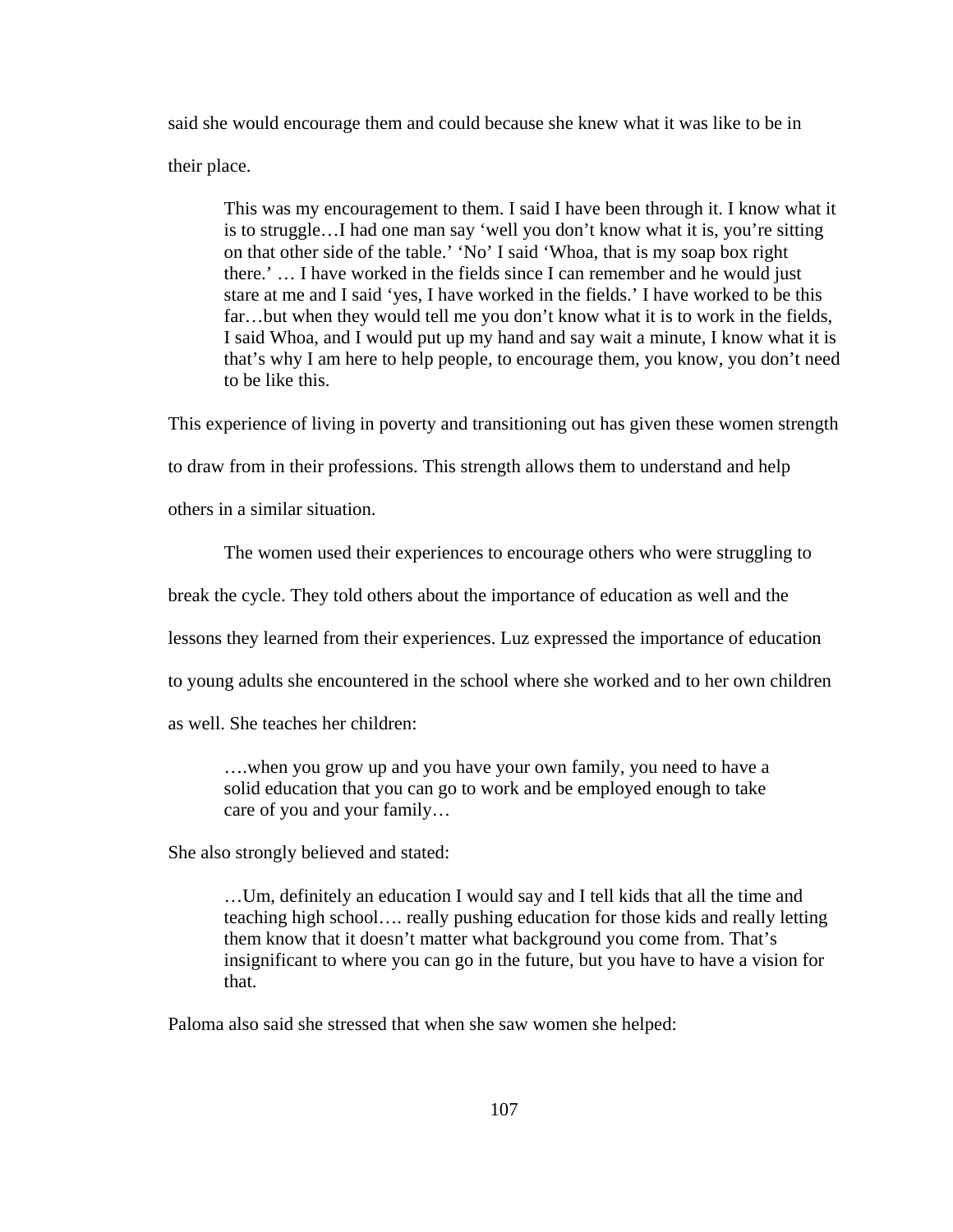Usually, of course, I like to tell the women (at work) I say ah, ha I know you hurt, you go down whatever, but get up. Shake off the dust. Keep going. That's all. No matter what, you are still going to encounter obstacles no matter what. But I said knock them over and keep going. You have to be positive.

Positive Attitude. Having a positive attitude was mentioned by two of the six

participants. Having a positive attitude included having a positive mindset and outlook on

life. It meant looking for the best in situations and believing that things would work out

for the best even when it did not look like it. Paloma mentioned having a positive attitude

several times throughout the interview and credited it with helping her in this transition.

She saw herself as a positive person and believed that one has to be positive in order to

overcome obstacles in life. Paloma stated:

So you sort of like self encourage yourself and say look I am better than this, I can do better than this. And I mean that's my big thing. My positive thinking you know sometimes you feel like oh my gosh where am I going to go from here? Whatever but that is what you say. Like that song says "I will survive"…. You have to be a positive person even if you are by yourself. Think positively and things will work out.

Luz also sees herself as a happy and positive person. She felt that it was important to

have a good attitude when trying to accomplish life goals.

And attitude has a lot to do with it. … So having a good attitude and remaining as positive as you can about life and just understanding there is going to be bad times and I mean that's normal, it happens to everybody but what are you going to do from there. You know when we get in a mess and we are just like all depressed or whatever you know ok enough of that. Now what are you going to do? What are you going to do from here? And just really trying to remain positive even when things don't look so great. And it really pretty much works. Because it's a mindset, it's a mindset about how you want to see your life and what you want to do.

Intelligence. Being "smart" or "advanced" was discussed specifically by three of

the women. Three of the six participants talked about different situations in which they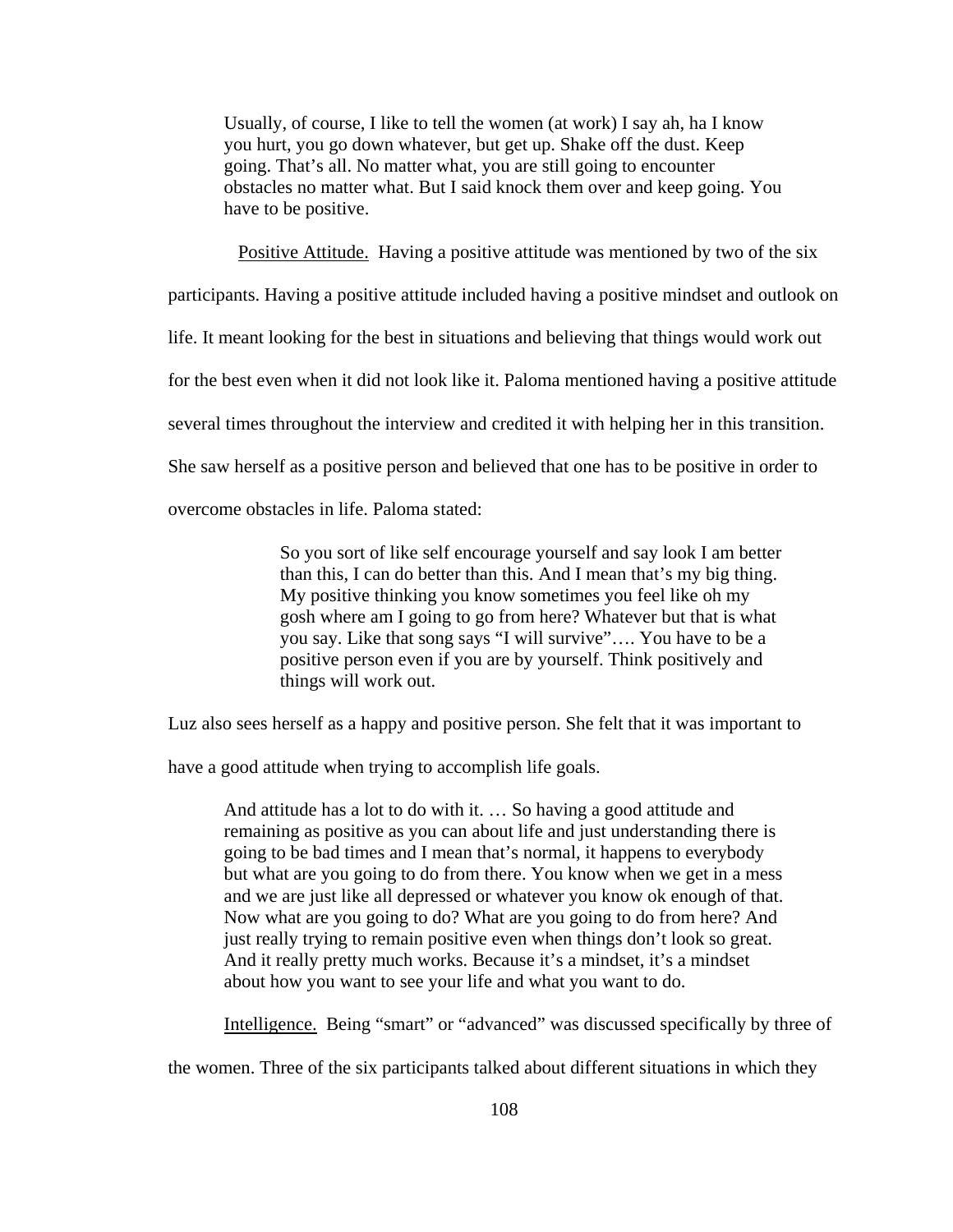were seen as smart or advanced intellectually growing up. Two of the women in this study report teachers giving them more work to do because they would finish their school work quickly. One of the teachers separated the students and gave them extra work because they were advanced. For one of the participants the teacher noticed her ability and had her moved up a grade in school so then she was in the same grade as her older brother. And another of the participants notes her family members said you are so smart you should go to college. Two of the women graduated third in their class while one says she studied hard and was very close to being valedictorian at her high school.

#### Summary

 In discussing their transition out of poverty, the women referred to their education, faith, hard work, and determination as factors that aided them in becoming middle class. Education not only brought them a degree to further themselves professionally, but also gave them a vision of something better and broadened their horizons. Going to college provided an avenue to exit the cycle of poverty they saw growing up. Education and going to college also showed them the possibilities the world had to offer and what they could have. Going to college provided a new vision for their lives and a practical asset to get a better job in the professional world. It is important to note there also were influential and important people in their lives who encouraged these women in their educational endeavors. Some directly encouraged them to go to college. Sometimes this was their parents, sometimes it was others outside the home like teachers and for one woman a sergeant in the army. Others encouraged the women by providing emotional and practical support in general. These people did not necessarily encourage college specifically but they did encourage the women's self-esteem as children and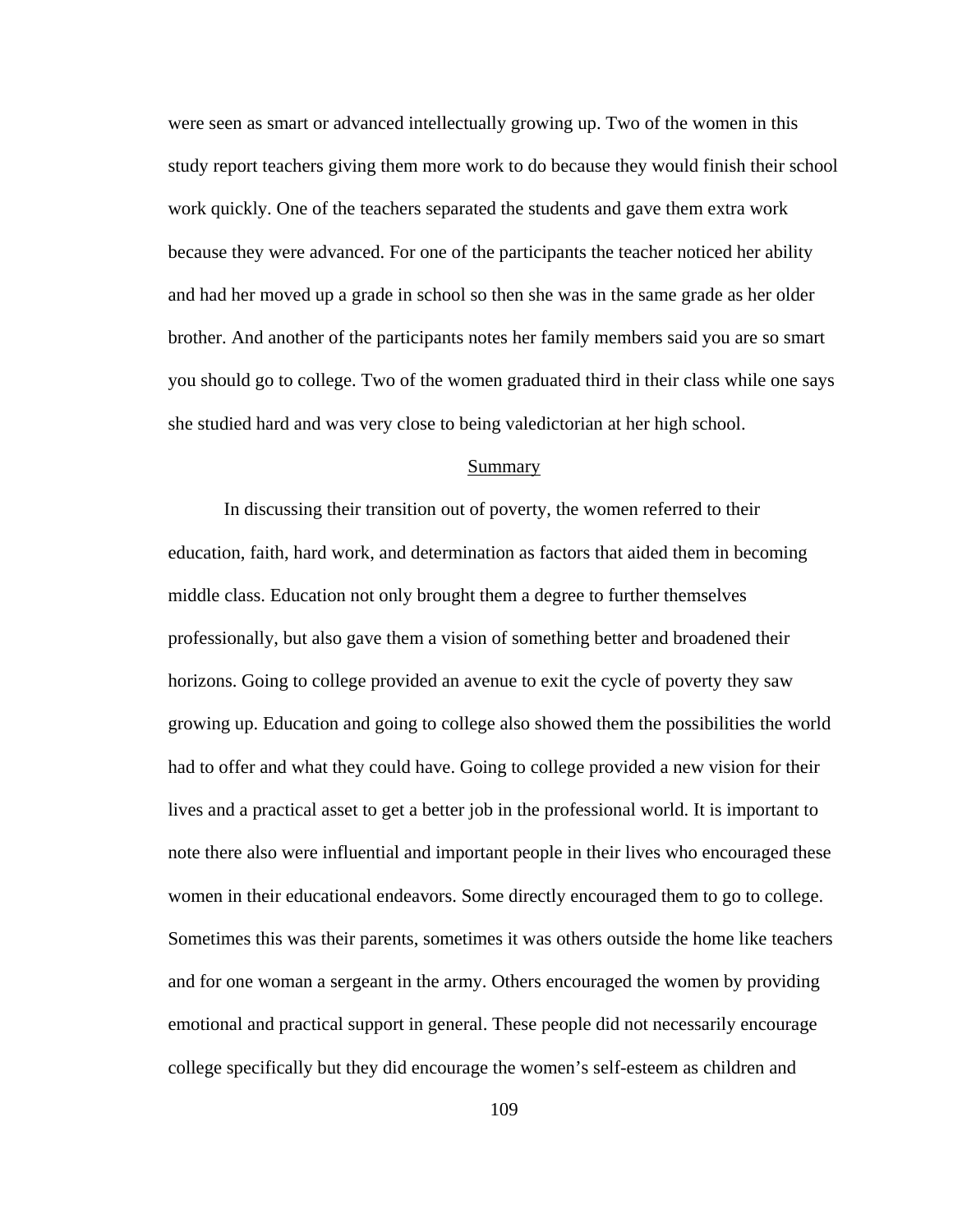young adults by what they said to them or the ways they treated them. Sometimes the parents did not encourage school but they were supportive in their adult child's choice to go to school. It was these encouragements and the women's personal decision to go to college that started these women on a new path into financial security.

 The women talked about their faith and belief in God at various times in the interviews. They discussed how God had a hand in their lives and how He has helped them through out their lives. The women also believed that their faith was not necessarily about going to church but it was about having a strong faith and doing things daily that recognized Him in their lives. They learned about God and faith as children from their parents and grandparents. Faith was expressed by believing he had been with them and helped them in this transition to strengthen and encourage them. It was also expressed in simple everyday saying in the Mexican language which incorporated God into everyday situations and life. God was a source of strength for all the women and was referred to as something you "just feel" or something that "you can't really explain", but his presence was there taking care of them and helping them.

 The women's hard work and determination was necessary in their transition as well. To buck the norm and do what was against societal expectations took a lot of hard work and determination to accomplish. The women possessed these qualities and endured the struggle to go against what was expected of them. The women worked hard to pay for school and help their families while being determined to pursue and achieve their goals of not living like what they had seen and experienced growing up. Their work ethic and determination changed their life course trajectory onto a path less traveled by Mexican American women in that time. There were still few Mexican Americans in college when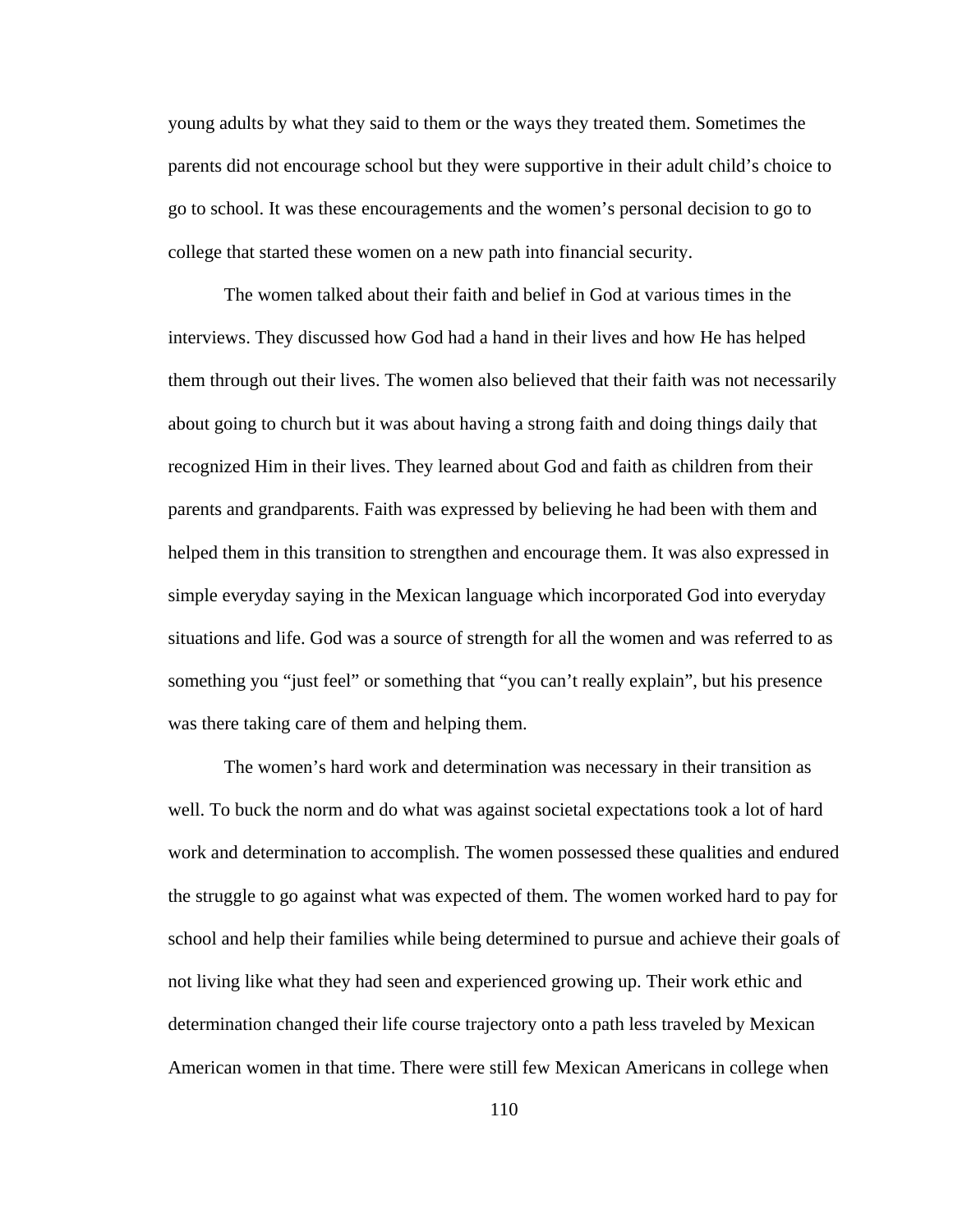these women decided to go to college. The strong work ethic, taught by their parents, gave them the discipline and strength it took to accomplish those goals. Bucking the norm and having insight into their lives to decide to do something different in combination with their hard work and determination put these women on a different course and changed their lives by enabling them to become middle class.

All the women stated that they did not know they were in poverty growing up. Not knowing was their first response when asked, "What does poverty mean to you?" Everyone they knew was in the same financial situation as themselves, so they did not know any different, and if you do not know any different you do not know what you do not have.

The role of the family was prominent in the interviews and emerged as having influence on other areas of the women's lives that helped them exit poverty. Some of the things the women mentioned as playing a role in their exit from poverty, such as faith and working hard, were taught by their parents. The women were taught similar beliefs and values when it concerned money. The women were taught by their parents to pay bills first and take care of what you need first. They were taught to save for what you want and to not owe or be in debt to anyone. They were taught to be conscious about money. The teachings from their family played an important part of the transition because it gave them aspects of what they used to exit poverty and move into the middle class. Experiencing this situation along with their experience being Mexican American gave them insight and understanding to better help the people they work with today.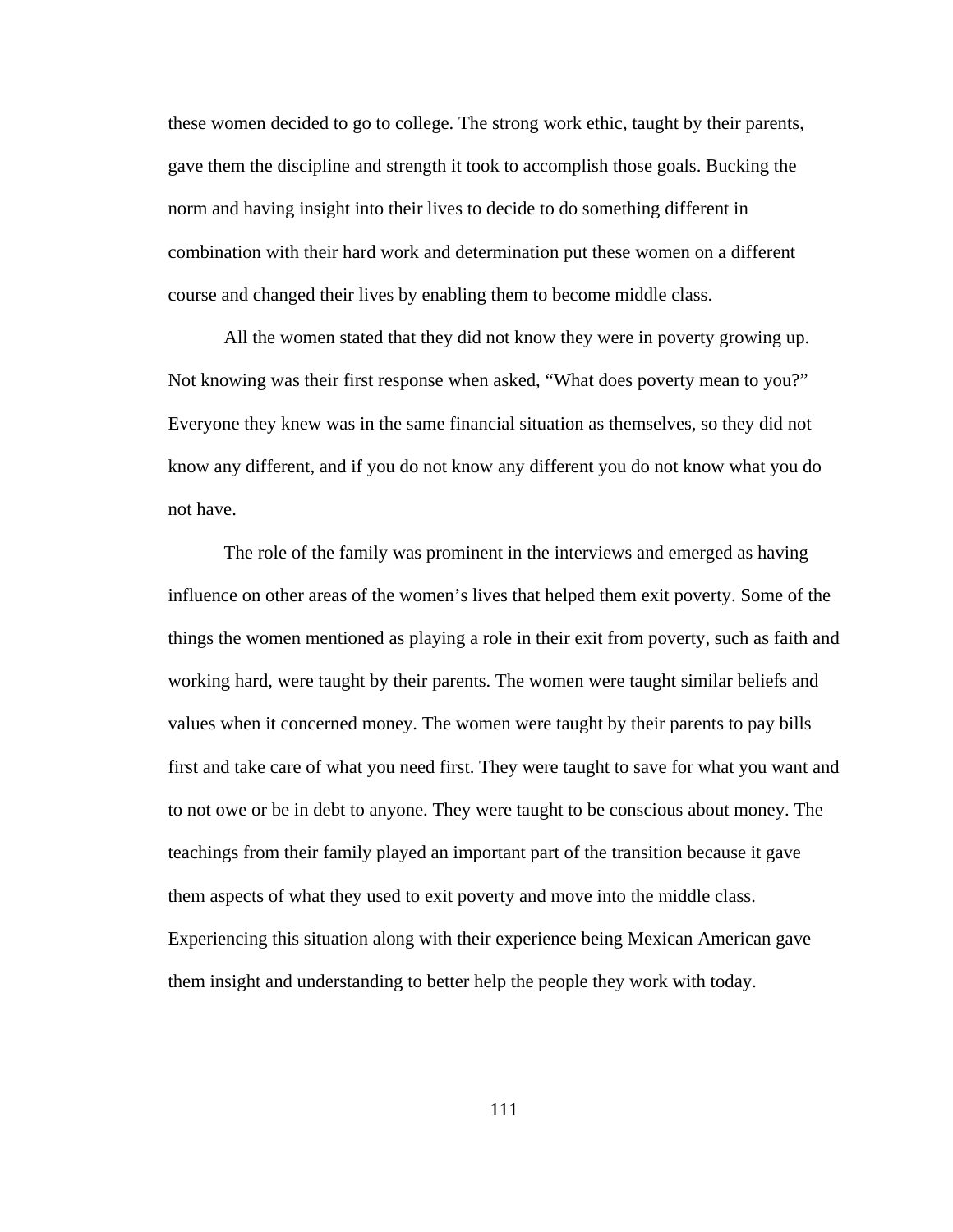## CHAPTER V

# **DISCUSSION**

The current study was designed to explore the experiences of Mexican American women who grew up in poverty and have made the transition into the middle class. Even though there are high percentages of Mexican Americans living in poverty, there is an upward movement of the middle class (Martinez, 2001). Little is known, however, about the unique experiences of these individuals as they exited poverty. This study hopes to begin to fill the gap in this area. An interpretive phenomenological approach was used to give a voice to the participants and interpret the essence of their experiences exiting poverty. Several themes emerged from interviews with six Mexican American women who grew up in poverty and are now middle class. The themes detail their experiences and highlight what aided them in this process.

## Resilience Research

Few studies, quantitative or qualitative, examine specifically the transition from poverty into the middle class in specific ethnic minority groups. Therefore, the current study's findings were compared to the research on resilience that examined risk factors including living in poverty.

## The Positive Impact of College in Exiting Poverty

The role of college in exiting poverty emerged as a major contributor to this transition. Going to college broadened the women's horizons and gave them a realization of what they could have. Participants referred to going to college as not only opening doors and providing more opportunities, but also providing a vision of what was possible.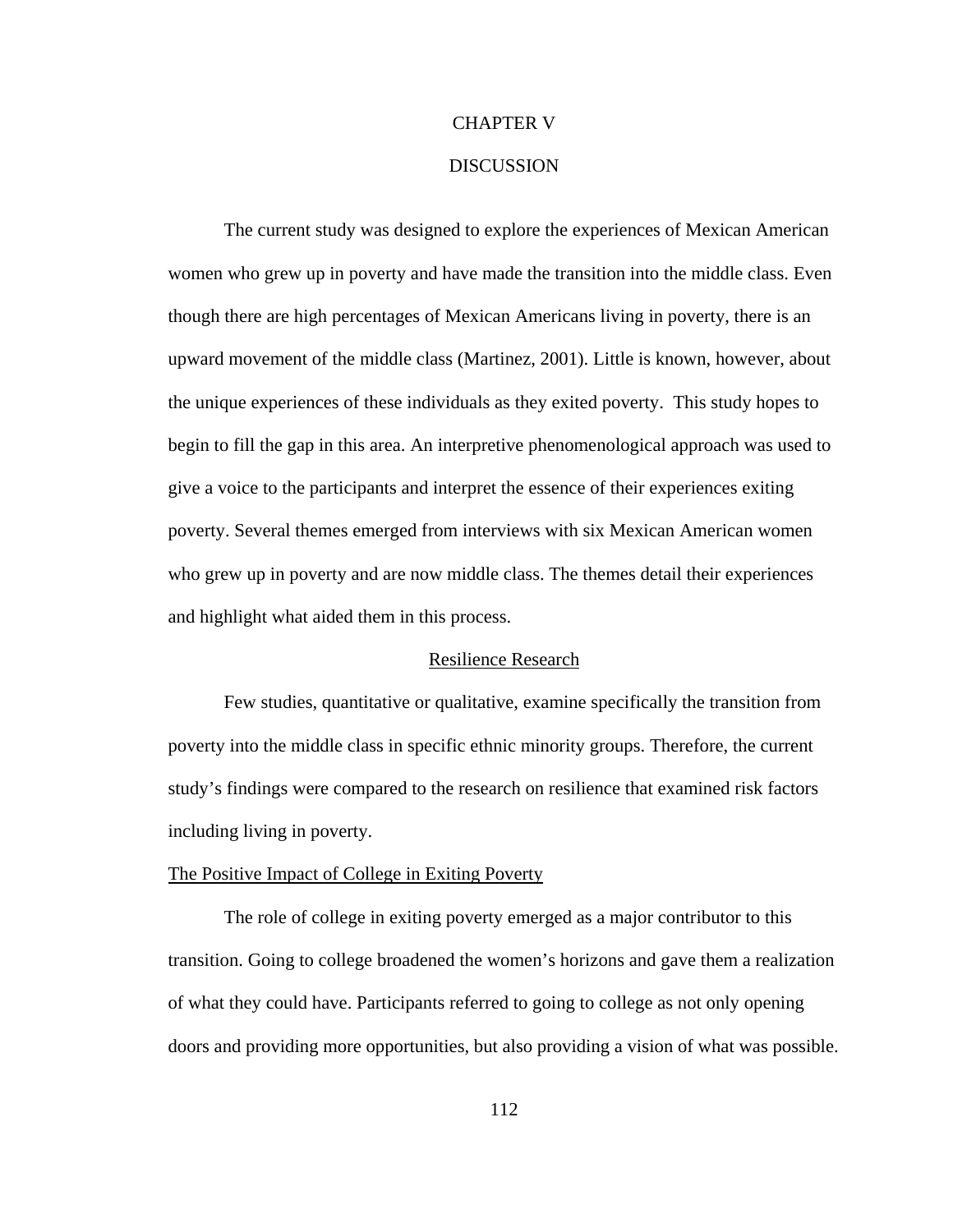Education did not serve merely as a means to an end but provided something much deeper, a new "picture" for their lives that was never before even conceived. The women saw how their lives could be different than what they knew. Previously they had an abstract view of what they did not want but entering college exposed them to different people and ideas and showed them what they could have and be and how to obtain it. In this way for the women knowledge was power. The more the women were exposed to new ideas, concepts, and people the more in control they felt of their future.

This finding adds detail to what entering college can provide- a new vision for a better future and not just practical help. This sort of detail possibly emerged from the qualitative nature of this study. Going to college served as a protective factor because it gave a vision of what was possible, encouraged the goals they already possessed, and encouraged a larger life perspective.

# A Personal Faith and Belief in God

Theme two, a personal faith and belief in God supports the research on resilience that found this individual characteristic played a role in resilience (Herbert, 1996; Thompson, 1998; Werner & Smith, 1992; Williams et al., 2001). All the women talked about their spirituality in the sense they believed in God and had a strong faith. They expressed a belief in how He had a hand in their lives, directed their steps, and provided or protected them throughout this journey. The current study supports previous findings about the importance of faith for people facing hardships or other types of risk factors. Relying on religion/faith or prayer created a source of strength for those facing hardships (Herbert,1996; Thompson, 1998; Werner & Smith,1992). In a study on homeless runaway women, Williams et al. (2001) also found spirituality was a part of what the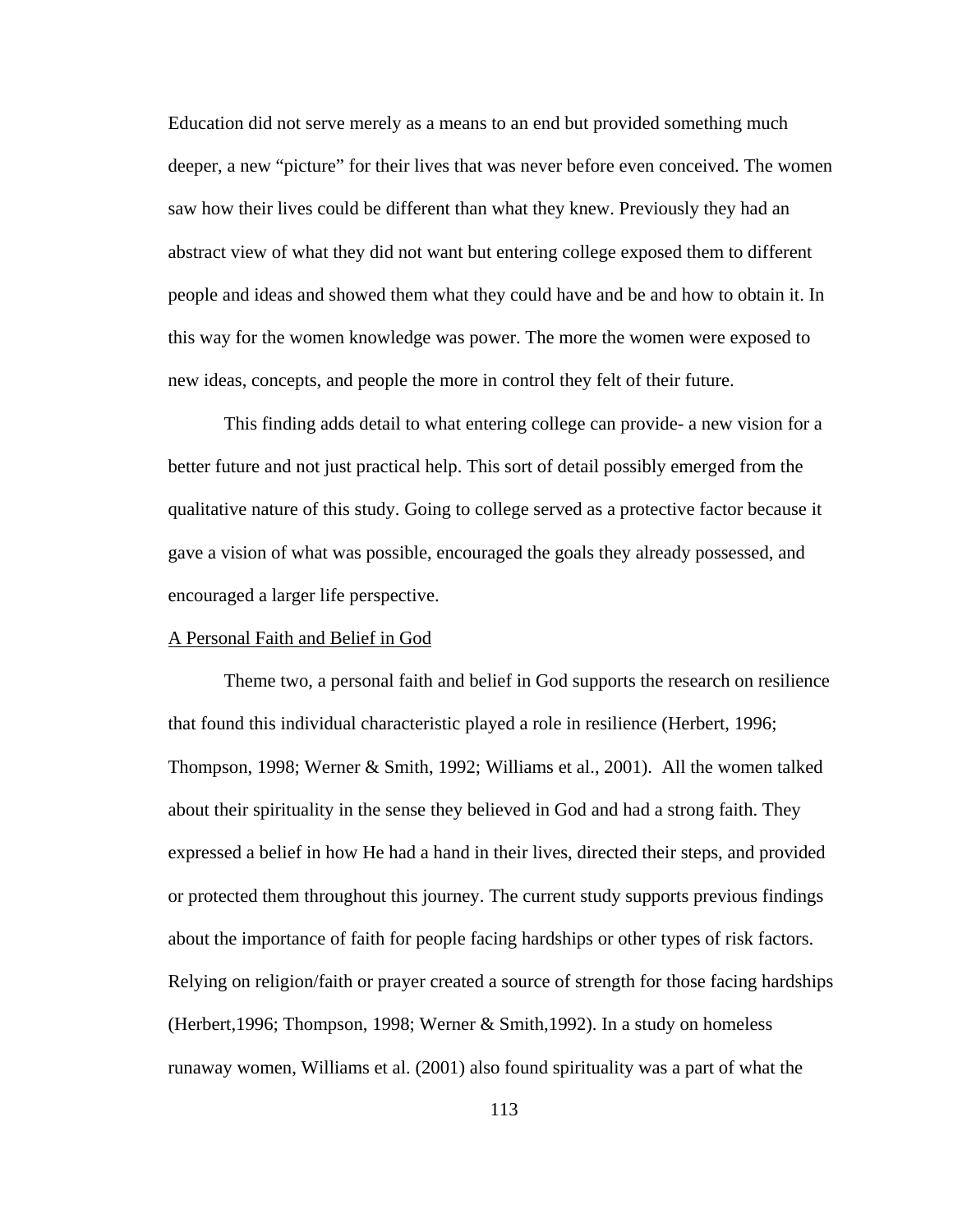women believed had an influence on their lives. The women in the current study discussed how a belief in God and strong faith that included praying, reading the bible, for some going to church, and a daily walk with Him helped them get to where they are in their lives currently. God and faith provided a very strong source of strength through their journey of exiting poverty and making that challenging transition.

The importance of this finding is the implications on how God and faith provided the women with hope. Hope ultimately motivated and encouraged consistent change. The women talked about determination coming from the underlying sense of hope the women possessed. Without that hope, determination, change, and hard work meant little. The women drew from their source of faith and this source most importantly provided the hope to continue in their journey when it seemed hopeless.

In addition, the women believed ultimately God guided their steps, made the path, and provided those choices. They realized they could make choices to affect their future but also realized and believed through their faith that God had a part in guiding their steps and therefore influencing their future. Luz talked about how there have been angels in her life that have helped her along the way. And Mari talked about God placing people in her life to help her as well. In this manner faith and God emerged as prominent in these women's lives.

#### Hard Work

 Theme three, hard work emerged as a behavioral component necessary for these women to transition into the middle class. The women talked about how it took hard work to get out of poverty and that is what was necessary. The women expressed the necessity of working hard and talked about jobs, at times needing two to get to where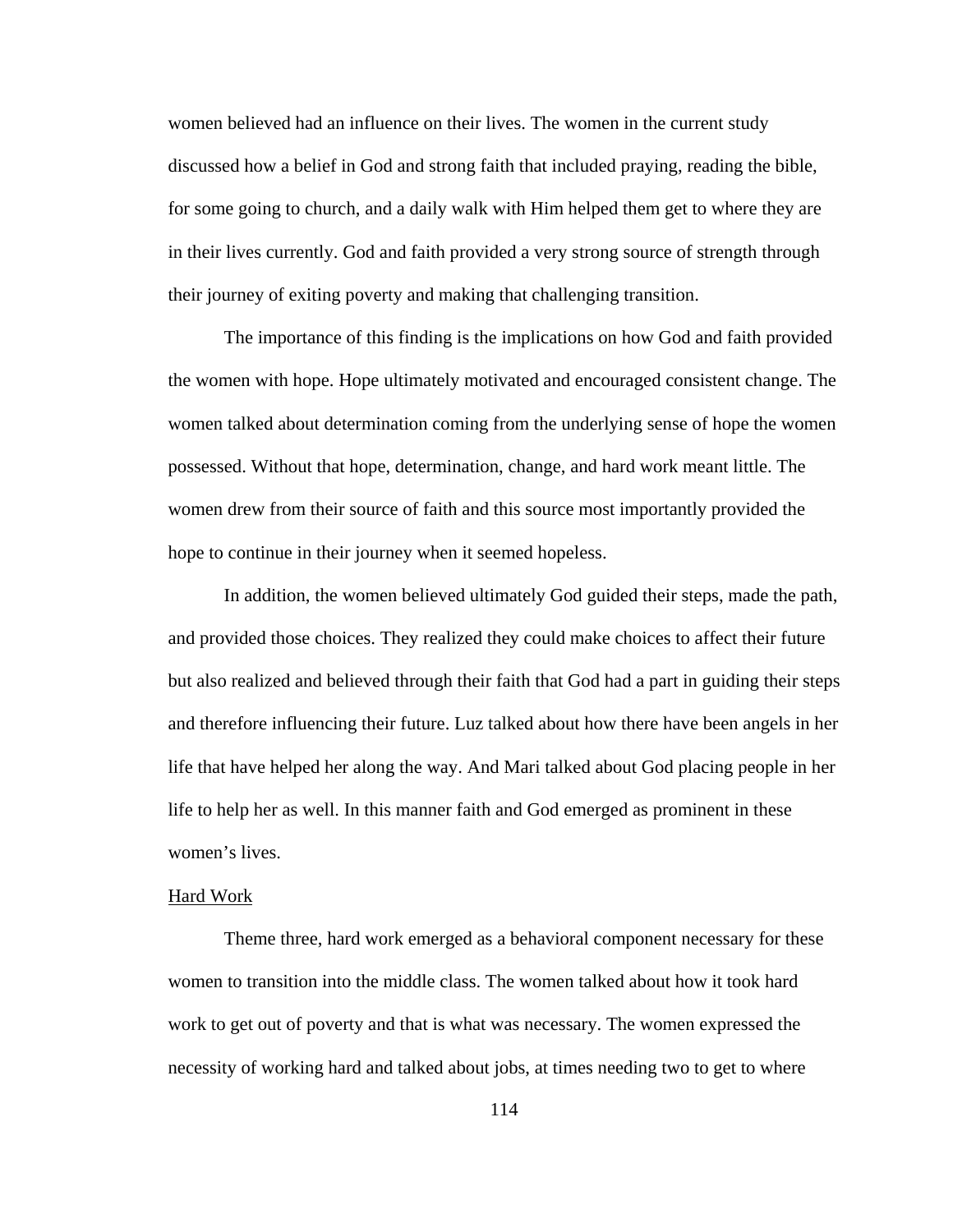they were financially. Similarly Thompson (1998) used both quantitative and qualitative methodologies to study African American young college students and adults. The quantitative section gave young African American college students questionnaires to measure resilience. Their resilience was based on their belief of their own resilience and what they perceived others thought of their resilience. The college students faced several risk factors as young children, including poverty. The second most frequently used coping strategy was hard work. It is interesting both the African American participants in Thompson's study and the women in the current study noted they used hard work, a strong work ethic to overcome the hardships they faced. For ethnic minority individuals hard work may be essential to overcome lingering effects of discrimination and segregation in society. Ethnic minority groups therefore may have to use hard work and a strong work ethic to overcome possible racial barriers such as stereotyping still present today.

In many other studies, however, this theme is not discussed as a protective factor to promote resilience. For the majority of the women, in the current study hard work meant overcoming obstacles that made it for difficult for them to get out of the life they once knew. Hard work was the outward expression of the internal determination the women possessed. Many of the women had to work two jobs, pay for their education, and overcome the feelings that came with being an ethnic minority student at a large university. All the women were internally driven to work hard. They also had to believe in themselves when other people did not believe in them. They had to continue toward a goal while facing discouragement and feelings of isolation.

115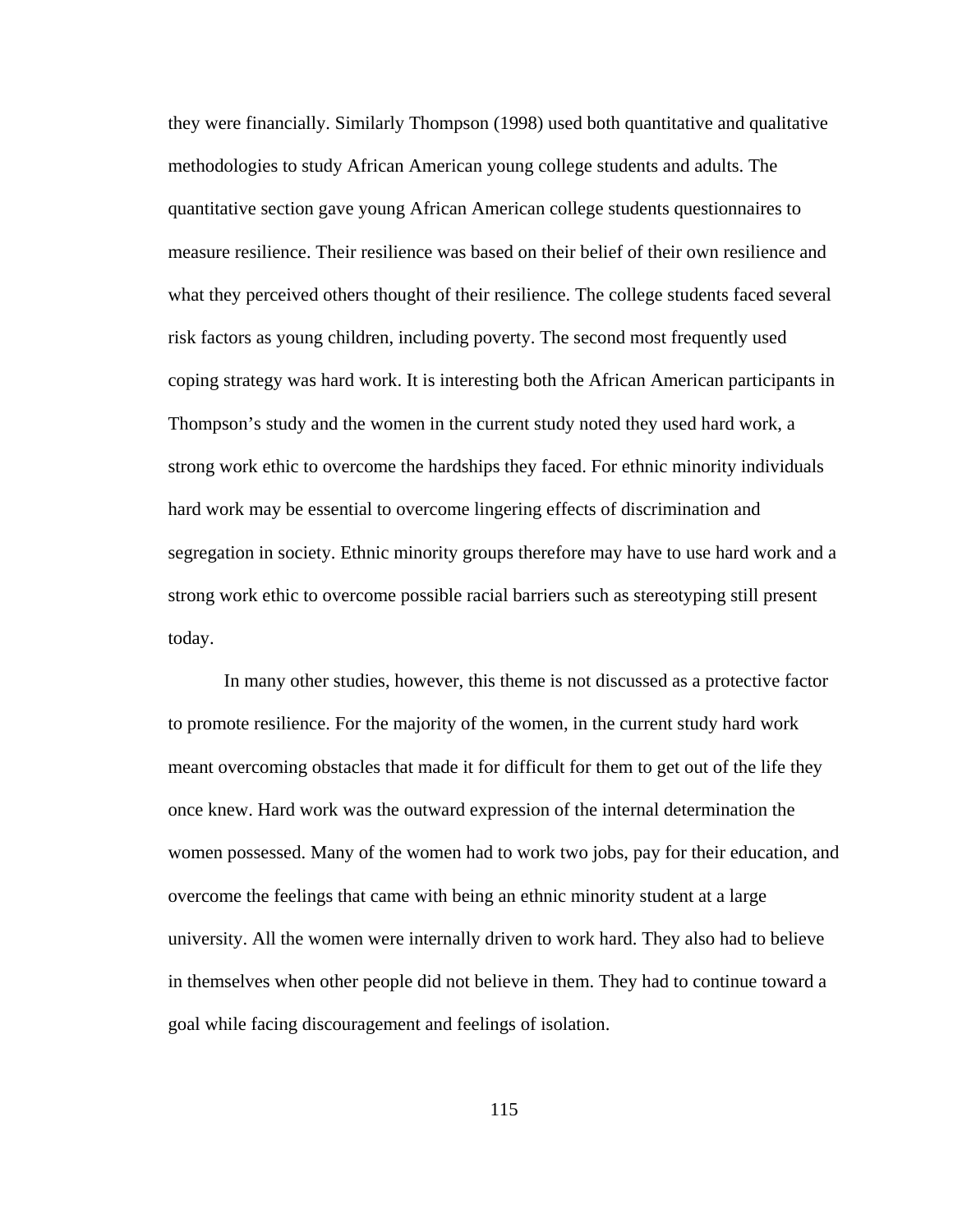This hard work may be different from that required of mainstream middle class individuals who might have more social support when entering college. Some beginning college students may have parents who know how to navigate in higher education matters because they attended college. These women were all first generation college students. They had to learn how to find their way in the college arena and succeed while doing so. This challenge of becoming middle class from poverty required the hard work discussed and the women did what was necessary to finish college and continue on pursuing a better financial life for themselves.

## The Role of the Family

Theme four, role of the family includes the importance the women's families had in teaching, supporting, and influencing their lives. The women learned about the importance of education, having faith, a good strong work ethic, and a set of financial values about money from their families. Luz called these "cultural things" taught by her mom and termed it as just "good solid living." They learned these skills from their families even though their parents were not highly educated or middle class.

The research on Mexican American values of familism supports the findings in the current study. These women were raised with strong ties with their families, a characteristic integral to the Mexican American culture (Baca Zinn & Pok, 2002). The women's experiences reflect a closeness and respect for their family and parental teachings. They used and integrated these teachings because they held their parental opinion with great respect and significance. Thus, the family had great influence in the women's life experiences because they were reared in a culture that values family closeness, unity, and solidarity.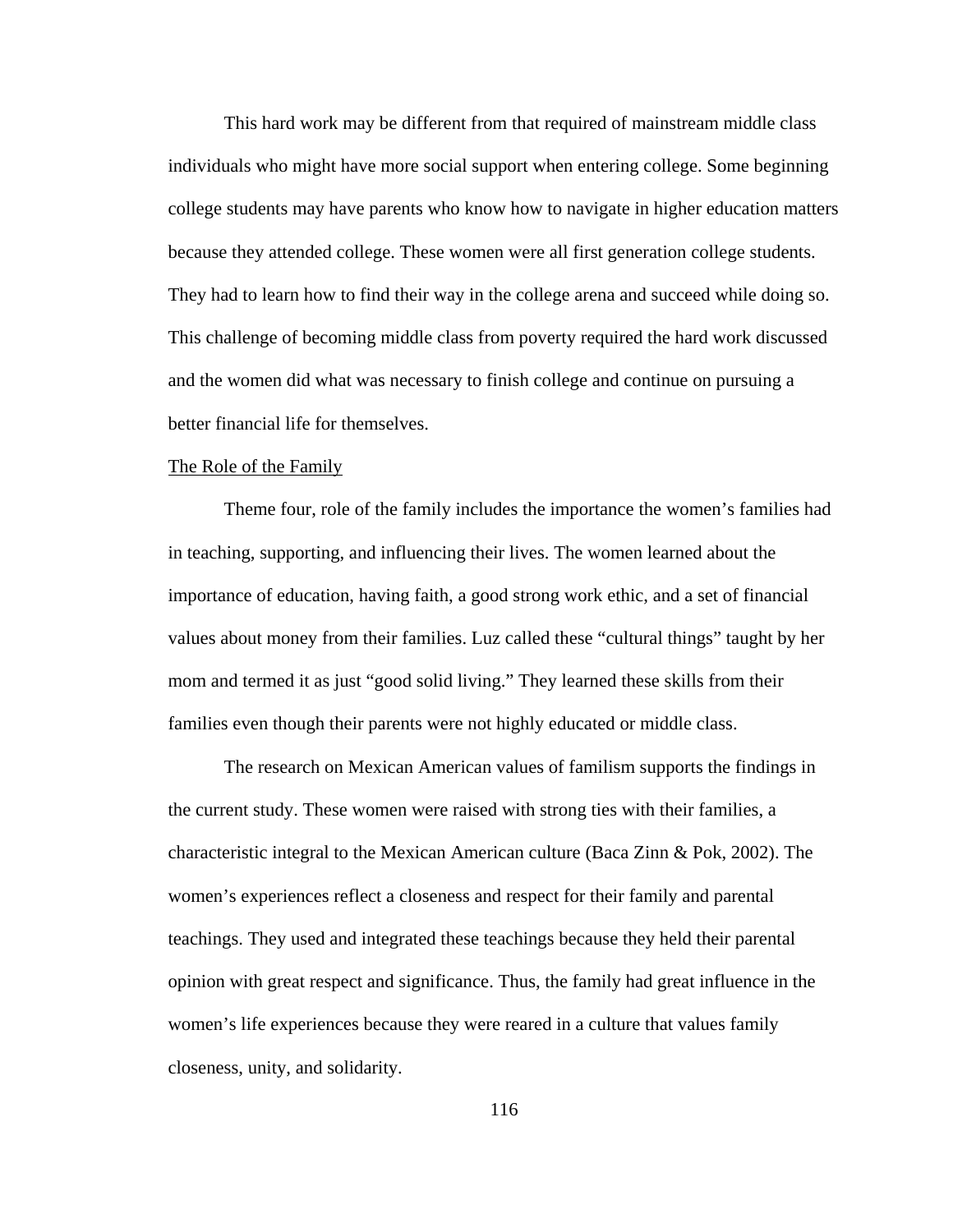The role of the family was prominent for the women and supports previous research suggesting family plays an important role in individual resilience. Research suggests the *positive support families* provide to individuals plays a role in resilience (Conger and Conger, 2002; Herbert, 1996; Hines, Merdinger, and Wyatt, 2005; Werner & Smith, 1992; Williams et al, 2001). Warmth and cohesiveness in families helped individuals manage stressful life situations (Garmezy, 1991). Research on resilience proposes that familial support is a key in resilience and can serve as a protective factor amongst risk factors, poverty being one of them. While this study supports familial support it provides additional insight into the ways the family helped. It places an "everyday" face on what cohesiveness, help, and support means. It provides a picture of how family closeness and support played out in the lives of the women.

Most importantly, the role of the family holds implications for increased consideration. While living in poverty the women's parents taught and practiced skills the women attributed their exit from poverty. Their parents modeled a strong work ethic and hard work as well as belief and faith in God. Therefore it was not merely what the parents taught, but it was also what the parents did, what they practiced. Both in combination are why the family was such a powerful force for the women. Bandura's social learning theory proposes *imitation,* "humans acquire new behaviors simply by observing others perform them" (Trawick-Smith, 2003, p. 41)*.* Social learning theory suggests children learn by watching others like parents perform tasks. Parental modeling therefore suggests these women learned to imitate their parents by watching and in turn they later incorporated these skills into their lives. As social learning theory states the women learned skills from their parents through the process of modeling and imitation.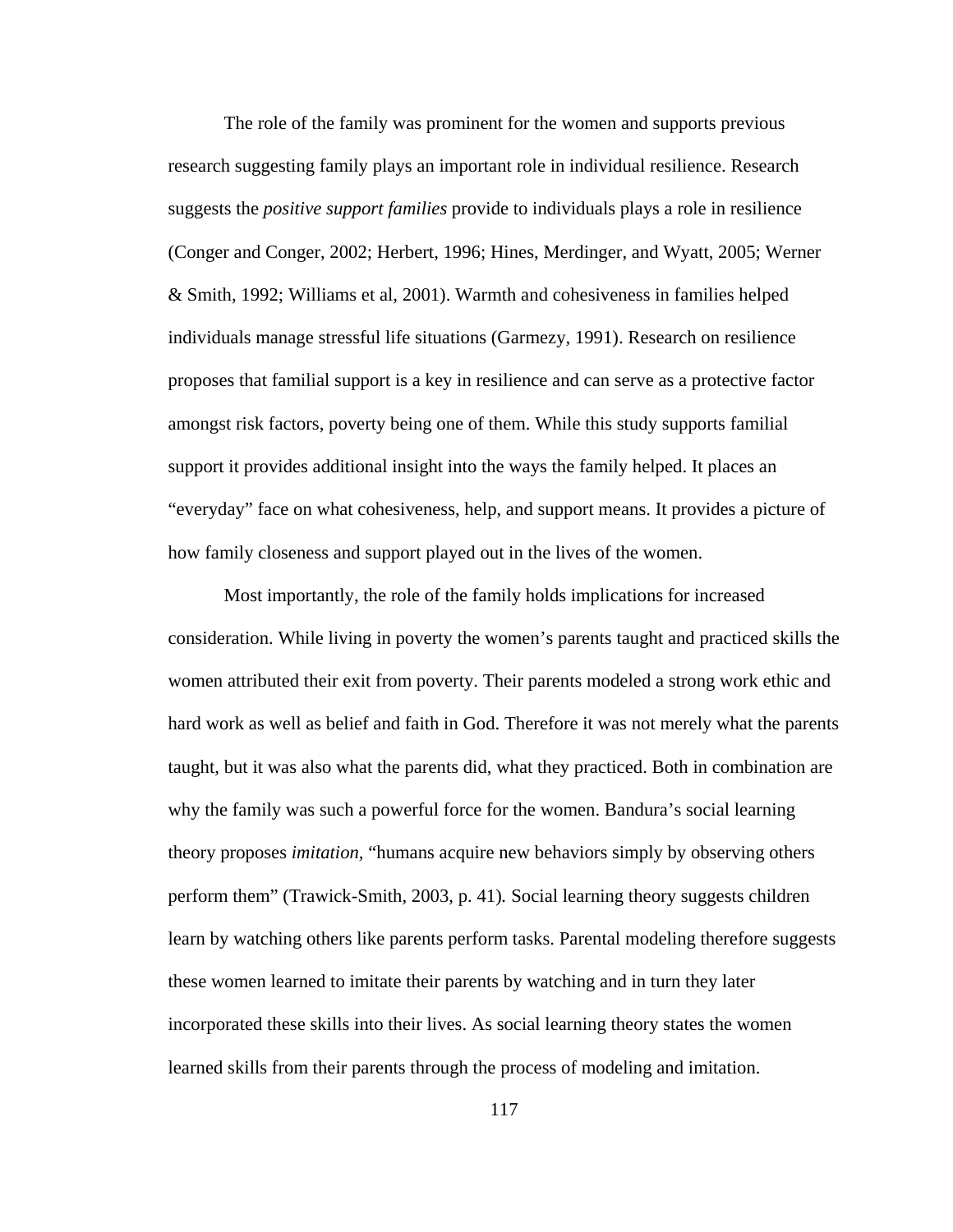Therefore, the findings in the current study support Bandura's social learning theory through the experiences detailed by the women.

Education was emphasized in the majority of the women's homes as well. This is something their parents had not been able to do but the importance was still stressed through their actions. Paloma remembers her mother punishing her and her siblings if they received a D or an F in school. Her mother "would always make them go to school and never let them miss a day unless they were very sick." Parents emphasized education through their sacrifice for their children as well. Sylvia, Nina, and Amy talked about how their parents sacrificed so they could go to college. Their parents placed such a great importance on their children's education that they were willing to work harder, have less, and deny themselves so that their children could have more. Sacrifice was embedded in the theme of education. This came through especially in Sylvia's experience. She remembers her father telling her in Spanish about how he sacrificed and left Mexico so he could give her what he could not give her in Mexico, and that was an education.

It is important to note that in spite of the prominence of this theme across participants, two of the women's parents actually discouraged education. Mari talked about applying for college against her parents' wishes. She expressed how much she wanted to go to college and submitted her application but would not go because she wanted the "blessing" of her parents and that was important to her. This reiterates the value in the Mexican culture of obedience and respect (Baca Zinn & Pok, 2002). Although confronted with a barrier from their parents, the women talked about them with great respect, and reverence. They were nonetheless grateful and appreciative for their teachings and support and still held their parents' opinion with great value.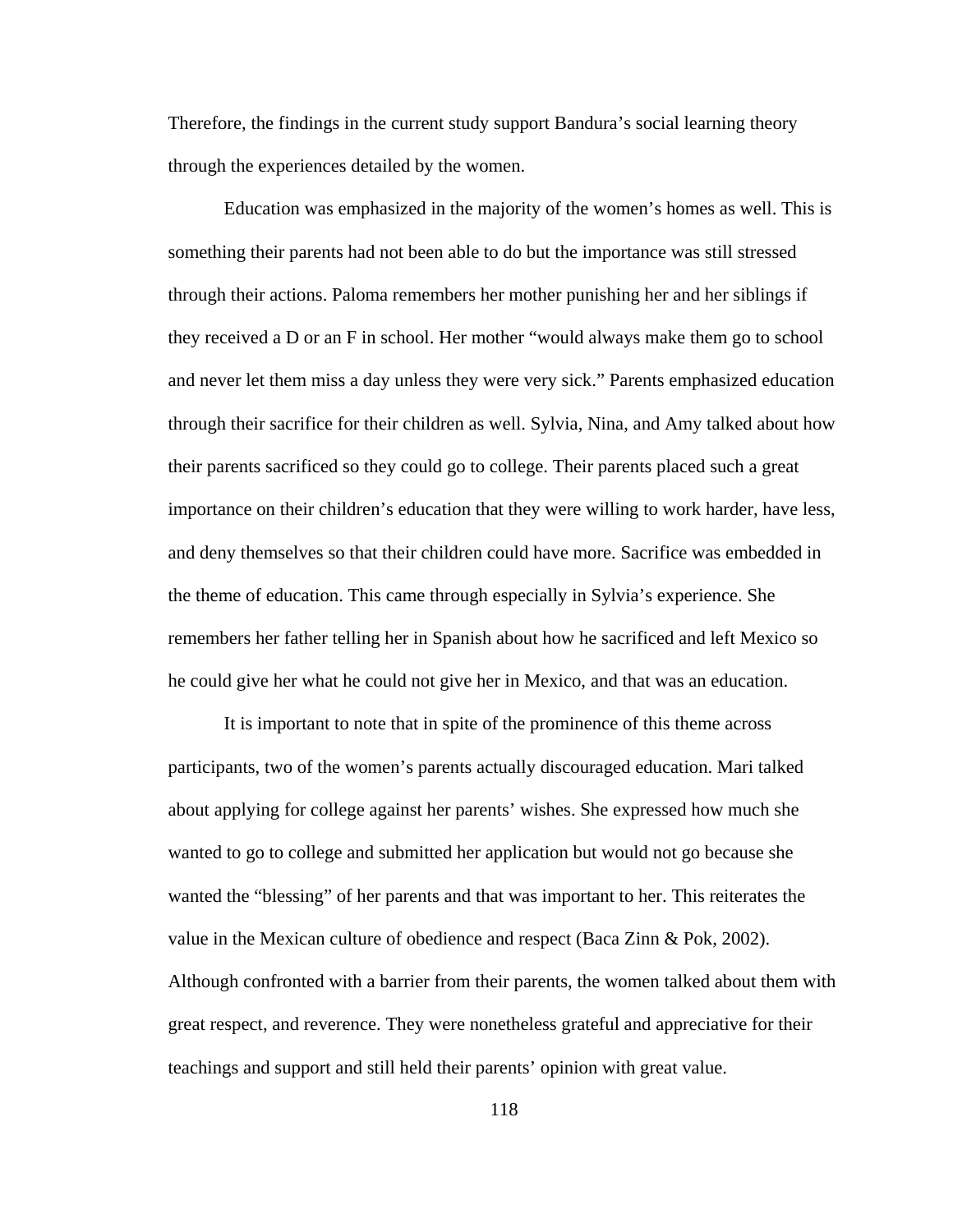### Individual Characteristics

Theme five in the current study supports research suggesting the individual characteristics of determination and a positive attitude were important in individual resilience. Williams et al. (2001), Hines, Merdinger, and Wyatt (2005), Werner and Smith (1992), Strother, (2003) found determination was one of the characteristics that played a role in the resilience of individuals. The women in the current study in many cases specified determination as what they needed to become middle class. They talked about how they never gave up, did not let others discourage them, and just "dusted themselves off" and kept going.

It would be useful to discuss determination in conjunction with hard work mentioned previously. The women's determination was an internal characteristic of the external action of hard work. Determination seems simplistic and direct in its use, however, it was an indispensable individual characteristic that played a role in their exit. Encountering an obstacle without determination could prove fatal in terms of making a successful adaptation in the circumstance. For a couple of the women, possessing a positive attitude aided in their exit from poverty as they used it to overcome barriers and obstacles they encountered. They also used a positive attitude to stop negative thoughts and emotions that discouraged them from continuing on toward being middle class. Having a positive attitude kept their future looking bright even when surrounding circumstances suggested otherwise. These two characteristics were useful in making this resilient transition.

Another individual characteristic of intelligence was discussed as well. In a review of the literature on resilience, Seccombe (2002), noted that intelligence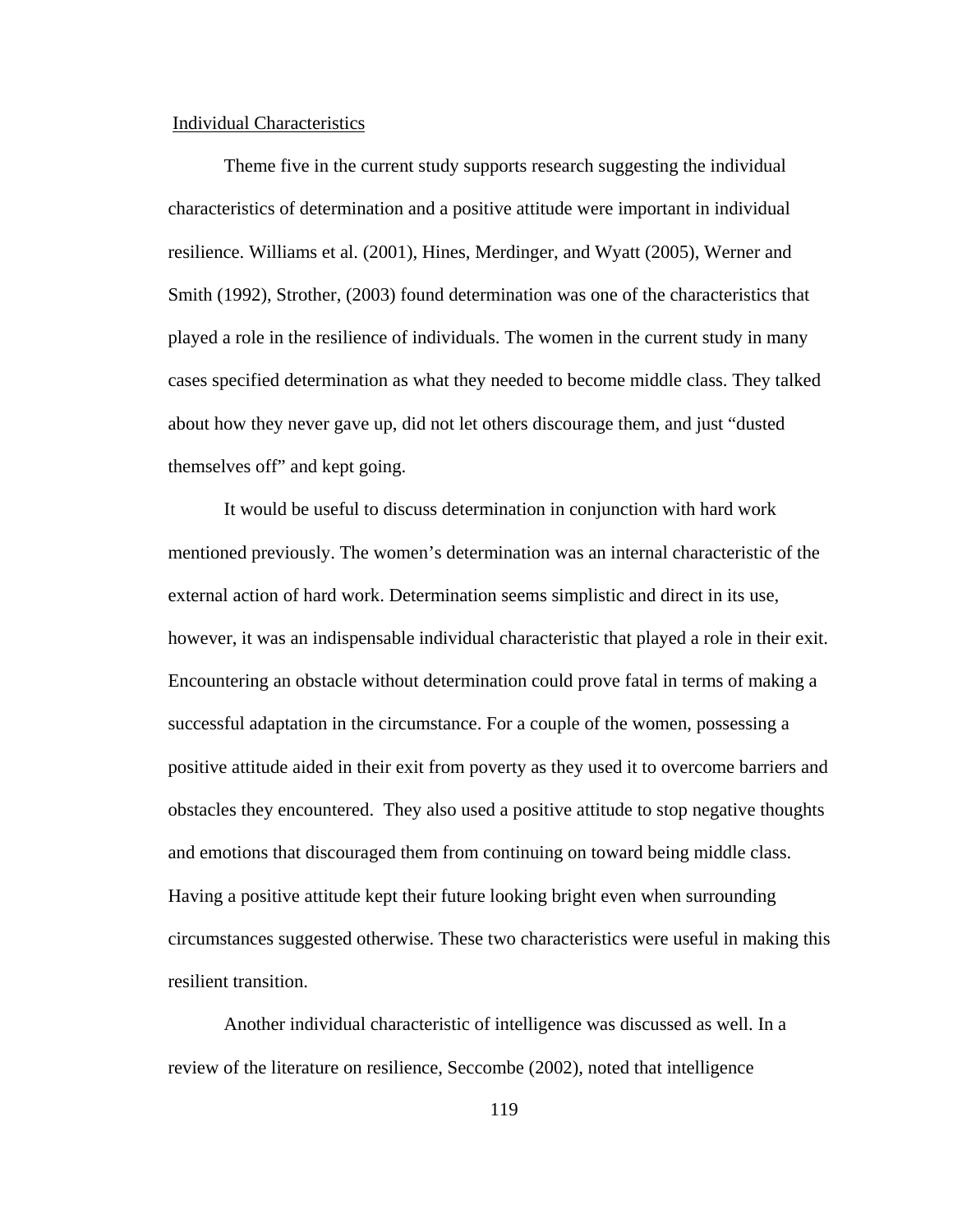contributes to resiliency. Herbert (1996) found all three of the young Latino men did well academically in school and were high achievers as well. Werner and Smith (1992) noted average intelligence was one of the characteristics of the successful adults in the study who grew up with multiple risk factors as children. This study therefore supports the current research about intelligence serving as a protective factor for those facing hardships.

### Life Choice Consciousness

Theme six, life choice consciousness supports Elder's concept of *human agency* in choice making. Human agency refers to the idea that individuals make choices and engaged in effective adaptations within available options and constraints in the environment (Elder, 1998). These choices and actions ultimately construct their life course pathways. The women talked about certain moments when they made decisions and choices to be different from those around them. Some of the choices included going to colleges that were close to them so they could live at home to save money, and work to pay their own way through college. The women therefore took advantage of what was available to them in order to realize their goals.

 Within the life choice consciousness is the idea of placing a negative value on certain life circumstances. The women placed a negative value on what they saw around them and placed a positive value on doing something different. They in essence replaced what they saw with what they wanted for their future. Life choice consciousness deals with perception. They labeled early pregnancy, getting married young, and not getting an education as negative. Because the women perceived their current situation as children and adolescents negatively they wanted to change and do what it took to make a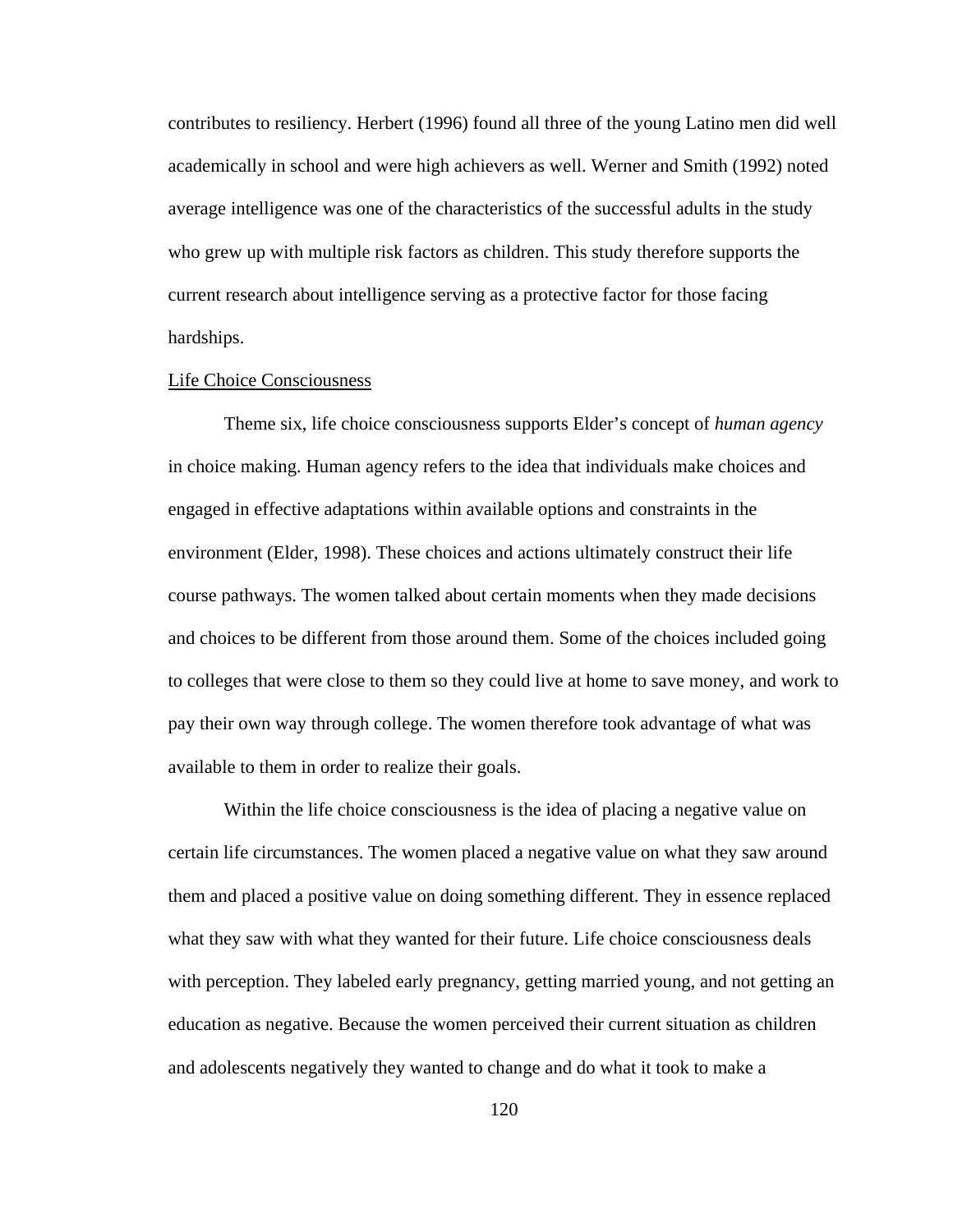difference in their own lives. If they had not placed a negative value on what they saw around them they may not have seen their lives as needing change. This connection is the significance of their life choice consciousness.

For some women this happened while working in the fields and for others it was at certain situations that were a catalyst for change. Working hard in the hot farm fields for some was the force that spurred change. Amy saw her friend's pregnancy as negative and therefore was opposed to what led to that lifestyle. Luz's sergeant in the military encouraged her towards an education but he merely relit the spark which started when she was young in the fields and saw the helicopter and said she wanted to do that. Nina saw peers around her and the cycle of not graduating from high school, getting married and having babies. Mari was in the fields as well when she said "I will never do this again." The majority of the women expressed a time like this where they saw what was around them and decided they did not want to do that.

Sylvia's experience was slightly different. She did not cite a time she thought she did not want that life, but she learned to see early pregnancy and marriage to a "bum" negatively from her parents. She stated how she thought that was her mother's biggest fear, that she would not go to college, become pregnant, and marry a man who would be unable to support her. It was important the women saw their circumstances negatively, because this fueled their desire to do better and get out of poverty.

# "Bucking the Norm"

Life choice consciousness connects with theme seven, "bucking the norm." Awareness of their life circumstances, their ability to make choices to create a new future for themselves was required to "buck the norm" and be different. "Bucking the norm" is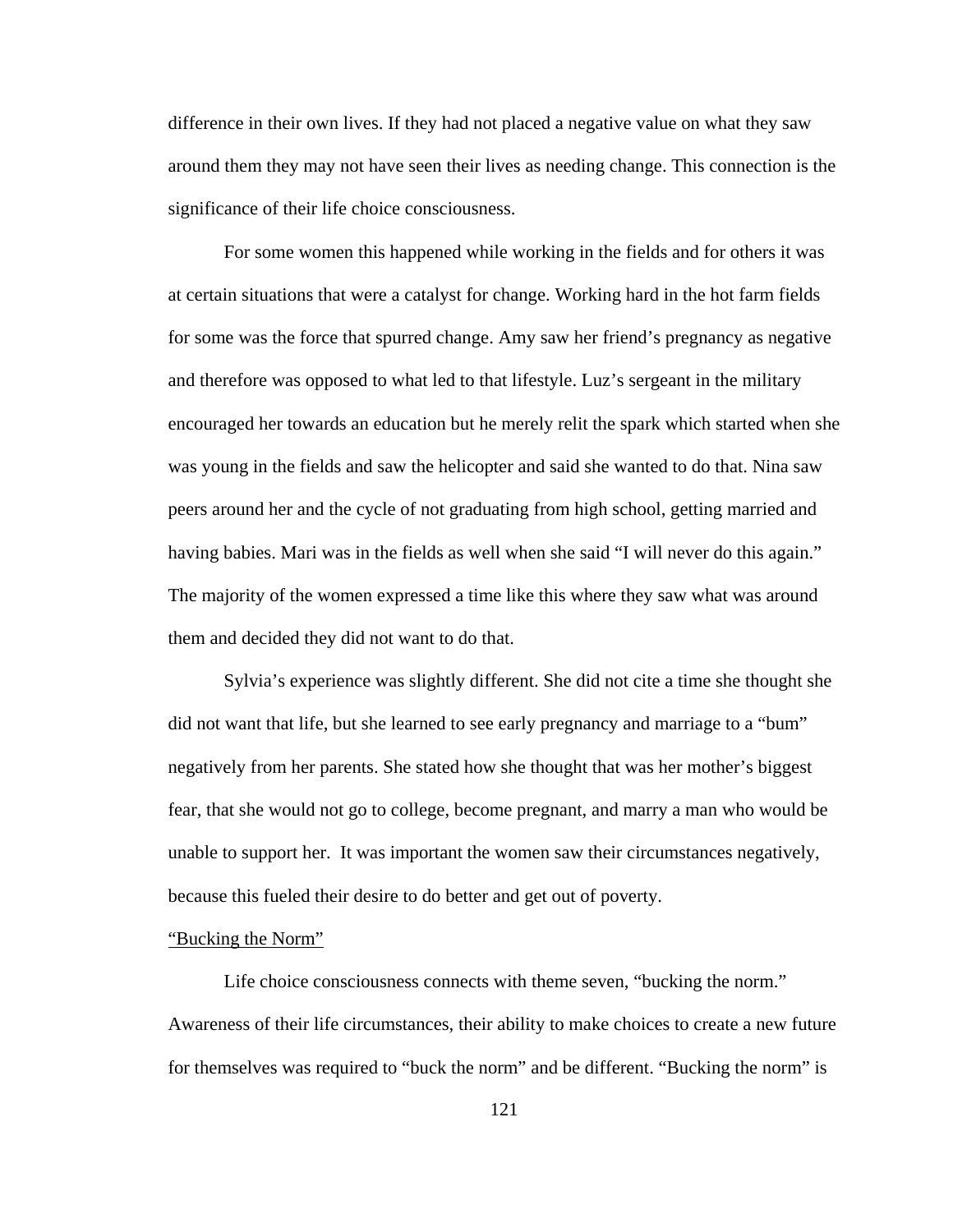unique to this study perhaps because the participants were a minority in two groups, Mexican Americans and women. The women went against the societal norms of Mexican American young girls. During a time when there were few women and fewer Mexican Americans in college, these women went to college and began a unique life trajectory.

Within this theme of "bucking the norm" is the concept of balancing two worlds, their Mexican American collectivistic culture and their mainstream individualistic culture. It was because the women were able to balance the two and combine the cultures that they were successful in making the transition from poverty into the middle class. In a sense they became acculturated, more like mainstream society in order to "buck the norm", to go against the stereotypes surrounding what it meant to be a poor Mexican American girl. Acculturation served as an adaptive process to be able to exit the poverty they knew and achieve economic viability.

# Theoretical Basis: Elder's Life Course Perspective

In addition to supporting some findings in resilience literature the current study fits into the model provided by Elder's LCP. The themes correspond with personal, familial, and external support and resources and play a role in a larger framework while reflecting the resilience literature. At poignant turning points in their lives, these individuals possessed personal, familial, and some external resources that played a role in helping them make the transition out of poverty into middle class.

Some societal expectations were present because the participants were Mexican American, women, and had lived in poverty. Society places expectations on these groups. The women began their lives with fewer available resources because of their families' limited financial resources. Some women worked in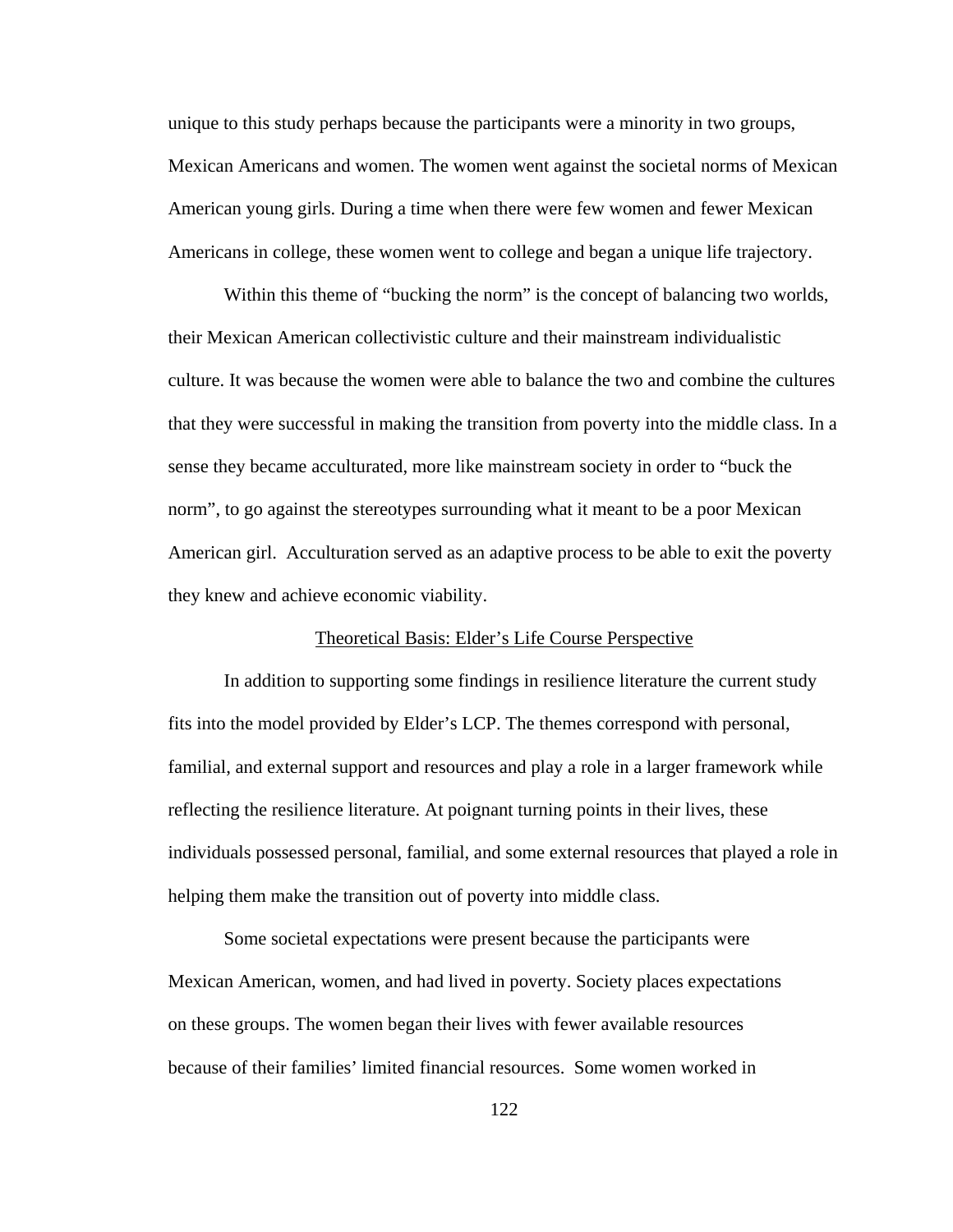fields as children, and some were told they could not go to school and would never get out. Some saw friends and peers staying poor, having children early, and getting married young. These societal influences and expectations could have had an effect on these women as they affected their peers.

This is where the concept of turning points is so poignant. For these Mexican American women there were certain turning points they identified and believed were a part of their transition out of the trajectory of continuing in poverty. For some of the women it was a very specific time when they decided and began to do something different. For others it was not so evident but was a culmination of influential factors that contributed to their exit from poverty. The turning points were places where the life course trajectory began in a new direction. Each choice point or step they took contributed to their transition into the middle class. Notably, several of the women postponed parenthood and marriage until after they pursued and received their college education. They made these types of transitions later in life and much later than expected for young, poor Mexican American women.

 Elder's Life Course Perspective considers *historical time* as playing a role in transitions and experiences. Historical time played a role in the lives of the women in the study. The women who ranged in age between 36 and 51, began college during a time when there were few Mexican Americans attending a university. This made the women's experiences unique to the time period. Most of the women remembered being one of the only Mexican American students in their college classes. In this way one of the theme, "bucking the norm", emerged as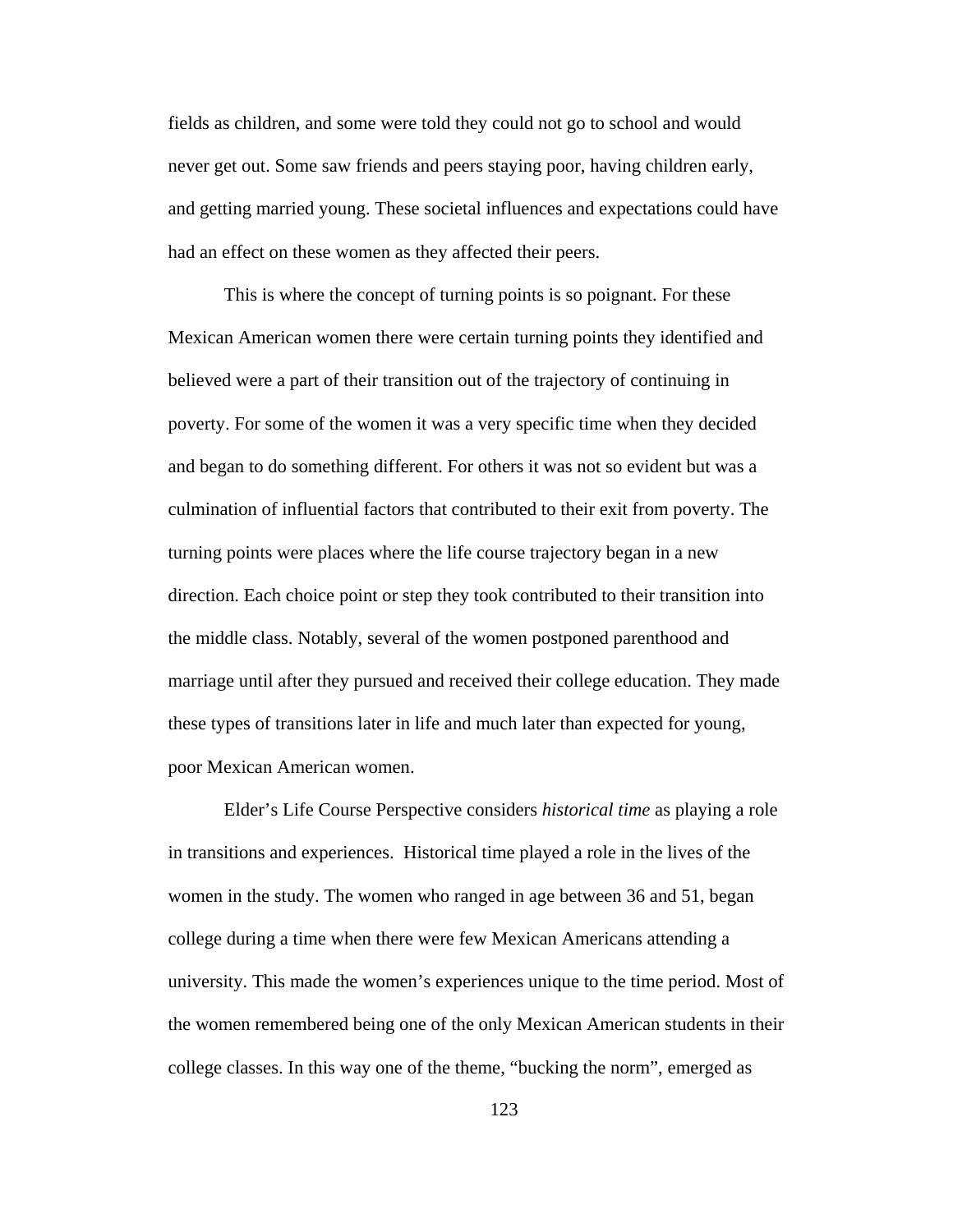something these women had to do to make the transition in this time period. This study done 20 years from now with a new group of Mexican American women may suggest different struggles and hardships because there are currently more Mexican Americans in college than when these women went to college. A cohort born today and making this transition 20 years from now may not experiences the same attitudes as these women encountered in getting to and attending college. Therefore these women experienced certain discrimination and prejudices because of when they were born and the time they became young women and began going to college and entering the work place.

The experiences of these women fit within the model of the LCP. Elder's trajectories, turning points, and transitions are concepts that help explain the experiences of the women and the process of transitioning out of poverty into the middle class. These women were resilient because they decided to utilize and take advantage possible turning points and transitions through their human agency and life choice consciousness.

### Conclusions and Additional Thoughts

These are new and unique insights this study adds to the literature on resilience and Mexican American women. Even though the women had a strong familial affiliation and connection they still made individualistic choices to further their own lives and careers. They figured out how to blend the best of both worlds, collectivistic and individualistic. They utilized teachings from parents and were close to their families while being able to pursue personal goals and an education for themselves. Acculturation or conformity to mainstream ideal and values were adopted by the women while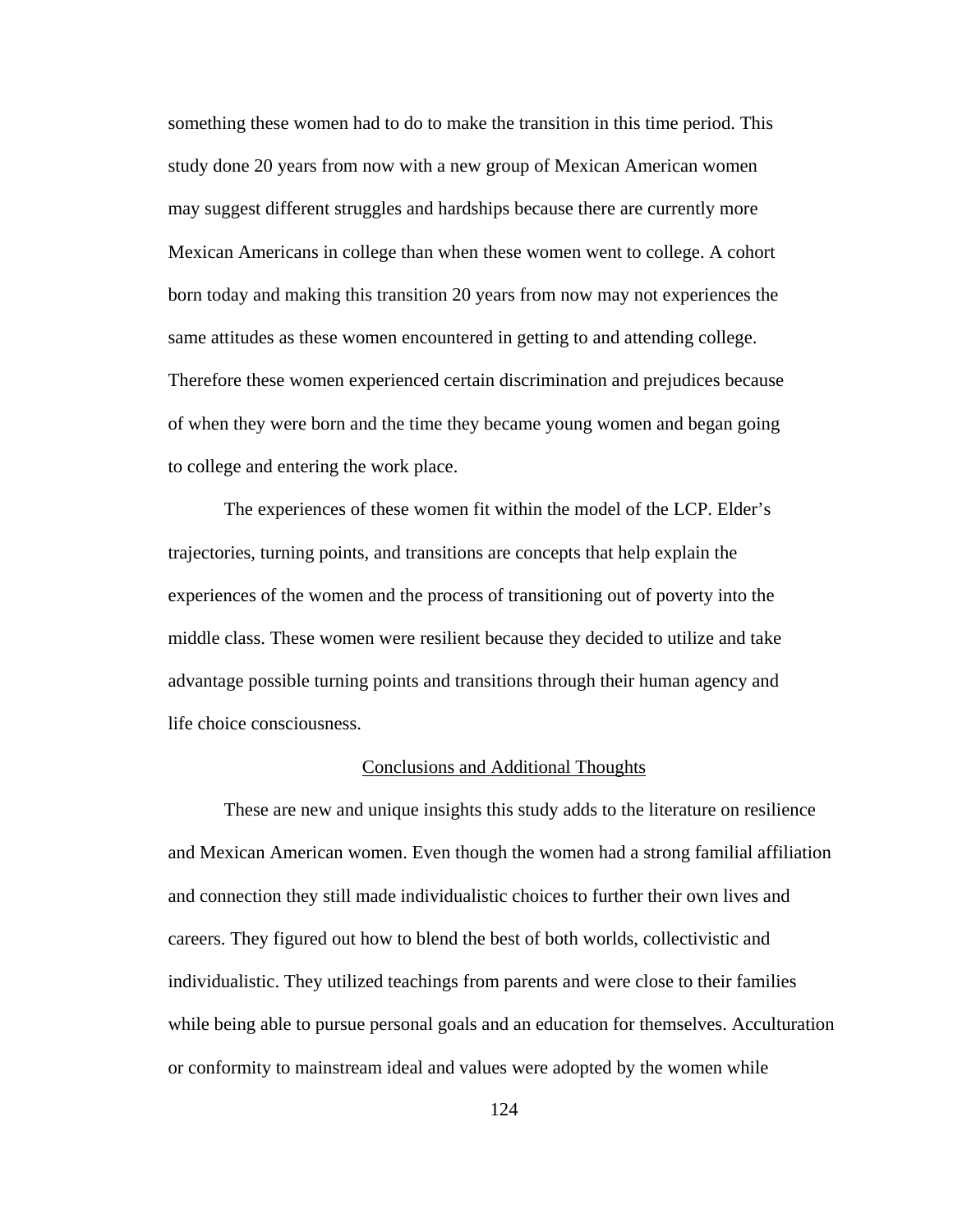maintaining family closeness. These women were able to navigate and integrate two cultures and were therefore able to make this transition into the middle class.

Individual characteristics, familial support, and external support and resources were found to be components that foster resilience in individuals. Some external support and resources were present and played a role in the lives of the women but they were not nearly as salient as individual characteristics and familial support in the interviews. Herbert (1996) studied Latino men, extracurricular activities proved to be strength in their lives. On the contrary these women expressed not being able to participate in extracurricular activities because they did not have money to do those types of things. For these women it was not an option. So they used other things for fun and found fun things that were free and stayed together as a family. Also for a majority of the women physically going to a church was not a strong aid but their faith was. Therefore, the external support of church was not as prominent for these women as was their faith and belief in God.

Some areas previously mentioned in the literature review deserve attention but were not a part of the findings in this study. The resources model proposed by Becker (1981, 1993) as cited in Corcoran (1995) suggests lack of material resources is a determinant of individuals continuing in poverty. Lack of resources for employed parents include little time and money to spend on their children because they work at low-wage jobs; little time and no education to help children with their school. Some experiences of the women in the current study suggest that this assumption is simplistic and may not apply. Some of the women talked about their fathers and mothers teaching skills such as reading in Spanish and English, writing, and life skills such as having a good strong work

125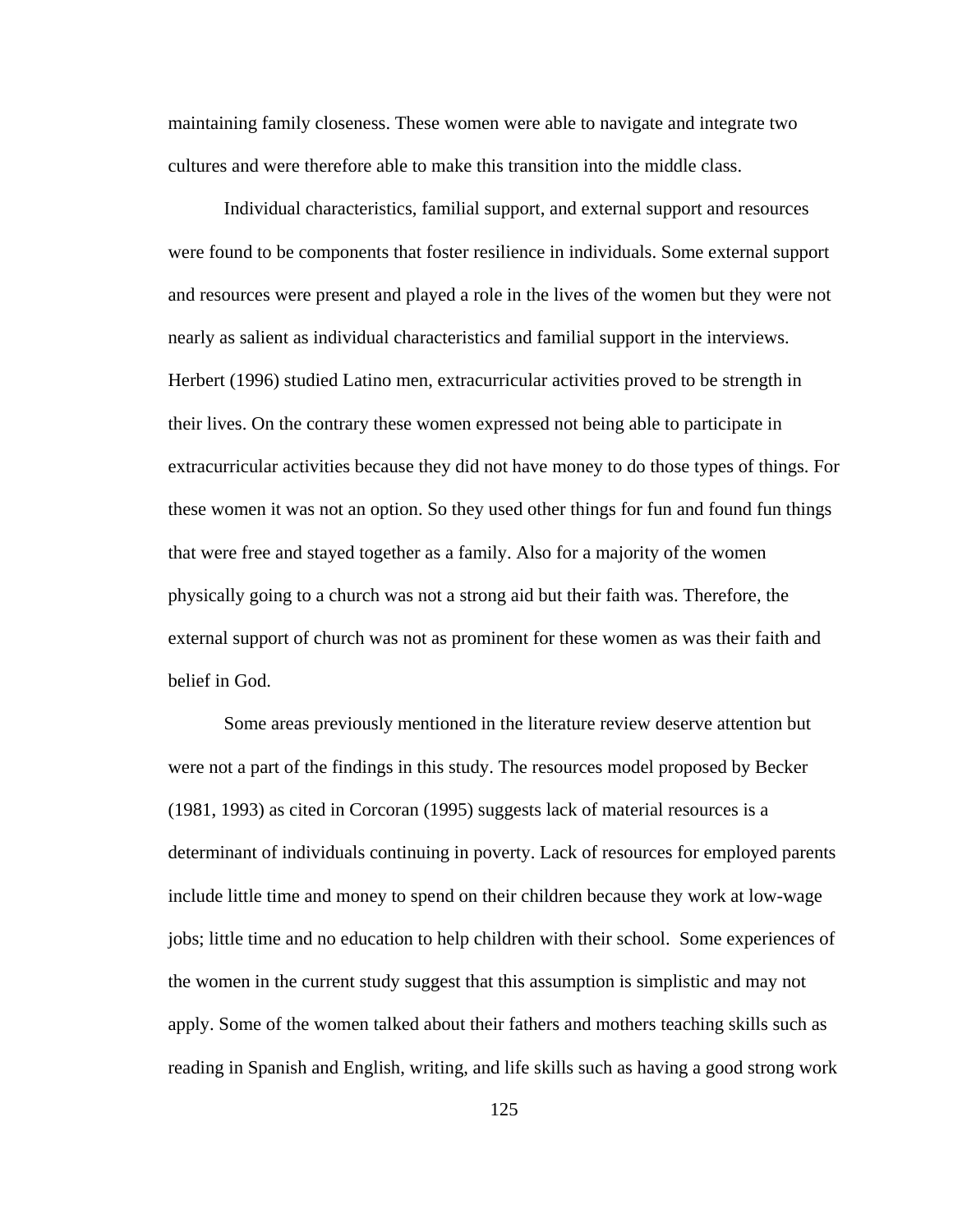ethic, being respectful, and values about money. The mothers were involved in raising their children and all the participants frequently mentioned that their mothers were there for them and taught them valuable life lessons about money, faith, and life in general. This is different from the resource model assumption that if one lives in poverty the parents do not have the time or energy to teach their children. On the contrary these women's mothers were involved and present throughout their lives. Fathers, even though they worked long hours outside the home were also an influential presence in the home. In this way the resources model ignores cultural and historical differences in ethnic minority groups. Poverty does not necessarily equate to living in a single-parent home, living in a disadvantaged neighborhood or living in alcoholic and abusive family environments. These Mexican American women experiences of living in poverty included learning about education, hard work, and faith in two-parent homes. They saw their mothers and fathers work hard, sacrifice, and teach strong values.

This concept of modeling and teaching by example was powerful for the women. In this way it is important for especially ethnic minority groups to see modeling to help foster resilience. The implication for intervention programs is that more modeling is needed as opposed to solely teaching skills through verbal communication. Programs would be wise to include mentor and teacher activities that allow time for individuals to influence, model and demonstrate life skills that children need to increase resilience.

Admittedly, a few of the women in the study were more working class than poverty so their parents my have had more time to give to their children. Still, the majority of the women in this study both working class and poverty lived in a two-parent household most of their lives and all discussed how their parents were influential and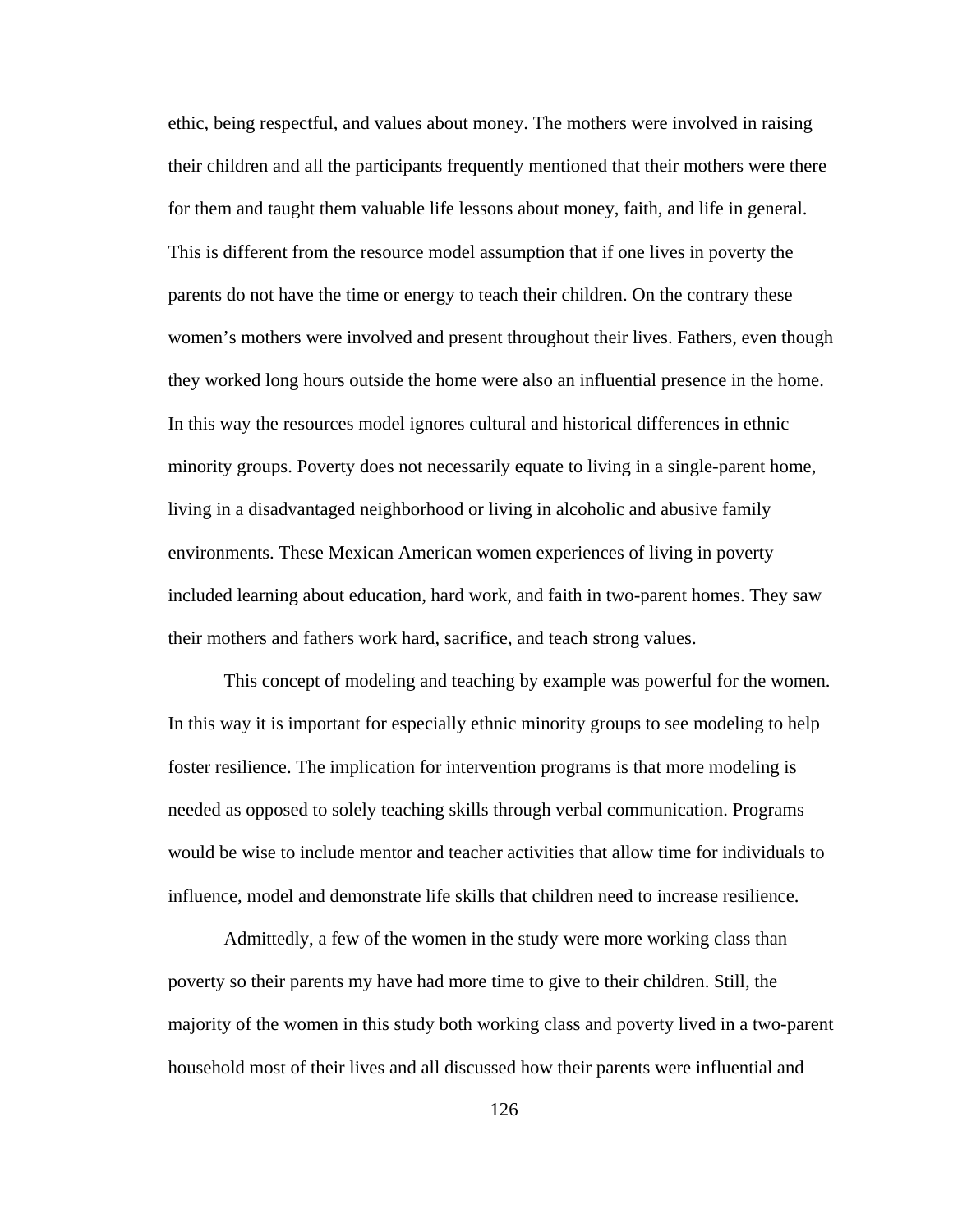present in teaching throughout their lives Notably experiences from those women who were working class were similar to those who were in poverty. Even though there was little money, for most of the women, only the father worked outside the home. Nina was the only participant with a mother who worked outside the home and even then she sewed and cleaned houses which allowed her to stay at home with her child until she went to school. Four of the women worked in the fields with their families and parents and parental work was done alongside the children.

This is where cultural connections must be considered. It is very integral to the Mexican American culture that women are caretakers of the children and home according to gender specific division of labor (Baca Zinn & Pok, 2002). Considering the connection between mother's staying at home and their cultural values of the family as primary for Mexican Americans it serves to explain why their mothers worked in the home even when the family lived in poverty. Research by Lichter and Landale (1995) support this family structural component of Mexican American families in poverty despite their twoparent status.

Lichter and Landale (1995) examined parental work, family structure, and poverty in Latino children. From their review on current literature they concluded high poverty rates are less associated with family structure among Latinos than they are among Blacks. This is particularly true for Mexican American and Cuban American children. Lichter and Landale (1995) evaluated "whether ethnic group differences in child poverty reflect variation in labor force participation, part-time employment, and full-time employment. "The modal pattern for all Latino children is one of living with a full-time employed father and a mother who stays at home, 23%" (Lichter & Landale, 1995, p. 349).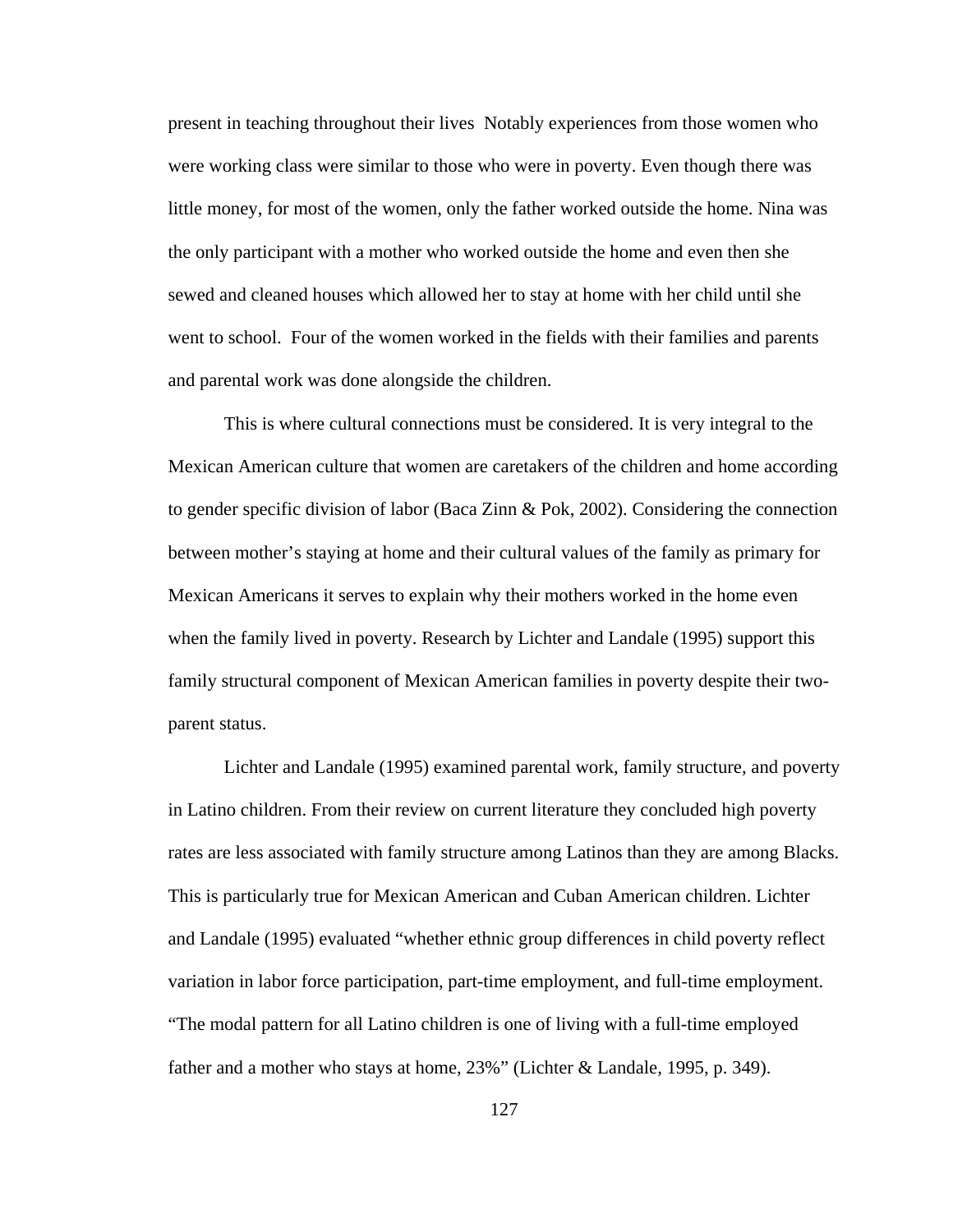According to Lichter and Landale, most Mexican children 68% reside in two-parent homes. Interesting as well is the mere 20% of Mexican children that live in mother only homes compared to Blacks, at a much higher 47%. Of Mexican American children in poverty, 25% lived with a full-time employed father and non-employed mother, only 14% of Puerto Rican children live in this type of family structure, whereas only 7% of Blacks lived in this type of family structure. Therefore difference in familial structural and poverty vary based on racial and ethnic differences. These racial and ethic differences may be attributed to cultural beliefs about work and values of division of labor. Licher and Landale concluded from their findings that "Latino children experience higher rates of poverty than their non-Latino White counterparts, regardless of whether they live with two parents or one, or whether their parents are employed or not" (p. 353).

#### Strengths and Contributions of This Study

 This study contributed to the knowledge of Mexican American women and their upward income mobility. A qualitative phenomenological method was used to address Mexican American women's experiences of transitioning into the middle class and the use of this type of methodology to examine this type of transition is scarce. Currently, no known study has qualitatively examined Mexican American women about this specific area. Research on minority groups and Mexican Americans in particular is lacking, as is research on women. Therefore the combination of these two areas is a strength of the study. Some research from the area of economics has addressed upward income mobility but it is highly quantitative in nature and lacks the voice and experience of the people who lived it. An important strength of the current study resides in it including a novel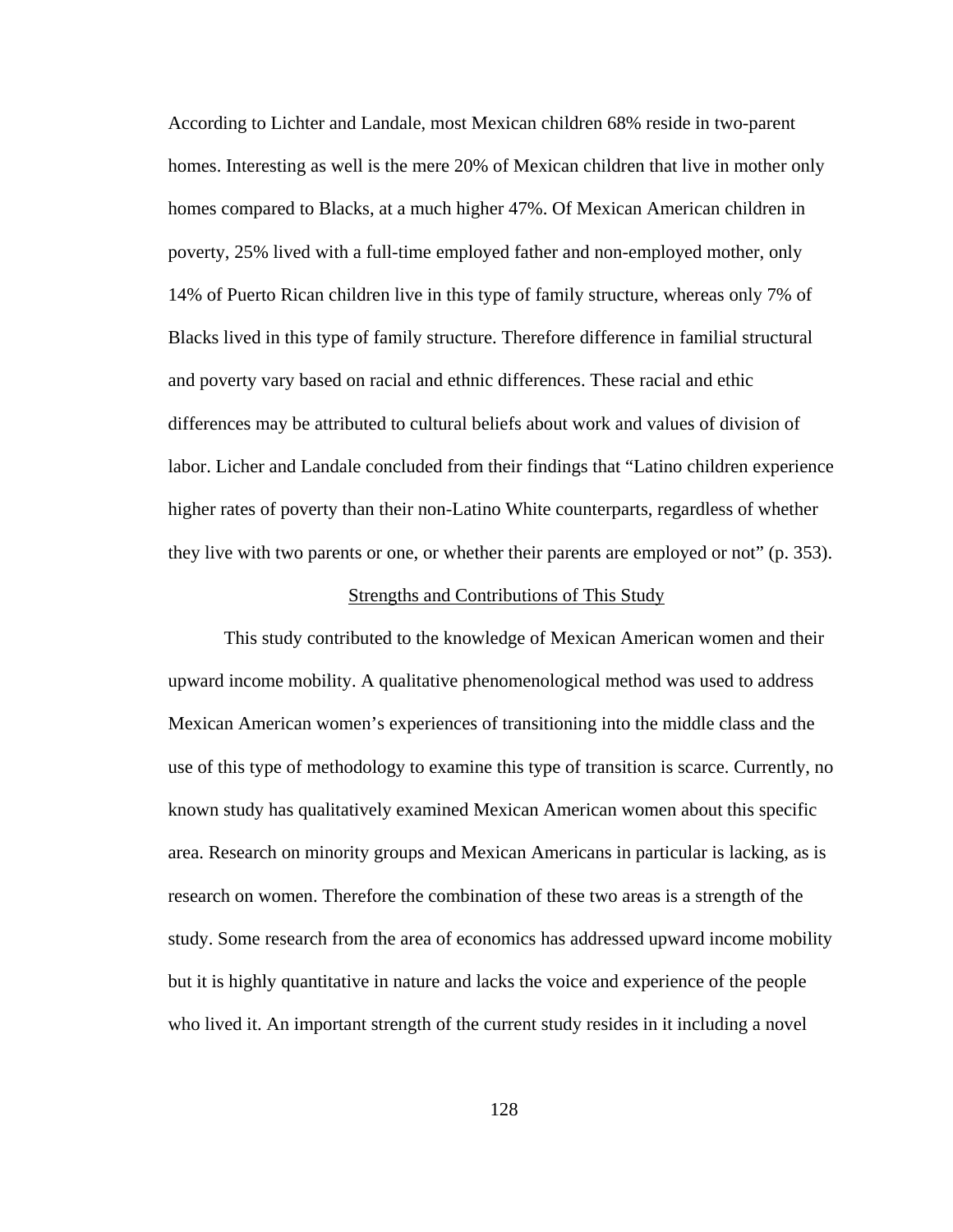approach that explores both upward income mobility in a specific minority group, Mexican Americans, and addresses the transition through women's experiences.

 The current study used the process of member checking throughout the research and analysis process to increase validity and credibility (Creswell, 1998; Morse, 1998). Member checking was done on two separate phases of the data collection and analysis. First all the participants gave their approval and corrections on the completed typed transcripts. The women gave their feedback on the transcripts by giving suggestions on grammatical and content corrections that needed to be made. All six of the women were contacted and all six responded with their feedback. All six transcripts were approved and the suggestions were incorporated into the interviews before analysis began. A second phase of member checking was utilized. The participants were given a write-up of the results section and asked for their input and feedback once again. A follow-up questionnaire was also completed. The current study worked closely with the participants and received feedback from all six participants at both phases. This process served to increase the scientific rigor in this qualitative study.

### Study Limitations

One limitation of the current study is the use of only self-reflective, retrospective reports as the source of data. Many times, in retrospective accounts discrepancies emerge because of memory loss or changes. Participants described their past and made sense of their past experiences in the present which maybe have influenced their interpretation. Even when using the Life History Calendar I found the women had difficulty remembering timing and age of certain transitions even when they were important memorable experiences in their lives. Therefore retrospective data is subject to less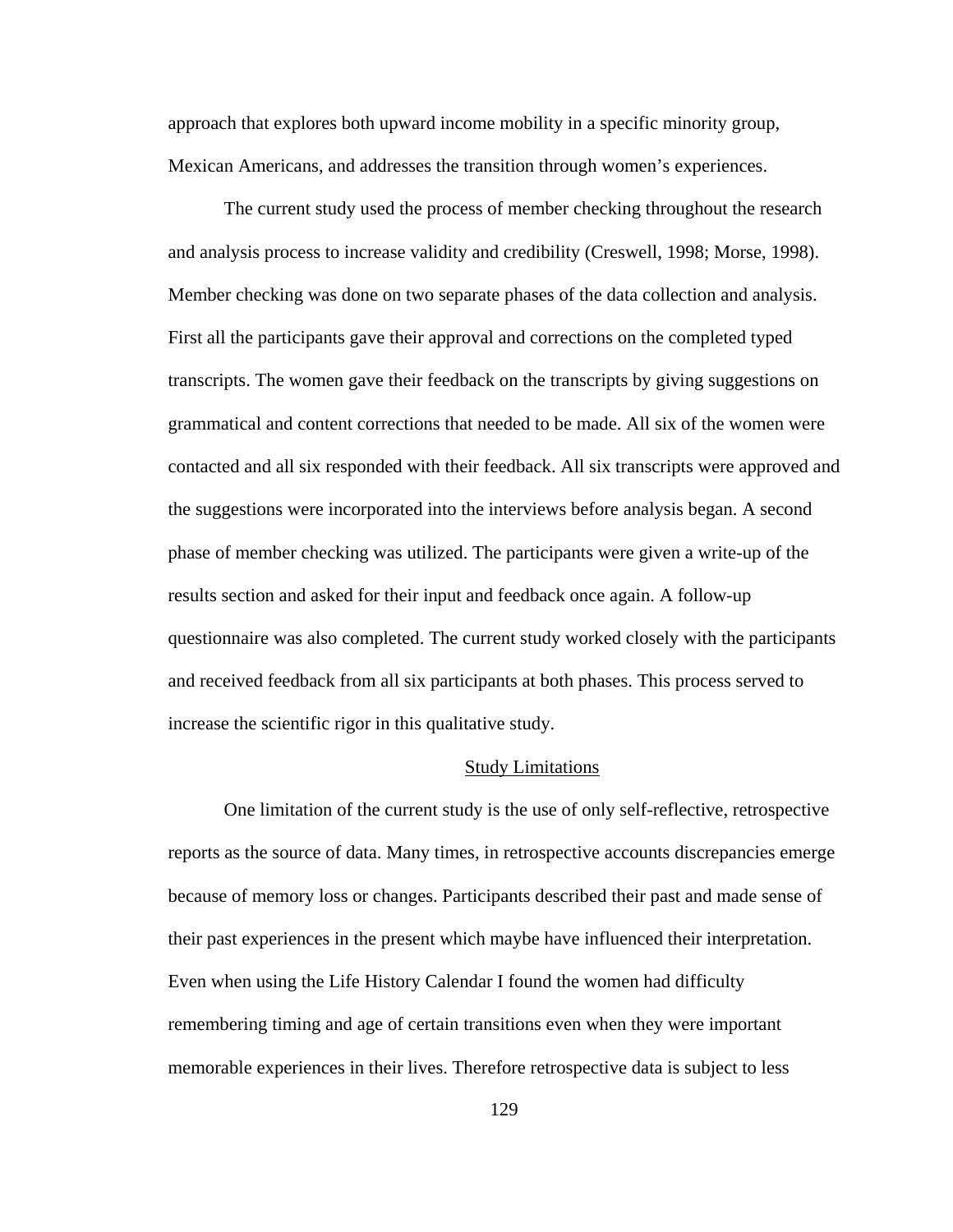accurate representations than longitudinal studies that interview people during different phases in their lives. Interviewing participants as they go through each of the transitions in life would increase the reliability of the findings in this study.

The women participated in this study of their own volition. It is possible that the women who volunteered may have had different experiences in their lives than those who did not agree to participate. It is possible that these women may have come to a better, deeper understanding of the transition into middle class from poverty than women who did not participate. The latter group of women may have had hurtful, painful memories or shame concerning their experiences in poverty or may not really think they are middle class yet. Therefore, because the women in this study were chosen solely on a voluntary basis their responses may be unlike those who may not volunteer for a study of this nature.

An external auditor also increases credibility. It is unfortunate however due to restrictions and time constraints an external auditor could not be included in this study. The external auditor could increase the strength of the study because the auditor has no previous work with the project and could, therefore, provide an objective perspective on the clarity of the data analysis procedures. The external auditor reviews the process of the primary researcher by looking at documents including copies of transcripts and notes to examine that there is a logical path from the data to the final essence of the experience described. For this project, the external auditor was not used and is a limitation of this study.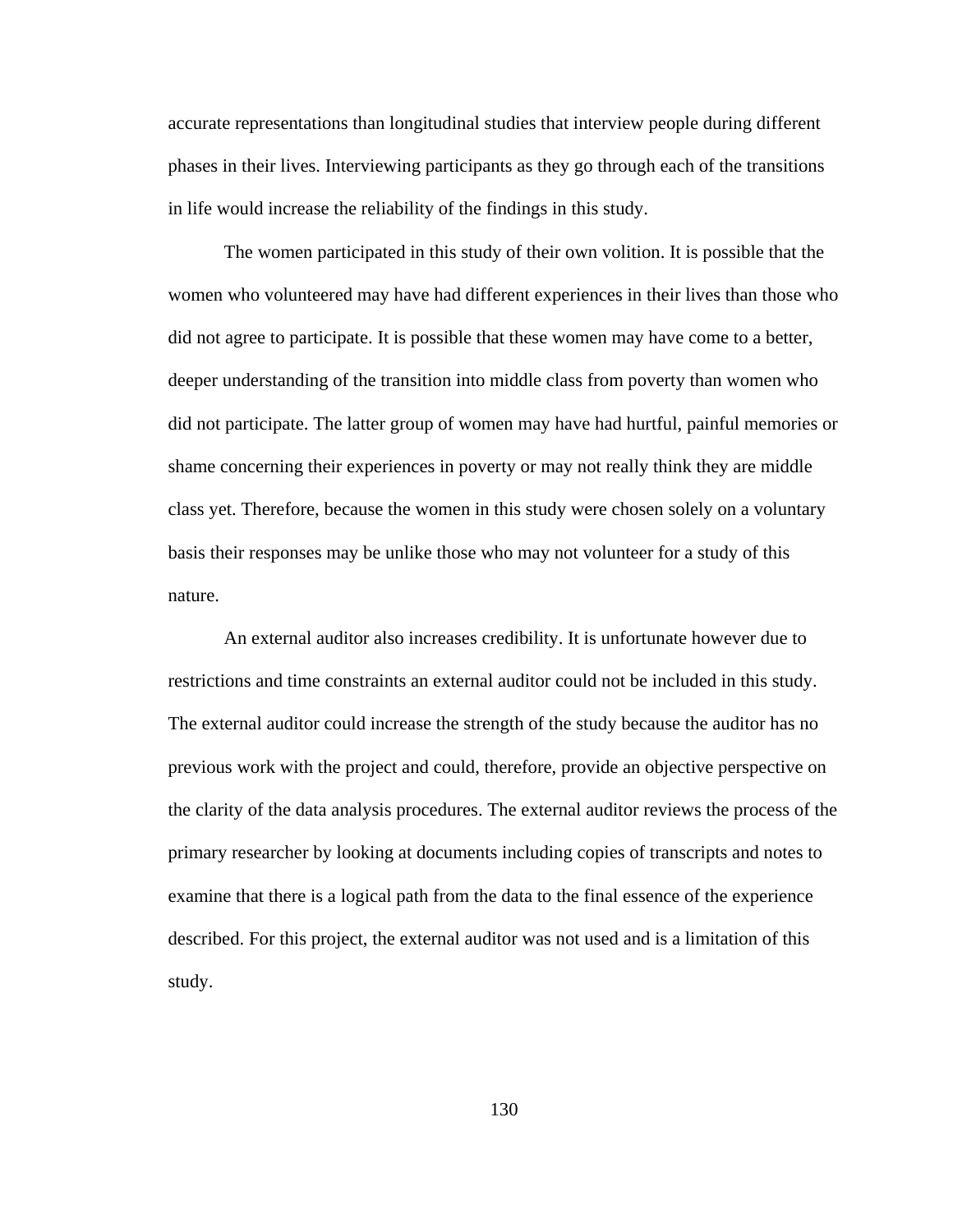#### Recommendations for Future Research

The current study leaves room for future recommendations and questions that need to be addressed. First, it would be useful to duplicate the study using a population of men. Their experiences and processes may be unique because societal expectations are different for Mexican American men than for women. Mexican American men are expected to work and provide for the family as opposed to a woman who is expected to stay home and raise children. The expectation of working for the family, if traditional beliefs are held may make this transition different for men than women.

It would also be interesting to duplicate the study in other settings and ethnicities such as in Non-Hispanic White men and women. Because societal expectations may be different in those populations, this transition may be different as well. Working in the fields and doing seasonal labor or working the migrant circuit is historically a job Mexicans work when they immigrate to the United States. Therefore the type of work, and pay associated with it, places these families in poverty. For these Mexican American women their parents had a low income because of the type of work historically offered to Mexicans because of their immigration status. They were not poor because they did not work, could not work, or lived in single parent homes. On the contrary the parents worked long hard hours while living in poverty. This type of transition may be different for Non-Hispanic White families, whose parents have been born and raised in the United States. There may be different circumstances for living in poverty and unique societal expectations felt for Non-Hispanic White individuals in poverty. Familial relationships and coping strategies associated with living in poverty may look different as well. Racial barriers and obstacles for Non-Hispanic Whites may also vary because of their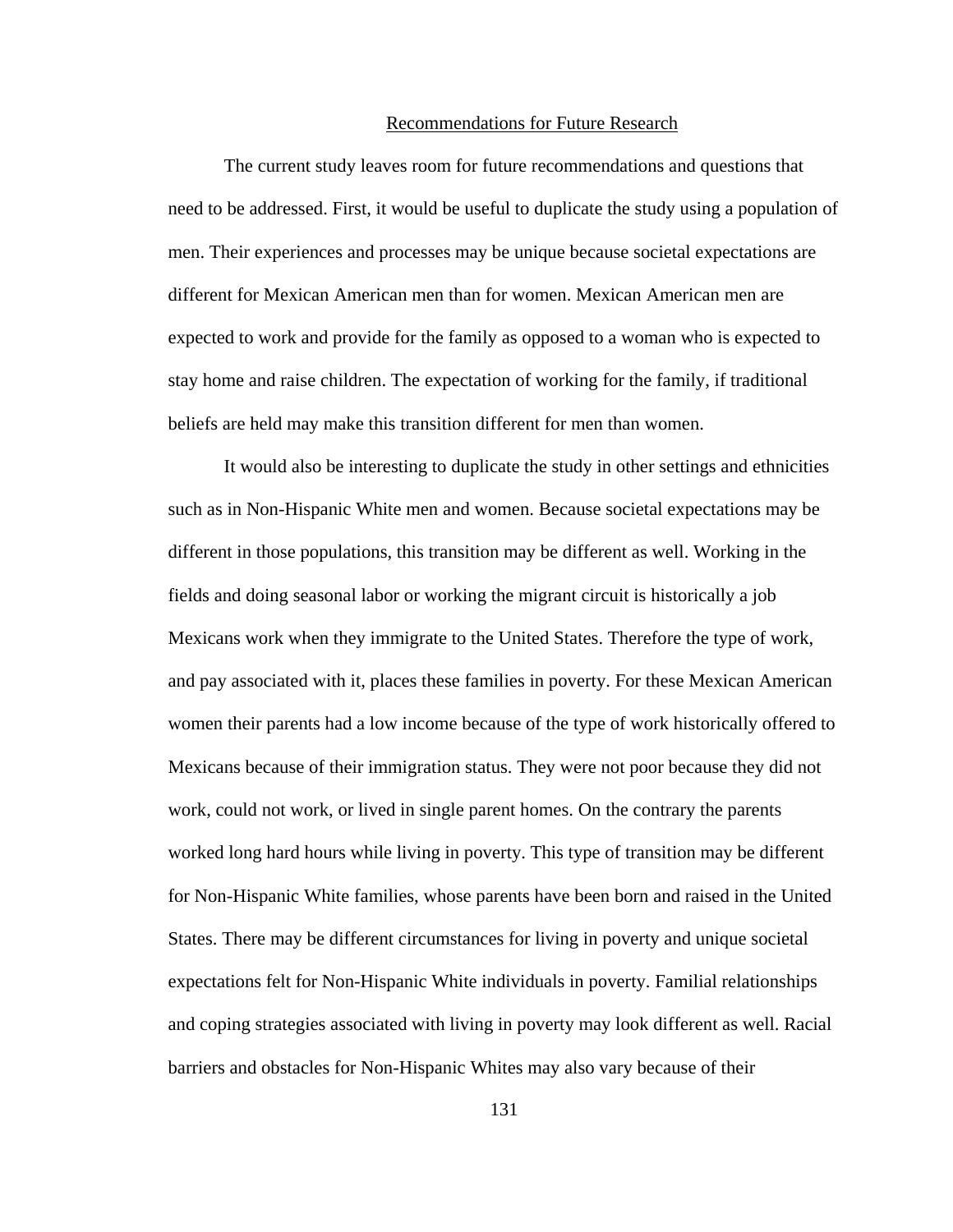historically dominant status in the United States. These types of similarities and differences would be interesting to explore for future research.

Using a grounded theory analysis and framework with the current study may address more areas that need exposure in this transition to middle class. A grounded theory method may raise better questions for the future and increase a deeper understanding about the process of this transition for Mexican American women.

It would also be interesting to examine other pathways in the life course to becoming middle class. Directions for future research should examine the experiences of individuals who make this transition without a college degree or any college experience. The factors that contribute to their resilience may vary according to these differences in transitions.

Interviewing women who exited poverty because of marriage would increase the scope of how this transition may look as well. Examining women who lived in poverty, and then transitioned to the middle class because of marriage, would provide new insight into the life course trajectories and transitions as well.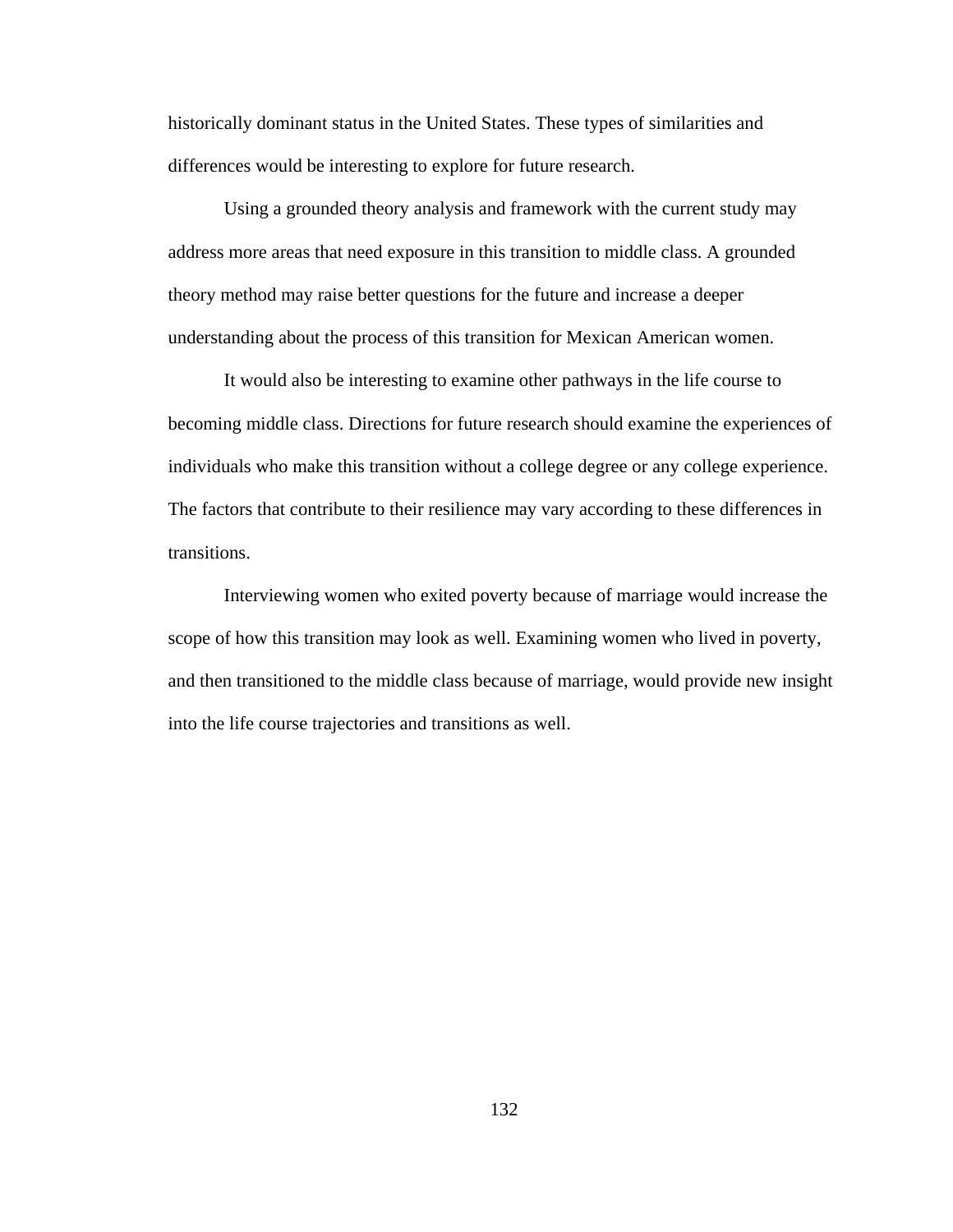## REFERENCES

- Baca Zinn, M., & Pok A.Y.H. (2002). Tradition and transition in Mexican-origin families. In R.L. Taylor (Eds.), *Minority families in the United States: A multicultural perspective* (pp.79-99). Upper Saddle River, NJ: Prentice Hall.
- Baker, C.,Wuest, J., & Noerager Stern, P. (1992). Method slurring: The grounded theory/phenomenology example. *Journal of Advanced Nursing*, *17*, 1355-1360.
- Becker, G.S. (1981). *A Treatise on the family*. Cambridge, MA: Harvard University Press.
- Becker, G.S. (1993). *Human Capital*. Chicago, IL: University Chicago Press.
- Black, M.S. (1997). Schoolhouse in the field: How agrarian cultural values shaped Texas schools for Mexican children, 1910-1930. *Interchange, 28*, 15-30.
- Brodsky, A.E. (1999). "Making it": The components and process of resilience among urban, African-American, single mothers. *American Journal of Orthopsychiatry, 69*, 148-160.
- Brook, J. S., & Pahl, K. (2005). The protective role of ethnic and racial identity and aspects of an Africentric orientation against drug use among African American young adults. *The Journal of Genetic Psychology, 166*, 329-345.
- Byrne, D. M., Myers, S.C., & King, R.H. (1991). Short term labour market consequences of teenage pregnancy. *Applied Economics, 23*, 1819-1827.
- Calabrese, R.L., & Barton, A.M. (1995). Mexican-American male students and Anglo female teachers: Victims of the policies of assimilation. *The High School Journal,*  115-123.
- Clausen, J. A. (1998). Life reviews and life stories. In J. Z. Giele, & G.H. Elder Jr. (Eds.), *Methods of life course research: Qualitative and quantitative approaches* (pp.189-212). Thousand Oaks, London: Sage Publications, Inc.
- Conger, R.D., & Conger, K.J. (2002). Resilience in Midwestern families: Selected findings from the first decade of a prospective, longitudinal study*. Journal of Marriage and Family, 64*, 361-373.
- Corcoran, M. (1995). Rags to rags: Poverty and mobility in the United States. *Annual Review Sociological, 21*, 237-267.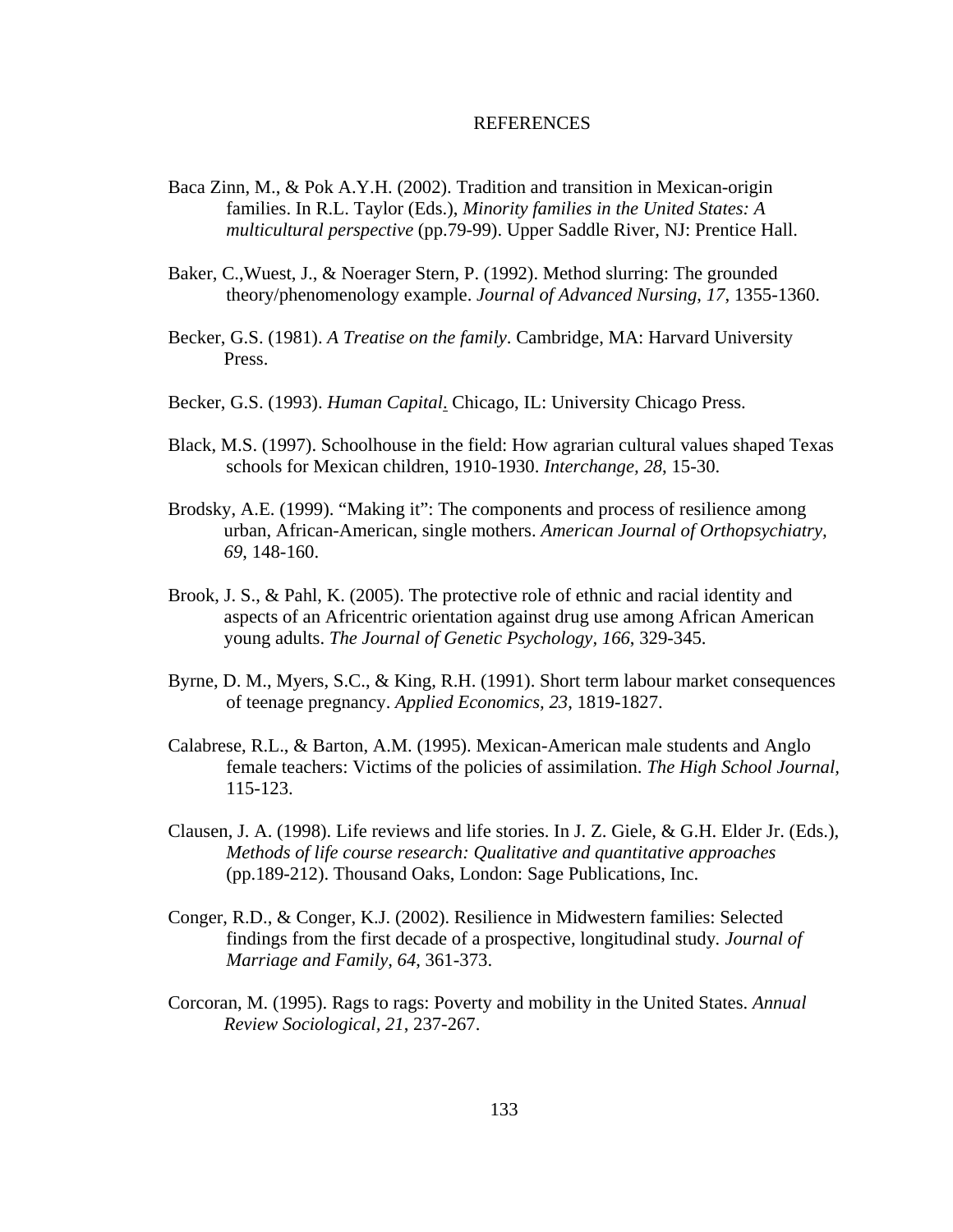- Creswell, J. W. (1998).*Qualitative inquiry and research design: Choosing among five traditions.* Thousand Oaks, CA: Sage Publications.
- Cuellar, I., Nyberg, B., & Maldonado, R.E. (1997). Ethnic identity and acculturation in a young adult Mexican-origin population. *Journal of Community Psychology, 25*, 535-549.
- Delgado-Gaitan, C. (1994). Socializing young children in Mexican American families: An intergenerational perspective. In P.M. Greenfield, & R.R. Cocking (Eds.), *Cross cultural roots of minority child development* (pp.55-86). Hillsdale, NJ: Lawrence Erlbaum Associates, Publishers.
- Dewilde, C. (2003). A life-course perspective on social exclusion and poverty. *British Journal of Sociology, 54*, 109-129.
- Elder, G.H., Jr. (1998). The life course as developmental theory. *Child Development, 69*, 1-12.
- Elder, G. H., Jr. (1994). Time, human agency, and social change: Perspectives on the life course. *Social Psychology Quarterly, 57*, 4-15.
- Espino, R., & Franz, M.M. (2002). Latino phenotypic discrimination revisited: The impact of skin color on occupational status. *Social Science Quarterly, 83*, 612- 623.
- Fennelly, K., Mulkeen, P., & Giusti, C. (1995). Coping with racism and discrimination: The experience of young Latino Adolescents. In H. I. McCubbin;, E. A. Thompson; A. I. Thompson; & J. E. Fromer (Eds.), *Resiliency in ethnic minority families* (pp.367-383)*.* Madison, WI: The University of Wisconsin System,.
- Garmezy, N. (1991). Resilience and vulnerability to adverse developmental outcomes associated with poverty. *American Behavioral Scientist, 34*, 416-430.
- Giele, Janet K. (1998). Innovations in the typical life course. In J. Z. Giele, & G.H. Elder Jr. (Eds.), *Methods of life course research: Qualitative and quantitative approaches* (pp.231-263). Thousand Oaks, London: Sage Publications, Inc.
- Giele, J.K., & Elder, G.H., Jr. (1998). Life Course Research: Development of a Field. In J. Z. Giele, & G.H. Elder Jr. (Eds.), *Methods of life course research: Qualitative and quantitative approaches* (pp.5-27). Thousand Oaks, London: Sage Publications, Inc.
- Goldhaber, D.E. (2000). *Theories of Human Development: Integrative perspectives.* Mountain View, CA: Mayfield Publishing Company.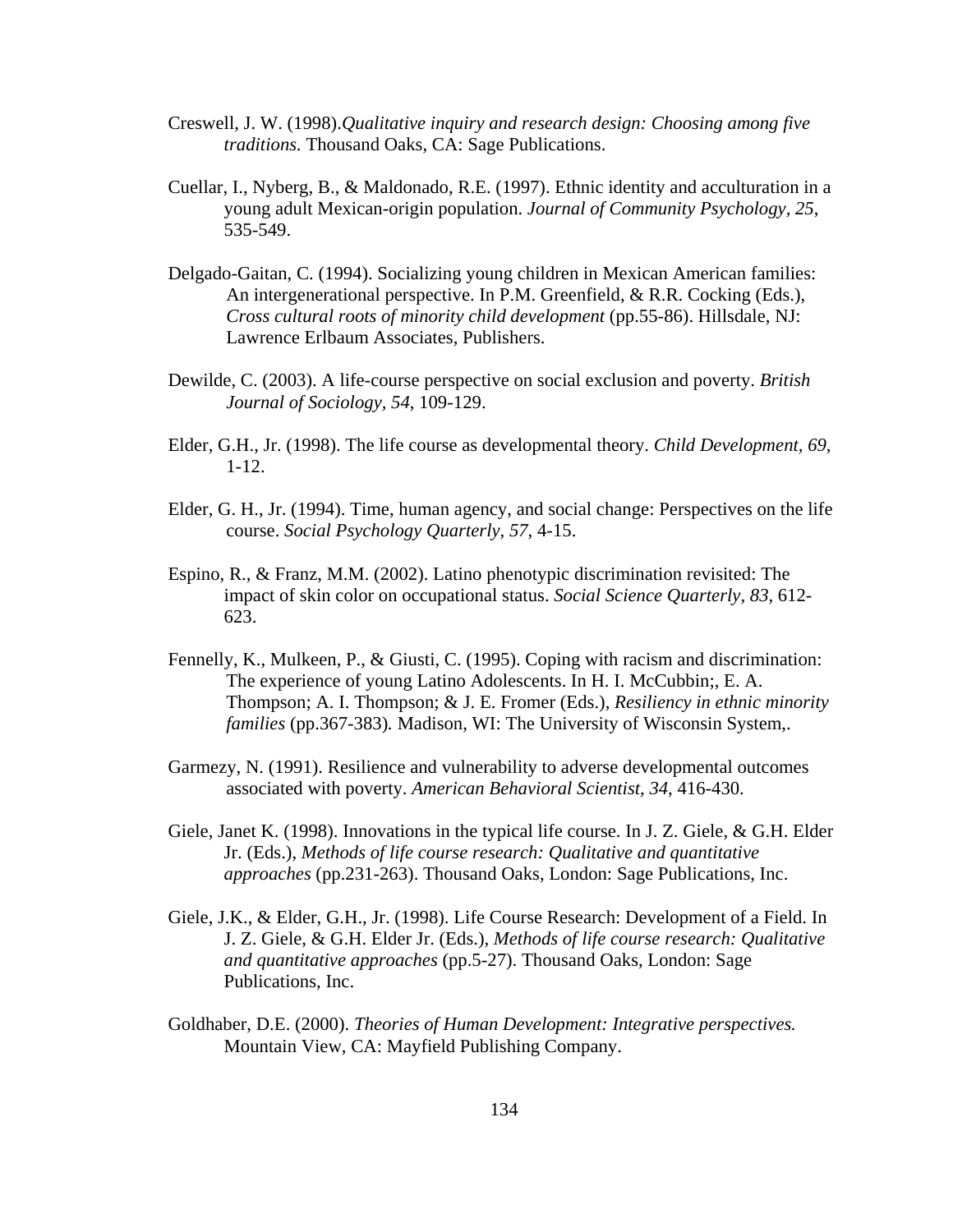- Greenfield P.M. (1994). Independence and interdependence as developmental scripts: Implications for theory, research, and practice. In P.M. Greenfield, & R.R. Cocking (Eds.), *Cross cultural roots of minority child development* (pp.1-37). Hillsdale, NJ: Lawrence Erlbaum Associates, Publishers.
- Herbert, T.P. (1996). Portraits of resilience: The urban life experience of gifted Latino men. *Roeper Review, 19,* 1-8.
- Hill, R., Nelson, F., Aldous, J., Carlson, R. & MacDonald, R. (1970*). Family development in three generation*s*.* Cambridge, MA: Schenkman.
- Hines, A.M., Merdinger, J., & Wyatt, P. (2005). Former foster youth attending college: Resilience and the transition to young adulthood. *American Journal of Orthopsychiatry, 75*, 381-394.
- Holleran, L.K., & Jung, S. (2005). Acculturative, stress, violence and resilience in the lives of Mexican-American youth. *Stress, Trauma & Crisis: An International Journal, 8*, 107-130.
- Holleran, L.K., & Waller, M.A., (2003). Sources of resilience among Chicano/a youth: Forging identities in the borderlands. *Child and Adolescent Social Work Journal, 20,* 335-350.
- Ibanez, G.E., Buck, C.A., Khatchikian, N., & Norris, F. (2004). Qualitative analysis of coping strategies among Mexican disaster survivors. *Anxiety, Stress, and Coping, 17*, 69-85.
- Isreal, M. (1998). The impact of youth characteristics and experiences on transitions out of poverty. *Journal of Socio-Economics, 27*, 753-777.
- Janesick, V.J. (1998). The dance of qualitative research design: Metaphor, methodolatry, and meaning. In N.K. Denzin, & Y.S. Lincoln (Eds.), *Strategies of qualitative inquiry* (pp.35-55). Thousand Oaks, CA: Sage Publications.
- Kanter, E., & Frankiewicz, R. (1981). Measuring teachers' attitudes toward Mexican American students. *NABE Journal, 6*, 77-92.
- Kasschau, P.L. (2001). Age and race discrimination reported by middle-aged and older persons. *Social Forces, 55*, 728-742.
- Laub, J. H., & Sampson, R.J. (1998). Integrating quantitative and qualitative data. In J. Z. Giele, & G.H. Elder Jr. (Eds.), *Methods of life course research: Qualitative and quantitative approaches* (pp.213-230). Thousand Oaks, London: Sage Publications, Inc.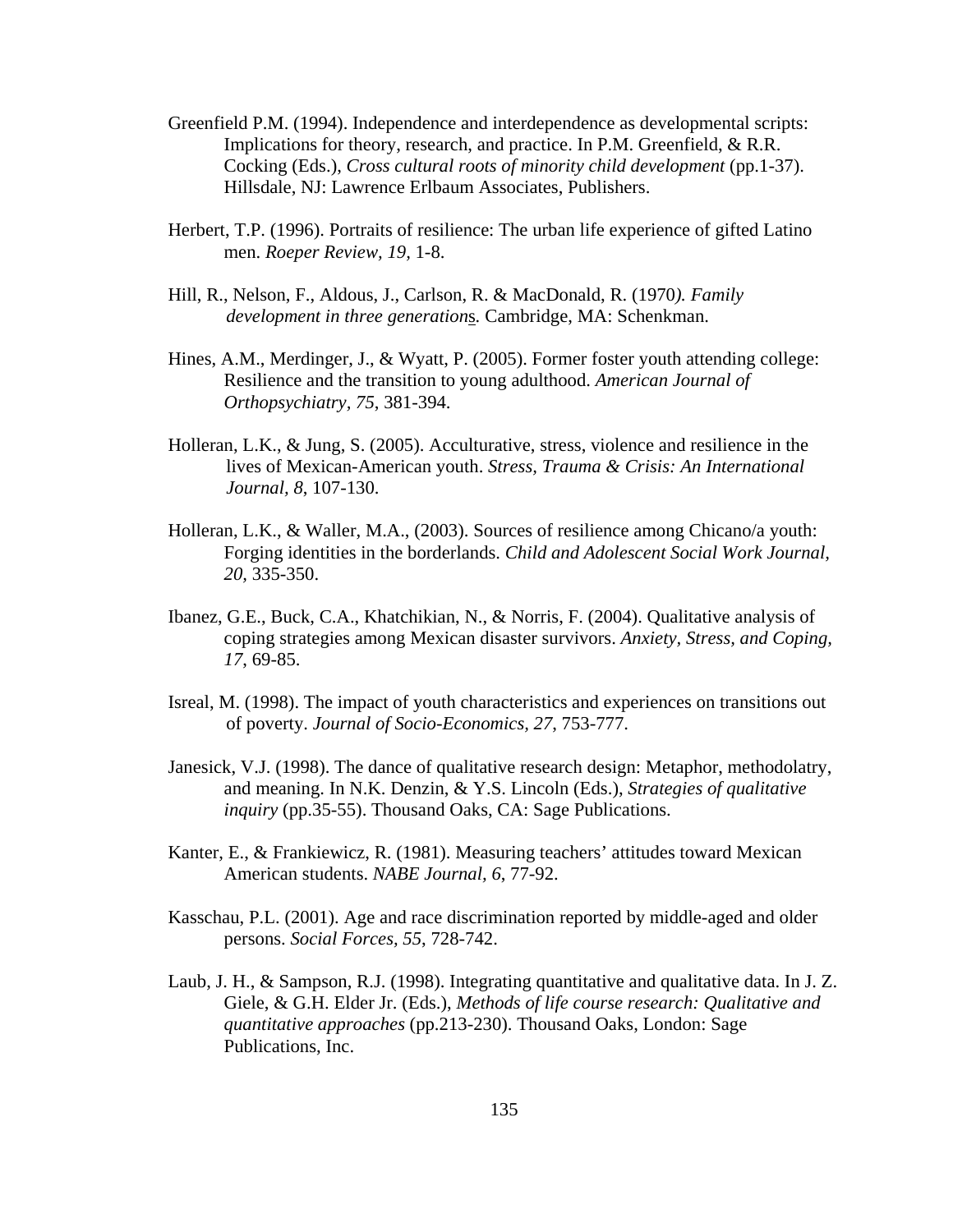- Lichter, D.T., & Landale, N.S. (1995). Parental work, family structure, and poverty among Latino children. *Journal of Marriage and the Family, 57*, 346-354.
- Lincoln, Y.S., & Guba, E.G. (1985) *Naturalistic inquiry*. Beverly Hills, CA: Sage Publications.
- Loury, G. (1981). Intergenerational transfers and the distribution of earnings. *Econometrica, 49*, 843-867.
- Luthar, S., Cicchetti, D., & Becker, R. (2000). The construct of resilience: A critical evaluation and guidelines for future work. *Child Development*, 71, 543-562.
- Macias, T. (2003). The changing structure of structural assimilation: White-Collar Mexican Ethnicity and the significance of ethnic identity professional organizations. *Social Science Quarterly, 84*, 946-957.
- Marger, M.N. (2000). *Race and ethnic relations: American and global perspectives.*  Belmont, CA:Wadsworth.
- Massey, D.S. (1990). American apartheid and the making of an American underclass. *American Journal of Sociology, 96*, 329-357.
- Massey, S., Cameron, A, Oullette, S., & Fine, M. (1998). Qualitative approaches to the study of thriving: What can be learned? *Journal of Social Issues, 54*, 337-355.
- Martinez, O.J. (2001). *Mexican-origin people in the Unites States: A topical history.* Tucson, AZ: The University of Arizona Press.
- McCubbin, H., Futrell, J., & Thompson, E. A. (1998). Resilient families in an ethnic and cultural context. In H.I. McCubbin, & E.A. Thompson (Eds.), *Resiliency in African-American families* (pp.329-351). Thousand Oaks, CA: Sage Publications, Inc.
- McGoldrick, M. (1999). Women through the family life cycle. In B. Carter, & M. McGoldrick (Eds.), *The expanded family life cycle: Individual, family, and social perspectives* (pp. 106-123). Needham Heights, MA: Allyn & Bacon.
- Miville, M.L., Koonce, D., Darlington, P., & Whitlock, B. (2000). Exploring the relationship between racial/cultural identity and ego identity among African Americans and Mexican Americans. *Journal of Multicultural Counseling and Development, 28*, 208-225.
- Morse, J. M. (1998). Designing funded qualitative research. In N.K. Denzin, & Y.S. Lincoln (Eds.), *Strategies of qualitative inquiry* (pp.56-85). Thousand Oaks, CA: Sage Publications.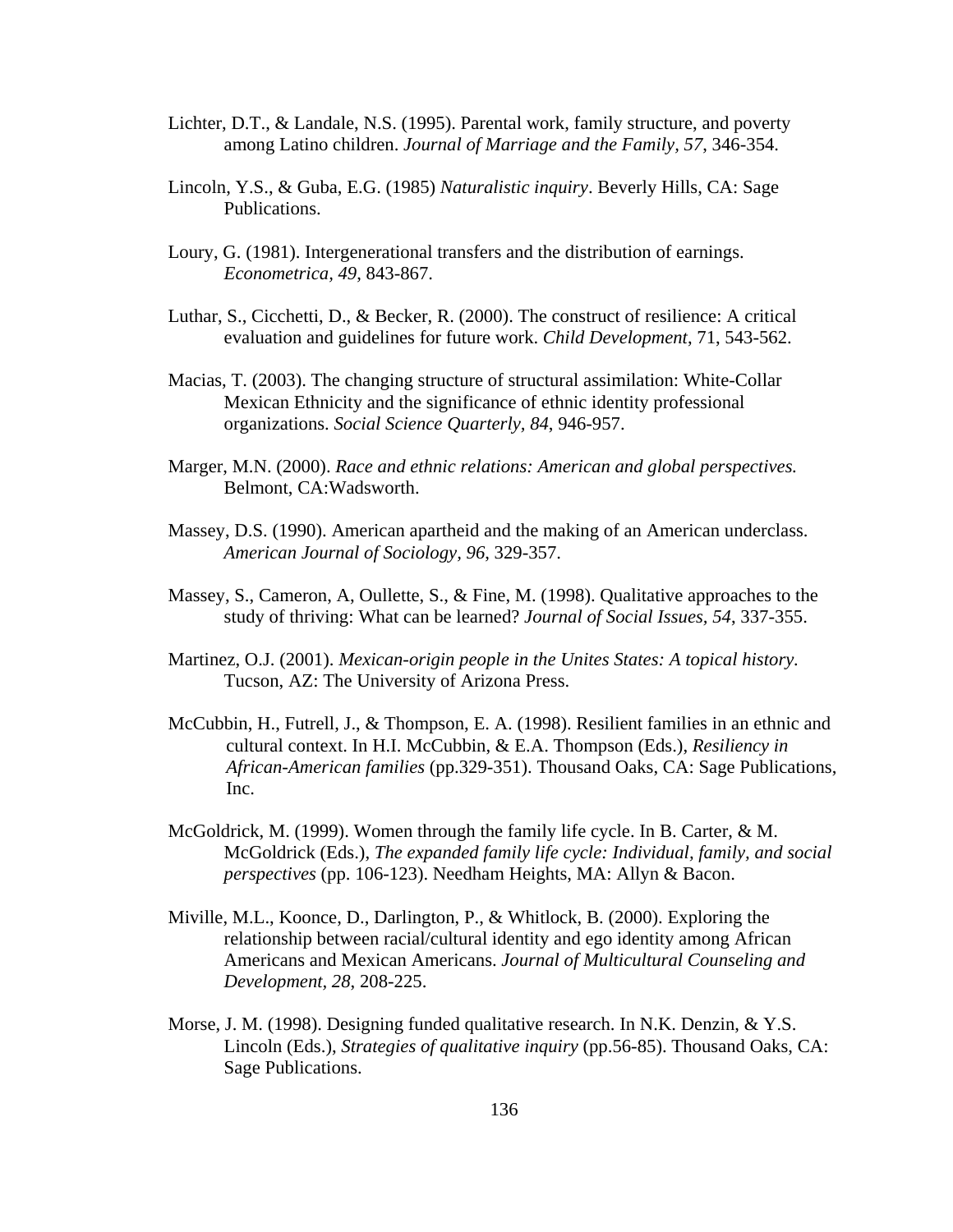- Moustakas, C. (1994). *Phenomenological Research Methods*. Thousand Oaks, CA: Sage Publications.
- Murray, C. (1984). *Losing ground: American social policy 1950-1980.* New York: Basic National Poverty Center, Poverty Facts. Retrieved December 3, 2004 from http//www.npc.umich.edu/poverty/
- Novas, H. (1998). *Everything you need to know about Latino history*. Revised Ed. New York, NY: Plume.
- Parker, V., Sussman, S., Crippens, D., Elder, P., & Scholl, D. (1998). The relation of ethnic identification with cigarette smoking among U.S. urban African American and Latino youth: A pilot study. *Ethnicity and Health, 3,* 135-148.
- Patterson, J.M. (2002). Integrating family resilience and family stress theory. *Journal of Marriage and the Family, 64*, 349-361.
- Phinney, J.S., & Kohatsu, E.L. (1997). Ethnic and racial identity development and mental health. In J. Schulenberg, J.L. Maggs, & K. Hurrelmann (Eds), *Health risks and developmental transitions during adolescence* (pp.420-443). Cambridge, NY: Cambridge University Press.
- Ramos, J. (2004). *The Latino wave: How Hispanics will elect the next American president.* New York, NY: Harper Collins Publishers.
- Rodriguez, C.E. (2000). *Changing race: Latinos, the census, and the history of ethnicity in the United States.* New York: New York University Press.
- Rutter, M. (1989). Psychosocial resilience and protective mechanisms. In J.E. Rolf (Eds.), *Risk and protective factors in the development of psychopathology* (pp.181-214). Cambridge, NY: Cambridge University Press.
- Seccombe, K. (2000). Families in poverty in the 1990's: Trends, causes, consequences, and lessons learned. *Journal of Marriage and Family, 62*, 1094-1113.
- Seccombe, K. (2002). "Beating the odds" versus "changing the odds": Poverty, resilience, and family policy. *Journal of Marriage and Family, 64*, 384-394.
- Skerry, P. (1993). *Mexican Americans: The ambivalent minority.* Cambridge, MA: Harvard University Press.
- Smith, J.A., & Osborn, M. (2003). Interpretive phenomenological analysis. In J.A. Smith (Eds.), *Qualitative psychology: A practical guide to research methods* (pp.51-80). Thousand Oaks, CA: Sage.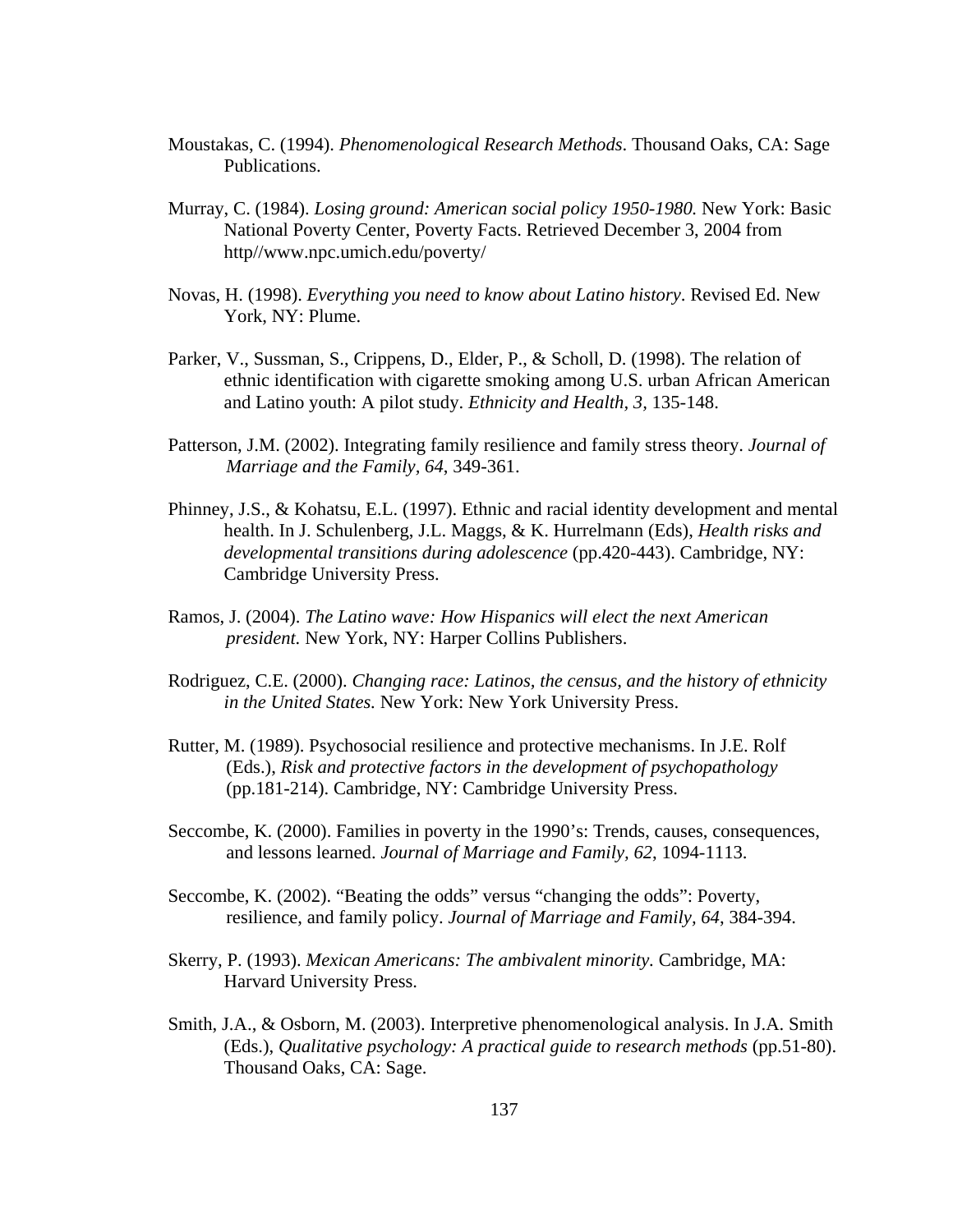- State of Student Aid and Higher Education in Texas. Section 1. Texas Demographics (2005, September). Retrieved February 10, 2006 from http:// http://www.tgslc.org/pdf/texas\_demographics.pdf
- Strother, P. (2003). Exit from poverty: How "Welfare Mothers" achieve economic viability. *Journal of Human Behavior in the Social Environment, 7,* 97-119.
- Tarwick-Smith, J. (2003). *Early childhood development: A multicultural perspective* (3rd ed.). Upper Saddle River, New Jersey: Merrill Prentice Hall.
- Telles, E.E., & Murguia, E. (1990). Phenotypic discrimination and income differences among Mexican Americans. *Social Science Quarterly, 71*, 682-696.
- Thompson, G.L. (1998). Predictors of resilience in African-American adults. *Dissertations Abstracts International, Section A: Humanities and Social Sciences, 59,* 1-189.
- U.S. Census Bureau. (2004, March). Current Population Survey, Annual Social and Economic Supplement. Ethnicity and Ancestry Statistics Branch, Population Division. Retrieved January 20, 2006, from http://www.census.gov/population/socdemo/hispanic/ASEC2004/2004CPS\_tab6. 2a.html
- U.S. Census Bureau. (2003, May). Poverty 1999, Census Brief 2000. Retrieved January 17, 2006, from http://www.census .gov/prod/2003pubs/c2kbr-19.pdf
- U.S. Census Bureau. (2001, April). Washington DC: U.S. Department of Commerce.
- U.S. Census Bureau. (2000, March). Current Population Survey, Ethnic and Hispanic Statistics Branch, Population Division.
- U.S. Census Bureau. (2000). Demographic Profile Highlights: Selected Population Group: Mexican. Retrieved February 8, 2006, from http://factfinder.census.gov/servlet/SAFFIteratedFacts
- U.S. Census Bureau. (2000). Historical Poverty Tables. Retrieved January 17, 2006, from http://www.census .gov/hhes/www/poverty/histpov2.html
- U.S. Census Bureau. (2000). Lubbock County Quick Facts. Retrieved December 12, 2004 from http//quickfacts.census.gov/qfd/states/48/48303.html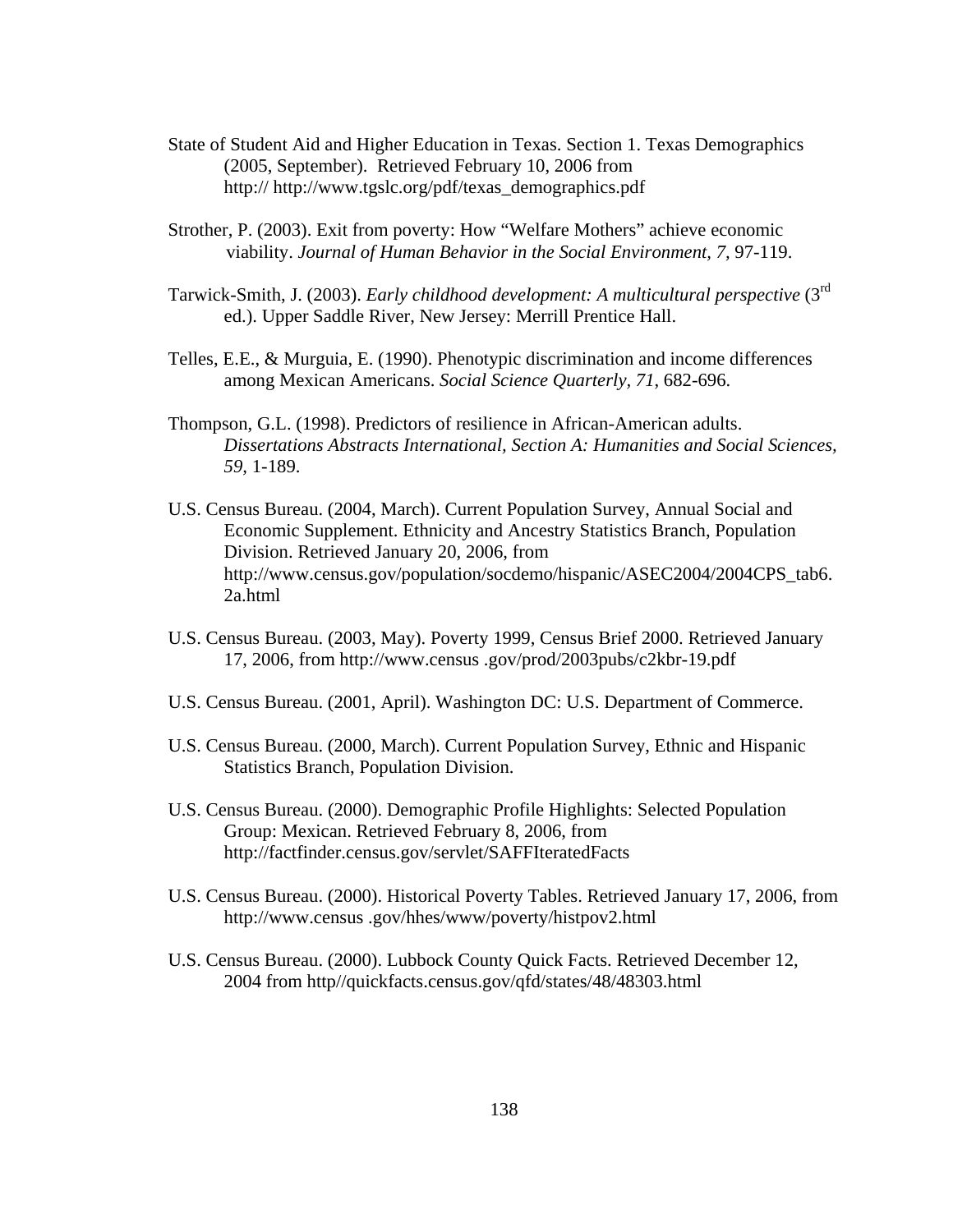- Valencia, R.R., & Black, M.S. (2002). "Mexican Americans don't value education!"-On the basis of the myth, mythmaking, and debunking. *Journal of Latinos and Education, 2*, 81-103.
- Watson, W.K. (2000). *An exploration of adult women's relationships and sexual behaviors.* Unpublished master's thesis, Texas Tech University, Lubbock, U.S.A.
- Werner, E. (2000). Protective factors and individual resilience. In J.P. Shonkoff, & S.J. Meisels (2nd Ed.), *Handbook of Early Childhood Intervention* (pp115-132). New York, NY: Cambridge University Press.
- Werner, E., & Smith R. (1989). *Vulnerable but invincible: A longitudinal study of resilient children and youth.* New York: Adams, Bannister, and Cox.
- Werner, E., & Smith R. (1992). *Overcoming the odds: High risk children from birth to adulthood.* New York: Cornell University Press.
- Williams, N.R., Lindsey, E.W., Kurtz, P.D., & Jarvis, S. (2001). From trauma to resiliency: Lessons from former runaway youth. *Journal of Youth Studies, 4*, 233- 253.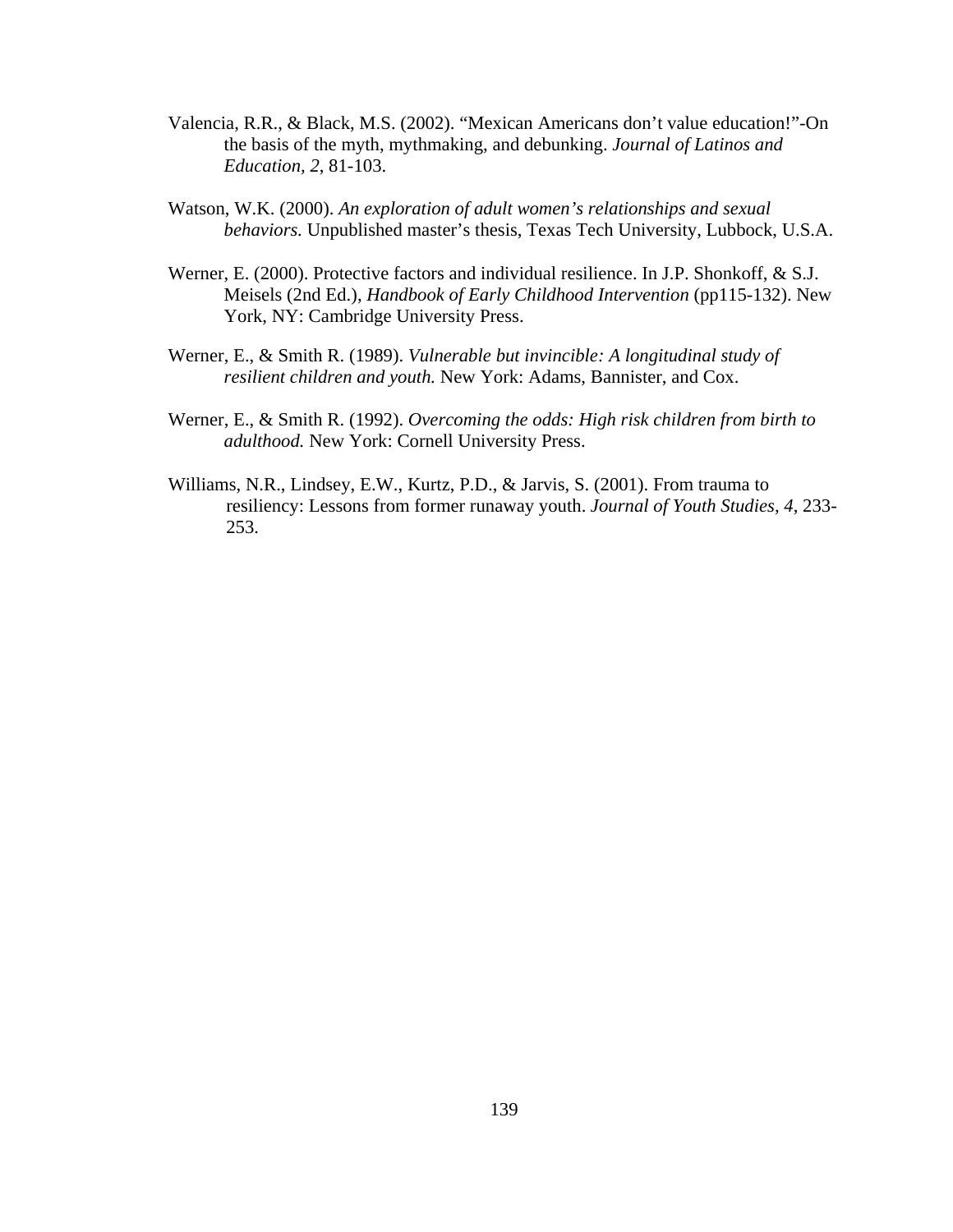#### APPENDIX A

### **Texas Tech University** Institutional Review Board for the Protection of Human Subjects **Office of Research Services** 203 Holden Hall / MS 1035 742-3884

May 2, 2006

Yvonne Caldera Human Dvpt & Family Studies Mail Stop: 1162

Regarding: 500438 Exiting poverty: Experiences of Resilient Mexican Americans

Dr. Yvonne Caldera:

The Texas Tech University Protection of Human Subjects Committee has approved your proposal referenced above. The approval is effective from May 2, 2006 through April 30, 2007. This expiration date must appear on all of your consent documents.

You will be reminded of the pending expiration approximately eight weeks prior to April 30, 2007 and asked to give updated information about the project. If you request an extension, the proposal on file and the information you provide will be routed for continuing review.

Best of luck on your project.

Sincerely,

Ring P. Mcliff

Richard P. McGlynn, Chair Protection of Human Subjects Committee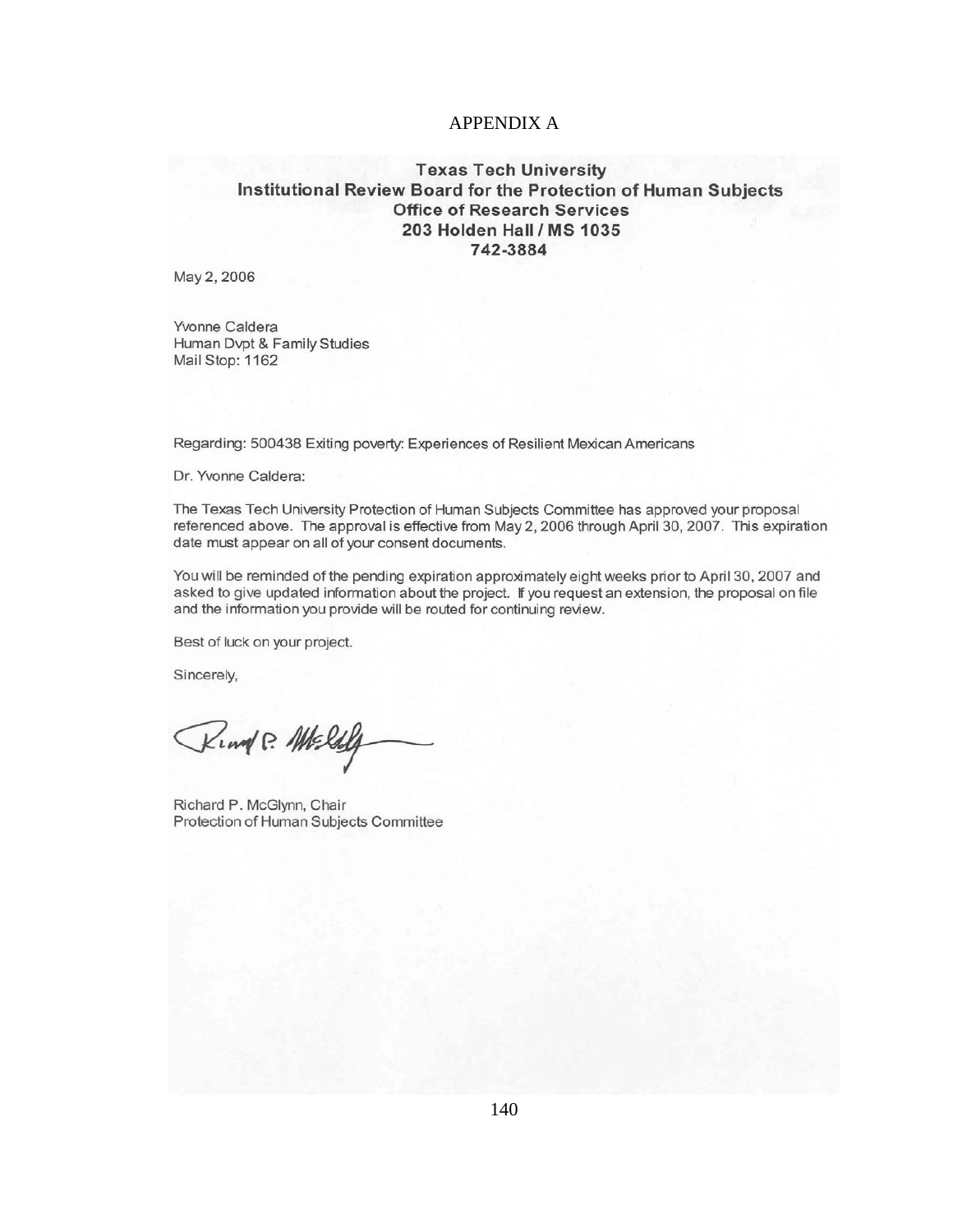### APPENDIX B

# Mass Recruitment Email

Hello. My name is Victoria Bowman and I am a Masters student working on my thesis entitled Exiting poverty: Experiences of Resilient Mexican American Women. I visited a Latino/Hispanic Faculty and Staff Association meeting. I work under Dr. Yvonne Caldera. Some of you may remember me when I passed a sign up sheet around for volunteers for my study about Mexican Americans.

I am looking for volunteers now and some of the criteria has become more specific as I am further along in my research. If any of you fit this criteria or know anyone that does or even might have these experiences please if it is ok with them, email me their contact number and emails or refer them to me.

I am looking for: single women (can also be women who are married now but considered themselves middle class before they were married)

identify themselves as Mexican American

lived in poverty the majority of their childhood and adolescent years (can include residing in typically low income neighborhoods; parents had minimal education or held lower wage jobs etc.)

now classify themselves as living in middle class.

\*\*I want to explore the experiences of exiting poverty and transitioning into middle class for this group; so if you can help in any way or point me in the direction I can find some women who are included in this group let me know. Thank you so much for your help and time on this.

Any questions email me at victoria.l.bowman@ttu.edu or call me at 742-1114.

Victoria Bowman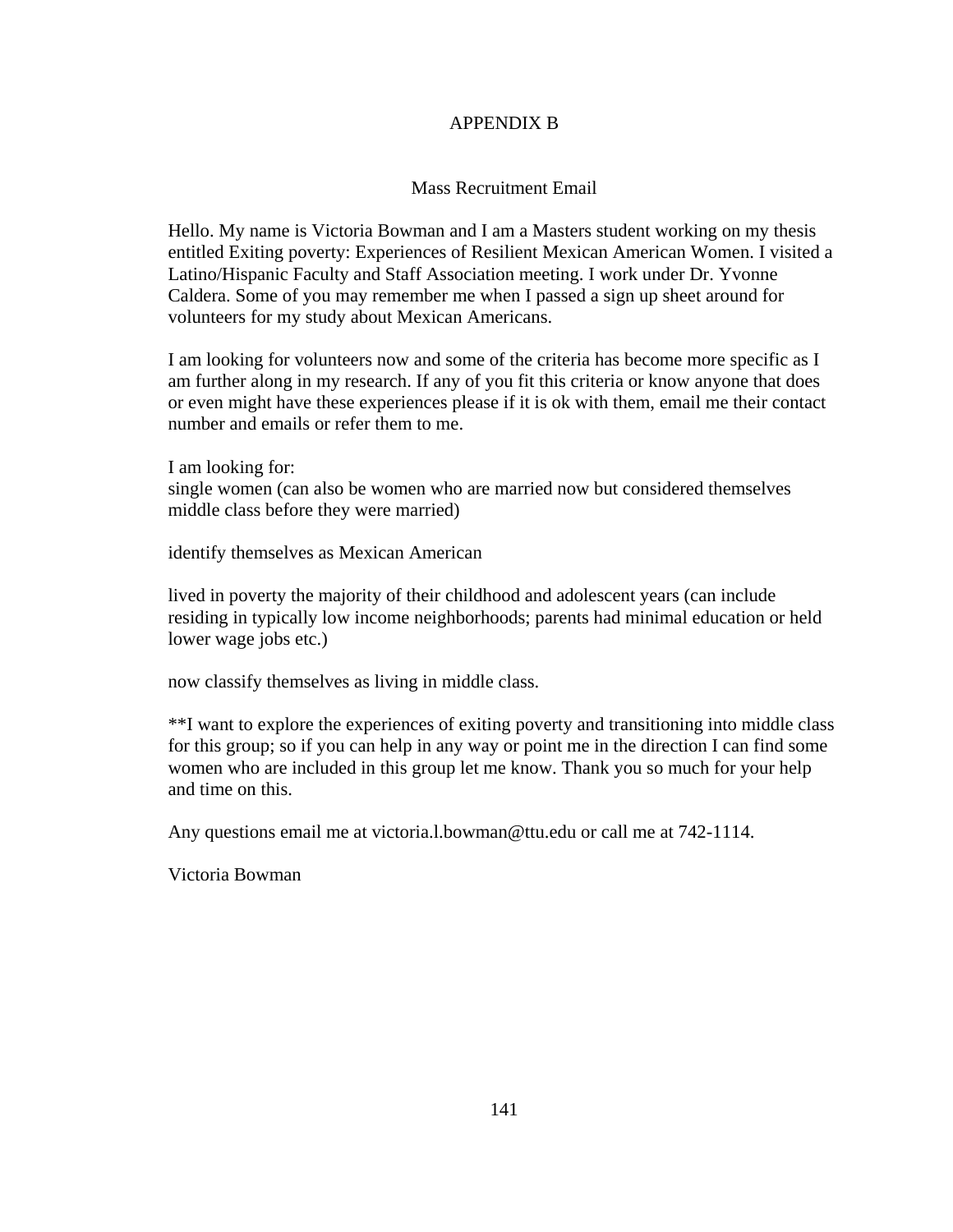### APPENDIX C

## Semi- Structured Interview

Project: Exiting poverty: Experiences of Resilient Mexican American Women

Time of Interview: Date: Place: Interviewer: Interviewee:

(Briefly describe the project)

### Questions:

1. *When you talk about living in poverty what does that mean to you*? *How did you experience poverty?* 

- a. Did you realize you were in poverty?
- b. When did you realize this?
- c. How did you come to realize you were?

### 2. *Describe your financial situation as you were growing up*.

- a. What you learned/thought about money?
- b. Having or buying things?
- c. Parents affording things?

### 3. *Describe your experience growing up Mexican American*?

What did it make you feel? Did these experiences affect your decisions or choices? (if did: how)

4. *Tell me about your experience of getting out of poverty*?

5. *When did you know you were out of poverty? (the moment you could buy something etc.)* 

6. *What does being middle class mean to you*?

### 7*. How did being Mexican American affect this transition or did it? a. Made it harder? Easier?*

8.*What do you believe got you to this place in your life now financially*? a. Goals you had? (toward career) b. Steps you took?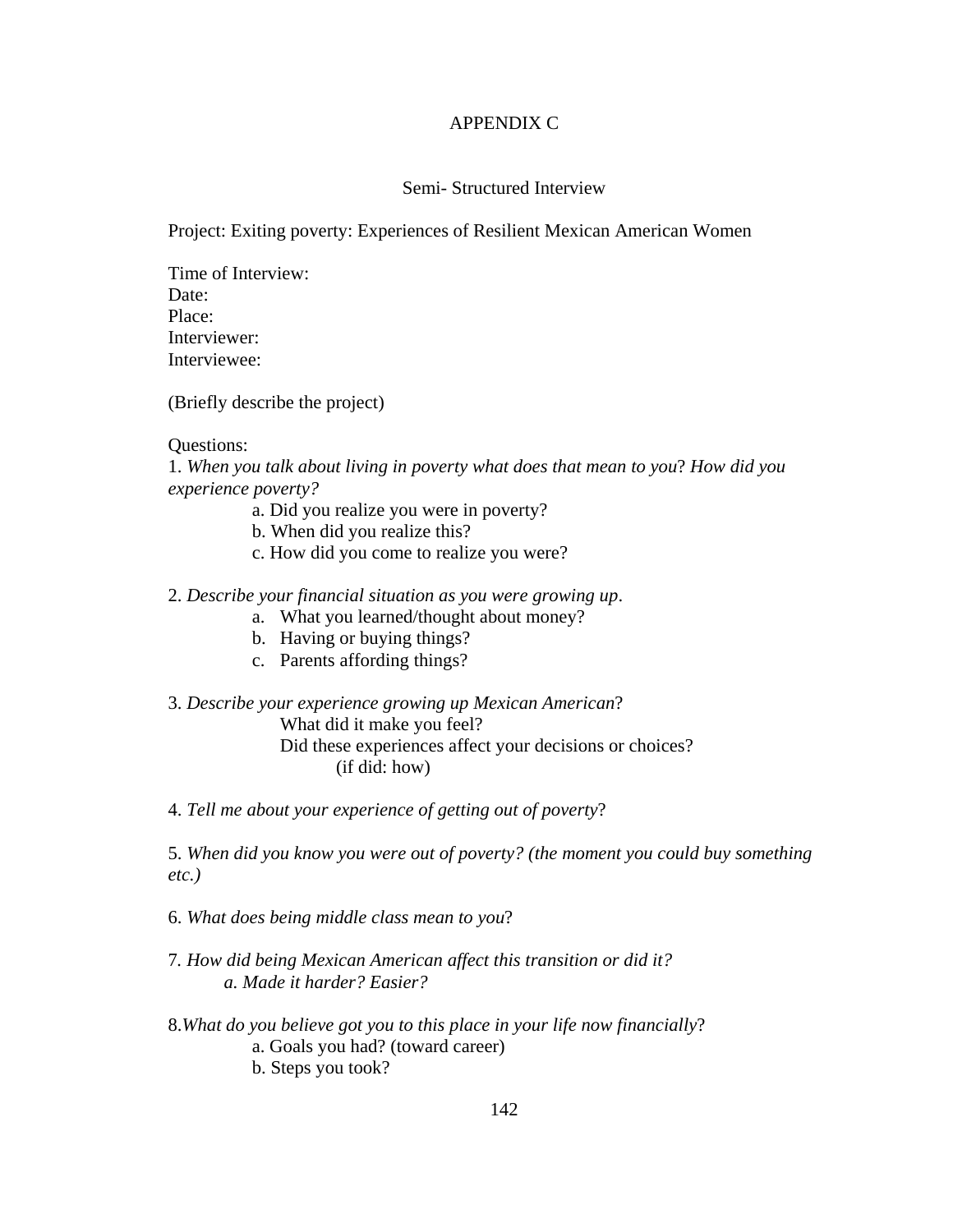c. Monetarily handling of finances? (how organized money, beliefs and values surrounding money that helped them toward this place of middle class)

9. *Describe a "turning point" in your life? Something that stands out in your mind that greatly affected your future (present situation).*

- a. events/people/places that you see as transition or key points in your past that has greatly affected your future?
- b. Who/what was major influence in your life growing up?
- c. Who/what has impacted or changed your life the most?

10. *What advice would you give a child, adolescent living in poverty?*

11. *How did you experience this interview? Was there something I left out you want to add or that we didn't talk about that you want to?*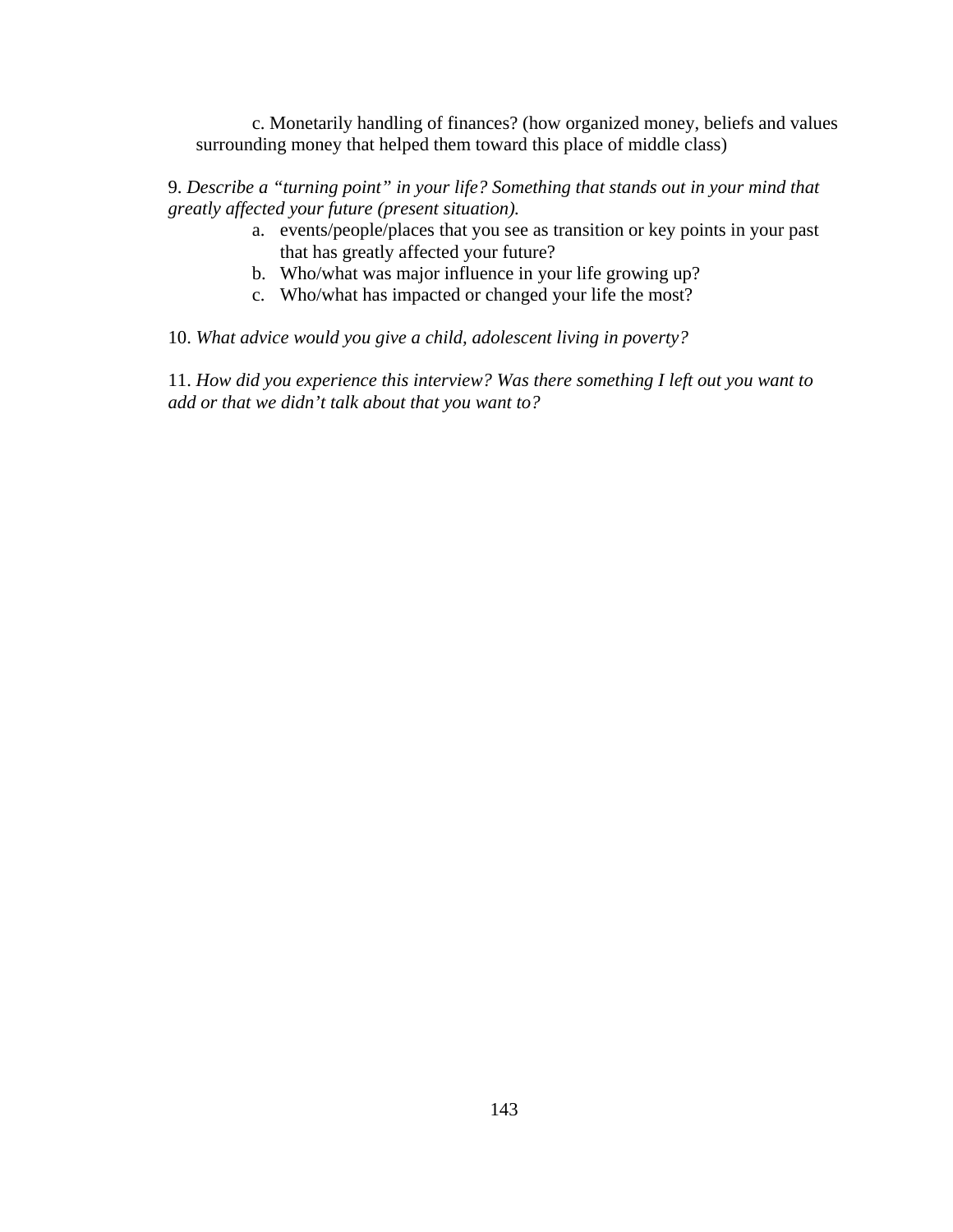# APPENDIX D

# Demographic Information Questionnaire

| Childhood region/area of residence:<br>3.                                         |  |
|-----------------------------------------------------------------------------------|--|
| 4. Marital Status (check one):                                                    |  |
| _______ Single ________ Married ___________ Divorced _________ Other              |  |
| Number of children currently in home (under age 18): _________<br>5.              |  |
| Job Title/Position:<br>6.                                                         |  |
| Current income (yearly: before taxes) \$<br>7.                                    |  |
|                                                                                   |  |
| 10. Parents job title/position when you were a child: Father- ____________Mother- |  |
|                                                                                   |  |
| 11. Parental highest level of education: Father-<br>Mother-                       |  |
|                                                                                   |  |
| 12. Number of brothers or sisters growing up:                                     |  |
|                                                                                   |  |
|                                                                                   |  |

13. Language spoken:\_\_\_\_\_\_\_\_\_\_\_\_\_\_\_\_\_\_\_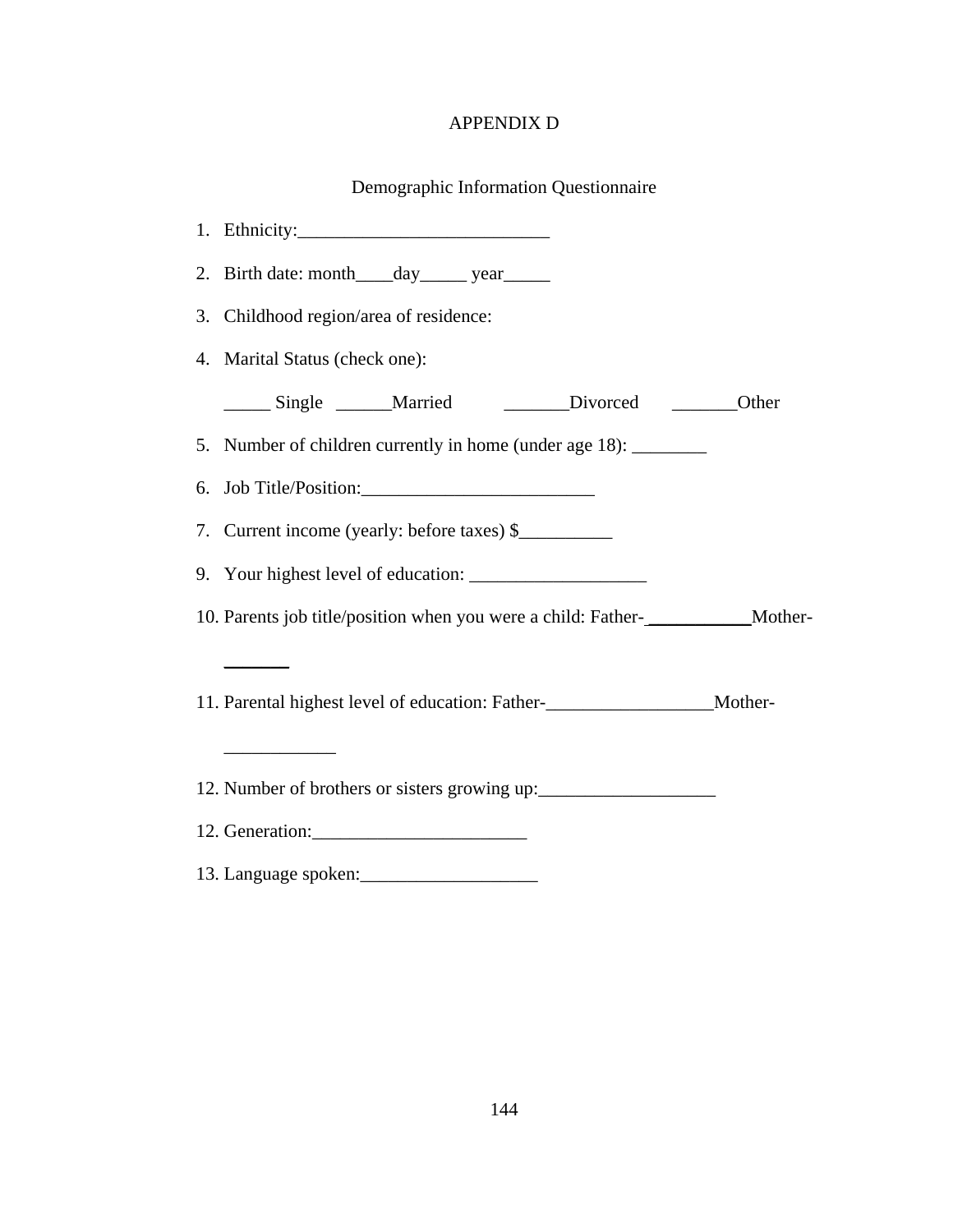#### APPENDIX E

Table 1. Participant's Demographic Information

|        | Age | Highest<br>level of<br>Education                                | Marital<br><b>Status</b>                               | # of<br>children | Job Title                                                              | Income            | # of<br>sibs   | Two-<br>parent<br>home<br>Y/N | Parents jobs/highest<br>completed education                                                                                        | Childhood region<br>of residence  |
|--------|-----|-----------------------------------------------------------------|--------------------------------------------------------|------------------|------------------------------------------------------------------------|-------------------|----------------|-------------------------------|------------------------------------------------------------------------------------------------------------------------------------|-----------------------------------|
| Paloma | 51  | Master's<br>Degree                                              | Currently<br>single;<br>married &<br>divorced<br>twice | 3                | Information<br><b>Services</b><br>Librarian                            | 38,000            | 9              | Y                             | Dad- farm laborer/3 <sup>rd</sup> grade<br>Mom- At home and farm<br>laborer/ 1 <sup>st</sup> grade                                 | South Texas, Rio<br>Grande Valley |
| Sylvia | 41  | Bachelor's<br>Degree                                            | Never<br>married                                       | $\mathbf 0$      | <b>HIV Planning</b><br>Coordinator                                     | 30,000            | $\overline{7}$ | Y                             | Dad- Public university<br>maintenance/ 3 <sup>rd</sup> grade<br>Mom- at home/6 <sup>th</sup> grade                                 | <b>West Texas</b>                 |
| Mari   | 44  | Bachelor's<br>Degree,<br>and Juris<br>Doctorate                 | Married                                                | $\overline{c}$   | Attorney                                                               | 80,000            | $\overline{4}$ | Y                             | Dad- farm and ranch hand<br>(also had own land)/no formal<br>education<br>Mom- at home/ 3 <sup>rd</sup> grade                      | Arizona, West TX                  |
| Luz    | 36  | Master's<br>Degree<br>(currently)<br>working<br>on<br>Doctorate | Married                                                | $\overline{c}$   | Principal<br>Supervisory<br>Education<br>Program<br>Specialist         | 68,000<br>108,000 | 4              | Y/N                           | Mom- at home/ 10 <sup>th</sup> grade<br>Mom's husband- farm hand,<br>migrant work/3 <sup>rd</sup> grade                            | Chicago, West<br><b>TX</b>        |
| Amy    | 40  | Bachelors'<br>Degree                                            | Married                                                | 2                | Homemaker<br>(previous case)<br>manager for<br>health<br>organization) | 32,000            | $\mathbf{1}$   | Y                             | Dad-Fork lift operator/9th<br>grade<br>Mom- At home/ 10 <sup>th</sup> grade                                                        | <b>West Texas</b>                 |
| Nina   | 48  | 2 and $\frac{1}{2}$<br>years of<br>college                      | Married                                                | 2                | Rehabilitation<br><b>Services</b><br>Technician                        | 38,000            | 0              | N/Y                           | Step-dad/Uncle- Utilities city<br>worker/ 3 <sup>rd</sup> grade<br>Mom/Aunt- seamstress,<br>dishwasher, cleans houses/3rd<br>grade | West Texas                        |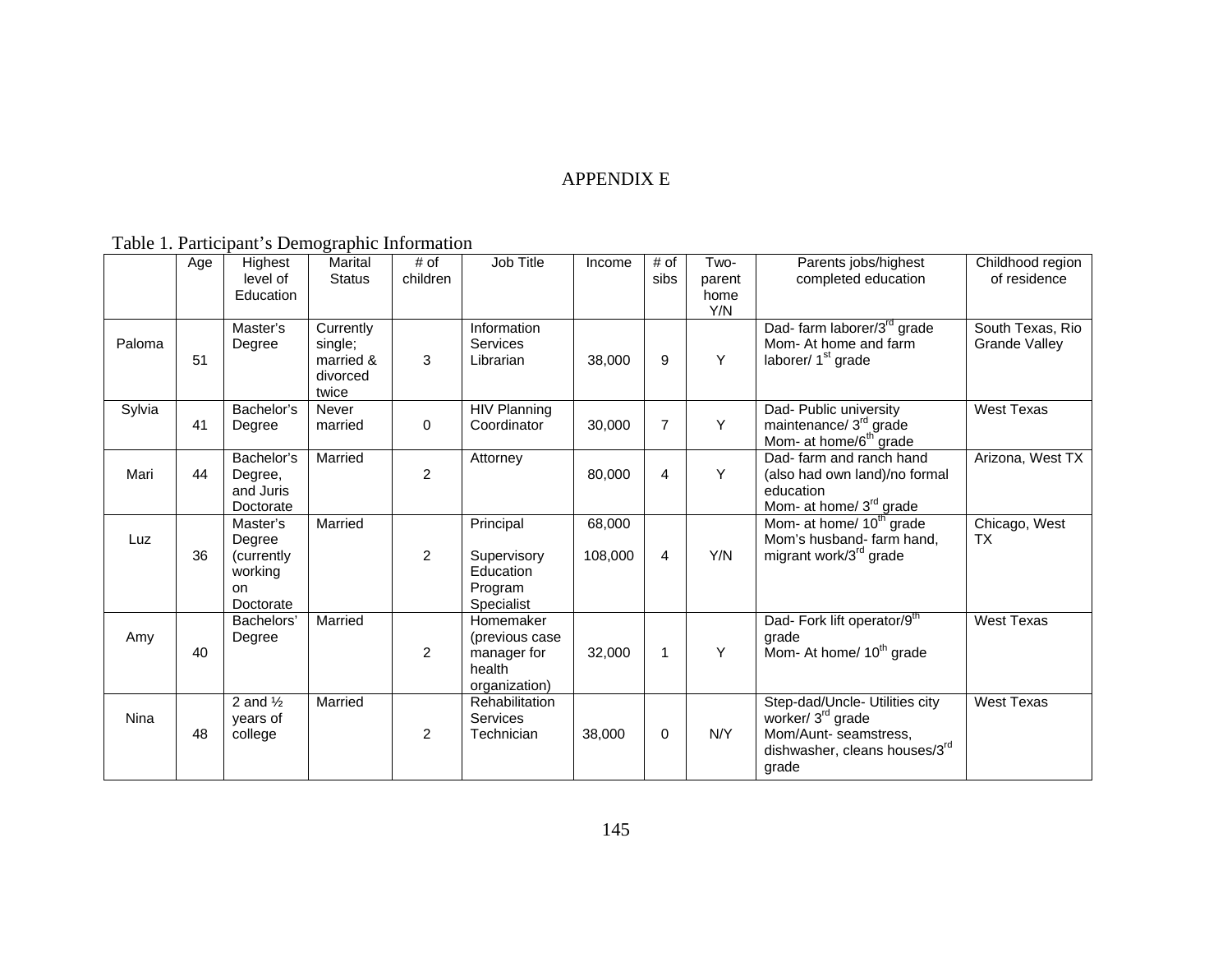### APPENDIX F

### Consent Form

I agree to participate in a research project called "Exiting Poverty: Experiences of Resilient Mexican American Women." I understand that the persons responsible for this study are Dr. Yvonne Caldera whose phone number is 742-3000 extension 262 and Victoria Bowman whose telephone number is 742-1114.

I understand the purpose of the project is to understand the experiences of Mexican Americans who exited poverty and now live in middle class. I understand all information shared will be kept confidential. I understand I will be identified only by a pseudo name of my choice.

I understand a 90-120 minute interview will consist of open ended questions about 1) past experiences related to living in poverty 2) experiences related to getting out of poverty 3) feelings of living in middle class and 4) feelings about ethnicity and culture on the experience of this transition.

I do also realize some of the questions may bring up past feelings which may be happy or sad memories.

I also understand there may be a follow-up telephone contact asking about feelings and thoughts about the accuracy of the interview transcripts. I know I have no obligation to do the follow-up interview as well.

I understand there is no compensation for participation in this study and I can withdraw at any time. I agree I am participating voluntarily and understand there will be no negative consequences should I decide to withdraw from the study.

I grant permission for the data to be used in the process of completing a Master's degree, including a dissertation and any other future publication. I grant permission for the above personal information to be used. I realize if necessary I will be contacted at a later time to discuss additional information about the interviews. I also grant permission to tape-record the interviews.

By signing below I agree that I have read and understand this form as well as have had all my questions answered.

 $\overline{\phantom{a}}$  , and the contract of the contract of the contract of the contract of the contract of the contract of the contract of the contract of the contract of the contract of the contract of the contract of the contrac

Research Participant Date

expiration on approval: April 30, 2007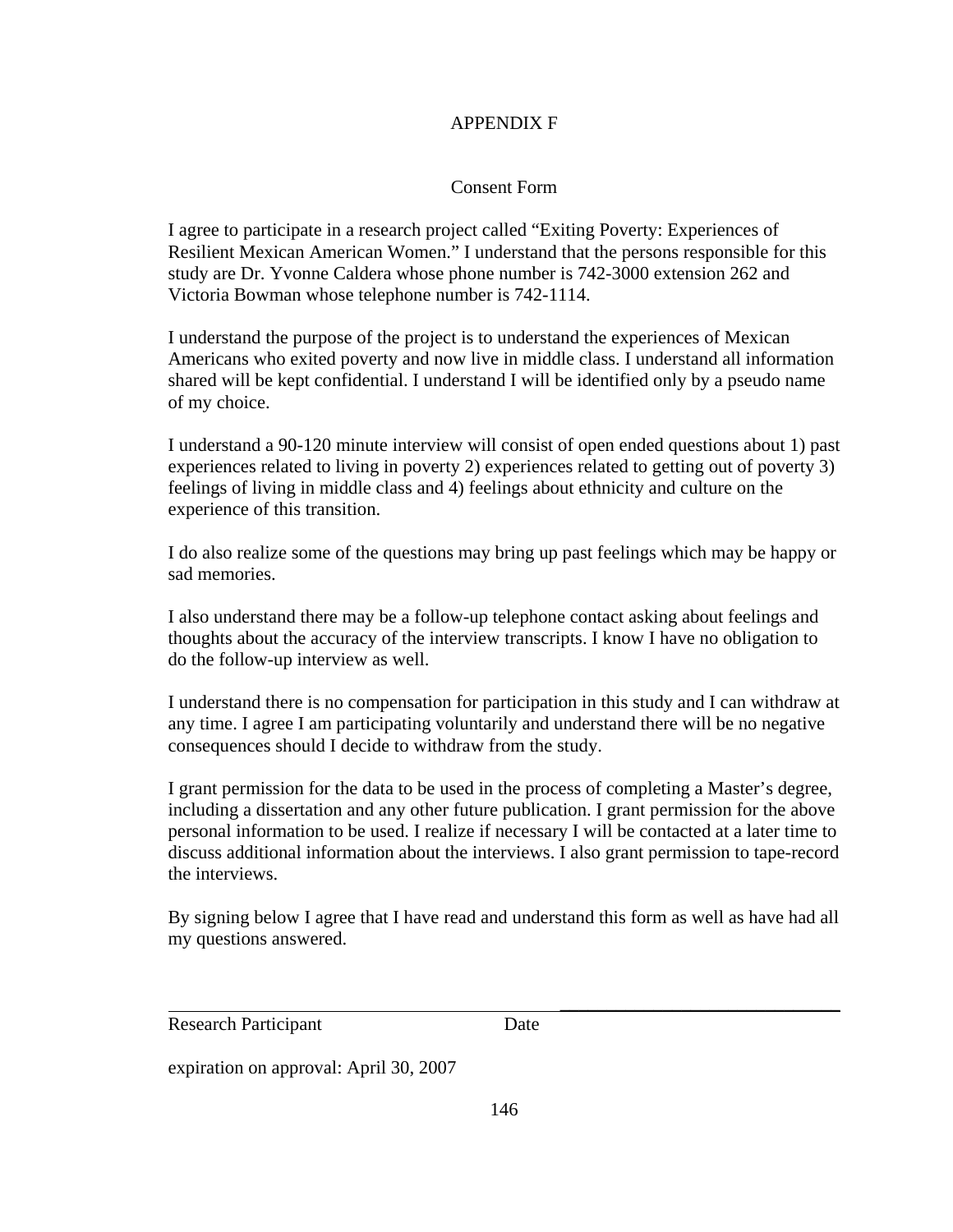# APPENDIX G

## Life History Calendar

|                                                                                              | Birth - 10 (early childhood) | Adolescence 11-18 | Early Adulthood 19-30 | Mid-Adulthood 31-current |
|----------------------------------------------------------------------------------------------|------------------------------|-------------------|-----------------------|--------------------------|
|                                                                                              |                              |                   |                       |                          |
| Lived Where?                                                                                 |                              |                   |                       |                          |
| People in HH                                                                                 |                              |                   |                       |                          |
| (Siblings other family                                                                       |                              |                   |                       |                          |
| members)                                                                                     |                              |                   |                       |                          |
| Your Parent's Job                                                                            |                              |                   |                       |                          |
| Your Education                                                                               |                              |                   |                       |                          |
| Work Jobs Held                                                                               |                              |                   |                       |                          |
| Income Estimates: Self                                                                       |                              |                   |                       |                          |
| Major events/Transitions?                                                                    |                              |                   |                       |                          |
| Who was there for you?<br>Familial support<br>School: Teachers<br><b>Community Resources</b> |                              |                   |                       |                          |

SOURCE: Format from Giele, Janet K. Innovations in the Typical Life Course. (1998). In, J. Z Giele. & G.H. Elder Jr. (Eds.), *Methods of Life Course Research: Qualitative and Quantitative Approaches* (pp.231-263) Thousand Oaks, London: Sage Publications, Inc.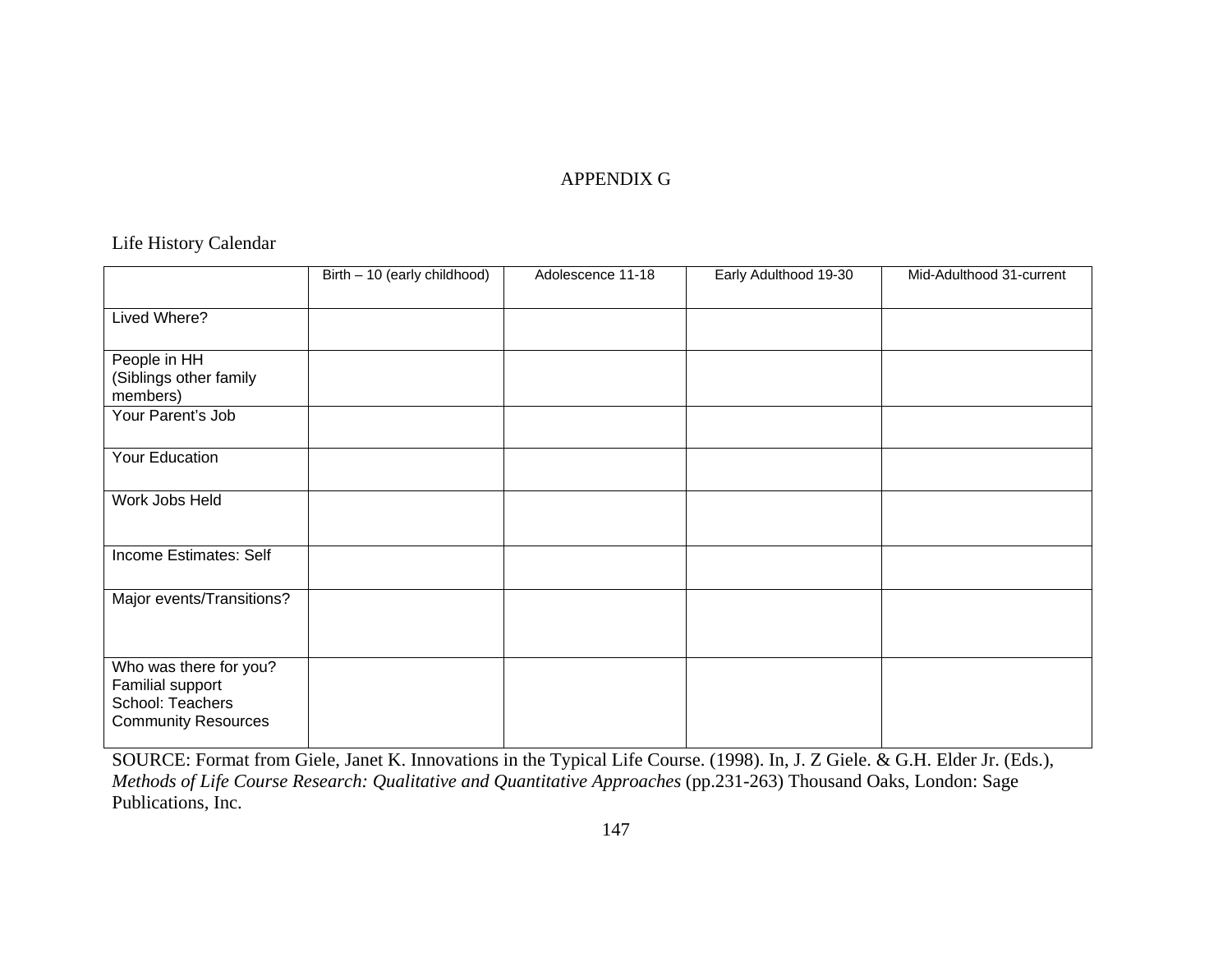# APPENDIX H

# Follow-Up: Member Checking Questions

Do you think this is an accurate description of your experience?

What are the places/if any you would like to change?

Things you want to clarify?

Any additional insights or feelings you had as your reread the write-up?